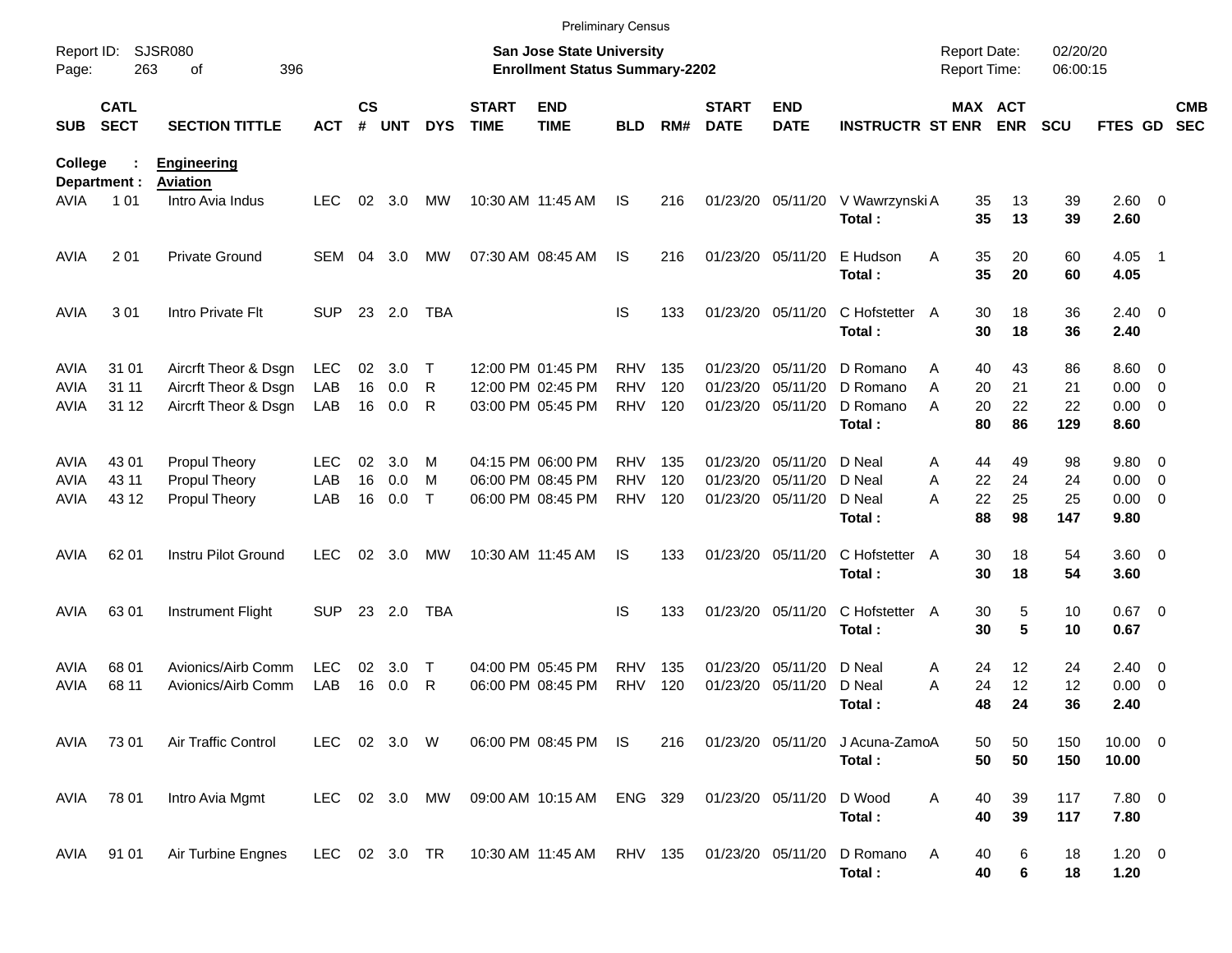| Page:        | Report ID: SJSR080<br>264  | 396<br>οf                                                |                              |                    |            |                            |                             | <b>Preliminary Census</b><br>San Jose State University<br><b>Enrollment Status Summary-2202</b> |            |     |                             |                                                        |                                        | <b>Report Date:</b><br>Report Time: |                                  | 02/20/20<br>06:00:15     |                                       |                          |
|--------------|----------------------------|----------------------------------------------------------|------------------------------|--------------------|------------|----------------------------|-----------------------------|-------------------------------------------------------------------------------------------------|------------|-----|-----------------------------|--------------------------------------------------------|----------------------------------------|-------------------------------------|----------------------------------|--------------------------|---------------------------------------|--------------------------|
| <b>SUB</b>   | <b>CATL</b><br><b>SECT</b> | <b>SECTION TITTLE</b>                                    | <b>ACT</b>                   | $\mathsf{cs}$<br># | <b>UNT</b> | <b>DYS</b>                 | <b>START</b><br><b>TIME</b> | <b>END</b><br><b>TIME</b>                                                                       | <b>BLD</b> | RM# | <b>START</b><br><b>DATE</b> | <b>END</b><br><b>DATE</b>                              | <b>INSTRUCTR ST ENR</b>                |                                     | MAX ACT<br><b>ENR</b>            | <b>SCU</b>               | FTES GD                               | <b>CMB</b><br><b>SEC</b> |
| AVIA         | 110 01                     | Avia Meteorology                                         | <b>LEC</b>                   |                    | 02 3.0 T   |                            |                             | 04:30 PM 07:15 PM                                                                               | <b>IS</b>  | 216 | 01/23/20 05/11/20           |                                                        | R Van WageneA<br>Total:                | 50<br>50                            | 41<br>41                         | 123<br>123               | $8.20 \ 0$<br>8.20                    |                          |
| AVIA         | 112 01                     | Comm Pilot Ground                                        | <b>LEC</b>                   |                    | 02 3.0     | МW                         |                             | 01:30 PM 02:45 PM                                                                               | IS         | 216 | 01/23/20 05/11/20           |                                                        | E Hudson<br>Total:                     | Α<br>40<br>40                       | 34<br>34                         | 102<br>102               | $6.80$ 0<br>6.80                      |                          |
| AVIA         | 11301                      | Comm Prof Flight                                         | <b>SUP</b>                   |                    | 23 2.0     | TBA                        |                             |                                                                                                 | IS         | 133 | 01/23/20 05/11/20           |                                                        | C Hofstetter A<br>Total:               | 30<br>30                            | 3<br>3                           | 6<br>6                   | $0.40 \quad 0$<br>0.40                |                          |
| AVIA         | 128 01                     | Avia Safe & Security                                     | <b>LEC</b>                   |                    | 02 3.0     | МW                         |                             | 09:00 AM 10:15 AM                                                                               | IS.        | 216 |                             | 01/23/20 05/11/20                                      | V Wawrzynski A<br>Total:               | 50<br>50                            | 55<br>55                         | 165<br>165               | $11.00 \t 0$<br>11.00                 |                          |
| AVIA<br>AVIA | 141 01<br>141 02           | Hum Fact Avia Envirn LEC<br>Hum Fact Avia Envirn LEC     |                              | 02                 | 3.0<br>3.0 | TR                         |                             | 09:00 AM 10:15 AM                                                                               | <b>ENG</b> | 301 | 01/23/20 05/11/20           |                                                        | D Wood<br>Total:                       | $\mathbf 0$<br>X<br>A<br>40<br>40   | $\mathbf 0$<br>37<br>37          | 0<br>111<br>111          | $0.00 \t 0$<br>$7.40 \quad 0$<br>7.40 |                          |
| AVIA         | 150 01                     | <b>Unman Aerial Syst</b>                                 | <b>LEC</b>                   |                    | 02 3.0 F   |                            |                             | 10:30 AM 01:15 PM                                                                               | <b>RHV</b> | 135 | 01/23/20 05/11/20           |                                                        | C Neal<br>Total:                       | Α<br>30<br>30                       | $\overline{7}$<br>$\overline{7}$ | 21<br>21                 | $1.40 \ 0$<br>1.40                    |                          |
| AVIA         | 173 01                     | <b>Aviation Law</b>                                      | <b>LEC</b>                   |                    | 02 3.0     | R                          |                             | 06:00 PM 08:45 PM                                                                               | IS         | 216 | 01/23/20 05/11/20           |                                                        | M Dworkin<br>Total:                    | Α<br>50<br>50                       | 49<br>49                         | 147<br>147               | 9.80 0<br>9.80                        |                          |
| AVIA         | 176 01                     | Airline Ops & Mgmt                                       | <b>LEC</b>                   | 02                 | 3.0        | МW                         |                             | 03:00 PM 04:15 PM                                                                               | IS         | 216 | 01/23/20 05/11/20           |                                                        | D Wood<br>Total:                       | Α<br>50<br>50                       | 52<br>52                         | 156<br>156               | $10.40 \quad 0$<br>10.40              |                          |
| AVIA         | 179 02                     | Adv Airport Plnng                                        | <b>LEC</b>                   | 02                 | 3.0        | МW                         |                             | 04:30 PM 05:45 PM                                                                               | IS         | 216 | 01/23/20 05/11/20           |                                                        | R Swensen<br>Total:                    | 30<br>A<br>30                       | 26<br>26                         | 78<br>78                 | $5.20 \ 0$<br>5.20                    |                          |
| AVIA         | 180 01<br>AVIA 180 02      | <b>Individual Studies</b><br><b>Individual Studies</b>   | <b>SUP</b><br>SUP 36 1.0 TBA |                    | 36 3.0     | TBA                        |                             |                                                                                                 |            |     |                             | 01/23/20 05/11/20 F Barez                              | 01/23/20 05/11/20 C Espinosa<br>Total: | 20<br>Α<br>$\mathsf{A}$<br>20<br>40 | 4<br>0<br>4                      | 12<br>0<br>12            | 0.80 0<br>$0.00 \t 0$<br>0.80         |                          |
| AVIA<br>avia |                            | 180H 01 Individual Studies<br>180H 02 Individual Studies | SUP<br>SUP                   |                    |            | 36  1.0  TBA<br>36 2.0 TBA |                             |                                                                                                 |            |     |                             | 01/23/20 05/11/20 F Barez<br>01/23/20 05/11/20 F Barez | Total:                                 | 20<br>Α<br>$20\,$<br>A<br>40        | 1<br>5<br>$\bf 6$                | $\mathbf{1}$<br>10<br>11 | $0.07$ 0<br>$0.67$ 0<br>0.73          |                          |
|              | AVIA 190 01                | Senior Capstone                                          | LEC 02 3.0 TR                |                    |            |                            |                             | 10:30 AM 11:45 AM IS                                                                            |            | 133 | 01/23/20 05/11/20           |                                                        | D Wood<br>Total:                       | 30<br>A<br>30                       | 35<br>35                         | 105<br>105               | $7.00 \t 0$<br>7.00                   |                          |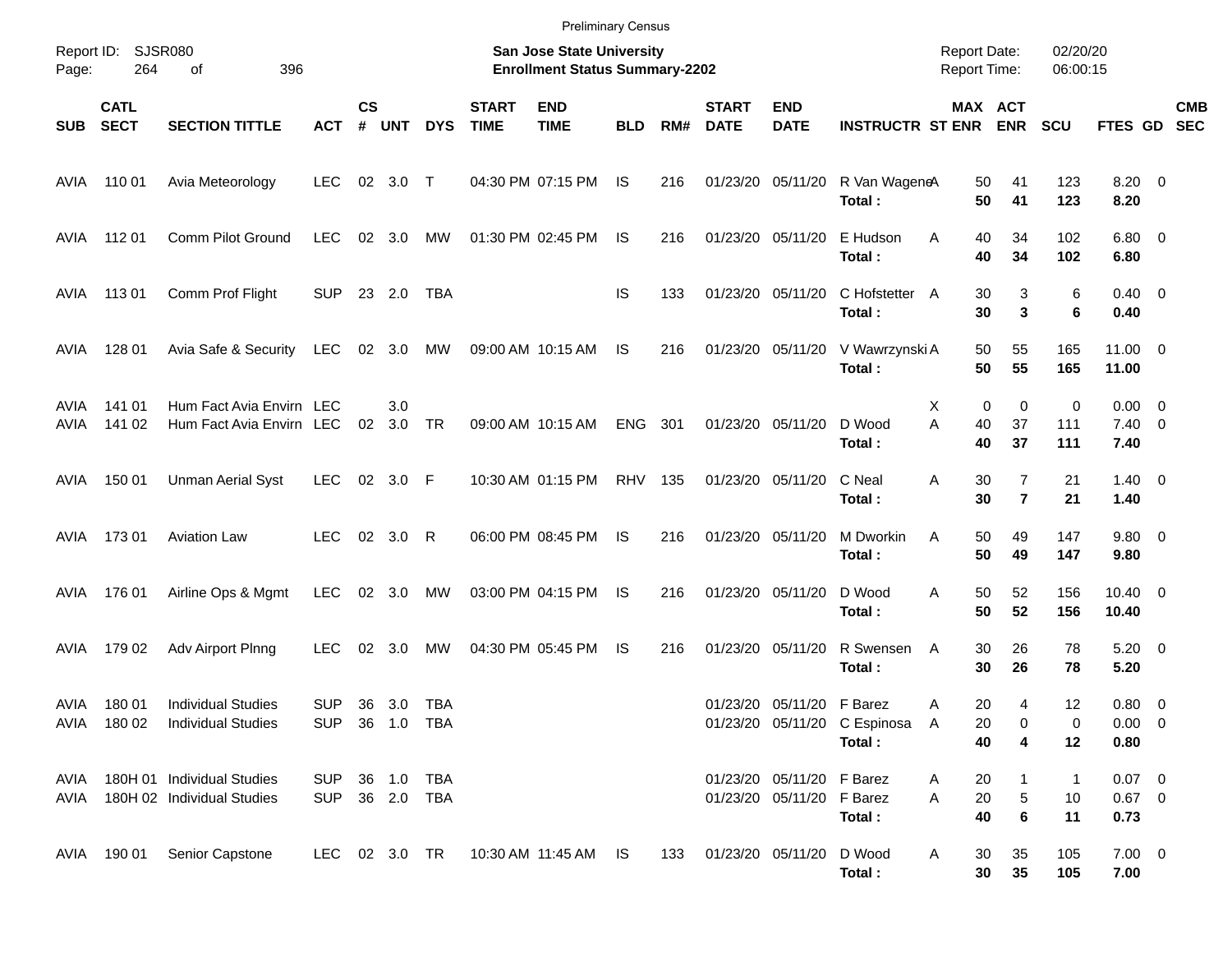|                     |                            |                                          |                          |                    |            |                          |                             | <b>Preliminary Census</b>                                                 |            |            |                             |                           |                                |                                            |                       |                               |                        |                          |                          |
|---------------------|----------------------------|------------------------------------------|--------------------------|--------------------|------------|--------------------------|-----------------------------|---------------------------------------------------------------------------|------------|------------|-----------------------------|---------------------------|--------------------------------|--------------------------------------------|-----------------------|-------------------------------|------------------------|--------------------------|--------------------------|
| Report ID:<br>Page: | 265                        | <b>SJSR080</b><br>396<br>οf              |                          |                    |            |                          |                             | <b>San Jose State University</b><br><b>Enrollment Status Summary-2202</b> |            |            |                             |                           |                                | <b>Report Date:</b><br><b>Report Time:</b> |                       | 02/20/20<br>06:00:15          |                        |                          |                          |
| <b>SUB</b>          | <b>CATL</b><br><b>SECT</b> | <b>SECTION TITTLE</b>                    | <b>ACT</b>               | $\mathsf{cs}$<br># | <b>UNT</b> | <b>DYS</b>               | <b>START</b><br><b>TIME</b> | <b>END</b><br><b>TIME</b>                                                 | <b>BLD</b> | RM#        | <b>START</b><br><b>DATE</b> | <b>END</b><br><b>DATE</b> | <b>INSTRUCTR ST ENR</b>        |                                            | MAX ACT<br><b>ENR</b> | <b>SCU</b>                    | <b>FTES GD</b>         |                          | <b>CMB</b><br><b>SEC</b> |
| AVIA<br><b>AVIA</b> | 193 01<br>193 11           | Aerodynamics<br>Aerodynamics             | <b>LEC</b><br>LAB        | 02<br>16           | 3.0<br>0.0 | <b>TR</b><br>R.          |                             | 12:00 PM 12:50 PM<br>01:00 PM 03:45 PM                                    | IS.<br>IS. | 133<br>133 | 01/23/20<br>01/23/20        | 05/11/20<br>05/11/20      | P Kutler<br>P Kutler<br>Total: | 30<br>A<br>30<br>A<br>60                   | 12<br>12<br>24        | 24<br>$12 \overline{ }$<br>36 | 2.40<br>0.00<br>2.40   | - 0<br>- 0               |                          |
| AVIA                | 194 01                     | Pilot Avion & GA Sys                     | LEC                      | 02                 | 3.0        | W                        |                             | 06:00 PM 08:45 PM                                                         | <b>RHV</b> | 135        | 01/23/20                    | 05/11/20                  | D Neal<br>Total:               | $\mathsf{A}$<br>40<br>40                   | 46<br>46              | 138<br>138                    | 9.20<br>9.20           | $\overline{\phantom{0}}$ |                          |
| AVIA<br><b>AVIA</b> | 195 01<br>195 02           | Intern Avia Indust<br>Intern Avia Indust | <b>SUP</b><br><b>SUP</b> | 36<br>36           | 3.0<br>2.0 | <b>TBA</b><br><b>TBA</b> |                             |                                                                           |            |            | 01/23/20<br>01/23/20        | 05/11/20<br>05/11/20      | F Barez<br>F Barez<br>Total:   | A<br>20<br>A<br>20<br>40                   | 3<br>$\mathbf 0$<br>3 | 9<br>0<br>9                   | 0.60<br>0.00<br>0.60   | $\overline{0}$<br>- 0    |                          |
| AVIA                | 199A 01                    | Special Topic Avia M                     | SEM                      | 05                 | 3.0        | -F                       |                             | 07:30 AM 10:15 AM                                                         | IS.        | 216        | 01/23/20                    | 05/11/20                  | V Collom<br>Total:             | 30<br>A<br>30                              | 18<br>18              | 54<br>54                      | $3.60 \quad 0$<br>3.60 |                          |                          |
|                     | Department :               | <b>Aviation</b>                          |                          |                    |            |                          |                             |                                                                           |            |            |                             | <b>Lower Division:</b>    | Department Total:              | 1156<br>506                                | 817<br>377            | 2070<br>796                   | 138.05<br>53.12        |                          |                          |

**Upper Division : 650 440 1274 84.93<br>
Graduate Division : 650 0 0 0 0.00** 

**Graduate Division :**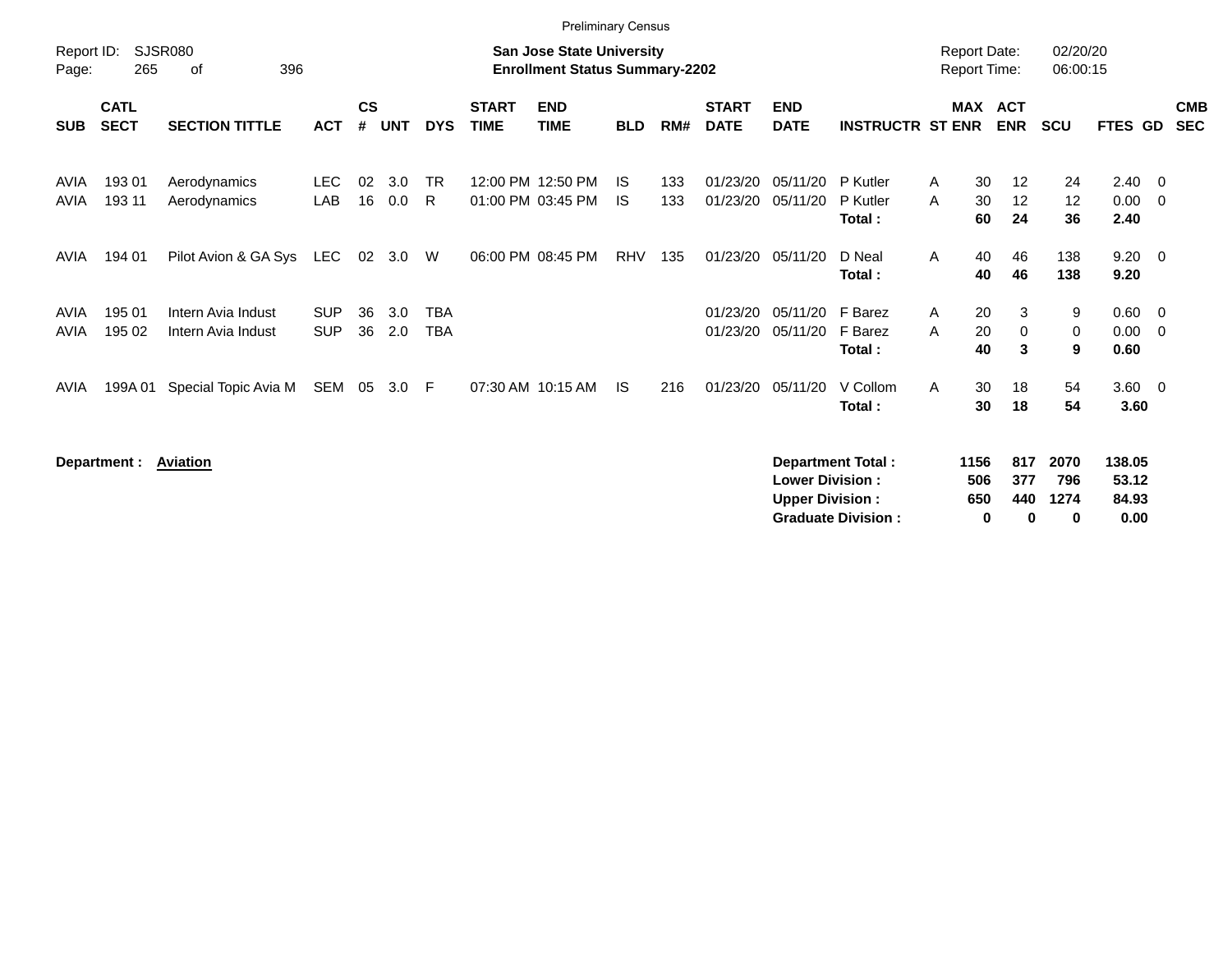|                     |                            |                                                    |               |                    |            |               |                             | <b>Preliminary Census</b>                                          |            |     |                             |                           |                                 |                     |             |                                  |                      |                        |                          |                          |
|---------------------|----------------------------|----------------------------------------------------|---------------|--------------------|------------|---------------|-----------------------------|--------------------------------------------------------------------|------------|-----|-----------------------------|---------------------------|---------------------------------|---------------------|-------------|----------------------------------|----------------------|------------------------|--------------------------|--------------------------|
| Report ID:<br>Page: | 266                        | <b>SJSR080</b><br>396<br>of                        |               |                    |            |               |                             | San Jose State University<br><b>Enrollment Status Summary-2202</b> |            |     |                             |                           |                                 | <b>Report Date:</b> |             | <b>Report Time:</b>              | 02/20/20<br>06:00:15 |                        |                          |                          |
| <b>SUB</b>          | <b>CATL</b><br><b>SECT</b> | <b>SECTION TITTLE</b>                              | <b>ACT</b>    | $\mathsf{cs}$<br># | <b>UNT</b> | <b>DYS</b>    | <b>START</b><br><b>TIME</b> | <b>END</b><br><b>TIME</b>                                          | <b>BLD</b> | RM# | <b>START</b><br><b>DATE</b> | <b>END</b><br><b>DATE</b> | <b>INSTRUCTR ST ENR</b>         |                     |             | MAX ACT<br><b>ENR</b>            | <b>SCU</b>           | FTES GD                |                          | <b>CMB</b><br><b>SEC</b> |
| <b>College</b>      | Department :               | <b>Engineering</b><br><b>Aerospace Engineering</b> |               |                    |            |               |                             |                                                                    |            |     |                             |                           |                                 |                     |             |                                  |                      |                        |                          |                          |
| AE                  | 15 01                      | Air & Space Flight                                 | <b>LEC</b>    |                    | 1.0        |               |                             |                                                                    |            |     |                             |                           |                                 | X                   | 0           | 0                                | 0                    | $0.00 \t 0$            |                          |                          |
| AE                  | 15 02                      | Air & Space Flight                                 | <b>LEC</b>    | 01                 | 1.0        | W             |                             | 04:30 PM 05:20 PM                                                  | IS         | 215 |                             | 01/23/20 05/11/20         | S MontgomeryA<br>Total:         |                     | 30<br>30    | $\boldsymbol{2}$<br>$\mathbf{2}$ | 2<br>$\mathbf{2}$    | $0.13 \quad 0$<br>0.13 |                          |                          |
| AE                  | 20 01                      | CAD for AEs                                        | LEC.          | 01                 | 2.0        | Т             |                             | 04:30 PM 05:20 PM                                                  | CL.        | 117 | 01/23/20                    | 05/11/20                  | R Benzio                        | A                   | 60          | 17                               | 17                   | $2.27 \t 0$            |                          |                          |
| AE                  | 20 02                      | CAD for AEs                                        | LAB           | 16                 | 0.0        | $\top$        |                             | 06:00 PM 08:50 PM                                                  | <b>ENG</b> | 407 | 01/23/20                    | 05/11/20                  | R Benzio                        | A                   | 30          | 14                               | 14                   | $0.00 \t 0$            |                          |                          |
| AE                  | 20 03                      | CAD for AEs                                        | LAB           | 16                 | 0.0        | R             |                             | 06:00 PM 08:50 PM                                                  | <b>ENG</b> | 407 |                             | 01/23/20 05/11/20         | R Benzio<br>Total:              | А                   | 30<br>120   | 3<br>34                          | 3<br>34              | $0.00 \t 0$<br>2.27    |                          |                          |
| AE                  | 30 01                      | Program. for AEs                                   | <b>LEC</b>    | 01                 | 2.0        | W             |                             | 10:30 AM 11:20 AM                                                  | <b>ENG</b> | 329 |                             | 01/23/20 05/11/20         | L Capdevila                     | A                   | 60          | 42                               | 42                   | $5.60$ 0               |                          |                          |
| AE                  | 30 02                      | Program. for AEs                                   | LAB           | 16                 | 0.0        | W             |                             | 12:00 PM 02:50 PM                                                  | <b>ENG</b> | 407 | 01/23/20                    | 05/11/20                  | L Capdevila                     | A                   | 30          | 17                               | 17                   | $0.00 \t 0$            |                          |                          |
| AE                  | 30 03                      | Program. for AEs                                   | LAB           | 16                 | 0.0        | F             |                             | 02:00 PM 04:50 PM                                                  | <b>ENG</b> | 407 |                             | 01/23/20 05/11/20         | L Capdevila                     | A                   | 30          | 25                               | 25                   | $0.00 \t 0$            |                          |                          |
|                     |                            |                                                    |               |                    |            |               |                             |                                                                    |            |     |                             |                           | Total:                          |                     | 120         | 84                               | 84                   | 5.60                   |                          |                          |
| AE                  | 100 01                     | Fund Aerospace Eng                                 | SEM           |                    | 3.0        |               |                             |                                                                    |            |     |                             |                           |                                 | X                   | $\mathbf 0$ | 0                                | 0                    | $0.00 \t 0$            |                          |                          |
| AE                  | 100 02                     | Fund Aerospace Eng                                 | SEM           | 05                 | 3.0        | <b>MW</b>     |                             | 03:00 PM 04:15 PM                                                  | ENG        | 327 |                             | 01/23/20 05/11/20         | S MontgomeryA                   |                     | 20          | 8                                | 24                   | $1.60 \t 0$            |                          |                          |
|                     |                            |                                                    |               |                    |            |               |                             |                                                                    |            |     |                             |                           | Total:                          |                     | 20          | 8                                | 24                   | 1.60                   |                          |                          |
| AE                  | 114 01                     | Aerostructures II                                  | SEM           | 04                 | 3.0        | МW            |                             | 10:30 AM 11:45 AM                                                  | <b>ENG</b> | 331 |                             | 01/23/20 05/11/20         | M Chierichet A                  |                     | 70          | 56                               | 168                  | $11.25$ 1              |                          |                          |
|                     |                            |                                                    |               |                    |            |               |                             |                                                                    |            |     |                             |                           | Total:                          |                     | 70          | 56                               | 168                  | 11.25                  |                          |                          |
| AE                  | 140 01                     | Rigid Body Dynamic                                 | SEM           |                    | 04 3.0     | МW            |                             | 01:30 PM 02:45 PM                                                  | <b>ENG</b> | 331 |                             | 01/23/20 05/11/20         | J Hunter                        | A                   | 70          | 40                               | 120                  | $8.00 \t 0$            |                          |                          |
|                     |                            |                                                    |               |                    |            |               |                             |                                                                    |            |     |                             |                           | Total:                          |                     | 70          | 40                               | 120                  | 8.00                   |                          |                          |
| AE                  | 142 01                     | Astrodynamics                                      | LEC           | 01                 | 3.0        | МW            |                             | 04:30 PM 05:45 PM                                                  | <b>ENG</b> | 331 |                             | 01/23/20 05/11/20         | J Hunter                        | A                   | 40          | 16                               | 48                   | $3.25$ 1               |                          |                          |
|                     |                            |                                                    |               |                    |            |               |                             |                                                                    |            |     |                             |                           | Total:                          |                     | 40          | 16                               | 48                   | 3.25                   |                          |                          |
| AE                  | 157 01                     | AE ACS Design                                      | <b>LEC</b>    | 01                 | 3.0 TR     |               |                             | 10:30 AM 11:45 AM                                                  | ENG 331    |     |                             | 01/23/20 05/11/20         | L Lu                            | A                   | 70          | 34                               | 102                  | 6.85                   | $\overline{\phantom{1}}$ |                          |
|                     |                            |                                                    |               |                    |            |               |                             |                                                                    |            |     |                             |                           | Total:                          |                     | 70          | 34                               | 102                  | 6.85                   |                          |                          |
| AE                  | 162 01                     | Aerodynamics II                                    |               |                    |            | LEC 01 3.0 TR |                             | 09:00 AM 10:15 AM ENG 331                                          |            |     |                             | 01/23/20 05/11/20         | <b>B</b> Andrade                | Α                   | 70          | 54                               | 162                  | 11.25 9                |                          |                          |
|                     |                            |                                                    |               |                    |            |               |                             |                                                                    |            |     |                             |                           | Total:                          |                     | 70          | 54                               | 162                  | 11.25                  |                          |                          |
| AE                  | 165 01                     | <b>AE Flight Mech</b>                              | SEM 05 3.0 TR |                    |            |               |                             | 04:30 PM 05:45 PM ENG 331                                          |            |     |                             | 01/23/20 05/11/20         | S Swei                          | Α                   | 70          | 67                               | 201                  | 13.55 3                |                          |                          |
|                     |                            |                                                    |               |                    |            |               |                             |                                                                    |            |     |                             |                           | Total:                          |                     | 70          | 67                               | 201                  | 13.55                  |                          |                          |
| AE                  | 166 01                     | Rocketry                                           |               |                    |            |               |                             | LEC 01 3.0 MW 04:30 PM 05:45 PM ENG 303                            |            |     |                             |                           | 01/23/20 05/11/20 J Rodriguez A |                     | 40          | 14                               | 42                   | 2.80 0                 |                          |                          |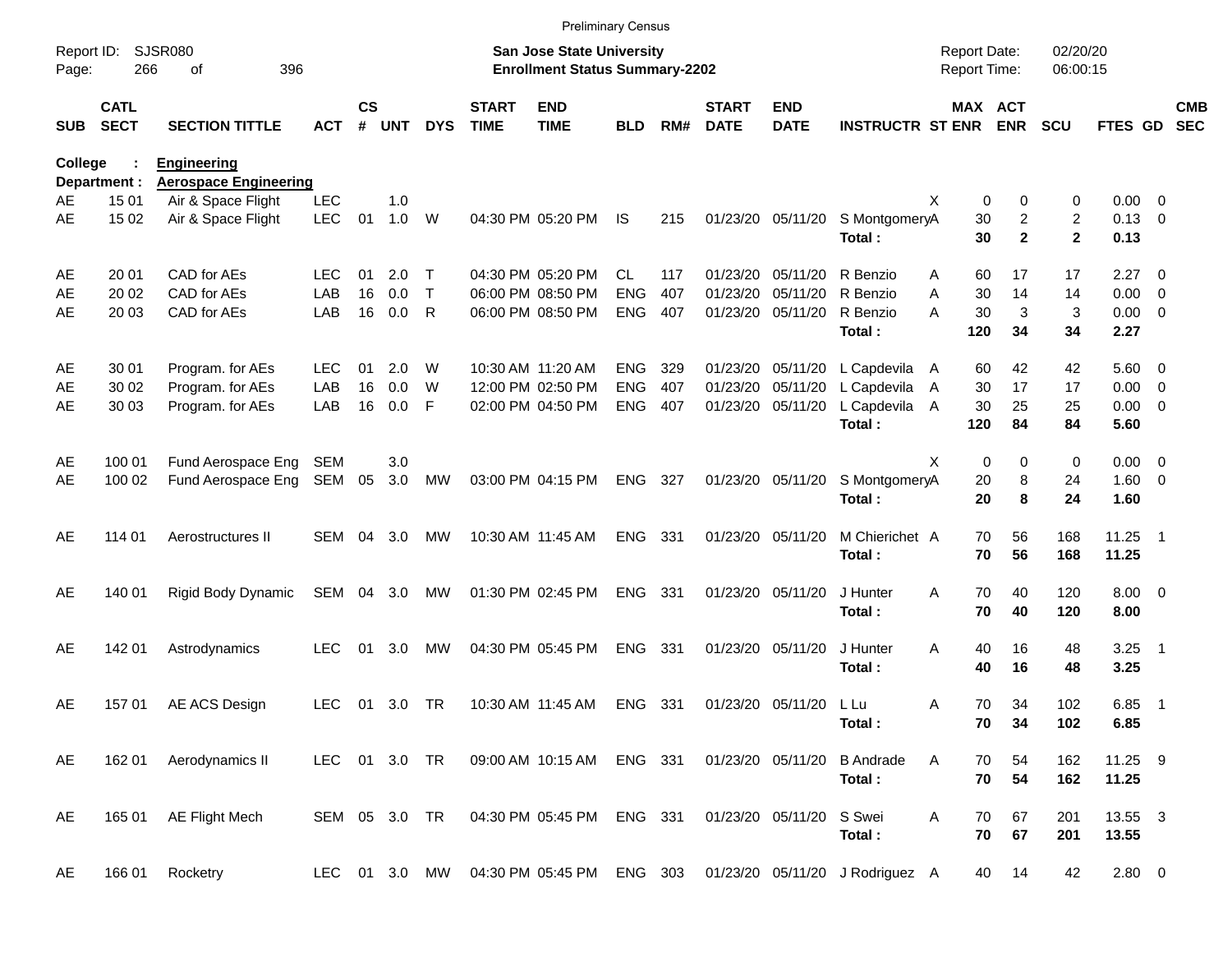|                      |                                      |                                                                                                                  |                                                      |                      |                          |                                              |                             | <b>Preliminary Census</b>                                                        |                                        |                   |                                  |                                                       |                                                           |                                            |                            |                                            |                       |                                                                 |                          |
|----------------------|--------------------------------------|------------------------------------------------------------------------------------------------------------------|------------------------------------------------------|----------------------|--------------------------|----------------------------------------------|-----------------------------|----------------------------------------------------------------------------------|----------------------------------------|-------------------|----------------------------------|-------------------------------------------------------|-----------------------------------------------------------|--------------------------------------------|----------------------------|--------------------------------------------|-----------------------|-----------------------------------------------------------------|--------------------------|
| Report ID:<br>Page:  | SJSR080<br>267                       | 396<br>оf                                                                                                        |                                                      |                      |                          |                                              |                             | San Jose State University<br><b>Enrollment Status Summary-2202</b>               |                                        |                   |                                  |                                                       |                                                           | <b>Report Date:</b><br><b>Report Time:</b> |                            |                                            | 02/20/20<br>06:00:15  |                                                                 |                          |
| <b>SUB</b>           | <b>CATL</b><br><b>SECT</b>           | <b>SECTION TITTLE</b>                                                                                            | <b>ACT</b>                                           | $\mathsf{cs}$<br>#   | <b>UNT</b>               | <b>DYS</b>                                   | <b>START</b><br><b>TIME</b> | <b>END</b><br><b>TIME</b>                                                        | <b>BLD</b>                             | RM#               | <b>START</b><br><b>DATE</b>      | <b>END</b><br><b>DATE</b>                             | <b>INSTRUCTR ST ENR</b>                                   |                                            |                            | MAX ACT<br><b>ENR</b>                      | <b>SCU</b>            | FTES GD                                                         | <b>CMB</b><br><b>SEC</b> |
|                      |                                      |                                                                                                                  |                                                      |                      |                          |                                              |                             |                                                                                  |                                        |                   |                                  |                                                       | Total:                                                    |                                            | 40                         | 14                                         | 42                    | 2.80                                                            |                          |
| AE                   | 167 01                               | Propulsion                                                                                                       | SEM 04                                               |                      | 3.0                      | <b>TR</b>                                    |                             | 12:00 PM 01:15 PM                                                                | <b>BBC</b>                             | 202               | 01/23/20 05/11/20                |                                                       | F Vergine<br>Total:                                       | Α                                          | 100<br>100                 | 92<br>92                                   | 276<br>276            | 18.65 5<br>18.65                                                |                          |
| AE                   | 169 01                               | <b>Computational Fluid</b>                                                                                       | LEC                                                  | 01                   | 3.0                      | МW                                           |                             | 09:00 AM 10:15 AM                                                                | <b>ENG</b>                             | 331               | 01/23/20 05/11/20                |                                                       | J Schulz<br>Total:                                        | A                                          | 90<br>90                   | 84<br>84                                   | 252<br>252            | 16.80 0<br>16.80                                                |                          |
| AE                   |                                      | 171B 01 Aircraft Design II                                                                                       | <b>LEC</b>                                           |                      | 02 3.0 F                 |                                              |                             | 08:30 AM 11:15 AM                                                                | <b>ENG</b>                             | 331               | 01/23/20 05/11/20                |                                                       | G Mendoza<br>Total:                                       | A                                          | 50<br>50                   | 49<br>49                                   | 147<br>147            | 9.80 0<br>9.80                                                  |                          |
| AE                   | 172B 01                              | Spacecraft Desn II                                                                                               | <b>LEC</b>                                           | 02                   | 3.0                      | <b>TR</b>                                    |                             | 09:00 AM 10:15 AM                                                                | <b>ENG</b>                             | 341               |                                  | 01/23/20 05/11/20                                     | P Papadopoul A<br>Total:                                  |                                            | 50<br>50                   | 39<br>39                                   | 117<br>117            | 7.80 0<br>7.80                                                  |                          |
| AE<br>AE<br>AE<br>AE | 180 01<br>180 02<br>180 03<br>180 04 | <b>Individual Studies</b><br><b>Individual Studies</b><br><b>Individual Studies</b><br><b>Individual Studies</b> | <b>SUP</b><br><b>SUP</b><br><b>SUP</b><br><b>SUP</b> | 36<br>36<br>36<br>36 | 1.0<br>2.0<br>3.0<br>1.0 | $\mathsf{T}$<br><b>TR</b><br><b>TRF</b><br>M |                             | 06:00 PM 06:50 PM<br>06:00 PM 06:50 PM<br>06:00 PM 06:50 PM<br>03:00 PM 03:50 PM | <b>ENG</b><br><b>ENG</b><br><b>ENG</b> | 164<br>164<br>164 | 01/23/20<br>01/23/20<br>01/23/20 | 05/11/20<br>05/11/20<br>05/11/20<br>01/23/20 05/11/20 | N Mourtos<br>N Mourtos<br>N Mourtos<br>J Hunter<br>Total: | A<br>A<br>A<br>Α                           | 30<br>10<br>10<br>20<br>70 | 0<br>0<br>$\mathbf{1}$<br>0<br>$\mathbf 1$ | 0<br>0<br>3<br>0<br>3 | $0.00 \t 0$<br>$0.00 \t 0$<br>$0.20 \ 0$<br>$0.00 \t 0$<br>0.20 |                          |
| AE                   | 245 01                               | Spcrft Dyn & Contr                                                                                               | <b>LEC</b>                                           | 04                   | 3.0                      | <b>TR</b>                                    |                             | 06:00 PM 07:15 PM                                                                | <b>ENG</b>                             | 401               |                                  | 01/23/20 05/11/20                                     | L Lu<br>Total:                                            | Α                                          | 40<br>40                   | 21<br>21                                   | 63<br>63              | 5.15 19<br>5.15                                                 |                          |
| AE                   | 250 01                               | Ad Struct & Mat                                                                                                  | LEC.                                                 | 04                   | 3.0                      | МW                                           |                             | 04:30 PM 05:45 PM                                                                | <b>ENG</b>                             | 339               | 01/23/20 05/11/20                |                                                       | M Chierichet A<br>Total:                                  |                                            | 40<br>40                   | 31<br>31                                   | 93<br>93              | 7.60 28<br>7.60                                                 |                          |
| AE                   | 267 01                               | Space Propulsion                                                                                                 | SEM                                                  | 05                   | 3.0                      | TR                                           |                             | 07:30 PM 08:45 PM                                                                | <b>ENG</b>                             | 401               |                                  | 01/23/20 05/11/20                                     | P Papadopoul A<br>Total:                                  |                                            | 40<br>40                   | 27<br>27                                   | 81<br>81              | 6.65 25<br>6.65                                                 |                          |
| AE                   | 273 01                               | Aircraft Subsyst.                                                                                                | <b>LEC</b>                                           | 01                   | 3.0                      | МW                                           |                             | 06:00 PM 07:15 PM                                                                | ENG 232                                |                   |                                  | 01/23/20 05/11/20                                     | S MontgomeryA<br>Total:                                   |                                            | 30<br>30                   | 16<br>16                                   | 48<br>48              | 3.85 13<br>3.85                                                 |                          |
| AE                   | 280 01                               | Hypersonics                                                                                                      | LEC 01 3.0 TR                                        |                      |                          |                                              |                             | 04:30 PM 05:45 PM ENG 401                                                        |                                        |                   |                                  | 01/23/20 05/11/20                                     | F Vergine<br>Total:                                       | Α                                          | 40<br>40                   | 9<br>$\boldsymbol{9}$                      | 27<br>27              | $2.15$ 7<br>2.15                                                |                          |
| AE                   |                                      | 295A 01 Project I                                                                                                | SUP 25 3.0 F                                         |                      |                          |                                              |                             | 04:30 PM 07:15 PM                                                                | ENG 164                                |                   | 01/23/20 05/11/20                |                                                       | N Mourtos<br>Total:                                       | Α                                          | 20<br>20                   | 9<br>$\boldsymbol{9}$                      | 27<br>27              | $2.25$ 9<br>2.25                                                |                          |
| AE                   |                                      | 295B 01 Project II                                                                                               | SUP 25 3.0 F                                         |                      |                          |                                              |                             | 04:30 PM 07:15 PM ENG 164                                                        |                                        |                   |                                  |                                                       | 01/23/20 05/11/20 N Mourtos                               | A                                          | 20                         | 10                                         | 30                    | 2.50 10                                                         |                          |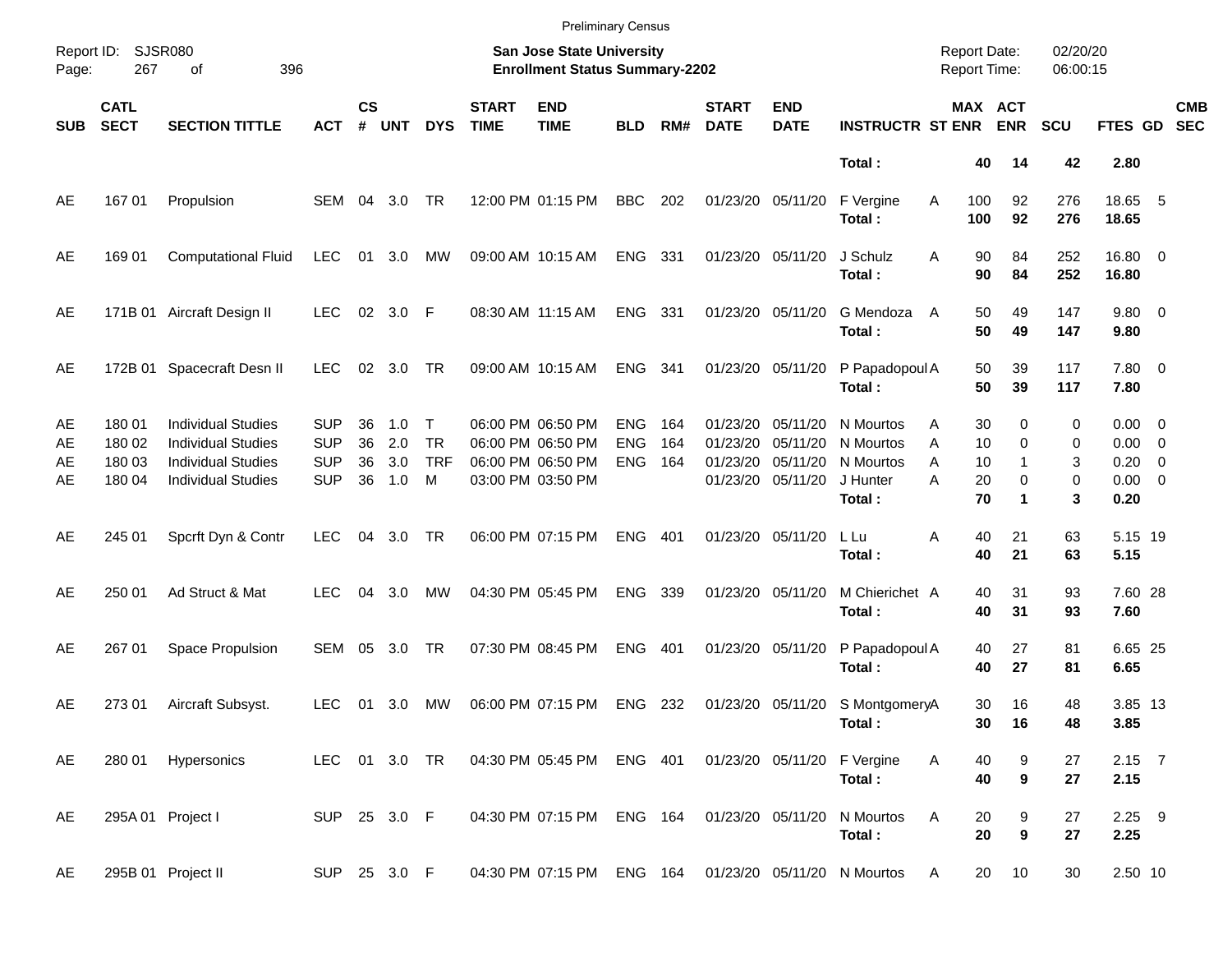|                     |                            |                                              |                          |                |            |            |                             | <b>Preliminary Census</b>                                                 |                          |            |                             |                                                  |                                                       |                                            |                                       |                            |                                   |                |                          |
|---------------------|----------------------------|----------------------------------------------|--------------------------|----------------|------------|------------|-----------------------------|---------------------------------------------------------------------------|--------------------------|------------|-----------------------------|--------------------------------------------------|-------------------------------------------------------|--------------------------------------------|---------------------------------------|----------------------------|-----------------------------------|----------------|--------------------------|
| Report ID:<br>Page: | 268                        | <b>SJSR080</b><br>396<br>οf                  |                          |                |            |            |                             | <b>San Jose State University</b><br><b>Enrollment Status Summary-2202</b> |                          |            |                             |                                                  |                                                       | <b>Report Date:</b><br><b>Report Time:</b> |                                       | 02/20/20<br>06:00:15       |                                   |                |                          |
| <b>SUB</b>          | <b>CATL</b><br><b>SECT</b> | <b>SECTION TITTLE</b>                        | <b>ACT</b>               | <b>CS</b><br># | <b>UNT</b> | <b>DYS</b> | <b>START</b><br><b>TIME</b> | <b>END</b><br><b>TIME</b>                                                 | <b>BLD</b>               | RM#        | <b>START</b><br><b>DATE</b> | <b>END</b><br><b>DATE</b>                        | <b>INSTRUCTR ST ENR</b>                               | <b>MAX</b>                                 | <b>ACT</b><br><b>ENR</b>              | <b>SCU</b>                 | FTES GD                           |                | <b>CMB</b><br><b>SEC</b> |
|                     |                            |                                              |                          |                |            |            |                             |                                                                           |                          |            |                             |                                                  | Total:                                                |                                            | 20<br>10                              | 30                         | 2.50                              |                |                          |
| AE<br>AE            | 298 01<br>298 02           | Spec Proj in Aerospa<br>Spec Proj in Aerospa | <b>SUP</b><br><b>SUP</b> | 25<br>25       | 3.0<br>1.0 | MWF<br>F   | 08:00 AM 08:50 AM           | 12:00 PM 12:50 PM                                                         | <b>ENG</b><br><b>ENG</b> | 164<br>164 | 01/23/20<br>01/23/20        | 05/11/20<br>05/11/20                             | N Mourtos<br>N Mourtos<br>Total:                      | A<br>A                                     | 20<br>$\overline{4}$<br>10<br>30<br>5 | 12<br>1<br>13              | 1.00<br>0.08<br>1.08              | - 4<br>- 1     |                          |
| AE                  | 299 01                     | <b>AE Thesis</b>                             | <b>SUP</b>               | 25             | 3.0        | F.         |                             | 04:30 PM 07:15 PM                                                         | <b>ENG</b>               | 164        | 01/23/20                    | 05/11/20                                         | N Mourtos<br>Total:                                   | A                                          | 5<br>0<br>5<br>$\mathbf 0$            | 0<br>$\mathbf 0$           | 0.00<br>0.00                      | $\overline{0}$ |                          |
|                     | Department :               | <b>Aerospace Engineering</b>                 |                          |                |            |            |                             |                                                                           |                          |            |                             | <b>Lower Division:</b><br><b>Upper Division:</b> | <b>Department Total:</b><br><b>Graduate Division:</b> | 1345<br>270<br>810<br>265                  | 802<br>120<br>554<br>128              | 2164<br>120<br>1662<br>382 | 151.03<br>8.00<br>111.80<br>31.23 |                |                          |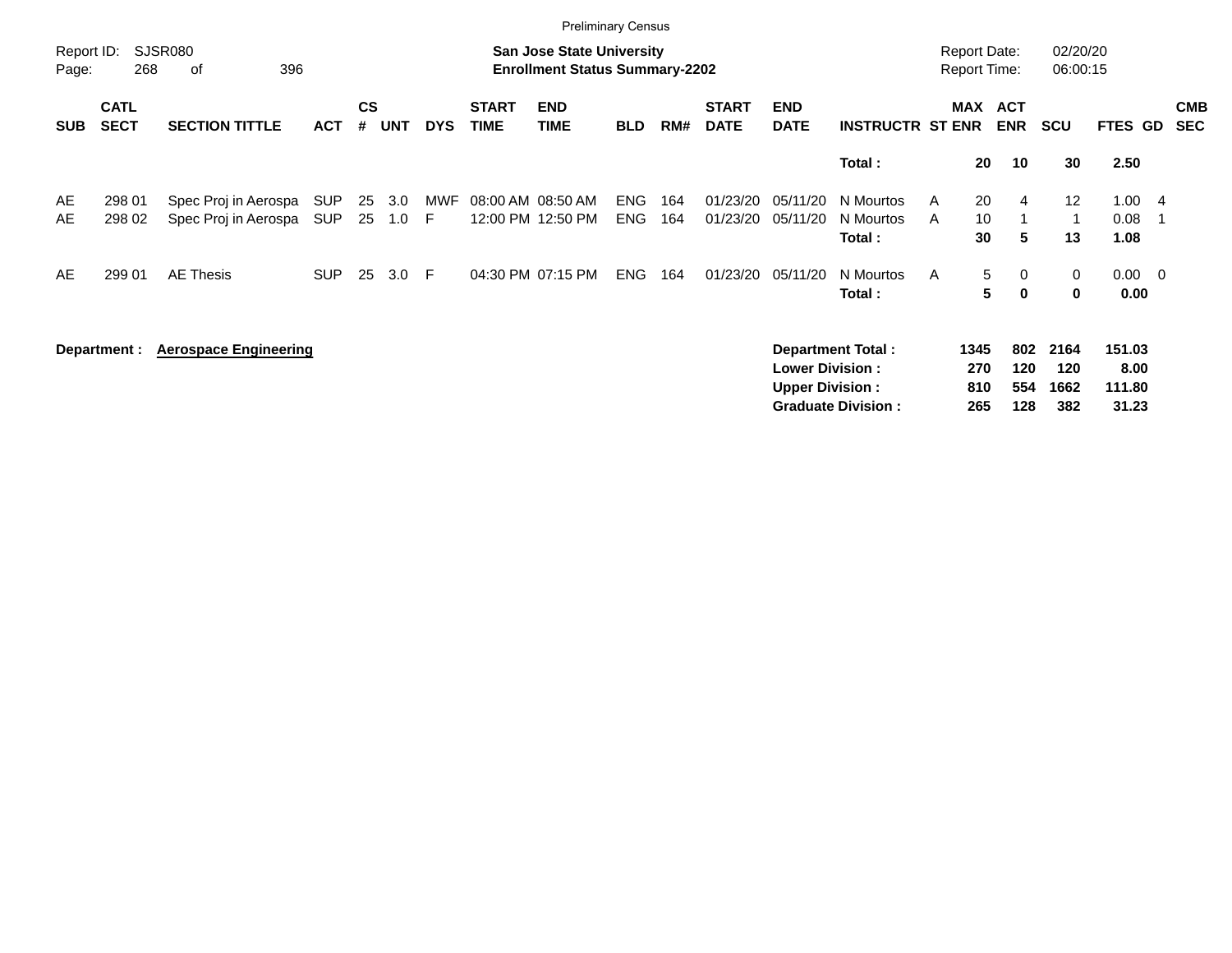|                     |                            |                                |            |               |         |              |                             | <b>Preliminary Census</b>                                                 |            |     |                             |                           |                                 |                                     |                          |                      |                |                            |                          |
|---------------------|----------------------------|--------------------------------|------------|---------------|---------|--------------|-----------------------------|---------------------------------------------------------------------------|------------|-----|-----------------------------|---------------------------|---------------------------------|-------------------------------------|--------------------------|----------------------|----------------|----------------------------|--------------------------|
| Report ID:<br>Page: | 269                        | <b>SJSR080</b><br>396<br>οf    |            |               |         |              |                             | <b>San Jose State University</b><br><b>Enrollment Status Summary-2202</b> |            |     |                             |                           |                                 | <b>Report Date:</b><br>Report Time: |                          | 02/20/20<br>06:00:15 |                |                            |                          |
| <b>SUB</b>          | <b>CATL</b><br><b>SECT</b> | <b>SECTION TITTLE</b>          | <b>ACT</b> | $\mathsf{cs}$ | # UNT   | <b>DYS</b>   | <b>START</b><br><b>TIME</b> | <b>END</b><br><b>TIME</b>                                                 | <b>BLD</b> | RM# | <b>START</b><br><b>DATE</b> | <b>END</b><br><b>DATE</b> | <b>INSTRUCTR ST ENR</b>         |                                     | MAX ACT<br><b>ENR</b>    | <b>SCU</b>           | FTES GD        |                            | <b>CMB</b><br><b>SEC</b> |
| <b>College</b>      |                            | <b>Engineering</b>             |            |               |         |              |                             |                                                                           |            |     |                             |                           |                                 |                                     |                          |                      |                |                            |                          |
|                     | Department :               | <b>Chemical Engineering</b>    |            |               |         |              |                             |                                                                           |            |     |                             |                           |                                 |                                     |                          |                      |                |                            |                          |
| <b>CHE</b>          | 151 01                     | Proc Engr Thermo               | <b>SEM</b> | 04            | 4.0     | МW           |                             | 10:30 AM 11:45 AM                                                         | <b>ENG</b> | 341 | 01/23/20                    | 05/11/20                  | J Oribello                      | 50<br>Α                             | 39                       | 117                  | 10.40          | 0                          |                          |
| <b>CHE</b>          | 151 02                     | Proc Engr Thermo               | LAB        | 16            | 0.0     | Т            |                             | 10:30 AM 01:15 PM                                                         | <b>ENG</b> | 333 | 01/23/20                    | 05/11/20                  | M Kaur                          | 25<br>А                             | 25                       | 25                   | 0.00           | 0                          |                          |
| <b>CHE</b>          | 151 03                     | Proc Engr Thermo               | LAB        | 16            | 0.0     | $\mathsf{T}$ |                             | 01:30 PM 04:15 PM                                                         | <b>ENG</b> | 333 | 01/23/20                    | 05/11/20                  | Y Pedram RazA                   | 25                                  | 14                       | 14                   | 0.00           | 0                          |                          |
|                     |                            |                                |            |               |         |              |                             |                                                                           |            |     |                             |                           | Total:                          | 100                                 | 78                       | 156                  | 10.40          |                            |                          |
| <b>CHE</b>          | 160A 01                    | Unit Oper I                    | SEM        | 04            | 4.0     | MW           |                             | 12:00 PM 01:15 PM                                                         | <b>ENG</b> | 341 | 01/23/20                    | 05/11/20                  | L Rosenfeld                     | 50<br>A                             | 44                       | 132                  | 11.87          | $\overline{\phantom{0}}^2$ |                          |
| <b>CHE</b>          |                            | 160A 02 Unit Oper I            | LAB        | 16            | 0.0     | R            |                             | 10:30 AM 01:15 PM                                                         | <b>ENG</b> | 333 | 01/23/20                    | 05/11/20                  | L Rosenfeld                     | 25<br>A                             | 26                       | 26                   | 0.00           | $\overline{1}$             |                          |
| <b>CHE</b>          |                            | 160A 03 Unit Oper I            | LAB        | 16            | 0.0     | R            |                             | 01:30 PM 04:15 PM                                                         | <b>ENG</b> | 333 | 01/23/20                    | 05/11/20                  | L Rosenfeld                     | 25<br>A                             | 18                       | 18                   | 0.00           | $\overline{1}$             |                          |
|                     |                            |                                |            |               |         |              |                             |                                                                           |            |     |                             |                           | Total:                          | 100                                 | 88                       | 176                  | 11.87          |                            |                          |
| <b>CHE</b>          | 163L 01                    | UG ChE Lab II                  | LEC        | 02            | 2.0     | M            |                             | 01:30 PM 02:20 PM                                                         | CL         | 222 | 01/23/20                    | 05/11/20                  | M Mcneil                        | 60<br>A                             | 48                       | 48                   | 6.40           | $\mathbf 0$                |                          |
| <b>CHE</b>          | 163L02                     | UG ChE Lab II                  | LAB        | 15            | 0.0     | м            |                             | 03:00 PM 05:45 PM                                                         | <b>ENG</b> | 205 | 01/23/20                    | 05/11/20                  | A Chetty                        | 12<br>Α                             | 12                       | 12                   | 0.00           | 0                          |                          |
| <b>CHE</b>          | 163L03                     | UG ChE Lab II                  | LAB        | 15            | 0.0     | т            |                             | 01:30 PM 04:15 PM                                                         | <b>ENG</b> | 205 |                             | 01/23/20 05/11/20         | M Mcneil                        | 12<br>A                             | 12                       | 12                   | 0.00           | 0                          |                          |
| <b>CHE</b>          | 163L 04                    | UG ChE Lab II                  | LAB        |               | 0.0     |              |                             |                                                                           |            |     |                             |                           |                                 | X                                   | $\mathbf{0}$<br>$\Omega$ | 0                    | 0.00           | 0                          |                          |
| <b>CHE</b>          | 163L 05                    | UG ChE Lab II                  | LAB        | 15            | 0.0     | R            |                             | 01:30 PM 04:15 PM                                                         | <b>ENG</b> | 205 | 01/23/20                    | 05/11/20                  | A Portillo R                    | 12<br>A                             | 12                       | 12                   | 0.00           | 0                          |                          |
| CHE                 |                            | 163L 06 UG ChE Lab II          | LAB        | 15            | 0.0     | F            | 09:00 AM 11:45 AM           |                                                                           | <b>ENG</b> | 205 |                             | 01/23/20 05/11/20         | A Chetty                        | 12<br>А                             | 12                       | 12                   | 0.00           | 0                          |                          |
|                     |                            |                                |            |               |         |              |                             |                                                                           |            |     |                             |                           | Total:                          | 108                                 | 96                       | 96                   | 6.40           |                            |                          |
| <b>CHE</b>          |                            | 165B 01 Plant Design II        | LEC        | 02            | 3.0     | W            |                             | 09:00 AM 10:50 AM                                                         | <b>ENG</b> | 333 | 01/23/20                    | 05/11/20                  | D Wagner                        | 50<br>A                             | 48                       | 96                   | 9.60           | $\overline{0}$             |                          |
| <b>CHE</b>          |                            | 165B 02 Plant Design II        | LAB        | 16            | 0.0     | F            |                             | 12:00 PM 02:45 PM                                                         | <b>ENG</b> | 333 | 01/23/20                    | 05/11/20                  | D Wagner                        | 25<br>A                             | 25                       | 25                   | 0.00           | 0                          |                          |
| <b>CHE</b>          |                            | 165B 03 Plant Design II        | LAB        | 16            | 0.0     | F            |                             | 12:00 PM 02:45 PM                                                         | <b>ENG</b> | 329 |                             | 01/23/20 05/11/20         | X Sinha                         | 25<br>А                             | 23                       | 23                   | 0.00           | 0                          |                          |
|                     |                            |                                |            |               |         |              |                             |                                                                           |            |     |                             |                           | Total:                          | 100                                 | 96                       | 144                  | 9.60           |                            |                          |
| <b>CHE</b>          | 172 01                     | <b>Biofuels Proc Engr</b>      | <b>LEC</b> | 02            | 3.0     | R            |                             | 06:00 PM 08:45 PM                                                         | <b>ENG</b> | 327 |                             | 01/23/20 05/11/20         | F Rongere                       | 30<br>A                             | 14                       | 42                   | $2.95 \quad 3$ |                            |                          |
|                     |                            |                                |            |               |         |              |                             |                                                                           |            |     |                             |                           | Total:                          | 30                                  | 14                       | 42                   | 2.95           |                            |                          |
| <b>CHE</b>          | 180 01                     | <b>Individual Studies</b>      | SUP        | 36            | 1.0     | TBA          |                             |                                                                           |            |     | 01/23/20                    | 05/11/20                  | L Rosenfeld                     | 20<br>A                             | 9                        | 9                    | 0.674          |                            |                          |
| <b>CHE</b>          | 180 02                     | <b>Individual Studies</b>      | <b>SUP</b> | 36            | 2.0     | <b>TBA</b>   |                             |                                                                           |            |     |                             |                           | 01/23/20 05/11/20 L Rosenfeld A | 20                                  | $\overline{7}$           | 14                   | 1.07           | - 4                        |                          |
|                     |                            |                                |            |               |         |              |                             |                                                                           |            |     |                             |                           | Total:                          | 40                                  | 16                       | 23                   | 1.73           |                            |                          |
| <b>CHE</b>          |                            | 180R 01 UG Res & Projects      | <b>SUP</b> |               | 36 1.0  | TBA          |                             |                                                                           |            |     |                             |                           | 01/23/20 05/11/20 L Rosenfeld A | 20                                  |                          | $\mathbf{1}$         | $0.07$ 0       |                            |                          |
| <b>CHE</b>          |                            | 180R 02 UG Res & Projects      | <b>SUP</b> |               | 36 1.0  | TBA          |                             |                                                                           |            |     |                             | 01/23/20 05/11/20         | D Wagner                        | 20<br>Α                             | 6                        | 6                    | $0.40 \ 0$     |                            |                          |
|                     |                            |                                |            |               |         |              |                             |                                                                           |            |     |                             |                           | Total:                          | 40                                  | $\overline{\mathbf{r}}$  | $\overline{7}$       | 0.47           |                            |                          |
|                     |                            |                                |            |               |         |              |                             |                                                                           |            |     |                             |                           |                                 |                                     |                          |                      |                |                            |                          |
| <b>CHE</b>          | 185 01                     | Chem Pro Dyn & Cont SEM 04 3.0 |            |               |         | $\top$       |                             | 04:30 PM 06:20 PM                                                         | ENG 333    |     |                             |                           | 01/23/20 05/11/20 A Ramasubran  | 50                                  | 49                       | 98                   | 9.80 0         |                            |                          |
| <b>CHE</b>          | 185 02                     | Chem Pro Dyn & Cont LAB        |            |               | 16 0.0  | W            |                             | 02:30 PM 05:20 PM                                                         | ENG 333    |     |                             |                           | 01/23/20 05/11/20 A Ramasubran  | 25                                  | 27                       | 27                   | $0.00 \t 0$    |                            |                          |
| <b>CHE</b>          | 185 03                     | Chem Pro Dyn & Cont LAB        |            |               | 16  0.0 | W            |                             | 06:00 PM 08:50 PM                                                         | ENG 333    |     |                             |                           | 01/23/20 05/11/20 A Ramasubran  | 25                                  | 22                       | 22                   | $0.00 \t 0$    |                            |                          |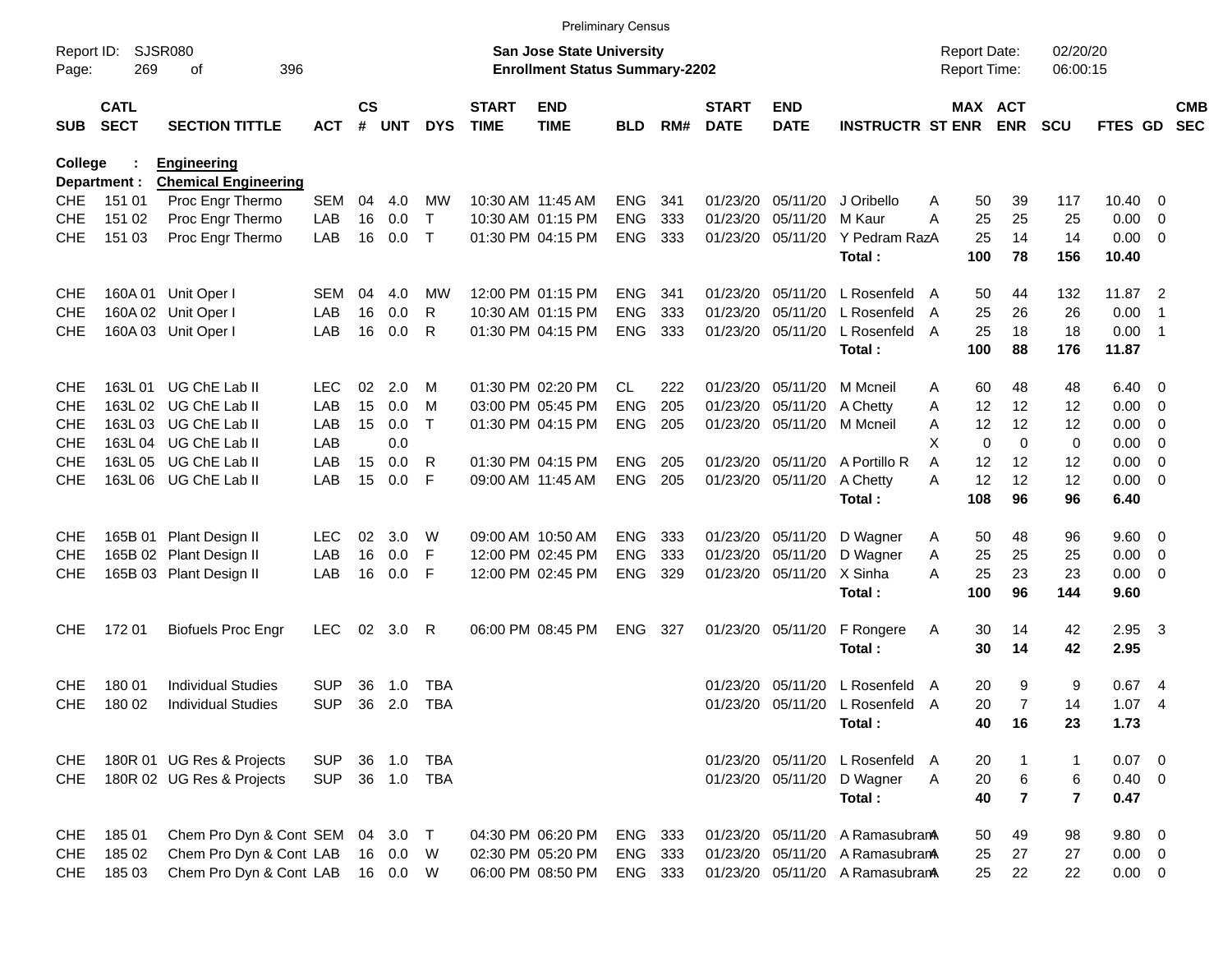|                          |                            |                                                |                          |                    |            |                          |                             |                                                                           | <b>Preliminary Census</b> |       |                             |                                               |                         |                                     |                       |                      |               |                          |                          |
|--------------------------|----------------------------|------------------------------------------------|--------------------------|--------------------|------------|--------------------------|-----------------------------|---------------------------------------------------------------------------|---------------------------|-------|-----------------------------|-----------------------------------------------|-------------------------|-------------------------------------|-----------------------|----------------------|---------------|--------------------------|--------------------------|
| Report ID:<br>Page:      | 270                        | <b>SJSR080</b><br>396<br>οf                    |                          |                    |            |                          |                             | <b>San Jose State University</b><br><b>Enrollment Status Summary-2202</b> |                           |       |                             |                                               |                         | <b>Report Date:</b><br>Report Time: |                       | 02/20/20<br>06:00:15 |               |                          |                          |
| <b>SUB</b>               | <b>CATL</b><br><b>SECT</b> | <b>SECTION TITTLE</b>                          | <b>ACT</b>               | $\mathsf{cs}$<br># | <b>UNT</b> | <b>DYS</b>               | <b>START</b><br><b>TIME</b> | <b>END</b><br><b>TIME</b>                                                 | <b>BLD</b>                | RM#   | <b>START</b><br><b>DATE</b> | <b>END</b><br><b>DATE</b>                     | <b>INSTRUCTR ST ENR</b> |                                     | MAX ACT<br><b>ENR</b> | <b>SCU</b>           | FTES GD       |                          | <b>CMB</b><br><b>SEC</b> |
|                          |                            |                                                |                          |                    |            |                          |                             |                                                                           |                           |       |                             |                                               | Total:                  | 100                                 | 98                    | 147                  | 9.80          |                          |                          |
| <b>CHE</b>               | 194 01                     | Bio Chem Engr Lab                              | SEM                      | 04                 | 3.0        | R                        |                             | 04:30 PM 06:20 PM                                                         | <b>ENG</b>                | 340   |                             | 01/23/20 05/11/20                             | K Kao                   | 18<br>Α                             | 16                    | 32                   | 3.20          | $\overline{\phantom{0}}$ |                          |
| <b>CHE</b>               | 194 02                     | Bio Chem Engr Lab                              | LAB                      | 16                 | 0.0        | R                        |                             | 06:30 PM 09:15 PM                                                         | <b>ENG</b>                | 109   |                             | 01/23/20 05/11/20                             | K Kao                   | A<br>18                             | 16                    | 16                   | $0.00 \t 0$   |                          |                          |
|                          |                            |                                                |                          |                    |            |                          |                             |                                                                           |                           |       |                             |                                               | Total:                  | 36                                  | 32                    | 48                   | 3.20          |                          |                          |
| <b>CHE</b>               | 199 01                     | Special Topics ChE & SEM 04                    |                          |                    | 3.0        | R                        |                             | 06:00 PM 08:45 PM                                                         | <b>ENG</b>                | 403   |                             | 01/23/20 05/11/20                             | C Foster                | 40<br>Α                             | 21                    | 63                   | 4.35          |                          | 3 C                      |
| MATE                     | 199 01                     | Special Topics ChE & SEM                       |                          | 04                 | 3.0        | R                        |                             | 06:00 PM 08:45 PM                                                         | <b>ENG</b>                | 403   |                             | 01/23/20 05/11/20                             | C Foster                | A                                   | 3<br>$\mathbf 0$      | 9                    | 0.60          |                          | 0 <sup>o</sup>           |
|                          |                            |                                                |                          |                    |            |                          |                             |                                                                           |                           |       |                             |                                               | Total:                  | 40                                  | 24                    | 72                   | 4.95          |                          |                          |
| <b>CHE</b>               | 200 01                     | <b>Research Methods</b>                        | <b>LEC</b>               | 02                 | 3.0        |                          |                             |                                                                           |                           |       |                             | 01/23/20 05/11/20                             |                         | X                                   | 0<br>0                | 0                    | $0.00 \t 0$   |                          |                          |
| <b>CHE</b>               | 200 02                     | <b>Research Methods</b>                        | <b>LEC</b>               |                    | 3.0        |                          |                             |                                                                           |                           |       |                             |                                               |                         | X                                   | $\Omega$<br>$\Omega$  | 0                    | $0.00 \t 0$   |                          |                          |
| <b>CHE</b>               | 200 03                     | <b>Research Methods</b>                        | <b>LEC</b>               | 02                 | 3.0        | F                        |                             | 03:00 PM 04:50 PM                                                         | <b>ENG</b>                | 303   |                             | 01/23/20 05/11/20                             | Y Schneider             | 40<br>$\overline{A}$                | 21                    | 42                   | 5.20 20       |                          |                          |
| <b>CHE</b>               | 200 04                     | <b>Research Methods</b>                        | LAB                      | 16                 | 0.0        | F                        |                             | 05:00 PM 08:00 PM                                                         | <b>ENG</b>                | 105   |                             | 01/23/20 05/11/20                             | Y Schneider A           | 40                                  | 21                    | 21                   | 0.0020        |                          |                          |
|                          |                            |                                                |                          |                    |            |                          |                             |                                                                           |                           |       |                             |                                               | Total:                  | 80                                  | 42                    | 63                   | 5.20          |                          |                          |
| CHE.                     | 207 01                     | <b>Mass Transfer</b>                           | SEM 05                   |                    | 3.0        | M                        |                             | 06:00 PM 08:45 PM                                                         | <b>ENG</b>                | - 333 |                             | 01/23/20 05/11/20                             | L Aarons                | A<br>40                             | 21                    | 63                   | 5.25 21       |                          |                          |
|                          |                            |                                                |                          |                    |            |                          |                             |                                                                           |                           |       |                             |                                               | Total:                  | 40                                  | 21                    | 63                   | 5.25          |                          |                          |
| CHE.                     | 218 01                     | Adv Ch E Kinetics                              | <b>SEM</b>               | 05                 | 3.0        | W                        |                             | 06:00 PM 08:45 PM                                                         | CL.                       | 224   |                             | 01/23/20 05/11/20                             | D Wagner                | Α<br>30                             | 24                    | 72                   | 5.95 23       |                          |                          |
|                          |                            |                                                |                          |                    |            |                          |                             |                                                                           |                           |       |                             |                                               | Total:                  | 30                                  | 24                    | 72                   | 5.95          |                          |                          |
| <b>CHE</b>               | 291 01                     | Indust. Biosepar.                              | <b>LEC</b>               |                    | 02 3.0     | $\top$                   |                             | 06:00 PM 08:45 PM                                                         | <b>ENG</b>                | 403   |                             | 01/23/20 05/11/20                             | K Kao                   | A<br>40                             | 13                    | 39                   | $3.05$ 9      |                          |                          |
|                          |                            |                                                |                          |                    |            |                          |                             |                                                                           |                           |       |                             |                                               | Total:                  | 40                                  | 13                    | 39                   | 3.05          |                          |                          |
|                          |                            |                                                |                          |                    |            |                          |                             |                                                                           |                           |       |                             |                                               |                         |                                     |                       |                      |               |                          |                          |
| <b>CHE</b>               | 298 01<br>298 02           | <b>MS Res Project</b>                          | <b>SUP</b>               | 25                 | 1.0        | <b>TBA</b><br><b>TBA</b> |                             |                                                                           |                           |       | 01/23/20                    | 01/23/20 05/11/20 X Sinha<br>05/11/20 X Sinha |                         | 10<br>Α                             | 0<br>1                | 0                    | $0.00 \t 0$   |                          |                          |
| <b>CHE</b><br><b>CHE</b> | 298 03                     | <b>MS Res Project</b><br><b>MS Res Project</b> | <b>SUP</b><br><b>SUP</b> | 25<br>25           | 2.0<br>2.0 | F                        |                             | 03:00 PM 05:45 PM                                                         | <b>ENG</b>                | 329   |                             | 01/23/20 05/11/20 X Sinha                     |                         | A<br>10<br>A<br>10                  | 4                     | 2<br>8               | 0.17<br>0.674 | $\overline{\phantom{1}}$ |                          |
|                          |                            |                                                |                          |                    |            |                          |                             |                                                                           |                           |       |                             |                                               | Total:                  | 30                                  | 5                     | 10                   | 0.83          |                          |                          |
|                          |                            |                                                |                          |                    |            |                          |                             |                                                                           |                           |       |                             |                                               |                         |                                     |                       |                      |               |                          |                          |
|                          |                            | CHE 298101 MS Res/Pro Intern                   | SUP 25 2.0 F             |                    |            |                          |                             | 03:00 PM 05:45 PM                                                         |                           |       |                             | 01/23/20 05/11/20 X Sinha                     |                         | 10<br>A                             |                       | 0                    | $0.00 \t 0$   |                          |                          |
|                          |                            |                                                |                          |                    |            |                          |                             |                                                                           |                           |       |                             |                                               | Total:                  | 10                                  | 0                     | 0                    | 0.00          |                          |                          |
| CHE                      | 299 01                     | Master's Thesis                                | SUP                      |                    | 25 3.0 TBA |                          |                             |                                                                           |                           |       |                             | 01/23/20 05/11/20 X Sinha                     |                         | 10<br>Α                             | 0                     | 0                    | $0.00 \t 0$   |                          |                          |
| CHE                      | 299 02                     | Master's Thesis                                | <b>SUP</b>               |                    | 25 3.0     | TBA                      |                             |                                                                           |                           |       |                             | 01/23/20 05/11/20 X Sinha                     |                         | 10<br>A                             | 0                     | 0                    | $0.00 \t 0$   |                          |                          |
| CHE                      | 299 03                     | Master's Thesis                                | SUP 25 3.0 F             |                    |            |                          |                             | 03:00 PM 05:45 PM ENG 329                                                 |                           |       |                             | 01/23/20 05/11/20 X Sinha                     |                         | 10<br>A                             |                       | 3                    | $0.25$ 1      |                          |                          |
|                          |                            |                                                |                          |                    |            |                          |                             |                                                                           |                           |       |                             |                                               | Total:                  | 30                                  | 1                     | 3                    | 0.25          |                          |                          |
|                          | CHE 299101                 | MS Thesis Intern.                              | SUP 25 3.0 F             |                    |            |                          |                             | 03:00 PM 05:45 PM ENG 329 01/23/20 05/11/20 X Sinha                       |                           |       |                             |                                               |                         | 10<br>A                             | $\mathbf 0$           | $\mathbf 0$          | $0.00 \t 0$   |                          |                          |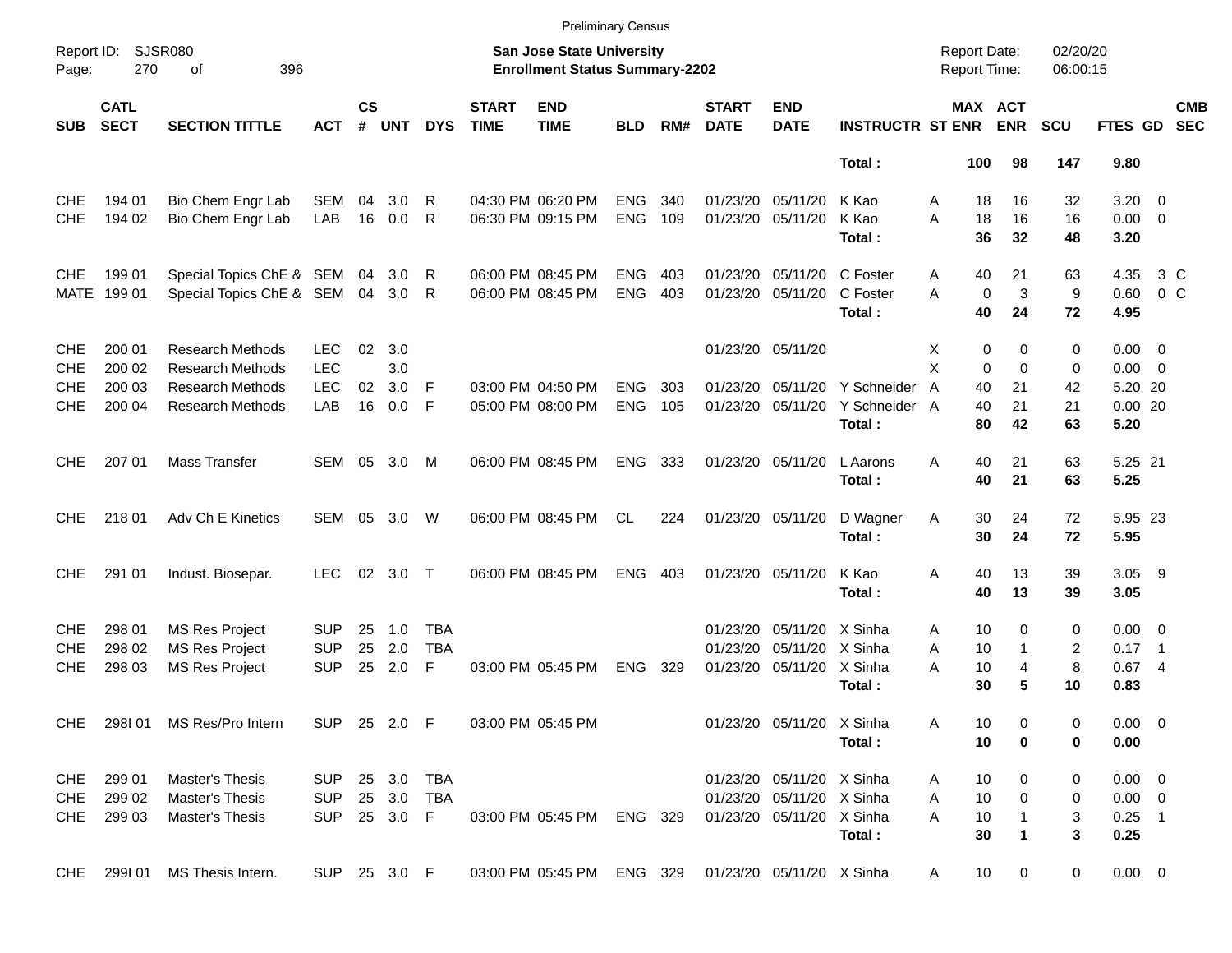|                     |                            |                             |            |                              |            |                             |                                                                           | <b>Preliminary Census</b> |     |                             |                           |                                                                              |                                            |                          |                      |                        |            |
|---------------------|----------------------------|-----------------------------|------------|------------------------------|------------|-----------------------------|---------------------------------------------------------------------------|---------------------------|-----|-----------------------------|---------------------------|------------------------------------------------------------------------------|--------------------------------------------|--------------------------|----------------------|------------------------|------------|
| Report ID:<br>Page: |                            | SJSR080<br>396<br>271<br>of |            |                              |            |                             | <b>San Jose State University</b><br><b>Enrollment Status Summary-2202</b> |                           |     |                             |                           |                                                                              | <b>Report Date:</b><br><b>Report Time:</b> |                          | 02/20/20<br>06:00:15 |                        |            |
| <b>SUB</b>          | <b>CATL</b><br><b>SECT</b> | <b>SECTION TITTLE</b>       | <b>ACT</b> | <b>CS</b><br>#<br><b>UNT</b> | <b>DYS</b> | <b>START</b><br><b>TIME</b> | <b>END</b><br><b>TIME</b>                                                 | <b>BLD</b>                | RM# | <b>START</b><br><b>DATE</b> | <b>END</b><br><b>DATE</b> | <b>INSTRUCTR ST ENR</b>                                                      | MAX                                        | <b>ACT</b><br><b>ENR</b> | <b>SCU</b>           | FTES GD SEC            | <b>CMB</b> |
|                     |                            |                             |            |                              |            |                             |                                                                           |                           |     |                             |                           | Total:                                                                       | 10                                         | $\mathbf 0$              | 0                    | 0.00                   |            |
|                     | Department :               | <b>Chemical Engineering</b> |            |                              |            |                             |                                                                           |                           |     |                             |                           | <b>Department Total:</b><br><b>Lower Division:</b><br><b>Upper Division:</b> | 964<br>0<br>774                            | 655<br>$\bf{0}$<br>591   | 1161<br>0<br>974     | 81.90<br>0.00<br>66.57 |            |
|                     |                            |                             |            |                              |            |                             |                                                                           |                           |     |                             |                           | <b>Graduate Division:</b>                                                    | 190                                        | 64                       | 187                  | 15.33                  |            |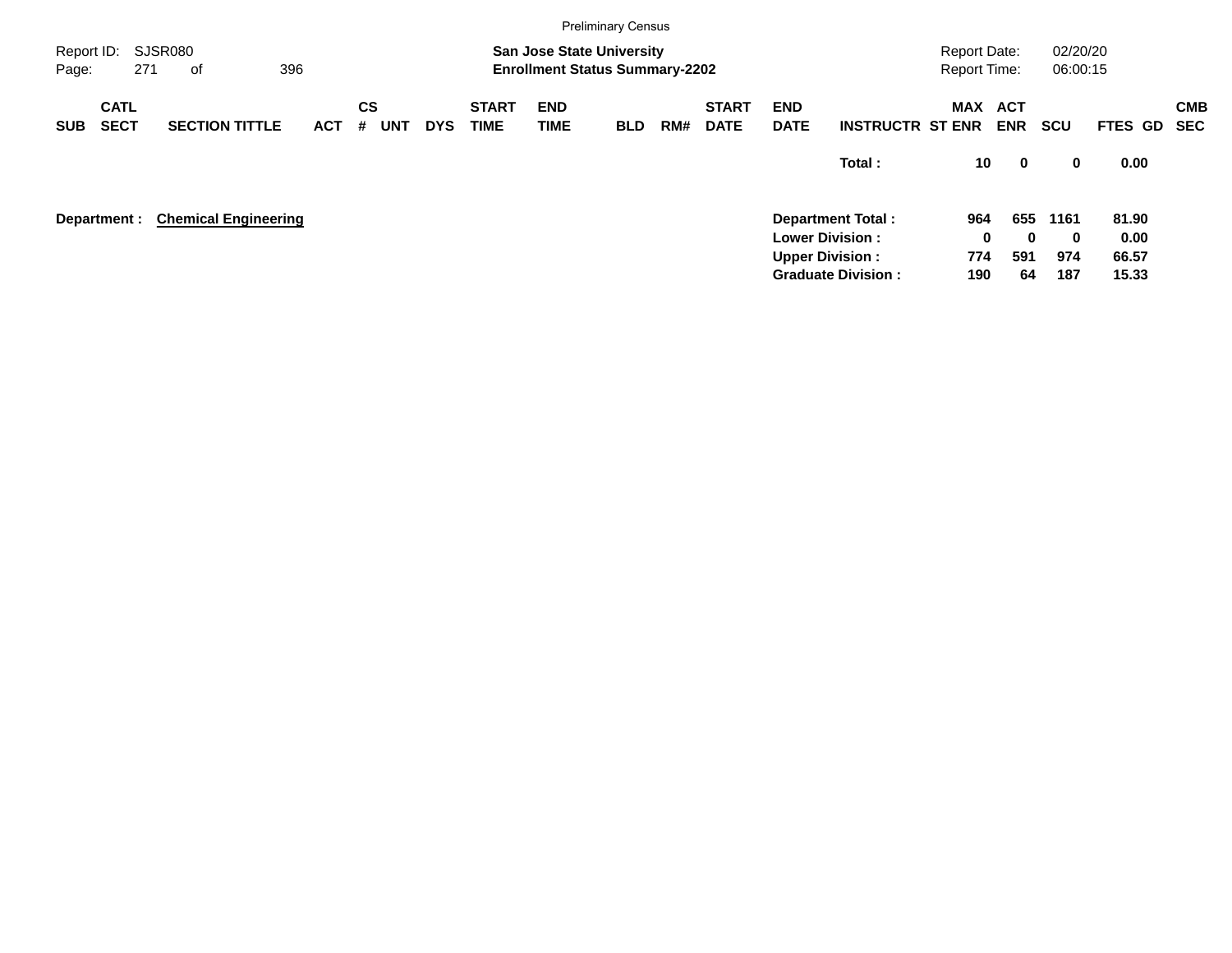|                     |                            |                                              |            |                    |            |            |                             |                                                                           | <b>Preliminary Census</b> |     |                             |                           |                         |                                     |             |             |                      |             |                |                          |
|---------------------|----------------------------|----------------------------------------------|------------|--------------------|------------|------------|-----------------------------|---------------------------------------------------------------------------|---------------------------|-----|-----------------------------|---------------------------|-------------------------|-------------------------------------|-------------|-------------|----------------------|-------------|----------------|--------------------------|
| Report ID:<br>Page: | 272                        | <b>SJSR080</b><br>396<br>οf                  |            |                    |            |            |                             | <b>San Jose State University</b><br><b>Enrollment Status Summary-2202</b> |                           |     |                             |                           |                         | <b>Report Date:</b><br>Report Time: |             |             | 02/20/20<br>06:00:15 |             |                |                          |
| <b>SUB</b>          | <b>CATL</b><br><b>SECT</b> | <b>SECTION TITTLE</b>                        | <b>ACT</b> | $\mathsf{cs}$<br># | <b>UNT</b> | <b>DYS</b> | <b>START</b><br><b>TIME</b> | <b>END</b><br><b>TIME</b>                                                 | <b>BLD</b>                | RM# | <b>START</b><br><b>DATE</b> | <b>END</b><br><b>DATE</b> | <b>INSTRUCTR ST ENR</b> |                                     | MAX ACT     | <b>ENR</b>  | <b>SCU</b>           | FTES GD     |                | <b>CMB</b><br><b>SEC</b> |
| College             |                            | <b>Engineering</b>                           |            |                    |            |            |                             |                                                                           |                           |     |                             |                           |                         |                                     |             |             |                      |             |                |                          |
|                     | Department :               | <b>Civil &amp; Environmental Engineering</b> |            |                    |            |            |                             |                                                                           |                           |     |                             |                           |                         |                                     |             |             |                      |             |                |                          |
| <b>CE</b>           | 801                        | <b>Plane Surveying</b>                       | <b>SEM</b> | 04                 | 3.0        | TR         |                             | 08:00 AM 08:50 AM                                                         | <b>ENG</b>                | 331 | 01/23/20                    | 05/11/20                  | W GreenwoodA            |                                     | 72          | 53          | 106                  | 10.60       | 0              |                          |
| <b>CE</b>           | 802                        | <b>Plane Surveying</b>                       | LAB        | 16                 | 0.0        | $\top$     |                             | 09:00 AM 11:45 AM                                                         | <b>ENG</b>                | 132 | 01/23/20                    | 05/11/20                  | E Jackson               | A                                   | 18          | 18          | 18                   | 0.00        | 0              |                          |
| <b>CE</b>           | 803                        | <b>Plane Surveying</b>                       | LAB        | 16                 | 0.0        | T          |                             | 01:30 PM 04:15 PM                                                         | <b>ENG</b>                | 132 | 01/23/20                    | 05/11/20                  | E Jackson               | Α                                   | 18          | 17          | 17                   | 0.00        | 0              |                          |
| <b>CE</b>           | 804                        | <b>Plane Surveying</b>                       | LAB        | 16                 | 0.0        | R          |                             | 09:00 AM 11:45 AM                                                         | <b>ENG</b>                | 132 |                             | 01/23/20 05/11/20         | S Palarapu              | Α                                   | 18          | 18          | 18                   | 0.00        | 0              |                          |
| <b>CE</b>           | 8 0 5                      | <b>Plane Surveying</b>                       | LAB        |                    | 0.0        |            |                             |                                                                           |                           |     |                             |                           |                         | X                                   | $\mathbf 0$ | $\Omega$    | $\mathbf 0$          | 0.00        | $\mathbf 0$    |                          |
|                     |                            |                                              |            |                    |            |            |                             |                                                                           |                           |     |                             |                           | Total:                  |                                     | 126         | 106         | 159                  | 10.60       |                |                          |
| <b>CE</b>           | 20 01                      | Graphics/CAD/Prog                            | <b>SEM</b> | 02                 | 3.0        | TR         |                             | 12:00 PM 12:50 PM                                                         | CL.                       | 222 | 01/23/20                    | 05/11/20                  | A Wong                  | A                                   | 72          | 50          | 100                  | 10.00       | 0              |                          |
| <b>CE</b>           | 20 02                      | Graphics/CAD/Prog                            | LAB        | 16                 | 0.0        | $\top$     |                             | 09:00 AM 11:45 AM                                                         | <b>ENG</b>                | 407 | 01/23/20                    | 05/11/20                  | A Wong                  | Α                                   | 18          | 17          | 17                   | 0.00        | 0              |                          |
| <b>CE</b>           | 20 03                      | Graphics/CAD/Prog                            | LAB        | 16                 | 0.0        | т          |                             | 01:30 PM 04:15 PM                                                         | <b>ENG</b>                | 407 | 01/23/20                    | 05/11/20                  | A Wong                  | Α                                   | 18          | 18          | 18                   | 0.00        | 0              |                          |
| <b>CE</b>           | 20 04                      | Graphics/CAD/Prog                            | LAB        | 16                 | 0.0        | R          |                             | 09:00 AM 11:45 AM                                                         | <b>ENG</b>                | 407 |                             | 01/23/20 05/11/20         | A Wong                  | Α                                   | 18          | 15          | 15                   | 0.00        | 0              |                          |
| <b>CE</b>           | 20 05                      | Graphics/CAD/Prog                            | LAB        |                    | 0.0        |            |                             |                                                                           |                           |     |                             |                           |                         | X                                   | 0           | $\Omega$    | $\mathbf 0$          | 0.00        | $\overline{0}$ |                          |
|                     |                            |                                              |            |                    |            |            |                             |                                                                           |                           |     |                             |                           | Total:                  |                                     | 126         | 100         | 150                  | 10.00       |                |                          |
| <b>CE</b>           | 95 01                      | <b>Theory App Statics</b>                    | <b>LEC</b> | 02                 | 3.0        | <b>TR</b>  |                             | 09:00 AM 10:15 AM                                                         | <b>CL</b>                 | 222 |                             | 01/23/20 05/11/20         | S Vukazich              | A                                   | 55          | 51          | 153                  | 10.20       | $\overline{0}$ |                          |
| <b>CE</b>           | 95 02                      | <b>Theory App Statics</b>                    | <b>LEC</b> |                    | 3.0        |            |                             |                                                                           |                           |     |                             |                           |                         | X.                                  | $\mathbf 0$ | $\mathbf 0$ | 0                    | 0.00        | 0              |                          |
| <b>CE</b>           | 95 03                      | <b>Theory App Statics</b>                    | <b>LEC</b> | 02                 | 3.0        | TR         |                             | 10:30 AM 11:45 AM                                                         | <b>ENG</b>                | 339 |                             | 01/23/20 05/11/20         | R Lukkoor               | Α                                   | 55          | 37          | 111                  | 7.40        | $\mathbf 0$    |                          |
| <b>CE</b>           | 95 04                      | <b>Theory App Statics</b>                    | <b>LEC</b> | 02                 | 3.0        | <b>MW</b>  |                             | 09:00 AM 10:15 AM                                                         | <b>ENG</b>                | 343 |                             | 01/23/20 05/11/20         | H Habib                 | А                                   | 55          | 27          | 81                   | 5.45        | -1             |                          |
|                     |                            |                                              |            |                    |            |            |                             |                                                                           |                           |     |                             |                           | Total:                  |                                     | 165         | 115         | 345                  | 23.05       |                |                          |
| <b>CE</b>           | 99 01                      | Intro Statics                                | <b>LEC</b> | 02                 | 2.0        | MW         |                             | 08:00 AM 08:50 AM                                                         | <b>ENG</b>                | 343 |                             | 01/23/20 05/11/20         | M Maaz                  | A                                   | 60          | 36          | 72                   | $4.80\ 0$   |                |                          |
|                     |                            |                                              |            |                    |            |            |                             |                                                                           |                           |     |                             |                           | Total:                  |                                     | 60          | 36          | 72                   | 4.80        |                |                          |
| <b>CE</b>           | 112 01                     | Mech of Matls                                | <b>LEC</b> |                    | 3.0        |            |                             |                                                                           |                           |     |                             |                           |                         | X                                   | 0           | 0           | 0                    | 0.00        | 0              |                          |
| <b>CE</b>           | 112 02                     | Mech of Matls                                | <b>LEC</b> | 02                 | 3.0        | TR         |                             | 12:00 PM 01:15 PM                                                         | <b>ENG</b>                | 339 | 01/23/20                    | 05/11/20                  | A Boylan-Ash A          |                                     | 50          | 55          | 165                  | 11.10       | $\overline{2}$ |                          |
| СE                  | 112 03                     | Mech of Matls                                | <b>LEC</b> | 02                 | 3.0        | <b>MW</b>  |                             | 09:00 AM 10:15 AM                                                         | <b>ENG</b>                | 341 | 01/23/20                    | 05/11/20                  | M Soliman               | A                                   | 50          | 49          | 147                  | 9.85        | $\overline{1}$ |                          |
| <b>CE</b>           | 112 04                     | Mech of Matls                                | <b>LEC</b> | 02                 | 3.0        | <b>TR</b>  |                             | 04:30 PM 05:45 PM                                                         | <b>BBC</b>                | 320 | 01/23/20                    | 05/11/20                  | <b>K</b> McMullin       | Α                                   | 55          | 47          | 141                  | 9.55        | 3              |                          |
| <b>CE</b>           | 112 05                     | Mech of Matls                                | <b>LEC</b> |                    | 3.0        |            |                             |                                                                           |                           |     |                             |                           |                         | X                                   | 0           | $\Omega$    | 0                    | 0.00        | $\mathbf 0$    |                          |
|                     |                            |                                              |            |                    |            |            |                             |                                                                           |                           |     |                             |                           | Total:                  |                                     | 155 151     |             | 453                  | 30.50       |                |                          |
| CE                  | 120 01                     | Construc Matl Lab                            | LAB        |                    | 16 1.0     | M          |                             | 06:00 PM 08:45 PM                                                         | ENG 134                   |     |                             | 01/23/20 05/11/20 M Maaz  |                         | A                                   | 15          | 16          | 16                   | $1.07 \t 0$ |                |                          |
| CE                  | 120 02                     | Construc Matl Lab                            | LAB        |                    | 16 1.0     | $\top$     |                             | 06:00 PM 08:45 PM                                                         | ENG 134                   |     |                             | 01/23/20 05/11/20 M Maaz  |                         | A                                   | 15          | 15          | 15                   | $1.02$ 1    |                |                          |
| CE                  | 120 03                     | Construc Matl Lab                            | LAB        |                    | 16 1.0     | W          |                             | 06:00 PM 08:45 PM                                                         | ENG 134                   |     |                             | 01/23/20 05/11/20 M Maaz  |                         | A                                   | 15          | 16          | 16                   | $1.07 \t 0$ |                |                          |
| CE                  | 120 04                     | Construc Matl Lab                            | LAB        |                    | 16 1.0     | R          |                             | 06:00 PM 08:45 PM                                                         | ENG 134                   |     |                             | 01/23/20 05/11/20 M Maaz  |                         | A                                   | 15          | 16          | 16                   | 1.08        | $\overline{1}$ |                          |
| <b>CE</b>           | 120 05                     | Construc Matl Lab                            | LAB        |                    | 16 1.0     | -F         |                             | 01:30 PM 04:15 PM                                                         | ENG 134                   |     |                             | 01/23/20 05/11/20         | M Maaz                  | Α                                   | 15          | 16          | 16                   | $1.07 \t 0$ |                |                          |
|                     |                            |                                              |            |                    |            |            |                             |                                                                           |                           |     |                             |                           | Total:                  |                                     | 75          | 79          | 79                   | 5.30        |                |                          |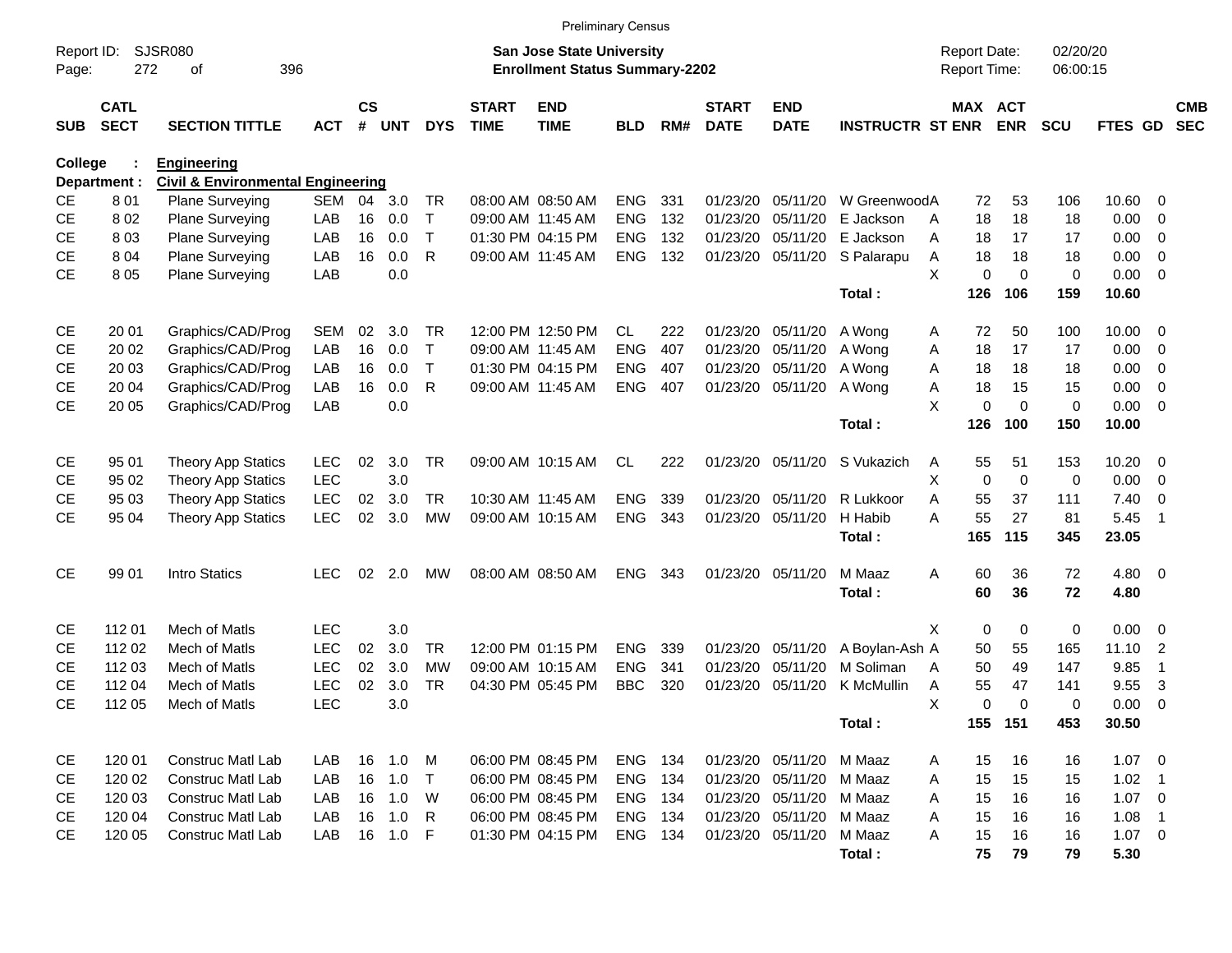|                     |                            |                                  |              |                    |              |            |                             | <b>Preliminary Census</b>                                                 |            |       |                             |                           |                          |                                            |                       |                      |                        |                            |            |
|---------------------|----------------------------|----------------------------------|--------------|--------------------|--------------|------------|-----------------------------|---------------------------------------------------------------------------|------------|-------|-----------------------------|---------------------------|--------------------------|--------------------------------------------|-----------------------|----------------------|------------------------|----------------------------|------------|
| Report ID:<br>Page: | 273                        | SJSR080<br>396<br>οf             |              |                    |              |            |                             | <b>San Jose State University</b><br><b>Enrollment Status Summary-2202</b> |            |       |                             |                           |                          | <b>Report Date:</b><br><b>Report Time:</b> |                       | 02/20/20<br>06:00:15 |                        |                            |            |
| <b>SUB</b>          | <b>CATL</b><br><b>SECT</b> | <b>SECTION TITTLE</b>            | <b>ACT</b>   | $\mathsf{cs}$<br># | <b>UNT</b>   | <b>DYS</b> | <b>START</b><br><b>TIME</b> | <b>END</b><br><b>TIME</b>                                                 | <b>BLD</b> | RM#   | <b>START</b><br><b>DATE</b> | <b>END</b><br><b>DATE</b> | <b>INSTRUCTR ST ENR</b>  |                                            | MAX ACT<br><b>ENR</b> | <b>SCU</b>           | FTES GD SEC            |                            | <b>CMB</b> |
| CЕ                  | 121 01                     | <b>Transp Engrg</b>              | LEC          | 02                 | 3.0          | МW         |                             | 10:30 AM 11:20 AM                                                         | <b>CL</b>  | 222   | 01/23/20                    | 05/11/20                  | S Koosha                 | 54<br>Α                                    | 45                    | 90                   | 9.05                   | -1                         |            |
| <b>CE</b>           | 121 02                     | <b>Transp Engrg</b>              | LAB          | 16                 | 0.0          | м          |                             | 01:30 PM 04:15 PM                                                         | <b>ENG</b> | 339   |                             | 01/23/20 05/11/20         | S Koosha                 | A<br>18                                    | 18                    | 18                   | 0.00                   | - 0                        |            |
| <b>CE</b>           | 121 03                     | <b>Transp Engrg</b>              | LAB          | 16                 | 0.0          | W          |                             | 01:30 PM 04:15 PM                                                         | <b>ENG</b> | 339   |                             | 01/23/20 05/11/20         | S Koosha                 | A<br>18                                    | 11                    | 11                   | 0.00                   | $\overline{1}$             |            |
| <b>CE</b>           | 121 04                     | <b>Transp Engrg</b>              | LAB          | 16                 | 0.0          | $\top$     |                             | 01:30 PM 04:15 PM                                                         | <b>ENG</b> | 339   |                             | 01/23/20 05/11/20         | S Koosha                 | 18<br>A                                    | 16                    | 16                   | 0.00                   | 0                          |            |
| <b>CE</b>           | 121 05                     | <b>Transp Engrg</b>              | <b>LEC</b>   | 02                 | 3.0          | <b>TR</b>  |                             | 12:00 PM 12:50 PM                                                         | <b>ENG</b> | 327   |                             | 01/23/20 05/11/20         | S Koosha                 | A<br>12                                    | 13                    | 26                   | 2.60                   | $\overline{\mathbf{0}}$    |            |
| <b>CE</b>           | 121 06                     | <b>Transp Engrg</b>              | LAB          | 16                 | 0.0          | R          |                             | 06:00 PM 08:45 PM                                                         | <b>ENG</b> | 395   |                             | 01/23/20 05/11/20         | F Afsari                 | 12<br>A                                    | 13                    | 13                   | 0.00                   | $\overline{\phantom{0}}$   |            |
|                     |                            |                                  |              |                    |              |            |                             |                                                                           |            |       |                             |                           | Total:                   | 132                                        | 116                   | 174                  | 11.65                  |                            |            |
| CE                  | 123 01                     | Highway & Stree Des SEM 04 3.0 T |              |                    |              |            |                             | 04:30 PM 07:15 PM                                                         | <b>ENG</b> | 395   |                             | 01/23/20 05/11/20         | S Koosha<br>Total:       | 30<br>A<br>30                              | 30<br>30              | 90<br>90             | $6.00 \quad 0$<br>6.00 |                            |            |
| <b>CE</b>           | 130 01                     | CE Econ Analysis                 | <b>LEC</b>   | 02                 | 2.0          | M          |                             | 06:00 PM 07:50 PM                                                         | <b>ENG</b> | 329   |                             | 01/23/20 05/11/20         | J Tang                   | 45<br>A                                    | 45                    | 90                   | 6.10 3                 |                            |            |
| <b>CE</b>           | 130 02                     | CE Econ Analysis                 | <b>LEC</b>   | 02                 | 2.0          | M          |                             | 08:00 PM 09:50 PM                                                         | <b>ENG</b> | 329   |                             | 01/23/20 05/11/20         | J Tang                   | 45<br>Α                                    | 13                    | 26                   | 1.83                   | -3                         |            |
|                     |                            |                                  |              |                    |              |            |                             |                                                                           |            |       |                             |                           | Total:                   | 90                                         | 58                    | 116                  | 7.93                   |                            |            |
| <b>CE</b>           | 131 01                     | Intr to Const Engr               | <b>LEC</b>   | 02                 | 3.0          | МW         |                             | 06:00 PM 07:15 PM                                                         | DMH 234    |       |                             | 01/23/20 05/11/20         |                          |                                            | 46                    | 138                  | 9.25                   | $\overline{\phantom{1}}$   |            |
| <b>CE</b>           | 131 02                     | Intr to Const Engr               | <b>LEC</b>   | 02                 | 3.0          | <b>MW</b>  |                             | 07:30 PM 08:45 PM                                                         | DMH 234    |       |                             | 01/23/20 05/11/20         | H Tooryani<br>H Tooryani | 45<br>A<br>45<br>Α                         | 9                     | 27                   | 1.85                   | $\overline{\phantom{0}}$ 1 |            |
|                     |                            |                                  |              |                    |              |            |                             |                                                                           |            |       |                             |                           | Total:                   | 90                                         | 55                    | 165                  | 11.10                  |                            |            |
| <b>CE</b>           | 132 01                     | Constr Meth & Equip              | SEM 04 3.0 T |                    |              |            |                             | 01:30 PM 04:15 PM                                                         | <b>ENG</b> | - 131 |                             | 01/23/20 05/11/20         | J Pyeon                  | 30<br>Α                                    | 27                    | 81                   | 6.15 15                |                            |            |
|                     |                            |                                  |              |                    |              |            |                             |                                                                           |            |       |                             |                           | Total:                   | 30                                         | 27                    | 81                   | 6.15                   |                            |            |
| CE                  | 134 01                     | Proj Mgt Const                   | SEM          | 04                 | 3.0          | M          |                             | 01:30 PM 04:15 PM                                                         | <b>ENG</b> | - 131 |                             | 01/23/20 05/11/20         | J Pyeon<br>Total:        | Α<br>30<br>30                              | 29<br>29              | 87<br>87             | 5.80 0<br>5.80         |                            |            |
| <b>CE</b>           | 140 01                     | Geotech Engr                     | SEM          | 02                 | 3.0          | <b>TR</b>  |                             | 09:00 AM 09:50 AM                                                         | <b>BBC</b> | 102   | 01/23/20                    | 05/11/20                  | A Moore                  | 55<br>A                                    | 52                    | 104                  | 10.45                  | - 1                        |            |
| <b>CE</b>           | 140 02                     | Geotech Engr                     | LAB          | 16                 | 0.0          | $\top$     |                             | 01:30 PM 04:15 PM                                                         | <b>ENG</b> | 209   | 01/23/20                    | 05/11/20                  | R Lukkoor                | 18<br>A                                    | 18                    | 18                   | 0.00                   | $\overline{\mathbf{0}}$    |            |
| <b>CE</b>           | 140 03                     | Geotech Engr                     | LAB          | 16                 | 0.0          | W          |                             | 01:30 PM 04:15 PM                                                         | <b>ENG</b> | 209   | 01/23/20                    | 05/11/20                  | R Lukkoor                | A<br>18                                    | 16                    | 16                   | 0.00                   | -1                         |            |
| <b>CE</b>           | 140 04                     | Geotech Engr                     | LAB          | 16                 | 0.0          | R          |                             | 01:30 PM 04:15 PM                                                         | <b>ENG</b> | 209   | 01/23/20                    | 05/11/20                  | R Lukkoor                | 18<br>Α                                    | 18                    | 18                   | 0.00                   | 0                          |            |
| <b>CE</b>           | 140 05                     | Geotech Engr                     | <b>SEM</b>   | 02                 | 3.0          | <b>TR</b>  |                             | 08:00 AM 08:50 AM                                                         | <b>BBC</b> | 102   |                             | 01/23/20 05/11/20 A Moore |                          | 12<br>Α                                    | 13                    | 26                   | 2.70                   | $\overline{2}$             |            |
| CЕ                  |                            | 140 06 Geotech Engr              |              |                    | LAB 16 0.0 T |            |                             | 06:00 PM 08:45 PM ENG 209 01/23/20 05/11/20 R Lukkoor                     |            |       |                             |                           |                          | Α<br>12                                    | $^{\circ}$ 13         | 13                   | 0.00 2                 |                            |            |
|                     |                            |                                  |              |                    |              |            |                             |                                                                           |            |       |                             |                           | Total:                   |                                            | 133 130               | 195                  | 13.15                  |                            |            |
| CE                  | 144 01                     | Porous Media                     | LEC 02 3.0 T |                    |              |            |                             | 06:00 PM 08:45 PM DMH 348                                                 |            |       |                             | 01/23/20 05/11/20 W Wang  |                          | Α<br>30                                    | 15                    | 45                   | $3.25$ 5               |                            |            |
|                     |                            |                                  |              |                    |              |            |                             |                                                                           |            |       |                             |                           | Total:                   | 30                                         | 15                    | 45                   | 3.25                   |                            |            |
| CE                  | 145 01                     | <b>Foundation Engr</b>           | LEC 02 3.0 W |                    |              |            |                             | 06:00 PM 08:45 PM DMH 161                                                 |            |       |                             | 01/23/20 05/11/20         | M ThummaluruA<br>Total:  | 30                                         | 30<br>30<br>30        | 90<br>90             | 6.10 2<br>6.10         |                            |            |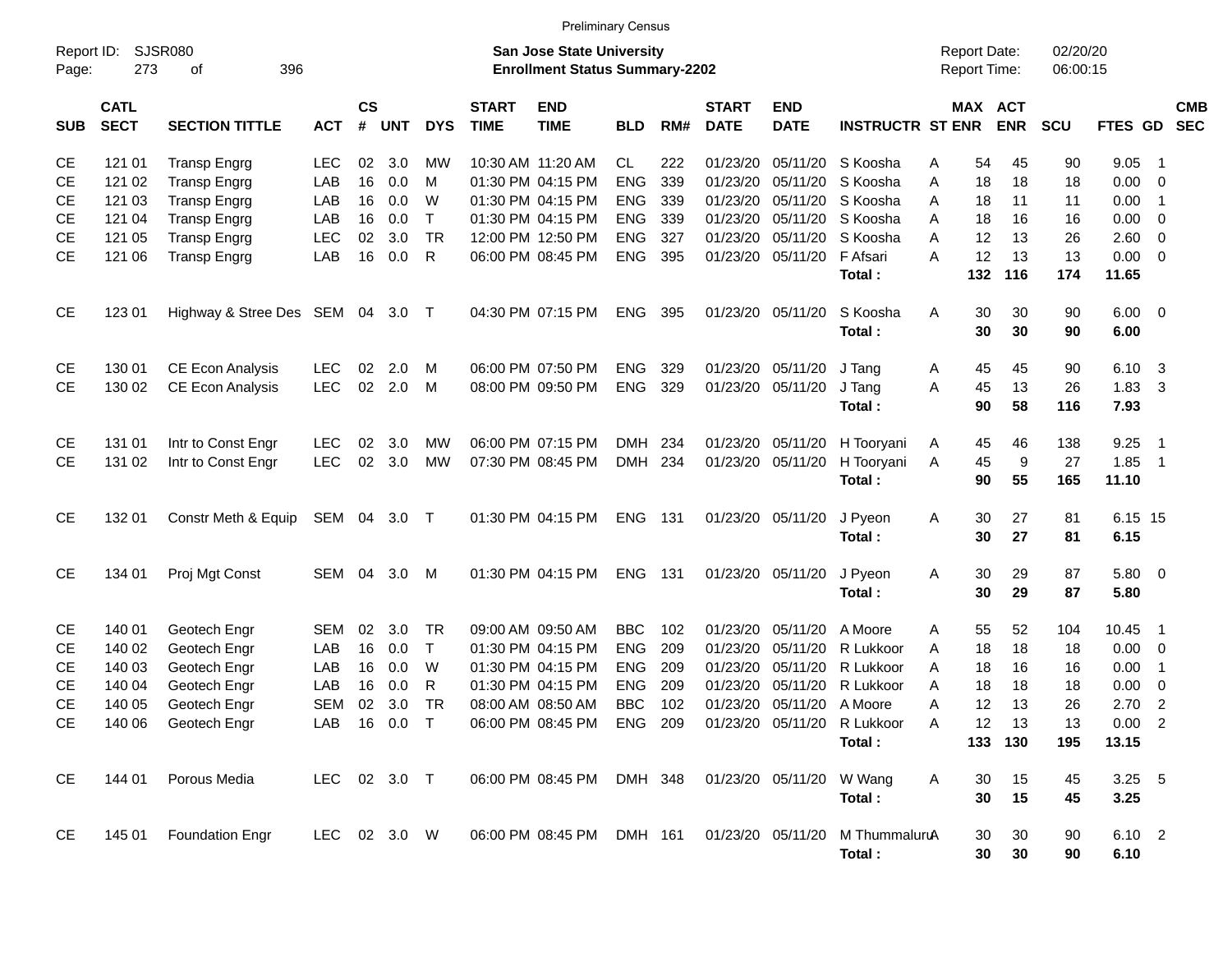| SJSR080<br>02/20/20<br>Report ID:<br>San Jose State University<br><b>Report Date:</b><br>396<br><b>Enrollment Status Summary-2202</b><br>Report Time:<br>06:00:15<br>Page:<br>274<br>οf<br>$\mathsf{cs}$<br><b>CMB</b><br><b>CATL</b><br><b>START</b><br><b>END</b><br><b>START</b><br><b>END</b><br>MAX ACT<br><b>SECT</b><br>#<br><b>ENR</b><br>FTES GD<br><b>SEC</b><br><b>SECTION TITTLE</b><br><b>ACT</b><br><b>UNT</b><br><b>DYS</b><br><b>TIME</b><br><b>TIME</b><br><b>BLD</b><br>RM#<br><b>DATE</b><br><b>DATE</b><br><b>INSTRUCTR ST ENR</b><br><b>SCU</b><br><b>SUB</b><br>150 01<br>02<br>3.0<br>12:00 PM 12:50 PM<br><b>ENG</b><br>331<br>01/23/20<br>05/11/20<br>92<br>9.30<br>$\overline{2}$<br><b>CE</b><br>Hydro and Hydrau<br><b>SEM</b><br>МW<br>O Hoang<br>54<br>46<br>Α<br><b>CE</b><br>Hydro and Hydrau<br>16<br>0.0<br>01:30 PM 04:15 PM<br><b>ENG</b><br>150<br>01/23/20<br>05/11/20<br>19<br>0.00<br>150 02<br>LAB<br>м<br>W Wang<br>Α<br>18<br>19<br>$\overline{1}$<br><b>CE</b><br>Hydro and Hydrau<br>16<br>0.0<br>R<br>01:30 PM 04:15 PM<br><b>ENG</b><br>150<br>01/23/20<br>05/11/20<br>18<br>9<br>9<br>0.00<br>150 03<br>LAB<br>O Hoang<br>A<br>$\overline{1}$<br><b>CE</b><br>Hydro and Hydrau<br>LAB<br>16<br>0.0<br>W<br>01:30 PM 04:15 PM<br><b>ENG</b><br>150<br>01/23/20<br>05/11/20<br>18<br>18<br>0.00<br>150 04<br>W Wang<br>A<br>18<br>- 0<br><b>CE</b><br>Hydro and Hydrau<br><b>SEM</b><br>02<br>3.0<br><b>MW</b><br>12:00 PM 12:50 PM<br><b>ENG</b><br>340<br>01/23/20<br>05/11/20<br>A<br>12<br>12<br>2.40<br>150 05<br>W Wang<br>24<br>- 0<br>12<br>12<br><b>CE</b><br>LAB<br>16<br>0.0<br>06:00 PM 08:45 PM<br><b>ENG</b><br>150<br>01/23/20 05/11/20<br>A<br>12<br>0.00<br>150 06<br>Hydro and Hydrau<br>м<br>O Hoang<br>$\overline{\phantom{0}}$<br>132<br>116<br>174<br>11.70<br>Total:<br><b>CE</b><br><b>SEM</b><br>06:00 PM 08:45 PM<br><b>BBC</b><br>125<br>01/23/20 05/11/20<br><b>B</b> Kassab<br>30<br>30<br>90<br>$6.00 \quad 0$<br>154 01<br><b>Hydraulic Design</b><br>04<br>3.0<br>R<br>Α<br>30<br>30<br>Total:<br>90<br>6.00<br>02<br>3.0<br><b>TR</b><br>10:30 AM 11:20 AM<br>CL.<br>222<br>42<br>8.40<br><b>CE</b><br>160 01<br><b>Struc Anlys</b><br><b>SEM</b><br>01/23/20<br>05/11/20<br>S Vukazich<br>54<br>84<br>- 0<br>A<br><b>Struc Anlys</b><br>16<br>0.0<br>$\mathsf{T}$<br>01:30 PM 04:15 PM<br><b>ENG</b><br>340<br>01/23/20<br>05/11/20<br>18<br>18<br>0.00<br><b>CE</b><br>160 02<br>LAB<br>A Boylan-Ash A<br>18<br>- 0<br><b>CE</b><br>16<br>0.0<br>R<br>01:30 PM 04:15 PM<br><b>ENG</b><br>01/23/20<br>05/11/20<br>16<br>0.00<br>160 03<br><b>Struc Anlys</b><br>LAB<br>340<br>A Boylan-Ash A<br>18<br>16<br>- 0<br><b>CE</b><br>LAB<br>16<br>0.0<br>M<br>01:30 PM 04:15 PM<br><b>ENG</b><br>340<br>01/23/20<br>05/11/20<br>A Boylan-Ash A<br>18<br>8<br>8<br>0.00<br>160 04<br><b>Struc Anlys</b><br>0<br><b>TR</b><br>15<br><b>CE</b><br><b>SEM</b><br>02<br>3.0<br>04:30 PM 05:20 PM<br>221<br>01/23/20<br>05/11/20<br>H Park<br>16<br>30<br>3.15<br>3<br>160 05<br><b>Struc Anlys</b><br>HGH<br>A<br>$\top$<br>15<br><b>CE</b><br>160 06<br>LAB<br>16<br>0.0<br>06:00 PM 08:45 PM<br><b>ENG</b><br>340<br>01/23/20 05/11/20<br>H Park<br>A<br>12<br>15<br>0.00<br>3<br><b>Struc Anlys</b><br>136<br>114<br>171<br>11.55<br>Total:<br><b>CE</b><br>162 01<br><b>Struc Concrete Des</b><br><b>SEM</b><br>3.0<br><b>TR</b><br>10:30 AM 11:20 AM<br><b>ENG</b><br>329<br>05/11/20<br>A Al-Manasee A<br>53<br>10.75<br>-3<br>04<br>01/23/20<br>54<br>106<br>$\mathsf{T}$<br><b>CE</b><br>162 02<br><b>Struc Concrete Des</b><br>LAB<br>16<br>0.0<br>01:30 PM 04:15 PM<br><b>ENG</b><br>134<br>01/23/20<br>05/11/20<br>M Soliman<br>16<br>18<br>0.00<br>18<br>- 0<br>A<br><b>CE</b><br>162 03<br><b>Struc Concrete Des</b><br>LAB<br>16<br>0.0<br>W<br>01:30 PM 04:15 PM<br><b>ENG</b><br>134<br>01/23/20<br>05/11/20<br>M Soliman<br>18<br>0.00<br>A<br>16<br>18<br>$\overline{1}$<br><b>CE</b><br>162 04<br><b>Struc Concrete Des</b><br>LAB<br>16<br>0.0<br>R<br>01:30 PM 04:15 PM<br><b>ENG</b><br>01/23/20<br>05/11/20<br>M Soliman<br>17<br>0.00<br>$\overline{2}$<br>134<br>Α<br>16<br>17<br><b>TR</b><br><b>CE</b><br>162 05<br><b>Struc Concrete Des</b><br><b>SEM</b><br>3.0<br><b>ENG</b><br>401<br>01/23/20<br>05/11/20<br>M Soliman<br>32<br>17<br>3.40<br>04<br>10:30 AM 11:20 AM<br>Α<br>34<br>0<br><b>CE</b><br>162 06<br><b>Struc Concrete Des</b><br>LAB<br>16<br>0.0<br>R<br>06:00 PM 08:45 PM<br><b>ENG</b><br>131<br>01/23/20<br>05/11/20<br>M Soliman<br>A<br>16<br>17<br>0.00<br>17<br>0<br><b>CE</b><br>162 07<br><b>Struc Concrete Des</b><br>LAB<br>16<br>0.0<br>M<br><b>ENG</b><br>134<br>01/23/20 05/11/20<br>A<br>16<br>$\mathbf 0$<br>0<br>0.00<br>01:30 PM 04:15 PM<br>- 0<br>166<br>140<br>210<br>14.15<br>Total:<br><b>CE</b><br>Design Steel Struc<br>01:30 PM 04:15 PM<br><b>ENG</b><br>K McMullin<br>30<br>24<br>5.00 4<br>16301<br><b>SEM</b><br>04<br>3.0<br>W<br>131<br>01/23/20<br>05/11/20<br>A<br>72<br>30<br>24<br>72<br>5.00<br>Total:<br>Prin Environ Engr<br>3.0<br>8.85<br>CE<br>170 01<br><b>LEC</b><br>02<br>МW<br>09:00 AM 09:50 AM<br>CL<br>222<br>01/23/20 05/11/20<br>U Ndon<br>54<br>44<br>88<br>- 1<br>A<br>170 02<br>Prin Environ Engr<br>LAB<br>16<br>0.0<br><b>ENG</b><br>395<br>01/23/20 05/11/20<br>U Ndon<br>18<br>17<br>17<br>$0.00 \t 0$<br>CE<br>M<br>01:30 PM 04:15 PM<br>Α<br>170 03<br>Prin Environ Engr<br>LAB<br>16<br>0.0<br>$\top$<br>01:30 PM 04:15 PM<br><b>ENG</b><br>01/23/20 05/11/20<br>U Ndon<br>18<br>15<br>$0.00 \t 0$<br>CE<br>395<br>Α<br>15<br><b>CE</b><br>170 04<br>Prin Environ Engr<br>LAB<br>16<br>0.0<br>R<br>01:30 PM 04:15 PM<br><b>ENG</b><br>395<br>01/23/20 05/11/20<br>U Ndon<br>18<br>12<br>0.00<br>A<br>12<br>$\overline{\phantom{0}}$<br>Prin Environ Engr<br>3.0<br>15<br><b>CE</b><br>170 05<br><b>LEC</b><br>02<br>MW<br>10:30 AM 11:20 AM<br><b>ENG</b><br>395<br>01/23/20 05/11/20<br>U Ndon<br>12<br>$30\,$<br>3.05<br>A<br>$\overline{\phantom{1}}$<br>12<br>15<br>$0.00$ 1<br><b>CE</b><br>170 06<br>Prin Environ Engr<br>LAB<br>16<br>0.0<br>W<br>01:30 PM 04:15 PM<br>ENG<br>395<br>01/23/20 05/11/20<br>A Tripathi<br>15<br>A<br>132 118<br>11.90<br>Total:<br>177 |  |  |  |  | <b>Preliminary Census</b> |  |  |  |  |  |  |
|--------------------------------------------------------------------------------------------------------------------------------------------------------------------------------------------------------------------------------------------------------------------------------------------------------------------------------------------------------------------------------------------------------------------------------------------------------------------------------------------------------------------------------------------------------------------------------------------------------------------------------------------------------------------------------------------------------------------------------------------------------------------------------------------------------------------------------------------------------------------------------------------------------------------------------------------------------------------------------------------------------------------------------------------------------------------------------------------------------------------------------------------------------------------------------------------------------------------------------------------------------------------------------------------------------------------------------------------------------------------------------------------------------------------------------------------------------------------------------------------------------------------------------------------------------------------------------------------------------------------------------------------------------------------------------------------------------------------------------------------------------------------------------------------------------------------------------------------------------------------------------------------------------------------------------------------------------------------------------------------------------------------------------------------------------------------------------------------------------------------------------------------------------------------------------------------------------------------------------------------------------------------------------------------------------------------------------------------------------------------------------------------------------------------------------------------------------------------------------------------------------------------------------------------------------------------------------------------------------------------------------------------------------------------------------------------------------------------------------------------------------------------------------------------------------------------------------------------------------------------------------------------------------------------------------------------------------------------------------------------------------------------------------------------------------------------------------------------------------------------------------------------------------------------------------------------------------------------------------------------------------------------------------------------------------------------------------------------------------------------------------------------------------------------------------------------------------------------------------------------------------------------------------------------------------------------------------------------------------------------------------------------------------------------------------------------------------------------------------------------------------------------------------------------------------------------------------------------------------------------------------------------------------------------------------------------------------------------------------------------------------------------------------------------------------------------------------------------------------------------------------------------------------------------------------------------------------------------------------------------------------------------------------------------------------------------------------------------------------------------------------------------------------------------------------------------------------------------------------------------------------------------------------------------------------------------------------------------------------------------------------------------------------------------------------------------------------------------------------------------------------------------------------------------------------------------------------------------------------------------------------------------------------------------------------------------------------------------------------------------------------------------------------------------------------------------------------------------------------------------------------------------------------------------------------------------------------------------------------------------------------------------------------------------------------------------------------------------------------------------------------------------------------------------------------------------------------------------------------------------------------------------------------------------------------------------------------------------------------------------------------------------------------------------------------------------------------------------------------------------------------------------------------------------------------------------------------------------------------------------------------------------------------------------------------------------------------------------------------------------------------------------------------------------------------------------------------------------------------------------------------------------------------------------------------------------------------------------------------------------------------------|--|--|--|--|---------------------------|--|--|--|--|--|--|
|                                                                                                                                                                                                                                                                                                                                                                                                                                                                                                                                                                                                                                                                                                                                                                                                                                                                                                                                                                                                                                                                                                                                                                                                                                                                                                                                                                                                                                                                                                                                                                                                                                                                                                                                                                                                                                                                                                                                                                                                                                                                                                                                                                                                                                                                                                                                                                                                                                                                                                                                                                                                                                                                                                                                                                                                                                                                                                                                                                                                                                                                                                                                                                                                                                                                                                                                                                                                                                                                                                                                                                                                                                                                                                                                                                                                                                                                                                                                                                                                                                                                                                                                                                                                                                                                                                                                                                                                                                                                                                                                                                                                                                                                                                                                                                                                                                                                                                                                                                                                                                                                                                                                                                                                                                                                                                                                                                                                                                                                                                                                                                                                                                                                                                                                                                                                                                                                                                                                                                                                                                                                                                                                                                                                                                                              |  |  |  |  |                           |  |  |  |  |  |  |
|                                                                                                                                                                                                                                                                                                                                                                                                                                                                                                                                                                                                                                                                                                                                                                                                                                                                                                                                                                                                                                                                                                                                                                                                                                                                                                                                                                                                                                                                                                                                                                                                                                                                                                                                                                                                                                                                                                                                                                                                                                                                                                                                                                                                                                                                                                                                                                                                                                                                                                                                                                                                                                                                                                                                                                                                                                                                                                                                                                                                                                                                                                                                                                                                                                                                                                                                                                                                                                                                                                                                                                                                                                                                                                                                                                                                                                                                                                                                                                                                                                                                                                                                                                                                                                                                                                                                                                                                                                                                                                                                                                                                                                                                                                                                                                                                                                                                                                                                                                                                                                                                                                                                                                                                                                                                                                                                                                                                                                                                                                                                                                                                                                                                                                                                                                                                                                                                                                                                                                                                                                                                                                                                                                                                                                                              |  |  |  |  |                           |  |  |  |  |  |  |
|                                                                                                                                                                                                                                                                                                                                                                                                                                                                                                                                                                                                                                                                                                                                                                                                                                                                                                                                                                                                                                                                                                                                                                                                                                                                                                                                                                                                                                                                                                                                                                                                                                                                                                                                                                                                                                                                                                                                                                                                                                                                                                                                                                                                                                                                                                                                                                                                                                                                                                                                                                                                                                                                                                                                                                                                                                                                                                                                                                                                                                                                                                                                                                                                                                                                                                                                                                                                                                                                                                                                                                                                                                                                                                                                                                                                                                                                                                                                                                                                                                                                                                                                                                                                                                                                                                                                                                                                                                                                                                                                                                                                                                                                                                                                                                                                                                                                                                                                                                                                                                                                                                                                                                                                                                                                                                                                                                                                                                                                                                                                                                                                                                                                                                                                                                                                                                                                                                                                                                                                                                                                                                                                                                                                                                                              |  |  |  |  |                           |  |  |  |  |  |  |
|                                                                                                                                                                                                                                                                                                                                                                                                                                                                                                                                                                                                                                                                                                                                                                                                                                                                                                                                                                                                                                                                                                                                                                                                                                                                                                                                                                                                                                                                                                                                                                                                                                                                                                                                                                                                                                                                                                                                                                                                                                                                                                                                                                                                                                                                                                                                                                                                                                                                                                                                                                                                                                                                                                                                                                                                                                                                                                                                                                                                                                                                                                                                                                                                                                                                                                                                                                                                                                                                                                                                                                                                                                                                                                                                                                                                                                                                                                                                                                                                                                                                                                                                                                                                                                                                                                                                                                                                                                                                                                                                                                                                                                                                                                                                                                                                                                                                                                                                                                                                                                                                                                                                                                                                                                                                                                                                                                                                                                                                                                                                                                                                                                                                                                                                                                                                                                                                                                                                                                                                                                                                                                                                                                                                                                                              |  |  |  |  |                           |  |  |  |  |  |  |
|                                                                                                                                                                                                                                                                                                                                                                                                                                                                                                                                                                                                                                                                                                                                                                                                                                                                                                                                                                                                                                                                                                                                                                                                                                                                                                                                                                                                                                                                                                                                                                                                                                                                                                                                                                                                                                                                                                                                                                                                                                                                                                                                                                                                                                                                                                                                                                                                                                                                                                                                                                                                                                                                                                                                                                                                                                                                                                                                                                                                                                                                                                                                                                                                                                                                                                                                                                                                                                                                                                                                                                                                                                                                                                                                                                                                                                                                                                                                                                                                                                                                                                                                                                                                                                                                                                                                                                                                                                                                                                                                                                                                                                                                                                                                                                                                                                                                                                                                                                                                                                                                                                                                                                                                                                                                                                                                                                                                                                                                                                                                                                                                                                                                                                                                                                                                                                                                                                                                                                                                                                                                                                                                                                                                                                                              |  |  |  |  |                           |  |  |  |  |  |  |
|                                                                                                                                                                                                                                                                                                                                                                                                                                                                                                                                                                                                                                                                                                                                                                                                                                                                                                                                                                                                                                                                                                                                                                                                                                                                                                                                                                                                                                                                                                                                                                                                                                                                                                                                                                                                                                                                                                                                                                                                                                                                                                                                                                                                                                                                                                                                                                                                                                                                                                                                                                                                                                                                                                                                                                                                                                                                                                                                                                                                                                                                                                                                                                                                                                                                                                                                                                                                                                                                                                                                                                                                                                                                                                                                                                                                                                                                                                                                                                                                                                                                                                                                                                                                                                                                                                                                                                                                                                                                                                                                                                                                                                                                                                                                                                                                                                                                                                                                                                                                                                                                                                                                                                                                                                                                                                                                                                                                                                                                                                                                                                                                                                                                                                                                                                                                                                                                                                                                                                                                                                                                                                                                                                                                                                                              |  |  |  |  |                           |  |  |  |  |  |  |
|                                                                                                                                                                                                                                                                                                                                                                                                                                                                                                                                                                                                                                                                                                                                                                                                                                                                                                                                                                                                                                                                                                                                                                                                                                                                                                                                                                                                                                                                                                                                                                                                                                                                                                                                                                                                                                                                                                                                                                                                                                                                                                                                                                                                                                                                                                                                                                                                                                                                                                                                                                                                                                                                                                                                                                                                                                                                                                                                                                                                                                                                                                                                                                                                                                                                                                                                                                                                                                                                                                                                                                                                                                                                                                                                                                                                                                                                                                                                                                                                                                                                                                                                                                                                                                                                                                                                                                                                                                                                                                                                                                                                                                                                                                                                                                                                                                                                                                                                                                                                                                                                                                                                                                                                                                                                                                                                                                                                                                                                                                                                                                                                                                                                                                                                                                                                                                                                                                                                                                                                                                                                                                                                                                                                                                                              |  |  |  |  |                           |  |  |  |  |  |  |
|                                                                                                                                                                                                                                                                                                                                                                                                                                                                                                                                                                                                                                                                                                                                                                                                                                                                                                                                                                                                                                                                                                                                                                                                                                                                                                                                                                                                                                                                                                                                                                                                                                                                                                                                                                                                                                                                                                                                                                                                                                                                                                                                                                                                                                                                                                                                                                                                                                                                                                                                                                                                                                                                                                                                                                                                                                                                                                                                                                                                                                                                                                                                                                                                                                                                                                                                                                                                                                                                                                                                                                                                                                                                                                                                                                                                                                                                                                                                                                                                                                                                                                                                                                                                                                                                                                                                                                                                                                                                                                                                                                                                                                                                                                                                                                                                                                                                                                                                                                                                                                                                                                                                                                                                                                                                                                                                                                                                                                                                                                                                                                                                                                                                                                                                                                                                                                                                                                                                                                                                                                                                                                                                                                                                                                                              |  |  |  |  |                           |  |  |  |  |  |  |
|                                                                                                                                                                                                                                                                                                                                                                                                                                                                                                                                                                                                                                                                                                                                                                                                                                                                                                                                                                                                                                                                                                                                                                                                                                                                                                                                                                                                                                                                                                                                                                                                                                                                                                                                                                                                                                                                                                                                                                                                                                                                                                                                                                                                                                                                                                                                                                                                                                                                                                                                                                                                                                                                                                                                                                                                                                                                                                                                                                                                                                                                                                                                                                                                                                                                                                                                                                                                                                                                                                                                                                                                                                                                                                                                                                                                                                                                                                                                                                                                                                                                                                                                                                                                                                                                                                                                                                                                                                                                                                                                                                                                                                                                                                                                                                                                                                                                                                                                                                                                                                                                                                                                                                                                                                                                                                                                                                                                                                                                                                                                                                                                                                                                                                                                                                                                                                                                                                                                                                                                                                                                                                                                                                                                                                                              |  |  |  |  |                           |  |  |  |  |  |  |
|                                                                                                                                                                                                                                                                                                                                                                                                                                                                                                                                                                                                                                                                                                                                                                                                                                                                                                                                                                                                                                                                                                                                                                                                                                                                                                                                                                                                                                                                                                                                                                                                                                                                                                                                                                                                                                                                                                                                                                                                                                                                                                                                                                                                                                                                                                                                                                                                                                                                                                                                                                                                                                                                                                                                                                                                                                                                                                                                                                                                                                                                                                                                                                                                                                                                                                                                                                                                                                                                                                                                                                                                                                                                                                                                                                                                                                                                                                                                                                                                                                                                                                                                                                                                                                                                                                                                                                                                                                                                                                                                                                                                                                                                                                                                                                                                                                                                                                                                                                                                                                                                                                                                                                                                                                                                                                                                                                                                                                                                                                                                                                                                                                                                                                                                                                                                                                                                                                                                                                                                                                                                                                                                                                                                                                                              |  |  |  |  |                           |  |  |  |  |  |  |
|                                                                                                                                                                                                                                                                                                                                                                                                                                                                                                                                                                                                                                                                                                                                                                                                                                                                                                                                                                                                                                                                                                                                                                                                                                                                                                                                                                                                                                                                                                                                                                                                                                                                                                                                                                                                                                                                                                                                                                                                                                                                                                                                                                                                                                                                                                                                                                                                                                                                                                                                                                                                                                                                                                                                                                                                                                                                                                                                                                                                                                                                                                                                                                                                                                                                                                                                                                                                                                                                                                                                                                                                                                                                                                                                                                                                                                                                                                                                                                                                                                                                                                                                                                                                                                                                                                                                                                                                                                                                                                                                                                                                                                                                                                                                                                                                                                                                                                                                                                                                                                                                                                                                                                                                                                                                                                                                                                                                                                                                                                                                                                                                                                                                                                                                                                                                                                                                                                                                                                                                                                                                                                                                                                                                                                                              |  |  |  |  |                           |  |  |  |  |  |  |
|                                                                                                                                                                                                                                                                                                                                                                                                                                                                                                                                                                                                                                                                                                                                                                                                                                                                                                                                                                                                                                                                                                                                                                                                                                                                                                                                                                                                                                                                                                                                                                                                                                                                                                                                                                                                                                                                                                                                                                                                                                                                                                                                                                                                                                                                                                                                                                                                                                                                                                                                                                                                                                                                                                                                                                                                                                                                                                                                                                                                                                                                                                                                                                                                                                                                                                                                                                                                                                                                                                                                                                                                                                                                                                                                                                                                                                                                                                                                                                                                                                                                                                                                                                                                                                                                                                                                                                                                                                                                                                                                                                                                                                                                                                                                                                                                                                                                                                                                                                                                                                                                                                                                                                                                                                                                                                                                                                                                                                                                                                                                                                                                                                                                                                                                                                                                                                                                                                                                                                                                                                                                                                                                                                                                                                                              |  |  |  |  |                           |  |  |  |  |  |  |
|                                                                                                                                                                                                                                                                                                                                                                                                                                                                                                                                                                                                                                                                                                                                                                                                                                                                                                                                                                                                                                                                                                                                                                                                                                                                                                                                                                                                                                                                                                                                                                                                                                                                                                                                                                                                                                                                                                                                                                                                                                                                                                                                                                                                                                                                                                                                                                                                                                                                                                                                                                                                                                                                                                                                                                                                                                                                                                                                                                                                                                                                                                                                                                                                                                                                                                                                                                                                                                                                                                                                                                                                                                                                                                                                                                                                                                                                                                                                                                                                                                                                                                                                                                                                                                                                                                                                                                                                                                                                                                                                                                                                                                                                                                                                                                                                                                                                                                                                                                                                                                                                                                                                                                                                                                                                                                                                                                                                                                                                                                                                                                                                                                                                                                                                                                                                                                                                                                                                                                                                                                                                                                                                                                                                                                                              |  |  |  |  |                           |  |  |  |  |  |  |
|                                                                                                                                                                                                                                                                                                                                                                                                                                                                                                                                                                                                                                                                                                                                                                                                                                                                                                                                                                                                                                                                                                                                                                                                                                                                                                                                                                                                                                                                                                                                                                                                                                                                                                                                                                                                                                                                                                                                                                                                                                                                                                                                                                                                                                                                                                                                                                                                                                                                                                                                                                                                                                                                                                                                                                                                                                                                                                                                                                                                                                                                                                                                                                                                                                                                                                                                                                                                                                                                                                                                                                                                                                                                                                                                                                                                                                                                                                                                                                                                                                                                                                                                                                                                                                                                                                                                                                                                                                                                                                                                                                                                                                                                                                                                                                                                                                                                                                                                                                                                                                                                                                                                                                                                                                                                                                                                                                                                                                                                                                                                                                                                                                                                                                                                                                                                                                                                                                                                                                                                                                                                                                                                                                                                                                                              |  |  |  |  |                           |  |  |  |  |  |  |
|                                                                                                                                                                                                                                                                                                                                                                                                                                                                                                                                                                                                                                                                                                                                                                                                                                                                                                                                                                                                                                                                                                                                                                                                                                                                                                                                                                                                                                                                                                                                                                                                                                                                                                                                                                                                                                                                                                                                                                                                                                                                                                                                                                                                                                                                                                                                                                                                                                                                                                                                                                                                                                                                                                                                                                                                                                                                                                                                                                                                                                                                                                                                                                                                                                                                                                                                                                                                                                                                                                                                                                                                                                                                                                                                                                                                                                                                                                                                                                                                                                                                                                                                                                                                                                                                                                                                                                                                                                                                                                                                                                                                                                                                                                                                                                                                                                                                                                                                                                                                                                                                                                                                                                                                                                                                                                                                                                                                                                                                                                                                                                                                                                                                                                                                                                                                                                                                                                                                                                                                                                                                                                                                                                                                                                                              |  |  |  |  |                           |  |  |  |  |  |  |
|                                                                                                                                                                                                                                                                                                                                                                                                                                                                                                                                                                                                                                                                                                                                                                                                                                                                                                                                                                                                                                                                                                                                                                                                                                                                                                                                                                                                                                                                                                                                                                                                                                                                                                                                                                                                                                                                                                                                                                                                                                                                                                                                                                                                                                                                                                                                                                                                                                                                                                                                                                                                                                                                                                                                                                                                                                                                                                                                                                                                                                                                                                                                                                                                                                                                                                                                                                                                                                                                                                                                                                                                                                                                                                                                                                                                                                                                                                                                                                                                                                                                                                                                                                                                                                                                                                                                                                                                                                                                                                                                                                                                                                                                                                                                                                                                                                                                                                                                                                                                                                                                                                                                                                                                                                                                                                                                                                                                                                                                                                                                                                                                                                                                                                                                                                                                                                                                                                                                                                                                                                                                                                                                                                                                                                                              |  |  |  |  |                           |  |  |  |  |  |  |
|                                                                                                                                                                                                                                                                                                                                                                                                                                                                                                                                                                                                                                                                                                                                                                                                                                                                                                                                                                                                                                                                                                                                                                                                                                                                                                                                                                                                                                                                                                                                                                                                                                                                                                                                                                                                                                                                                                                                                                                                                                                                                                                                                                                                                                                                                                                                                                                                                                                                                                                                                                                                                                                                                                                                                                                                                                                                                                                                                                                                                                                                                                                                                                                                                                                                                                                                                                                                                                                                                                                                                                                                                                                                                                                                                                                                                                                                                                                                                                                                                                                                                                                                                                                                                                                                                                                                                                                                                                                                                                                                                                                                                                                                                                                                                                                                                                                                                                                                                                                                                                                                                                                                                                                                                                                                                                                                                                                                                                                                                                                                                                                                                                                                                                                                                                                                                                                                                                                                                                                                                                                                                                                                                                                                                                                              |  |  |  |  |                           |  |  |  |  |  |  |
|                                                                                                                                                                                                                                                                                                                                                                                                                                                                                                                                                                                                                                                                                                                                                                                                                                                                                                                                                                                                                                                                                                                                                                                                                                                                                                                                                                                                                                                                                                                                                                                                                                                                                                                                                                                                                                                                                                                                                                                                                                                                                                                                                                                                                                                                                                                                                                                                                                                                                                                                                                                                                                                                                                                                                                                                                                                                                                                                                                                                                                                                                                                                                                                                                                                                                                                                                                                                                                                                                                                                                                                                                                                                                                                                                                                                                                                                                                                                                                                                                                                                                                                                                                                                                                                                                                                                                                                                                                                                                                                                                                                                                                                                                                                                                                                                                                                                                                                                                                                                                                                                                                                                                                                                                                                                                                                                                                                                                                                                                                                                                                                                                                                                                                                                                                                                                                                                                                                                                                                                                                                                                                                                                                                                                                                              |  |  |  |  |                           |  |  |  |  |  |  |
|                                                                                                                                                                                                                                                                                                                                                                                                                                                                                                                                                                                                                                                                                                                                                                                                                                                                                                                                                                                                                                                                                                                                                                                                                                                                                                                                                                                                                                                                                                                                                                                                                                                                                                                                                                                                                                                                                                                                                                                                                                                                                                                                                                                                                                                                                                                                                                                                                                                                                                                                                                                                                                                                                                                                                                                                                                                                                                                                                                                                                                                                                                                                                                                                                                                                                                                                                                                                                                                                                                                                                                                                                                                                                                                                                                                                                                                                                                                                                                                                                                                                                                                                                                                                                                                                                                                                                                                                                                                                                                                                                                                                                                                                                                                                                                                                                                                                                                                                                                                                                                                                                                                                                                                                                                                                                                                                                                                                                                                                                                                                                                                                                                                                                                                                                                                                                                                                                                                                                                                                                                                                                                                                                                                                                                                              |  |  |  |  |                           |  |  |  |  |  |  |
|                                                                                                                                                                                                                                                                                                                                                                                                                                                                                                                                                                                                                                                                                                                                                                                                                                                                                                                                                                                                                                                                                                                                                                                                                                                                                                                                                                                                                                                                                                                                                                                                                                                                                                                                                                                                                                                                                                                                                                                                                                                                                                                                                                                                                                                                                                                                                                                                                                                                                                                                                                                                                                                                                                                                                                                                                                                                                                                                                                                                                                                                                                                                                                                                                                                                                                                                                                                                                                                                                                                                                                                                                                                                                                                                                                                                                                                                                                                                                                                                                                                                                                                                                                                                                                                                                                                                                                                                                                                                                                                                                                                                                                                                                                                                                                                                                                                                                                                                                                                                                                                                                                                                                                                                                                                                                                                                                                                                                                                                                                                                                                                                                                                                                                                                                                                                                                                                                                                                                                                                                                                                                                                                                                                                                                                              |  |  |  |  |                           |  |  |  |  |  |  |
|                                                                                                                                                                                                                                                                                                                                                                                                                                                                                                                                                                                                                                                                                                                                                                                                                                                                                                                                                                                                                                                                                                                                                                                                                                                                                                                                                                                                                                                                                                                                                                                                                                                                                                                                                                                                                                                                                                                                                                                                                                                                                                                                                                                                                                                                                                                                                                                                                                                                                                                                                                                                                                                                                                                                                                                                                                                                                                                                                                                                                                                                                                                                                                                                                                                                                                                                                                                                                                                                                                                                                                                                                                                                                                                                                                                                                                                                                                                                                                                                                                                                                                                                                                                                                                                                                                                                                                                                                                                                                                                                                                                                                                                                                                                                                                                                                                                                                                                                                                                                                                                                                                                                                                                                                                                                                                                                                                                                                                                                                                                                                                                                                                                                                                                                                                                                                                                                                                                                                                                                                                                                                                                                                                                                                                                              |  |  |  |  |                           |  |  |  |  |  |  |
|                                                                                                                                                                                                                                                                                                                                                                                                                                                                                                                                                                                                                                                                                                                                                                                                                                                                                                                                                                                                                                                                                                                                                                                                                                                                                                                                                                                                                                                                                                                                                                                                                                                                                                                                                                                                                                                                                                                                                                                                                                                                                                                                                                                                                                                                                                                                                                                                                                                                                                                                                                                                                                                                                                                                                                                                                                                                                                                                                                                                                                                                                                                                                                                                                                                                                                                                                                                                                                                                                                                                                                                                                                                                                                                                                                                                                                                                                                                                                                                                                                                                                                                                                                                                                                                                                                                                                                                                                                                                                                                                                                                                                                                                                                                                                                                                                                                                                                                                                                                                                                                                                                                                                                                                                                                                                                                                                                                                                                                                                                                                                                                                                                                                                                                                                                                                                                                                                                                                                                                                                                                                                                                                                                                                                                                              |  |  |  |  |                           |  |  |  |  |  |  |
|                                                                                                                                                                                                                                                                                                                                                                                                                                                                                                                                                                                                                                                                                                                                                                                                                                                                                                                                                                                                                                                                                                                                                                                                                                                                                                                                                                                                                                                                                                                                                                                                                                                                                                                                                                                                                                                                                                                                                                                                                                                                                                                                                                                                                                                                                                                                                                                                                                                                                                                                                                                                                                                                                                                                                                                                                                                                                                                                                                                                                                                                                                                                                                                                                                                                                                                                                                                                                                                                                                                                                                                                                                                                                                                                                                                                                                                                                                                                                                                                                                                                                                                                                                                                                                                                                                                                                                                                                                                                                                                                                                                                                                                                                                                                                                                                                                                                                                                                                                                                                                                                                                                                                                                                                                                                                                                                                                                                                                                                                                                                                                                                                                                                                                                                                                                                                                                                                                                                                                                                                                                                                                                                                                                                                                                              |  |  |  |  |                           |  |  |  |  |  |  |
|                                                                                                                                                                                                                                                                                                                                                                                                                                                                                                                                                                                                                                                                                                                                                                                                                                                                                                                                                                                                                                                                                                                                                                                                                                                                                                                                                                                                                                                                                                                                                                                                                                                                                                                                                                                                                                                                                                                                                                                                                                                                                                                                                                                                                                                                                                                                                                                                                                                                                                                                                                                                                                                                                                                                                                                                                                                                                                                                                                                                                                                                                                                                                                                                                                                                                                                                                                                                                                                                                                                                                                                                                                                                                                                                                                                                                                                                                                                                                                                                                                                                                                                                                                                                                                                                                                                                                                                                                                                                                                                                                                                                                                                                                                                                                                                                                                                                                                                                                                                                                                                                                                                                                                                                                                                                                                                                                                                                                                                                                                                                                                                                                                                                                                                                                                                                                                                                                                                                                                                                                                                                                                                                                                                                                                                              |  |  |  |  |                           |  |  |  |  |  |  |
|                                                                                                                                                                                                                                                                                                                                                                                                                                                                                                                                                                                                                                                                                                                                                                                                                                                                                                                                                                                                                                                                                                                                                                                                                                                                                                                                                                                                                                                                                                                                                                                                                                                                                                                                                                                                                                                                                                                                                                                                                                                                                                                                                                                                                                                                                                                                                                                                                                                                                                                                                                                                                                                                                                                                                                                                                                                                                                                                                                                                                                                                                                                                                                                                                                                                                                                                                                                                                                                                                                                                                                                                                                                                                                                                                                                                                                                                                                                                                                                                                                                                                                                                                                                                                                                                                                                                                                                                                                                                                                                                                                                                                                                                                                                                                                                                                                                                                                                                                                                                                                                                                                                                                                                                                                                                                                                                                                                                                                                                                                                                                                                                                                                                                                                                                                                                                                                                                                                                                                                                                                                                                                                                                                                                                                                              |  |  |  |  |                           |  |  |  |  |  |  |
|                                                                                                                                                                                                                                                                                                                                                                                                                                                                                                                                                                                                                                                                                                                                                                                                                                                                                                                                                                                                                                                                                                                                                                                                                                                                                                                                                                                                                                                                                                                                                                                                                                                                                                                                                                                                                                                                                                                                                                                                                                                                                                                                                                                                                                                                                                                                                                                                                                                                                                                                                                                                                                                                                                                                                                                                                                                                                                                                                                                                                                                                                                                                                                                                                                                                                                                                                                                                                                                                                                                                                                                                                                                                                                                                                                                                                                                                                                                                                                                                                                                                                                                                                                                                                                                                                                                                                                                                                                                                                                                                                                                                                                                                                                                                                                                                                                                                                                                                                                                                                                                                                                                                                                                                                                                                                                                                                                                                                                                                                                                                                                                                                                                                                                                                                                                                                                                                                                                                                                                                                                                                                                                                                                                                                                                              |  |  |  |  |                           |  |  |  |  |  |  |
|                                                                                                                                                                                                                                                                                                                                                                                                                                                                                                                                                                                                                                                                                                                                                                                                                                                                                                                                                                                                                                                                                                                                                                                                                                                                                                                                                                                                                                                                                                                                                                                                                                                                                                                                                                                                                                                                                                                                                                                                                                                                                                                                                                                                                                                                                                                                                                                                                                                                                                                                                                                                                                                                                                                                                                                                                                                                                                                                                                                                                                                                                                                                                                                                                                                                                                                                                                                                                                                                                                                                                                                                                                                                                                                                                                                                                                                                                                                                                                                                                                                                                                                                                                                                                                                                                                                                                                                                                                                                                                                                                                                                                                                                                                                                                                                                                                                                                                                                                                                                                                                                                                                                                                                                                                                                                                                                                                                                                                                                                                                                                                                                                                                                                                                                                                                                                                                                                                                                                                                                                                                                                                                                                                                                                                                              |  |  |  |  |                           |  |  |  |  |  |  |
|                                                                                                                                                                                                                                                                                                                                                                                                                                                                                                                                                                                                                                                                                                                                                                                                                                                                                                                                                                                                                                                                                                                                                                                                                                                                                                                                                                                                                                                                                                                                                                                                                                                                                                                                                                                                                                                                                                                                                                                                                                                                                                                                                                                                                                                                                                                                                                                                                                                                                                                                                                                                                                                                                                                                                                                                                                                                                                                                                                                                                                                                                                                                                                                                                                                                                                                                                                                                                                                                                                                                                                                                                                                                                                                                                                                                                                                                                                                                                                                                                                                                                                                                                                                                                                                                                                                                                                                                                                                                                                                                                                                                                                                                                                                                                                                                                                                                                                                                                                                                                                                                                                                                                                                                                                                                                                                                                                                                                                                                                                                                                                                                                                                                                                                                                                                                                                                                                                                                                                                                                                                                                                                                                                                                                                                              |  |  |  |  |                           |  |  |  |  |  |  |
|                                                                                                                                                                                                                                                                                                                                                                                                                                                                                                                                                                                                                                                                                                                                                                                                                                                                                                                                                                                                                                                                                                                                                                                                                                                                                                                                                                                                                                                                                                                                                                                                                                                                                                                                                                                                                                                                                                                                                                                                                                                                                                                                                                                                                                                                                                                                                                                                                                                                                                                                                                                                                                                                                                                                                                                                                                                                                                                                                                                                                                                                                                                                                                                                                                                                                                                                                                                                                                                                                                                                                                                                                                                                                                                                                                                                                                                                                                                                                                                                                                                                                                                                                                                                                                                                                                                                                                                                                                                                                                                                                                                                                                                                                                                                                                                                                                                                                                                                                                                                                                                                                                                                                                                                                                                                                                                                                                                                                                                                                                                                                                                                                                                                                                                                                                                                                                                                                                                                                                                                                                                                                                                                                                                                                                                              |  |  |  |  |                           |  |  |  |  |  |  |
|                                                                                                                                                                                                                                                                                                                                                                                                                                                                                                                                                                                                                                                                                                                                                                                                                                                                                                                                                                                                                                                                                                                                                                                                                                                                                                                                                                                                                                                                                                                                                                                                                                                                                                                                                                                                                                                                                                                                                                                                                                                                                                                                                                                                                                                                                                                                                                                                                                                                                                                                                                                                                                                                                                                                                                                                                                                                                                                                                                                                                                                                                                                                                                                                                                                                                                                                                                                                                                                                                                                                                                                                                                                                                                                                                                                                                                                                                                                                                                                                                                                                                                                                                                                                                                                                                                                                                                                                                                                                                                                                                                                                                                                                                                                                                                                                                                                                                                                                                                                                                                                                                                                                                                                                                                                                                                                                                                                                                                                                                                                                                                                                                                                                                                                                                                                                                                                                                                                                                                                                                                                                                                                                                                                                                                                              |  |  |  |  |                           |  |  |  |  |  |  |
|                                                                                                                                                                                                                                                                                                                                                                                                                                                                                                                                                                                                                                                                                                                                                                                                                                                                                                                                                                                                                                                                                                                                                                                                                                                                                                                                                                                                                                                                                                                                                                                                                                                                                                                                                                                                                                                                                                                                                                                                                                                                                                                                                                                                                                                                                                                                                                                                                                                                                                                                                                                                                                                                                                                                                                                                                                                                                                                                                                                                                                                                                                                                                                                                                                                                                                                                                                                                                                                                                                                                                                                                                                                                                                                                                                                                                                                                                                                                                                                                                                                                                                                                                                                                                                                                                                                                                                                                                                                                                                                                                                                                                                                                                                                                                                                                                                                                                                                                                                                                                                                                                                                                                                                                                                                                                                                                                                                                                                                                                                                                                                                                                                                                                                                                                                                                                                                                                                                                                                                                                                                                                                                                                                                                                                                              |  |  |  |  |                           |  |  |  |  |  |  |
|                                                                                                                                                                                                                                                                                                                                                                                                                                                                                                                                                                                                                                                                                                                                                                                                                                                                                                                                                                                                                                                                                                                                                                                                                                                                                                                                                                                                                                                                                                                                                                                                                                                                                                                                                                                                                                                                                                                                                                                                                                                                                                                                                                                                                                                                                                                                                                                                                                                                                                                                                                                                                                                                                                                                                                                                                                                                                                                                                                                                                                                                                                                                                                                                                                                                                                                                                                                                                                                                                                                                                                                                                                                                                                                                                                                                                                                                                                                                                                                                                                                                                                                                                                                                                                                                                                                                                                                                                                                                                                                                                                                                                                                                                                                                                                                                                                                                                                                                                                                                                                                                                                                                                                                                                                                                                                                                                                                                                                                                                                                                                                                                                                                                                                                                                                                                                                                                                                                                                                                                                                                                                                                                                                                                                                                              |  |  |  |  |                           |  |  |  |  |  |  |
|                                                                                                                                                                                                                                                                                                                                                                                                                                                                                                                                                                                                                                                                                                                                                                                                                                                                                                                                                                                                                                                                                                                                                                                                                                                                                                                                                                                                                                                                                                                                                                                                                                                                                                                                                                                                                                                                                                                                                                                                                                                                                                                                                                                                                                                                                                                                                                                                                                                                                                                                                                                                                                                                                                                                                                                                                                                                                                                                                                                                                                                                                                                                                                                                                                                                                                                                                                                                                                                                                                                                                                                                                                                                                                                                                                                                                                                                                                                                                                                                                                                                                                                                                                                                                                                                                                                                                                                                                                                                                                                                                                                                                                                                                                                                                                                                                                                                                                                                                                                                                                                                                                                                                                                                                                                                                                                                                                                                                                                                                                                                                                                                                                                                                                                                                                                                                                                                                                                                                                                                                                                                                                                                                                                                                                                              |  |  |  |  |                           |  |  |  |  |  |  |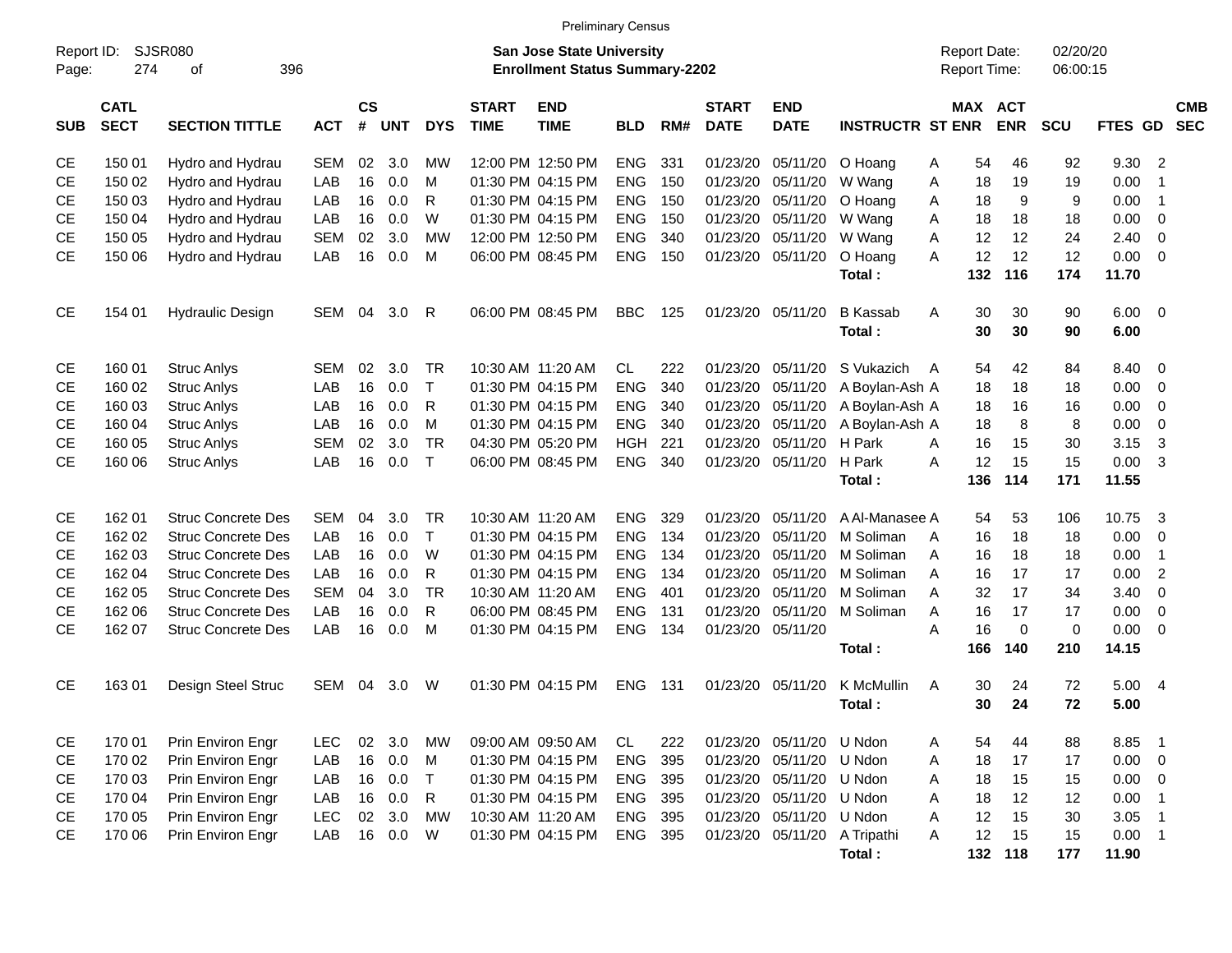|                             |                                      |                                                                          |                                        |                      |                          |                    |                             | <b>Preliminary Census</b>                                                        |                                                      |                          |                                  |                                                       |                                                                                |                                            |                                        |                             |                                                        |                            |            |
|-----------------------------|--------------------------------------|--------------------------------------------------------------------------|----------------------------------------|----------------------|--------------------------|--------------------|-----------------------------|----------------------------------------------------------------------------------|------------------------------------------------------|--------------------------|----------------------------------|-------------------------------------------------------|--------------------------------------------------------------------------------|--------------------------------------------|----------------------------------------|-----------------------------|--------------------------------------------------------|----------------------------|------------|
| Report ID:<br>Page:         | 275                                  | SJSR080<br>396<br>οf                                                     |                                        |                      |                          |                    |                             | <b>San Jose State University</b><br><b>Enrollment Status Summary-2202</b>        |                                                      |                          |                                  |                                                       |                                                                                | <b>Report Date:</b><br><b>Report Time:</b> |                                        | 02/20/20<br>06:00:15        |                                                        |                            |            |
| <b>SUB</b>                  | <b>CATL</b><br><b>SECT</b>           | <b>SECTION TITTLE</b>                                                    | АСТ                                    | <b>CS</b><br>#       | <b>UNT</b>               | <b>DYS</b>         | <b>START</b><br><b>TIME</b> | <b>END</b><br><b>TIME</b>                                                        | <b>BLD</b>                                           | RM#                      | <b>START</b><br><b>DATE</b>      | <b>END</b><br><b>DATE</b>                             | <b>INSTRUCTR ST ENR</b>                                                        |                                            | <b>MAX ACT</b><br><b>ENR</b>           | <b>SCU</b>                  | FTES GD SEC                                            |                            | <b>CMB</b> |
| <b>CE</b>                   | 17201                                | Solid Waste Mgt Engr SEM 05 3.0                                          |                                        |                      |                          | R                  |                             | 01:30 PM 04:15 PM                                                                | <b>ENG</b>                                           | 131                      |                                  | 01/23/20 05/11/20                                     | U Mandlekar A<br>Total:                                                        | 30<br>30                                   | 5<br>$5\phantom{.0}$                   | 15<br>15                    | $1.05$ 1<br>1.05                                       |                            |            |
| <b>CE</b>                   | 174 01                               | Wtr Dist WW Coll                                                         | SEM                                    | 05                   | 3.0                      | M                  |                             | 04:30 PM 07:15 PM                                                                | <b>ENG</b>                                           | 395                      |                                  | 01/23/20 05/11/20                                     | <b>B</b> Kassab<br>Total:                                                      | 30<br>A<br>30                              | 30<br>30                               | 90<br>90                    | $6.05$ 1<br>6.05                                       |                            |            |
| <b>CE</b><br>СE<br>СE<br>СE | 181 01<br>181 02<br>181 03<br>181 04 | Civ Eng Systems<br>Civ Eng Systems<br>Civ Eng Systems<br>Civ Eng Systems | SEM<br><b>SEM</b><br><b>SEM</b><br>SEM | 05<br>05<br>05<br>05 | 3.0<br>3.0<br>3.0<br>3.0 | МW<br>м<br>W<br>MW |                             | 09:00 AM 10:15 AM<br>06:00 PM 08:45 PM<br>06:00 PM 08:45 PM<br>10:30 AM 11:45 AM | <b>ENG</b><br><b>ENG</b><br><b>ENG</b><br><b>ENG</b> | 395<br>340<br>340<br>340 | 01/23/20<br>01/23/20<br>01/23/20 | 05/11/20<br>05/11/20<br>05/11/20<br>01/23/20 05/11/20 | I Jeyachandr A<br>V De Loza He A<br>V De Loza He A<br>I Jeyachandr A<br>Total: | 18<br>18<br>18<br>18<br>72                 | $\overline{7}$<br>19<br>14<br>18<br>58 | 21<br>57<br>42<br>54<br>174 | $1.40 \ 0$<br>3.80 0<br>$2.80 \t 0$<br>3.60 0<br>11.60 |                            |            |
| СE<br><b>CE</b>             | 190 01<br>190 02                     | Numer Solu CE Prob<br>Numer Solu CE Prob LEC                             | <b>LEC</b>                             | 02                   | - 2.0<br>02 2.0 F        | $\top$             |                             | 06:00 PM 07:50 PM<br>10:00 AM 11:50 AM                                           | <b>CL</b><br><b>ENG</b>                              | 202<br>341               | 01/23/20<br>01/23/20             | 05/11/20<br>05/11/20                                  | A Wong<br>A Wong<br>Total:                                                     | 45<br>A<br>45<br>A<br>90                   | 37<br>20<br>57                         | 74<br>40<br>114             | $4.93$ 0<br>2.804<br>7.73                              |                            |            |
| СE<br><b>CE</b>             | 192 01<br>192 02                     | Prob Models for CE<br>Prob Models for CE                                 | <b>SEM</b><br>SEM                      | 02                   | 2.0<br>02 2.0            | R<br>- F           |                             | 06:00 PM 07:50 PM<br>08:00 AM 09:50 AM                                           | DMH<br><b>ENG</b>                                    | 227<br>341               | 01/23/20                         | 05/11/20<br>01/23/20 05/11/20                         | S Huang<br>A Wong<br>Total:                                                    | 50<br>A<br>A<br>40<br>90                   | 44<br>15<br>59                         | 88<br>30<br>118             | 5.93<br>$2.10 \quad 3$<br>8.03                         | $\overline{\phantom{0}}^2$ |            |
| <b>CE</b>                   | 210 01                               | Advanced Mechanics SEM 05 3.0                                            |                                        |                      |                          | R                  |                             | 06:00 PM 08:45 PM                                                                | DMH 160                                              |                          |                                  | 01/23/20 05/11/20                                     | A Singhal<br>Total:                                                            | 35<br>Α<br>35                              | 21<br>21                               | 63<br>63                    | 5.25 21<br>5.25                                        |                            |            |
| <b>CE</b>                   | 225 01                               | Public Transp Sys                                                        |                                        |                      | SEM 05 3.0               | M                  |                             | 06:00 PM 08:45 PM                                                                | DMH 160                                              |                          |                                  | 01/23/20 05/11/20                                     | S Koosha<br>Total:                                                             | 30<br>A<br>30                              | 16<br>16                               | 48<br>48                    | 4.00 16<br>4.00                                        |                            |            |
| <b>CE</b>                   | 226 01                               | Topics in Transp Eng                                                     | SEM 05 3.0                             |                      |                          | W                  |                             | 06:00 PM 08:45 PM                                                                | DMH 160                                              |                          |                                  | 01/23/20 05/11/20                                     | W Tanda<br>Total:                                                              | 35<br>Α<br>35                              | 35<br>35                               | 105<br>105                  | 8.75 35<br>8.75                                        |                            |            |
| <b>CE</b>                   | 232 01                               | Const Est Cost Ana                                                       | SEM 05 3.0                             |                      |                          | R                  |                             | 06:00 PM 08:45 PM                                                                | DMH 161                                              |                          |                                  |                                                       | 01/23/20 05/11/20 H Tooryani<br>Total:                                         | 35<br>A<br>35                              | 45<br>45                               | 135<br>135                  | 11.20 44<br>11.20                                      |                            |            |
| CE                          | 234 01                               | Const Law                                                                | <b>SEM</b>                             |                      | 3.0                      |                    |                             |                                                                                  |                                                      |                          |                                  |                                                       | Total:                                                                         | х<br>$\bf{0}$                              | 0<br>0<br>$\bf{0}$                     | 0<br>0                      | $0.00 \t 0$<br>0.00                                    |                            |            |
| CE                          | 240 01                               | Adv Soil Mech                                                            | LEC 02 3.0 M                           |                      |                          |                    |                             | 06:00 PM 08:45 PM DMH 161                                                        |                                                      |                          |                                  | 01/23/20 05/11/20                                     | S Huang<br>Total:                                                              | Α<br>30<br>30                              | 4<br>4                                 | 12<br>12                    | 1.004<br>1.00                                          |                            |            |
| <b>CE</b>                   |                                      | 252 01 Adv Hydrology                                                     | SEM 05 3.0 W                           |                      |                          |                    |                             | 06:00 PM 08:45 PM ENG 395                                                        |                                                      |                          |                                  | 01/23/20 05/11/20 W Wang                              |                                                                                | 30<br>A                                    | 20                                     | 60                          | 5.00 20                                                |                            |            |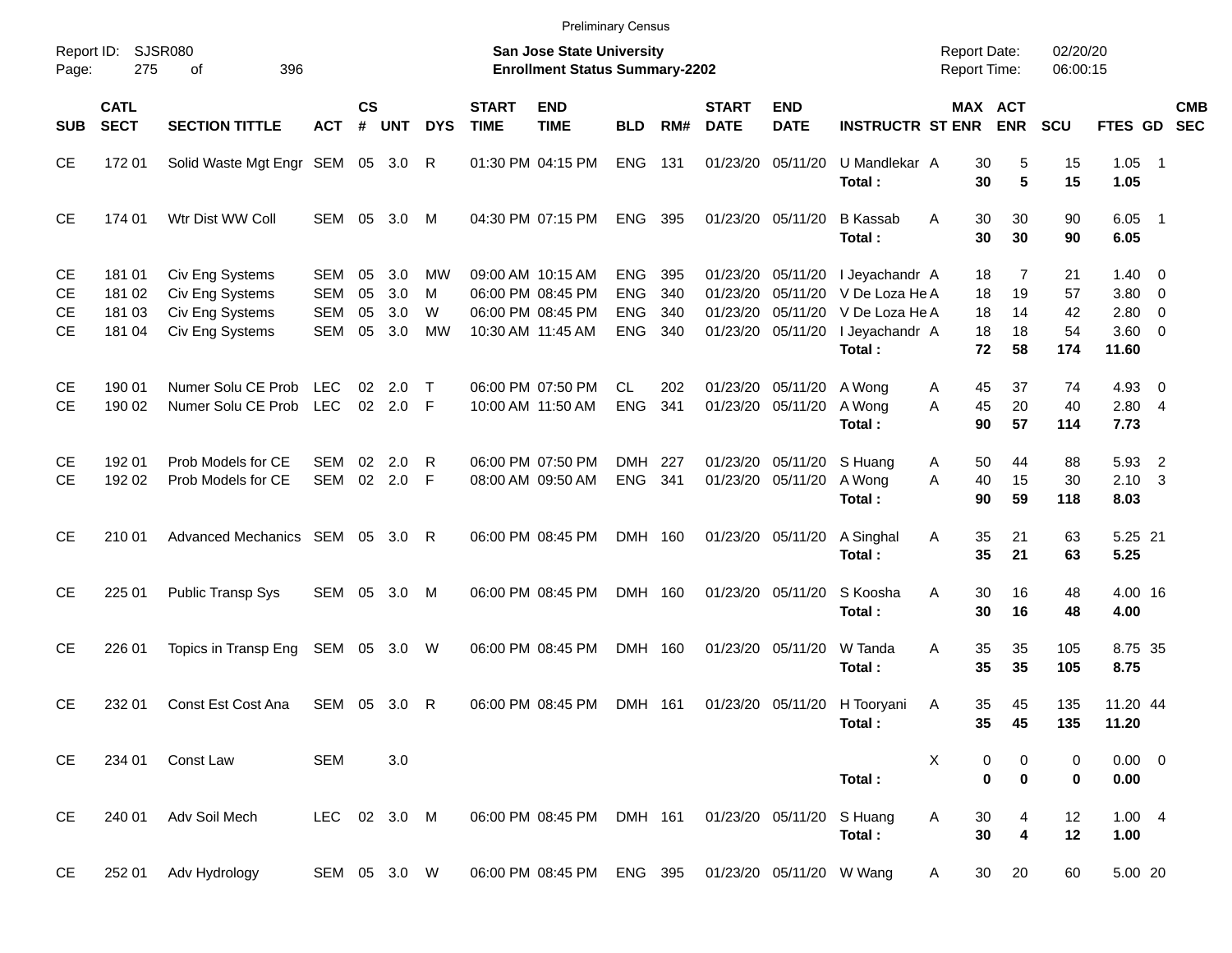|                                     |                            |                                                                               |                                        |                    |                   |                                        |                             | <b>Preliminary Census</b>                                                 |            |     |                                  |                                  |                                                   |                                     |                              |                              |                              |                                         |
|-------------------------------------|----------------------------|-------------------------------------------------------------------------------|----------------------------------------|--------------------|-------------------|----------------------------------------|-----------------------------|---------------------------------------------------------------------------|------------|-----|----------------------------------|----------------------------------|---------------------------------------------------|-------------------------------------|------------------------------|------------------------------|------------------------------|-----------------------------------------|
| Report ID:<br>Page:                 | 276                        | <b>SJSR080</b><br>396<br>οf                                                   |                                        |                    |                   |                                        |                             | <b>San Jose State University</b><br><b>Enrollment Status Summary-2202</b> |            |     |                                  |                                  |                                                   | <b>Report Date:</b><br>Report Time: |                              | 02/20/20<br>06:00:15         |                              |                                         |
| <b>SUB</b>                          | <b>CATL</b><br><b>SECT</b> | <b>SECTION TITTLE</b>                                                         | <b>ACT</b>                             | $\mathsf{cs}$<br># | <b>UNT</b>        | <b>DYS</b>                             | <b>START</b><br><b>TIME</b> | <b>END</b><br><b>TIME</b>                                                 | <b>BLD</b> | RM# | <b>START</b><br><b>DATE</b>      | <b>END</b><br><b>DATE</b>        | <b>INSTRUCTR ST ENR</b>                           | <b>MAX ACT</b>                      | <b>ENR</b>                   | SCU                          | FTES GD                      | <b>CMB</b><br><b>SEC</b>                |
|                                     |                            |                                                                               |                                        |                    |                   |                                        |                             |                                                                           |            |     |                                  |                                  | Total:                                            | 30                                  | 20                           | 60                           | 5.00                         |                                         |
| <b>CE</b>                           | 261 01                     | Adv Concrete Des                                                              | SEM                                    | 05                 | 3.0               | $\top$                                 |                             | 06:00 PM 08:45 PM                                                         | <b>ENG</b> | 232 | 01/23/20 05/11/20                |                                  | M Soliman<br>Total:                               | 30<br>A<br>30                       | 24<br>24                     | 72<br>72                     | 6.00 24<br>6.00              |                                         |
| <b>CE</b>                           | 275 01                     | Ind/Haz Waste TR                                                              | <b>SEM</b>                             | 05                 | 3.0               | R                                      |                             | 06:00 PM 08:45 PM                                                         | <b>DMH</b> | 348 | 01/23/20 05/11/20                |                                  | R Mukhar<br>Total:                                | A<br>30<br>30                       | 13<br>13                     | 39<br>39                     | 3.25 13<br>3.25              |                                         |
| <b>CE</b><br><b>CE</b>              | 297 01<br>297 02           | <b>Special Topics CE</b><br>Special Topics CE                                 | <b>SEM</b><br><b>SEM</b>               | 05                 | 3.0<br>3.0        | $\mathsf{T}$                           |                             | 06:00 PM 08:45 PM                                                         | <b>BBC</b> | 223 | 01/23/20                         | 05/11/20                         | J Pyeon<br>Total:                                 | Χ<br>0<br>A<br>30<br>30             | $\mathbf 0$<br>19<br>19      | 0<br>19<br>19                | 0.00<br>4.75 19<br>4.75      | $\overline{\mathbf{0}}$                 |
| <b>CE</b><br><b>CE</b><br><b>CE</b> | 298 01<br>298 02<br>298 03 | <b>Special Problems</b><br><b>Special Problems</b><br><b>Special Problems</b> | <b>SUP</b><br><b>SUP</b><br><b>SUP</b> | 25<br>25<br>25     | 3.0<br>3.0<br>3.0 | <b>TBA</b><br><b>TBA</b><br><b>TBA</b> |                             |                                                                           |            |     | 01/23/20<br>01/23/20<br>01/23/20 | 05/11/20<br>05/11/20<br>05/11/20 | J Pyeon<br>K McMullin<br>A Al-Manasee A<br>Total: | 40<br>Α<br>40<br>A<br>3<br>83       | 3                            | 3<br>3<br>0<br>6             | 0.25<br>0.25<br>0.25<br>0.75 | - 1<br>$\overline{1}$<br>$\overline{1}$ |
| <b>CE</b><br><b>CE</b>              | 299 01<br>299 02           | <b>Masters Thesis</b><br><b>Masters Thesis</b>                                | <b>SUP</b><br><b>SUP</b>               | 25<br>25           | 3.0<br>3.0        | <b>TBA</b><br><b>TBA</b>               |                             |                                                                           |            |     | 01/23/20<br>01/23/20             | 05/11/20<br>05/11/20             | Total:                                            | 40<br>A<br>A<br>40<br>80            | 0<br>$\mathbf 0$<br>$\bf{0}$ | 0<br>$\mathbf 0$<br>$\bf{0}$ | $0.00 \t 0$<br>0.00<br>0.00  | $\overline{0}$                          |
|                                     | Department :               | <b>Civil &amp; Environmental Engineering</b>                                  |                                        |                    |                   |                                        |                             |                                                                           |            |     |                                  | <b>Lower Division:</b>           | <b>Department Total:</b>                          | 2688<br>477                         | 2028<br>357                  | 4265<br>726                  | 300.10<br>48.45              |                                         |

**Upper Division : 1763 1471 2980 201.70 Graduate Division : 448 200 559 49.95**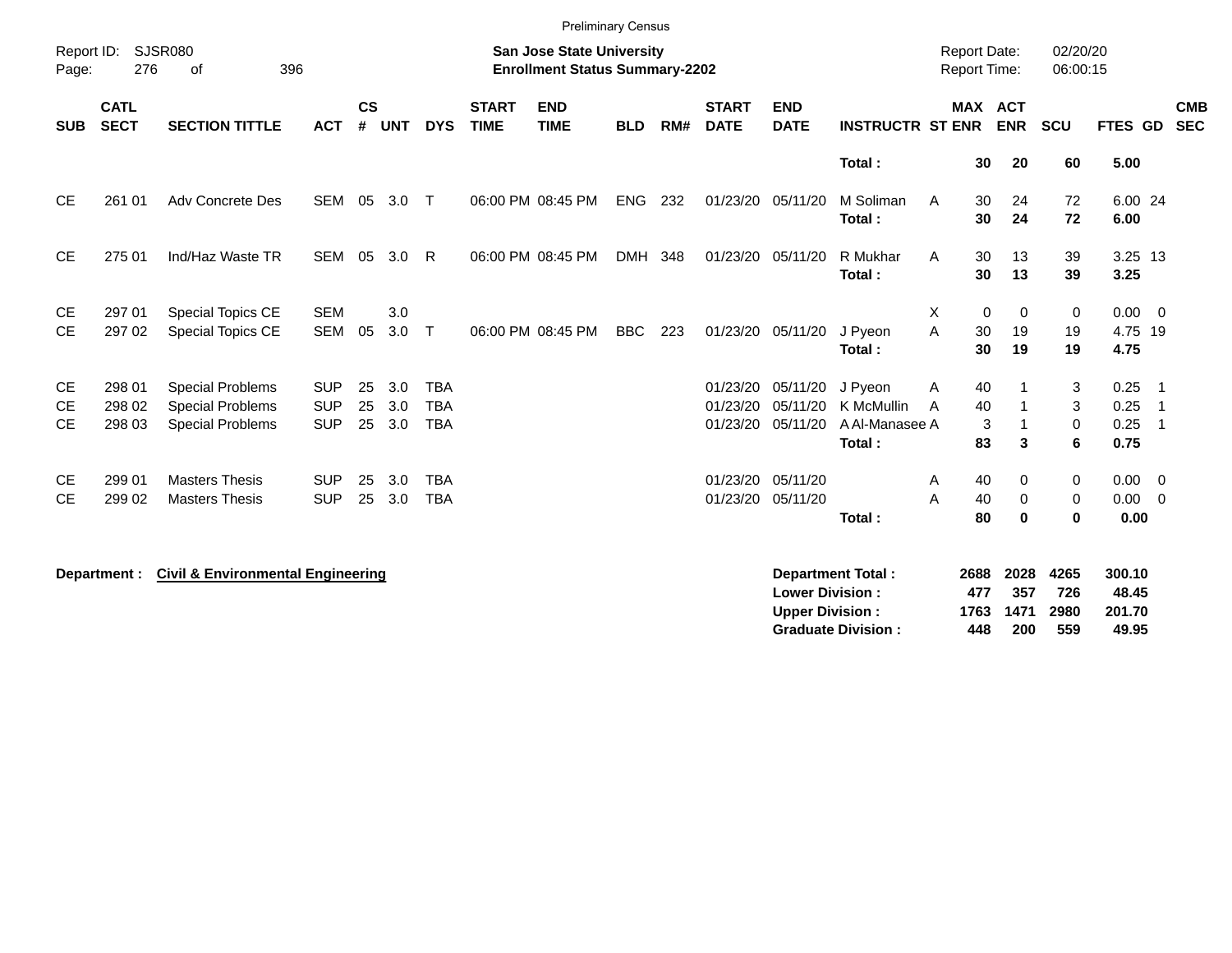|                     |                            |                             |            |                    |            |              |                             | <b>Preliminary Census</b>                                                 |                |     |                             |                           |                            |   |                                     |                |                      |             |                          |                          |
|---------------------|----------------------------|-----------------------------|------------|--------------------|------------|--------------|-----------------------------|---------------------------------------------------------------------------|----------------|-----|-----------------------------|---------------------------|----------------------------|---|-------------------------------------|----------------|----------------------|-------------|--------------------------|--------------------------|
| Report ID:<br>Page: | 277                        | <b>SJSR080</b><br>396<br>οf |            |                    |            |              |                             | <b>San Jose State University</b><br><b>Enrollment Status Summary-2202</b> |                |     |                             |                           |                            |   | <b>Report Date:</b><br>Report Time: |                | 02/20/20<br>06:00:15 |             |                          |                          |
| <b>SUB</b>          | <b>CATL</b><br><b>SECT</b> | <b>SECTION TITTLE</b>       | <b>ACT</b> | $\mathsf{cs}$<br># | <b>UNT</b> | <b>DYS</b>   | <b>START</b><br><b>TIME</b> | <b>END</b><br><b>TIME</b>                                                 | <b>BLD</b>     | RM# | <b>START</b><br><b>DATE</b> | <b>END</b><br><b>DATE</b> | <b>INSTRUCTR ST ENR</b>    |   | <b>MAX ACT</b>                      | <b>ENR</b>     | <b>SCU</b>           | FTES GD     |                          | <b>CMB</b><br><b>SEC</b> |
| <b>College</b>      |                            | <b>Engineering</b>          |            |                    |            |              |                             |                                                                           |                |     |                             |                           |                            |   |                                     |                |                      |             |                          |                          |
|                     | Department :               | <b>Computer Engineering</b> |            |                    |            |              |                             |                                                                           |                |     |                             |                           |                            |   |                                     |                |                      |             |                          |                          |
| CMPE 30 01          |                            | Programming Concept LEC     |            | 01                 | 3.0        | <b>TR</b>    |                             | 08:00 AM 08:50 AM                                                         | <b>ENG</b>     | 337 | 01/23/20                    | 05/11/20                  | F Mortezaie                | A | 60                                  | 58             | 116                  | 11.60       | $\overline{\mathbf{0}}$  |                          |
| CMPE 30 02          |                            | Programming Concept LAB     |            | 16                 | 0.0        | R            |                             | 05:45 PM 08:35 PM                                                         | <b>ENG</b>     | 405 | 01/23/20                    | 05/11/20                  | C Abboud                   | A | 30                                  | 29             | 29                   | 0.00        | $\overline{0}$           |                          |
| CMPE 30 03          |                            | Programming Concept LAB     |            | 16                 | 0.0        | Т            |                             | 05:45 PM 08:35 PM                                                         | <b>ENG</b>     | 405 | 01/23/20                    | 05/11/20                  | C Abboud                   | A | 30                                  | 29             | 29                   | 0.00        | $\overline{0}$           |                          |
| CMPE 30 04          |                            | Programming Concept LEC     |            | 01                 | 3.0        | <b>TR</b>    |                             | 08:00 AM 08:50 AM                                                         | ENG            | 325 | 01/23/20                    | 05/11/20                  | I Cokgor                   | A | 50                                  | 26             | 52                   | 5.20        | $\overline{0}$           |                          |
| CMPE 30 05          |                            | Programming Concept LAB     |            | 16                 | 0.0        | $\mathsf{T}$ |                             | 04:30 PM 07:20 PM                                                         | <b>ENG</b>     | 489 | 01/23/20                    | 05/11/20                  | I Cokgor                   | A | 30                                  | 26             | 26                   | 0.00        | $\overline{0}$           |                          |
|                     |                            |                             |            |                    |            |              |                             |                                                                           |                |     |                             |                           | Total:                     |   | 200                                 | 168            | 252                  | 16.80       |                          |                          |
| CMPE 50 01          |                            | Object Orient Concep LEC    |            | 01                 | 3.0        | TR.          |                             | 04:30 PM 05:20 PM                                                         | <b>ENG</b>     | 337 | 01/23/20                    | 05/11/20                  | C Tarng                    | A | 60                                  | 35             | 70                   | 7.05        | -1                       |                          |
| CMPE 50 02          |                            | Object Orient Concep LAB    |            | 16                 | 0.0        | T            |                             | 01:30 PM 04:20 PM                                                         | <b>ENG</b>     | 489 | 01/23/20                    | 05/11/20                  | C Tarng                    | A | 30                                  | 25             | 25                   | 0.00        | $\overline{\mathbf{0}}$  |                          |
| CMPE 50 03          |                            | Object Orient Concep LAB    |            | 16                 | 0.0        | R            |                             | 01:30 PM 04:20 PM                                                         | ENG            | 489 | 01/23/20                    | 05/11/20                  | C Tarng                    | A | 30                                  | 10             | 10                   | 0.00        | $\overline{\mathbf{1}}$  |                          |
|                     | CMPE 50 04                 | Object Orient Concep LAB    |            | 16                 | 0.0        | W            |                             | 01:30 PM 04:20 PM                                                         | <b>ENG</b>     | 489 | 01/23/20                    | 05/11/20                  |                            | A | 30                                  | $\overline{0}$ | 0                    | 0.00        | $\overline{\mathbf{0}}$  |                          |
|                     |                            |                             |            |                    |            |              |                             |                                                                           |                |     |                             |                           | Total:                     |   | 150                                 | 70             | 105                  | 7.05        |                          |                          |
|                     | CMPE 102 01                | Assembly Language PrSEM     |            | 04                 | 3.0        | TR.          |                             | 09:00 AM 10:15 AM                                                         | <b>ENG</b>     | 337 | 01/23/20                    | 05/11/20                  | F Mortezaie                | A | 50                                  | 57             | 171                  | 11.40       | - 0                      |                          |
|                     | CMPE 102 02                | Assembly Language PrSEM     |            | 04                 | 3.0        | МW           | 10:30 AM 11:45 AM           |                                                                           | <b>ENG</b>     | 325 | 01/23/20                    | 05/11/20                  | I Cokgor                   | A | 50                                  | 50             | 150                  | 10.00       | $\overline{\mathbf{0}}$  |                          |
|                     | CMPE 102 03                | Assembly Language PrSEM     |            | 04                 | 3.0        | M            |                             | 06:00 PM 08:45 PM                                                         | <b>BBC</b>     | 105 | 01/23/20                    | 05/11/20                  | K Nguyen                   | A | 50                                  | 34             | 102                  | 6.80        | - 0                      |                          |
|                     |                            |                             |            |                    |            |              |                             |                                                                           |                |     |                             |                           | Total:                     |   | 150                                 | 141            | 423                  | 28.20       |                          |                          |
|                     |                            |                             |            |                    |            |              |                             |                                                                           |                |     |                             |                           |                            |   |                                     |                |                      |             |                          |                          |
|                     | CMPE 110 01                | <b>Electronics Comp</b>     | <b>LEC</b> | 01                 | 3.0        | <b>MW</b>    |                             | 06:00 PM 06:50 PM                                                         | <b>ENG</b>     | 337 | 01/23/20                    | 05/11/20                  | J Ghofraniha A             |   | 50                                  | 52             | 104                  | 10.40       | $\overline{\mathbf{0}}$  |                          |
|                     | CMPE 110 02                | <b>Electronics Comp</b>     | LAB        | 16                 | 0.0        | M            |                             | 07:00 PM 09:50 PM                                                         | <b>ENG</b>     | 286 | 01/23/20                    | 05/11/20                  | J Ghofraniha A             |   | 25                                  | 25             | 25                   | 0.00        | 0                        |                          |
|                     | CMPE 110 03                | <b>Electronics Comp</b>     | LAB        | 16                 | 0.0        | W            |                             | 07:00 PM 09:50 PM                                                         | ENG            | 286 | 01/23/20                    | 05/11/20                  | J Ghofraniha A             |   | 25                                  | 27             | 27                   | 0.00        | - 0                      |                          |
|                     |                            |                             |            |                    |            |              |                             |                                                                           |                |     |                             |                           | Total:                     |   | 100                                 | 104            | 156                  | 10.40       |                          |                          |
|                     | CMPE 120 01                | Computer Org & Arch SEM     |            | 04                 | 3.0        | <b>MW</b>    |                             | 01:30 PM 02:45 PM                                                         | <b>ENG</b>     | 325 | 01/23/20                    | 05/11/20                  | Y Cui                      | Α | 50                                  | 52             | 156                  | 10.40       | $\overline{\mathbf{0}}$  |                          |
|                     | CMPE 120 02                | Computer Org & Arch SEM     |            |                    | 3.0        |              |                             |                                                                           |                |     |                             |                           |                            | X | $\mathbf 0$                         | $\overline{0}$ | 0                    | 0.00        | $\overline{\mathbf{0}}$  |                          |
|                     | CMPE 120 03                | Computer Org & Arch SEM     |            | 04                 | 3.0        | TR           |                             | 03:00 PM 04:15 PM                                                         | <b>BBC</b>     | 226 | 01/23/20                    | 05/11/20                  | H Li                       | A | 50                                  | 49             | 147                  | 9.80        | $\overline{\mathbf{0}}$  |                          |
|                     |                            |                             |            |                    |            |              |                             |                                                                           |                |     |                             |                           | Total:                     |   | 100                                 | 101            | 303                  | 20.20       |                          |                          |
|                     | CMPE 124 01                | Digital Design I            | SEM        | 01                 | 3.0        | MW           |                             | 08:00 AM 08:50 AM                                                         | ENG            | 325 |                             |                           | 01/23/20 05/11/20 H Ozemek | A | 40                                  | 16             | 32                   | 3.30        | $\overline{2}$           |                          |
|                     | CMPE 124 02                | Digital Design I            | LAB        | 16                 | 0.0        | M            |                             | 01:30 PM 04:20 PM                                                         | ENG 278        |     |                             | 01/23/20 05/11/20         | H Ozemek                   | A | 20                                  | 12             | 12                   | 0.00        | $\overline{c}$           |                          |
|                     | CMPE 124 03                | Digital Design I            | LAB        |                    | 16 0.0     | W            |                             | 01:30 PM 04:20 PM                                                         | <b>ENG 278</b> |     |                             | 01/23/20 05/11/20         | H Ozemek                   | A | 20                                  | 4              | $\overline{4}$       | 0.00        | $\overline{\phantom{0}}$ |                          |
|                     | CMPE 124 04                | Digital Design I            | <b>SEM</b> | 01                 | 3.0        | TR           |                             | 12:00 PM 12:50 PM                                                         | ENG 325        |     |                             | 01/23/20 05/11/20         | A Uludemir                 | A | 40                                  | 40             | 80                   | $8.00 \t 0$ |                          |                          |
|                     | CMPE 124 05                | Digital Design I            | LAB        | 16                 | 0.0        | T            |                             | 09:00 AM 11:50 AM                                                         | ENG 278        |     |                             | 01/23/20 05/11/20         | A Uludemir                 | A | 20                                  | 20             | 20                   | $0.00 \t 0$ |                          |                          |
|                     | CMPE 124 06                | Digital Design I            | LAB        |                    | 16 0.0     | R            |                             | 01:30 PM 04:20 PM                                                         | ENG 278        |     |                             | 01/23/20 05/11/20         | A Uludemir                 | A | 20                                  | 20             | 20                   | $0.00 \t 0$ |                          |                          |
|                     |                            |                             |            |                    |            |              |                             |                                                                           |                |     |                             |                           | Total:                     |   | 160                                 | 112            | 168                  | 11.30       |                          |                          |
|                     |                            |                             |            |                    |            |              |                             |                                                                           |                |     |                             |                           |                            |   |                                     |                |                      |             |                          |                          |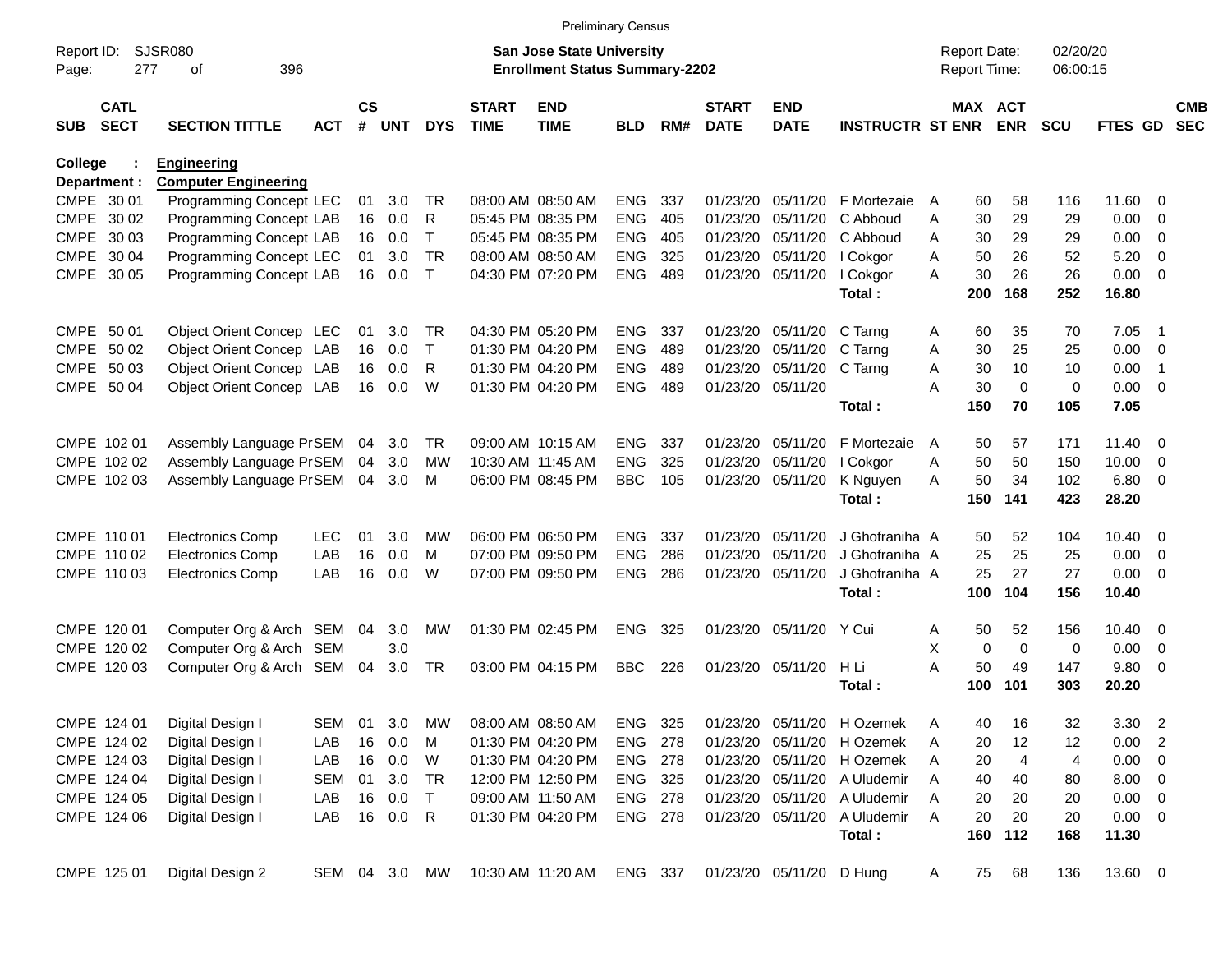|                                          |                             |            |                    |            |               |                             |                                                                           | <b>Preliminary Census</b> |     |                             |                            |                         |                                            |             |                       |                      |              |                          |                          |
|------------------------------------------|-----------------------------|------------|--------------------|------------|---------------|-----------------------------|---------------------------------------------------------------------------|---------------------------|-----|-----------------------------|----------------------------|-------------------------|--------------------------------------------|-------------|-----------------------|----------------------|--------------|--------------------------|--------------------------|
| Report ID:<br>278<br>Page:               | <b>SJSR080</b><br>396<br>οf |            |                    |            |               |                             | <b>San Jose State University</b><br><b>Enrollment Status Summary-2202</b> |                           |     |                             |                            |                         | <b>Report Date:</b><br><b>Report Time:</b> |             |                       | 02/20/20<br>06:00:15 |              |                          |                          |
| <b>CATL</b><br><b>SECT</b><br><b>SUB</b> | <b>SECTION TITTLE</b>       | <b>ACT</b> | $\mathsf{cs}$<br># | <b>UNT</b> | <b>DYS</b>    | <b>START</b><br><b>TIME</b> | <b>END</b><br><b>TIME</b>                                                 | <b>BLD</b>                | RM# | <b>START</b><br><b>DATE</b> | <b>END</b><br><b>DATE</b>  | <b>INSTRUCTR ST ENR</b> |                                            |             | MAX ACT<br><b>ENR</b> | <b>SCU</b>           | FTES GD      |                          | <b>CMB</b><br><b>SEC</b> |
| CMPE 125 02                              | Digital Design 2            | LAB        | 16                 | 0.0        | м             |                             | 02:30 PM 05:20 PM                                                         | <b>ENG</b>                | 288 | 01/23/20                    | 05/11/20                   | D Hung                  | Α                                          | 25          | 26                    | 26                   | $0.00 \t 0$  |                          |                          |
| CMPE 125 03                              | Digital Design 2            | LAB        | 16                 | 0.0        | M             |                             | 06:00 PM 08:50 PM                                                         | <b>ENG</b>                | 288 | 01/23/20                    | 05/11/20                   | D Hung                  | Α                                          | 25          | 24                    | 24                   | 0.00         | $\overline{0}$           |                          |
| CMPE 125 04                              | Digital Design 2            | LAB        | 16                 | 0.0        | $\top$        |                             | 02:30 PM 05:20 PM                                                         | <b>ENG</b>                | 288 | 01/23/20                    | 05/11/20                   | D Hung                  | A                                          | 25          | 18                    | 18                   | $0.00 \t 0$  |                          |                          |
|                                          |                             |            |                    |            |               |                             |                                                                           |                           |     |                             |                            | Total:                  |                                            | 150         | 136                   | 204                  | 13.60        |                          |                          |
| CMPE 126 01                              | Alg & Data Str Des          | <b>LEC</b> | 01                 | 3.0        | -TR           |                             | 10:30 AM 11:20 AM                                                         | <b>ENG</b>                | 395 | 01/23/20                    | 05/11/20                   | G Saldamli              | Α                                          | 25          | 24                    | 48                   | $4.80\ 0$    |                          |                          |
| CMPE 126 02                              | Alg & Data Str Des          | LAB        | 16                 | 0.0        | $\mathsf{T}$  |                             | 02:30 PM 05:20 PM                                                         | <b>ENG</b>                | 206 | 01/23/20                    | 05/11/20                   | G Saldamli              | A                                          | 25          | 24                    | 24                   | 0.00         | $\overline{\phantom{0}}$ |                          |
| CMPE 126 03                              | Alg & Data Str Des          | <b>LEC</b> | 01                 | 3.0        | МW            |                             | 01:30 PM 02:20 PM                                                         | <b>ENG</b>                | 232 | 01/23/20                    | 05/11/20                   | F Lin                   | A                                          | 40          | 36                    | 72                   | 7.20         | - 0                      |                          |
| CMPE 126 04                              | Alg & Data Str Des          | LAB        | 16                 | 0.0        | м             |                             | 10:00 AM 12:50 PM                                                         | <b>ENG</b>                | 206 | 01/23/20                    | 05/11/20                   | F Lin                   | A                                          | 20          | 18                    | 18                   | 0.00         | $\overline{0}$           |                          |
| CMPE 126 05                              | Alg & Data Str Des          | LAB        | 16                 | 0.0        | W             |                             | 10:00 AM 12:50 PM                                                         | <b>ENG</b>                | 206 | 01/23/20                    | 05/11/20                   | F Lin                   | A                                          | 20          | 18                    | 18                   | $0.00 \t 0$  |                          |                          |
|                                          |                             |            |                    |            |               |                             |                                                                           |                           |     |                             |                            | Total:                  |                                            | 130         | 120                   | 180                  | 12.00        |                          |                          |
| CMPE 127 01                              | Microproc Design 1          | <b>SEM</b> | 04                 | 3.0        | МW            |                             | 08:00 AM 08:50 AM                                                         | <b>ENG</b>                | 337 | 01/23/20                    | 05/11/20                   | I Cokgor                | A                                          | 48          | 46                    | 92                   | $9.20 \ 0$   |                          |                          |
| CMPE 127 02                              | Microproc Design 1          | LAB        | 16                 | 0.0        | м             |                             | 06:00 PM 08:50 PM                                                         | <b>ENG</b>                | 268 | 01/23/20                    | 05/11/20                   | I Cokgor                | Α                                          | 24          | 22                    | 22                   | 0.00         | $\overline{\phantom{0}}$ |                          |
| CMPE 127 03                              | Microproc Design 1          | LAB        | 16                 | 0.0        | W             |                             | 06:00 PM 08:50 PM                                                         | <b>ENG</b>                | 268 | 01/23/20                    | 05/11/20                   | I Cokaor                | A                                          | 24          | 24                    | 24                   | 0.00         | $\overline{\phantom{0}}$ |                          |
| CMPE 127 04                              | Microproc Design 1          | <b>SEM</b> | 04                 | 3.0        | <b>MW</b>     |                             | 09:00 AM 09:50 AM                                                         | <b>ENG</b>                | 325 | 01/23/20                    | 05/11/20                   | H Ozemek                | A                                          | 48          | 21                    | 42                   | 4.20         | - 0                      |                          |
| CMPE 127 05                              | Microproc Design 1          | LAB        | 16                 | 0.0        | $\top$        |                             | 09:00 AM 11:50 AM                                                         | <b>ENG</b>                | 268 | 01/23/20                    | 05/11/20                   | H Ozemek                | A                                          | 24          | 11                    | 11                   | 0.00         | $\overline{\mathbf{0}}$  |                          |
| CMPE 127 06                              | Microproc Design 1          | LAB        | 16                 | 0.0        | $\top$        |                             | 01:30 PM 04:20 PM                                                         | <b>ENG</b>                | 268 | 01/23/20                    | 05/11/20                   | H Ozemek                | A                                          | 24          | 10                    | 10                   | $0.00 \t 0$  |                          |                          |
|                                          |                             |            |                    |            |               |                             |                                                                           |                           |     |                             |                            | Total:                  |                                            | 192         | 134                   | 201                  | 13.40        |                          |                          |
| CMPE 130 01                              | Adv Alg Des                 | <b>LEC</b> | 02                 | 3.0        | <b>TR</b>     |                             | 10:30 AM 11:45 AM                                                         | <b>ENG</b>                | 325 | 01/23/20                    | 05/11/20                   | G Guzun                 | A                                          | 50          | 23                    | 69                   | 4.70 2       |                          |                          |
| CMPE 130 02                              | Adv Alg Des                 | LEC        | 02                 | 3.0        | TR            |                             | 01:30 PM 02:45 PM                                                         | <b>ENG</b>                | 325 | 01/23/20                    | 05/11/20                   | M Agumbe SurA           |                                            | 50          | 23                    | 69                   | $4.60$ 0     |                          |                          |
|                                          |                             |            |                    |            |               |                             |                                                                           |                           |     |                             |                            | Total:                  |                                            | 100         | 46                    | 138                  | 9.30         |                          |                          |
| CMPE 131 01                              | Software Engr I             | SEM        | 04                 | 3.0        | <b>MW</b>     |                             | 03:00 PM 04:15 PM                                                         | <b>BBC</b>                | 222 | 01/23/20                    | 05/11/20                   | C Rojas                 | A                                          | 50          | 44                    | 132                  | 8.85         | $\overline{\phantom{1}}$ |                          |
| CMPE 131 02                              | Software Engr I             | <b>SEM</b> |                    | 3.0        |               |                             |                                                                           |                           |     |                             |                            |                         | Χ                                          | $\mathbf 0$ | $\mathbf 0$           | 0                    | 0.00         | $\overline{\phantom{0}}$ |                          |
| CMPE 131 03                              | Software Engr I             | SEM        | 04                 | 3.0        | TR            |                             | 01:30 PM 02:45 PM                                                         | <b>ENG</b>                | 343 | 01/23/20                    | 05/11/20                   | H Li                    | A                                          | 50          | 48                    | 144                  | 9.60 0       |                          |                          |
| CMPE 131 04                              | Software Engr I             | <b>SEM</b> | 04                 | 3.0        | R             |                             | 06:00 PM 08:45 PM                                                         | <b>CL</b>                 | 310 | 01/23/20                    | 05/11/20                   | F Butt                  | A                                          | 50          | 44                    | 132                  | 8.80         | $\overline{\mathbf{0}}$  |                          |
| CMPE 131 05                              | Software Engr I             | <b>SEM</b> | 04                 | 3.0        | $\top$        |                             | 06:00 PM 08:45 PM                                                         | <b>BBC</b>                | 201 | 01/23/20                    | 05/11/20                   | K Nguyen                | A                                          | 50          | 20                    | 60                   | 4.05         | - 1                      |                          |
|                                          |                             |            |                    |            |               |                             |                                                                           |                           |     |                             |                            | Total:                  |                                            | 200         | 156                   | 468                  | 31.30        |                          |                          |
| CMPE 132 01                              | Inf Security                |            |                    |            | SEM 04 3.0 MW |                             | 04:30 PM 05:45 PM ENG 325                                                 |                           |     |                             | 01/23/20 05/11/20 C Tarng  |                         | A                                          | 50          | 42                    | 126                  | 8.40 0       |                          |                          |
|                                          |                             |            |                    |            |               |                             |                                                                           |                           |     |                             |                            | Total:                  |                                            | 50          | 42                    | 126                  | 8.40         |                          |                          |
| CMPE 133 01                              | Soft Eng II                 | LEC        |                    | 01 3.0 W   |               |                             | 06:00 PM 08:45 PM                                                         | ENG 325                   |     |                             | 01/23/20 05/11/20          | <b>B</b> Eswar          | A                                          | 50          | 50                    | 150                  | $10.00 \t 0$ |                          |                          |
| CMPE 133 02                              | Soft Eng II                 | LEC        |                    | 01 3.0 T   |               |                             | 06:00 PM 08:45 PM                                                         | DMH 227                   |     |                             | 01/23/20 05/11/20 Y Edalat |                         | A                                          | 50          | 49                    | 147                  | $9.80$ 0     |                          |                          |
| CMPE 133 03                              | Soft Eng II                 | <b>LEC</b> |                    | 01 3.0 T   |               |                             | 06:00 PM 08:45 PM                                                         | BBC                       | 003 |                             | 01/23/20 05/11/20          | <b>B</b> Eswar          | A                                          | 50          | 39                    | 117                  | 7.80 0       |                          |                          |
|                                          |                             |            |                    |            |               |                             |                                                                           |                           |     |                             |                            | Total:                  |                                            |             | 150 138               | 414                  | 27.60        |                          |                          |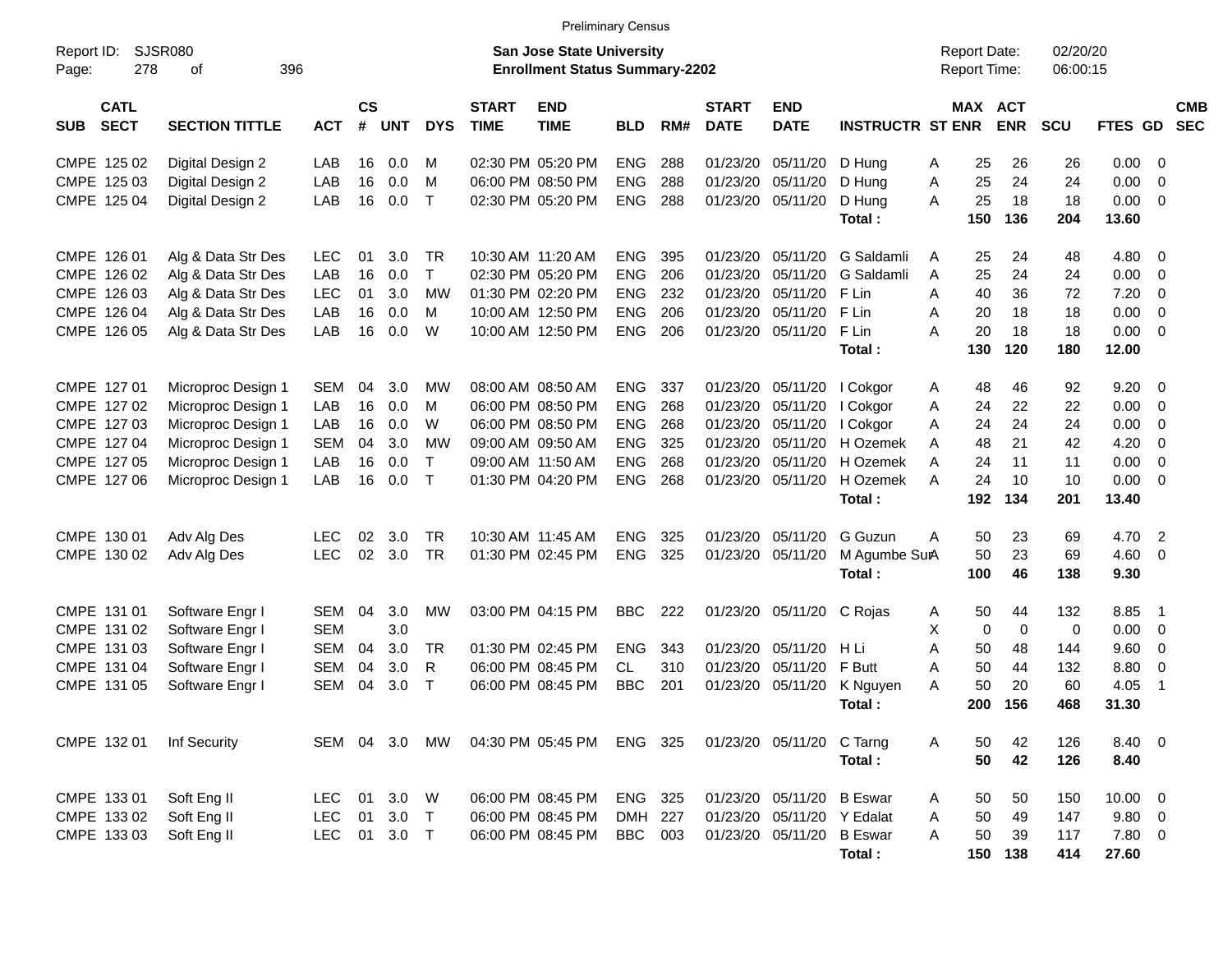|                     |                                           |                                                                         |                          |                    |                       |                             |                             | <b>Preliminary Census</b>                                                 |                           |                   |                                  |                                  |                               |                                        |                                 |                      |                                      |                                                         |                          |
|---------------------|-------------------------------------------|-------------------------------------------------------------------------|--------------------------|--------------------|-----------------------|-----------------------------|-----------------------------|---------------------------------------------------------------------------|---------------------------|-------------------|----------------------------------|----------------------------------|-------------------------------|----------------------------------------|---------------------------------|----------------------|--------------------------------------|---------------------------------------------------------|--------------------------|
| Report ID:<br>Page: | 279                                       | SJSR080<br>396<br>οf                                                    |                          |                    |                       |                             |                             | <b>San Jose State University</b><br><b>Enrollment Status Summary-2202</b> |                           |                   |                                  |                                  |                               | <b>Report Date:</b><br>Report Time:    |                                 | 02/20/20<br>06:00:15 |                                      |                                                         |                          |
| <b>SUB</b>          | <b>CATL</b><br><b>SECT</b>                | <b>SECTION TITTLE</b>                                                   | <b>ACT</b>               | $\mathsf{cs}$<br># | <b>UNT</b>            | <b>DYS</b>                  | <b>START</b><br><b>TIME</b> | <b>END</b><br><b>TIME</b>                                                 | <b>BLD</b>                | RM#               | <b>START</b><br><b>DATE</b>      | <b>END</b><br><b>DATE</b>        | <b>INSTRUCTR ST ENR</b>       | MAX ACT                                | <b>ENR</b>                      | <b>SCU</b>           | FTES GD                              |                                                         | <b>CMB</b><br><b>SEC</b> |
|                     | CMPE 135 01                               | Obj Orient Anl Des                                                      | SEM                      | 04                 | 3.0                   | TR                          |                             | 01:30 PM 02:45 PM                                                         | ENG                       | 337               | 01/23/20                         | 05/11/20                         | R Mak<br>Total:               | Α<br>50<br>50                          | 21<br>21                        | 63<br>63             | 4.20<br>4.20                         | $\overline{\phantom{0}}$                                |                          |
|                     | CMPE 137 01                               | Mobile Softwr Engr                                                      | SEM 05                   |                    | 3.0                   | W                           |                             | 03:00 PM 05:45 PM                                                         | DMH 234                   |                   | 01/23/20                         | 05/11/20                         | K Perry<br>Total:             | Α<br>50<br>50                          | 17<br>17                        | 51<br>51             | $3.40 \ 0$<br>3.40                   |                                                         |                          |
|                     | CMPE 138 01                               | Database Systems I                                                      | SEM 04                   |                    | 3.0                   | TR                          |                             | 04:30 PM 05:45 PM                                                         | BBC                       | 202               | 01/23/20                         | 05/11/20                         | K Li<br>Total:                | Α<br>50<br>50                          | 39<br>39                        | 117<br>117           | 7.90 2<br>7.90                       |                                                         |                          |
| SE                  | CMPE 139 01<br>139 01                     | FundamDataMining<br>FundamDataMining                                    | <b>LEC</b><br><b>LEC</b> | 02<br>02           | 3.0<br>3.0            | M<br>M                      |                             | 06:00 PM 08:45 PM<br>06:00 PM 08:45 PM                                    | DMH 348<br>DMH 348        |                   | 01/23/20<br>01/23/20             | 05/11/20<br>05/11/20             | S Chang<br>S Chang<br>Total:  | 48<br>A<br>$\mathbf 0$<br>A<br>48      | 26<br>$\overline{1}$<br>27      | 78<br>3<br>81        | 5.20<br>0.20<br>5.40                 | $0\,$ C<br>0 <sup>o</sup>                               |                          |
|                     | CMPE 140 01<br>CMPE 140 02                | Comp Arch & Design<br>Comp Arch & Design                                | SEM 04<br>LAB            |                    | 3.0<br>0.0            | <b>MW</b>                   |                             | 03:00 PM 03:50 PM                                                         | ENG                       | 337               | 01/23/20                         | 05/11/20                         | H Jeon                        | 84<br>A<br>X<br>$\mathbf 0$            | 78<br>$\mathbf 0$               | 156<br>0             | 15.60<br>0.00                        | $\overline{\phantom{0}}$<br>$\overline{\mathbf{0}}$     |                          |
|                     | CMPE 140 03<br>CMPE 140 04<br>CMPE 140 05 | Comp Arch & Design<br>Comp Arch & Design<br>Comp Arch & Design          | LAB<br>LAB<br>LAB        | 16<br>16<br>16     | 0.0<br>0.0<br>0.0     | M<br>$\mathsf{T}$<br>$\top$ |                             | 11:30 AM 02:20 PM<br>11:30 AM 02:20 PM<br>08:30 AM 11:20 AM               | ENG<br>ENG<br><b>ENG</b>  | 288<br>288<br>288 | 01/23/20<br>01/23/20<br>01/23/20 | 05/11/20<br>05/11/20<br>05/11/20 | I Swanson<br>T Wong<br>H Jeon | 28<br>A<br>28<br>A<br>25<br>Α          | 24<br>24<br>30                  | 24<br>24<br>30       | 0.00<br>0.00<br>0.00                 | $\overline{\mathbf{0}}$<br>0<br>$\overline{\mathbf{0}}$ |                          |
|                     | CMPE 142 01                               | <b>Operating Systems</b>                                                | <b>SEM</b>               |                    | 3.0                   |                             |                             |                                                                           |                           |                   |                                  |                                  | Total:                        | 165<br>X<br>0                          | 156<br>0                        | 234<br>0             | 15.60<br>0.00                        | $\overline{\phantom{0}}$                                |                          |
|                     | CMPE 142 02<br>CMPE 142 03                | <b>Operating Systems</b><br><b>Operating Systems</b>                    | <b>SEM</b><br><b>SEM</b> | 04<br>04           | 3.0<br>3.0            | <b>MW</b><br>W              |                             | 12:00 PM 01:15 PM<br>06:00 PM 08:45 PM                                    | <b>ENG</b><br><b>BBC</b>  | 337<br>104        | 01/23/20<br>01/23/20             | 05/11/20<br>05/11/20             | Y Cui<br>J Gomez<br>Total:    | 50<br>Α<br>50<br>Α<br>100              | 54<br>10<br>64                  | 162<br>30<br>192     | 10.80<br>2.10<br>12.90               | 0<br>$\overline{2}$                                     |                          |
|                     | CMPE 146 01<br>CMPE 146 02<br>CMPE 146 03 | RT Embedded CoDes SEM<br>RT Embedded CoDes LAB<br>RT Embedded CoDes SEM |                          | 04<br>16<br>04     | 3.0<br>0.0<br>3.0     | F<br>M<br><b>MW</b>         |                             | 08:00 AM 09:40 AM<br>06:00 PM 08:45 PM<br>01:30 PM 02:20 PM               | <b>ENG</b><br>ENG<br>ENG  | 337<br>489<br>329 | 01/23/20<br>01/23/20<br>01/23/20 | 05/11/20<br>05/11/20<br>05/11/20 | P Kang<br>P Kang<br>W Wu      | 30<br>A<br>30<br>Α<br>48<br>A          | 25<br>25<br>55                  | 50<br>25<br>110      | 5.00<br>0.00<br>11.00                | - 0<br>0<br>$\overline{\mathbf{0}}$                     |                          |
|                     | CMPE 146 04<br>CMPE 146 05<br>CMPE 146 07 | RT Embedded CoDes LAB<br>RT Embedded CoDes LAB<br>RT Embedded CoDes LAB |                          | 16                 | 0.0<br>0.0<br>16  0.0 | M<br>W                      |                             | 06:00 PM 08:50 PM<br>03:00 PM 05:50 PM ENG 405                            | <b>ENG</b>                | 405               | 01/23/20                         | 05/11/20<br>01/23/20 05/11/20    | W Wu<br>W Wu<br>Total:        | 24<br>Α<br>X<br>$\mathbf 0$<br>24<br>Α | 34<br>$\Omega$<br>21<br>156 160 | 34<br>0<br>21<br>240 | 0.00<br>0.00<br>$0.00 \t 0$<br>16.00 | $\mathbf 0$<br>- 0                                      |                          |
|                     | CMPE 148 01<br>CMPE 148 02                | <b>Comptr Networks I</b><br><b>Comptr Networks I</b>                    | SEM 04 3.0<br>SEM 04 3.0 |                    |                       | TR<br>MW                    |                             | 10:30 AM 11:45 AM<br>04:30 PM 05:45 PM                                    | ENG 343<br><b>BBC</b> 204 |                   | 01/23/20<br>01/23/20             | 05/11/20<br>05/11/20             | R Fatoohi<br>F Lin<br>Total:  | 90<br>A<br>Α<br>75                     | 85<br>76<br>165 161             | 255<br>228<br>483    | 17.05 1<br>15.20 0<br>32.25          |                                                         |                          |

CMPE 152 01 Compiler Design LEC 01 3.0 TR 03:00 PM 04:15 PM ENG 337 01/23/20 05/11/20 R Mak A 60 60 180 12.00 0<br>CMPE 152 02 Compiler Design LEC 01 3.0 R 06:30 PM 09:15 PM ENG 325 01/23/20 05/11/20 Y Li A 50 21 63 4.20 0 06:30 PM 09:15 PM ENG 325 01/23/20 05/11/20 Y Li A 50 21 63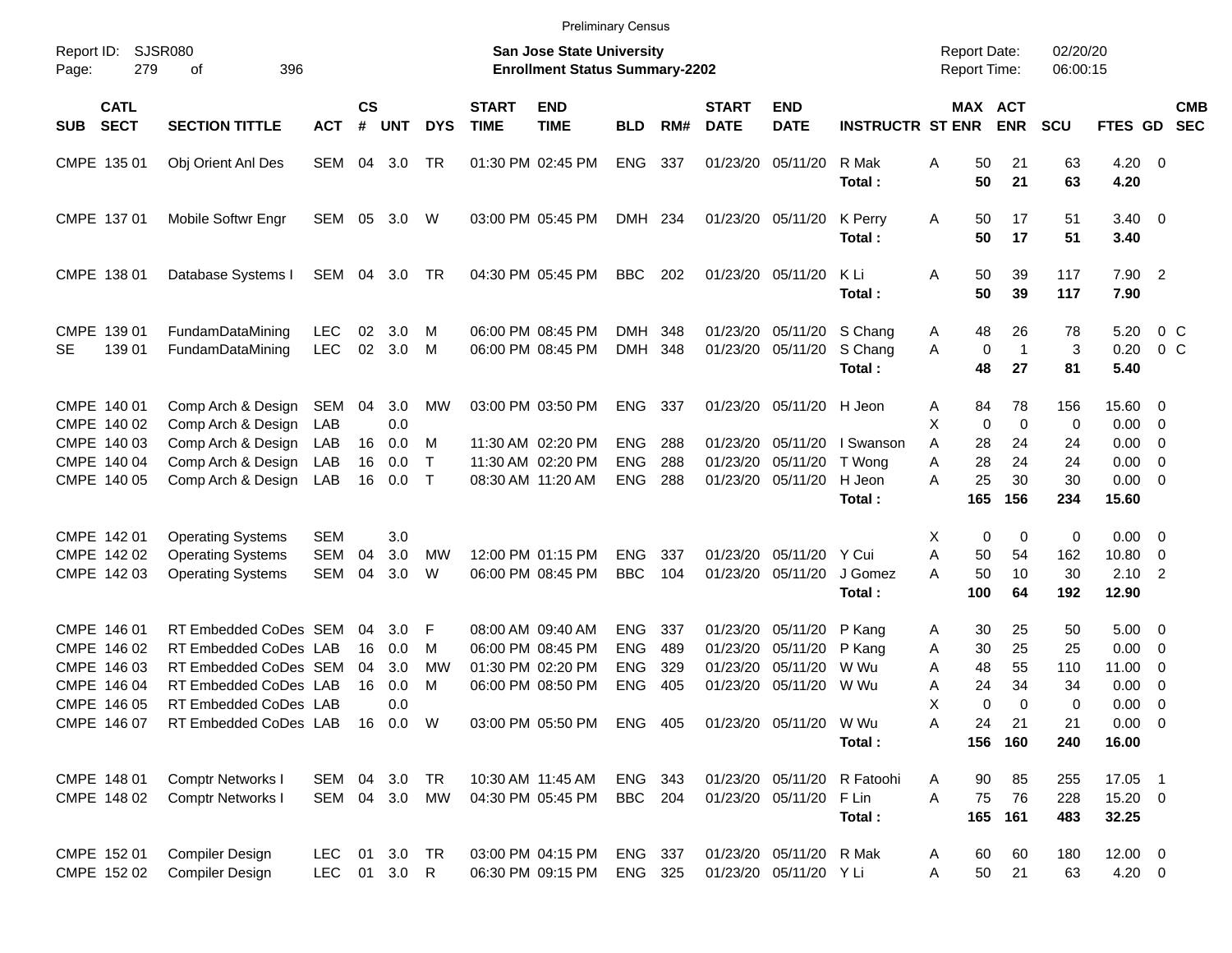|            |                                                |                                                                                                                  |                                                      |                      |                          |                                               |                             | <b>Preliminary Census</b>                                          |                       |            |                                  |                                                       |                                                        |                                                                  |                                            |                                   |                                      |                                               |                          |
|------------|------------------------------------------------|------------------------------------------------------------------------------------------------------------------|------------------------------------------------------|----------------------|--------------------------|-----------------------------------------------|-----------------------------|--------------------------------------------------------------------|-----------------------|------------|----------------------------------|-------------------------------------------------------|--------------------------------------------------------|------------------------------------------------------------------|--------------------------------------------|-----------------------------------|--------------------------------------|-----------------------------------------------|--------------------------|
| Page:      | Report ID: SJSR080<br>280                      | 396<br>of                                                                                                        |                                                      |                      |                          |                                               |                             | San Jose State University<br><b>Enrollment Status Summary-2202</b> |                       |            |                                  |                                                       |                                                        | <b>Report Date:</b><br><b>Report Time:</b>                       |                                            | 02/20/20<br>06:00:15              |                                      |                                               |                          |
| <b>SUB</b> | <b>CATL</b><br><b>SECT</b>                     | <b>SECTION TITTLE</b>                                                                                            | <b>ACT</b>                                           | $\mathsf{cs}$<br>#   | <b>UNT</b>               | <b>DYS</b>                                    | <b>START</b><br><b>TIME</b> | <b>END</b><br><b>TIME</b>                                          | <b>BLD</b>            | RM#        | <b>START</b><br><b>DATE</b>      | <b>END</b><br><b>DATE</b>                             | <b>INSTRUCTR ST ENR</b>                                | MAX ACT                                                          | <b>ENR</b>                                 | <b>SCU</b>                        | FTES GD                              |                                               | <b>CMB</b><br><b>SEC</b> |
|            |                                                |                                                                                                                  |                                                      |                      |                          |                                               |                             |                                                                    |                       |            |                                  |                                                       | Total:                                                 | 110                                                              | 81                                         | 243                               | 16.20                                |                                               |                          |
|            | CMPE 165 01<br>CMPE 165 02                     | SW Eng Process Mng SEM<br>SW Eng Process Mng SEM                                                                 |                                                      | 04                   | 3.0<br>05 3.0 T          | M                                             |                             | 06:00 PM 08:45 PM<br>06:00 PM 08:45 PM                             | DMH<br><b>BBC</b>     | 227<br>326 | 01/23/20                         | 05/11/20<br>01/23/20 05/11/20                         | <b>B</b> Eswar<br>R Tsou<br>Total:                     | 50<br>A<br>50<br>A<br>100                                        | 53<br>40<br>93                             | 159<br>120<br>279                 | $10.60 \t 0$<br>$8.00 \t 0$<br>18.60 |                                               |                          |
|            | CMPE 172 01<br>CMPE 172 02                     | <b>Enterprise Software</b><br><b>Enterprise Software</b>                                                         | <b>LEC</b><br><b>LEC</b>                             | 02<br>02             | 3.0<br>3.0               | M<br>$\mathsf{R}$                             |                             | 06:00 PM 08:45 PM<br>06:00 PM 08:45 PM                             | BBC<br><b>BBC</b>     | 104<br>003 | 01/23/20                         | 05/11/20<br>01/23/20 05/11/20                         | <b>B</b> Thomas<br><b>B</b> Thomas<br>Total:           | Α<br>50<br>50<br>A<br>100                                        | 52<br>44<br>96                             | 156<br>132<br>288                 | $10.40 \quad 0$<br>8.80 0<br>19.20   |                                               |                          |
| SE<br>SE   | CMPE 180 01<br>180 01<br>CMPE 180 02<br>180 02 | <b>Individual Studies</b><br><b>Individual Studies</b><br><b>Individual Studies</b><br><b>Individual Studies</b> | <b>SUP</b><br><b>SUP</b><br><b>SUP</b><br><b>SUP</b> | 36<br>36<br>36<br>36 | 1.0<br>1.0<br>3.0<br>3.0 | TBA<br><b>TBA</b><br><b>TBA</b><br><b>TBA</b> |                             |                                                                    |                       |            | 01/23/20<br>01/23/20<br>01/23/20 | 05/11/20<br>05/11/20<br>05/11/20<br>01/23/20 05/11/20 | S Meldal<br>S Meldal<br>S Meldal<br>S Meldal<br>Total: | 15<br>A<br>$\mathbf 0$<br>A<br>15<br>A<br>$\mathbf 0$<br>A<br>30 | $\Omega$<br>$\Omega$<br>9<br>$\Omega$<br>9 | 0<br>0<br>27<br>$\mathbf 0$<br>27 | 0.00<br>0.00<br>1.80<br>0.00<br>1.80 | 0 <sup>o</sup><br>$0\,C$<br>$0\,C$<br>$0\,$ C |                          |
|            |                                                | CMPE 180A 01 Data Struc/Alg C++<br>CMPE 180A 02 Data Struc/Alg C++                                               | <b>LEC</b><br><b>LEC</b>                             | 01                   | 3.0<br>$3.0$ T           |                                               |                             | 06:00 PM 08:45 PM                                                  | <b>ENG</b>            | 337        |                                  | 01/23/20 05/11/20                                     | R Mak<br>Total:                                        | Χ<br>$\mathbf 0$<br>A<br>50<br>50                                | $\mathbf 0$<br>56<br>56                    | 0<br>168<br>168                   | $0.00 \t 0$<br>14.00 56<br>14.00     |                                               |                          |
|            |                                                | CMPE 180B 01 Database Systems                                                                                    | <b>LEC</b>                                           | 01                   | 3.0                      | TR                                            |                             | 04:30 PM 05:45 PM                                                  | <b>BBC</b>            | 202        |                                  | 01/23/20 05/11/20                                     | K Li<br>Total:                                         | 50<br>A<br>50                                                    | 26<br>26                                   | 78<br>78                          | 6.50 26<br>6.50                      |                                               |                          |
|            |                                                | CMPE 180C 01 Operating Systems<br>CMPE 180C 02 Operating Systems                                                 | <b>LEC</b><br><b>LEC</b>                             | 01<br>01             | 3.0<br>3.0               | -F<br>M                                       |                             | 01:00 PM 03:45 PM<br>06:00 PM 08:45 PM                             | <b>ENG</b><br>DMH 150 | 337        | 01/23/20                         | 05/11/20<br>01/23/20 05/11/20                         | H Li<br>H Abuzaina<br>Total:                           | A<br>70<br>50<br>A<br>120                                        | 49<br>8<br>57                              | 147<br>24<br>171                  | 12.25 49<br>2.00 8<br>14.25          |                                               |                          |
|            | CMPE 181 01                                    | <b>IoT Platforms</b>                                                                                             | LEC.                                                 | 02                   | 3.0                      | МW                                            |                             | 12:00 PM 01:15 PM                                                  | <b>ENG</b>            | 325        |                                  | 01/23/20 05/11/20                                     | K Liu<br>Total:                                        | Α<br>50<br>50                                                    | 48<br>48                                   | 144<br>144                        | 9.60 0<br>9.60                       |                                               |                          |
|            |                                                | CMPE 187 01 Soft Quality Engr                                                                                    |                                                      |                      |                          |                                               |                             | SEM 04 3.0 MW 04:30 PM 05:45 PM ENG 337 01/23/20 05/11/20 B Eswar  |                       |            |                                  |                                                       | Total:                                                 | Α<br>70<br>70                                                    | 76<br>76                                   | 228<br>228                        | 15.20 0<br>15.20                     |                                               |                          |
|            | CMPE 188 01                                    | Machine Learn/BD                                                                                                 | LEC 02 3.0 R                                         |                      |                          |                                               |                             | 06:00 PM 08:45 PM CL 117                                           |                       |            |                                  |                                                       | 01/23/20 05/11/20 V Pendyala A<br>Total:               | 40<br>40                                                         | 35<br>35                                   | 105<br>105                        | $7.00 \t 0$<br>7.00                  |                                               |                          |
|            | CMPE 189 01<br>CMPE 189 02                     | Spcl Topics in CmpE SEM 04 3.0 TR<br>Spcl Topics in CmpE SEM 04 3.0 W                                            |                                                      |                      |                          |                                               |                             | 01:30 PM 02:45 PM<br>06:00 PM 08:45 PM                             | DMH 227<br>CL         | 324        |                                  | 01/23/20 05/11/20<br>01/23/20 05/11/20                | N Karimianba A<br>W Wu<br>Total:                       | 40<br>A<br>40<br>80                                              | 5<br>4<br>9                                | 15<br>12<br>27                    | $1.00 \t 0$<br>$0.80 \ 0$<br>1.80    |                                               |                          |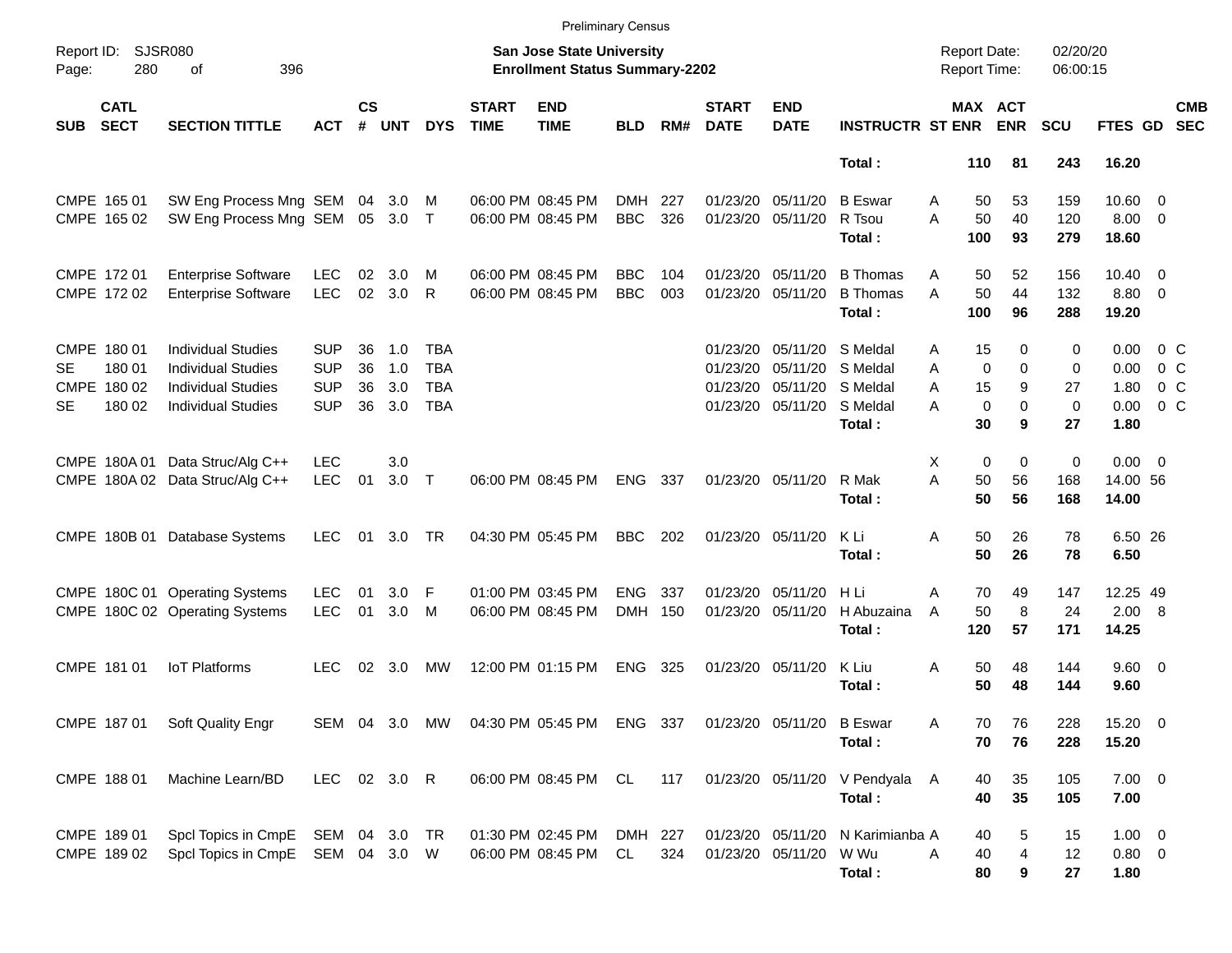|            |                                                |                                                                                                          |                                                      |                      |                             |                        |                             | <b>Preliminary Census</b>                                                        |                                             |            |                             |                                                             |                                                                            |                     |                                     |                                            |                              |                                                         |                          |
|------------|------------------------------------------------|----------------------------------------------------------------------------------------------------------|------------------------------------------------------|----------------------|-----------------------------|------------------------|-----------------------------|----------------------------------------------------------------------------------|---------------------------------------------|------------|-----------------------------|-------------------------------------------------------------|----------------------------------------------------------------------------|---------------------|-------------------------------------|--------------------------------------------|------------------------------|---------------------------------------------------------|--------------------------|
| Page:      | Report ID: SJSR080<br>281                      | 396<br>of                                                                                                |                                                      |                      |                             |                        |                             | San Jose State University<br><b>Enrollment Status Summary-2202</b>               |                                             |            |                             |                                                             |                                                                            |                     |                                     | <b>Report Date:</b><br><b>Report Time:</b> | 02/20/20<br>06:00:15         |                                                         |                          |
| <b>SUB</b> | <b>CATL</b><br><b>SECT</b>                     | <b>SECTION TITTLE</b>                                                                                    | <b>ACT</b>                                           | $\mathsf{cs}$<br>#   | <b>UNT</b>                  | <b>DYS</b>             | <b>START</b><br><b>TIME</b> | <b>END</b><br><b>TIME</b>                                                        | <b>BLD</b>                                  | RM#        | <b>START</b><br><b>DATE</b> | <b>END</b><br><b>DATE</b>                                   | <b>INSTRUCTR ST ENR</b>                                                    |                     |                                     | <b>MAX ACT</b><br><b>ENR</b>               | <b>SCU</b>                   | FTES GD                                                 | <b>CMB</b><br><b>SEC</b> |
|            |                                                | CMPE 195A 01 Sr Design Project                                                                           | LAB                                                  |                      | 16 2.0                      | W                      |                             | 06:00 PM 08:45 PM                                                                | <b>ENG</b>                                  | 189        |                             | 01/23/20 05/11/20                                           | R Fatoohi<br>Total:                                                        | A                   | 70<br>70                            | 39<br>39                                   | 78<br>78                     | $5.20 \ 0$<br>5.20                                      |                          |
|            |                                                | CMPE 195B 01 Sr Design Project II                                                                        | LAB                                                  |                      | 16 3.0                      | W                      |                             | 06:00 PM 08:45 PM                                                                | <b>ENG</b>                                  | 189        |                             | 01/23/20 05/11/20                                           | R Fatoohi<br>Total:                                                        | A                   | 70<br>70                            | 69<br>69                                   | 207<br>207                   | 13.80 0<br>13.80                                        |                          |
|            |                                                | CMPE 195E 01 Sr Design Project                                                                           | LAB                                                  |                      | 16  1.0  W                  |                        |                             | 06:00 PM 08:45 PM                                                                | <b>ENG</b>                                  | 189        |                             | 01/23/20 05/11/20                                           | R Fatoohi<br>Total:                                                        | A                   | 90<br>90                            | 96<br>96                                   | 96<br>96                     | $6.40 \quad 0$<br>6.40                                  |                          |
|            |                                                | CMPE 195F 01 Snr Design Proj II                                                                          | LAB                                                  | 16                   | 3.0                         | W                      |                             | 06:00 PM 08:45 PM                                                                | <b>ENG</b>                                  | 189        |                             | 01/23/20 05/11/20                                           | R Fatoohi<br>Total:                                                        | A                   | 75<br>75                            | 55<br>55                                   | 165<br>165                   | $11.00 \t 0$<br>11.00                                   |                          |
|            | CMPE 200 01<br>CMPE 200 02                     | Comp Architecture<br>Comp Architecture                                                                   | <b>LEC</b><br><b>LEC</b>                             | 01<br>01             | 3.0<br>3.0                  | м<br>$\top$            |                             | 06:30 PM 09:15 PM<br>06:00 PM 08:45 PM                                           | <b>ENG</b><br><b>ENG</b>                    | 325<br>341 | 01/23/20                    | 05/11/20<br>01/23/20 05/11/20                               | B Yu<br><b>B</b> Vinnakota<br>Total:                                       | Α<br>$\overline{A}$ | 50<br>50<br>100                     | 42<br>12<br>54                             | 126<br>36<br>162             | 10.50 42<br>3.00 12<br>13.50                            |                          |
|            | CMPE 202 01<br>CMPE 202 02<br>CMPE 202 03      | <b>SW Systems Engr</b><br>SW Systems Engr<br>SW Systems Engr                                             | <b>LEC</b><br><b>LEC</b><br><b>LEC</b>               | 01<br>01             | 3.0<br>3.0<br>3.0           | <sub>S</sub><br>S      |                             | 12:00 PM 02:45 PM<br>12:00 PM 02:45 PM                                           | <b>ENG</b><br><b>ENG</b>                    | 189<br>337 | 01/23/20                    | 05/11/20<br>01/23/20 05/11/20                               | P Nguyen<br>G Vinodh<br>Total:                                             | X<br>Α<br>А         | $\mathbf 0$<br>90<br>60<br>150      | $\mathbf 0$<br>51<br>70<br>121             | 0<br>153<br>210<br>363       | $0.00 \t 0$<br>12.75 51<br>17.50 70<br>30.25            |                          |
|            | CMPE 206 01                                    | Comp Netwk Design                                                                                        | <b>LEC</b>                                           | 01                   | 3.0 TR                      |                        |                             | 03:00 PM 04:15 PM                                                                | <b>ENG</b>                                  | 325        |                             | 01/23/20 05/11/20                                           | M Agumbe SurA<br>Total:                                                    |                     | 50<br>50                            | 23<br>23                                   | 69<br>69                     | 5.75 23<br>5.75                                         |                          |
|            | CMPE 207 01                                    | Net Prog & Appl                                                                                          | <b>LEC</b>                                           | 04                   | 3.0                         | W                      |                             | 06:00 PM 08:45 PM                                                                | <b>CL</b>                                   | 222        |                             | 01/23/20 05/11/20                                           | A Bond<br>Total:                                                           | A                   | 50<br>50                            | 29<br>29                                   | 87<br>87                     | 7.25 29<br>7.25                                         |                          |
|            | CMPE 208 01                                    | Net Arch & Proto                                                                                         | <b>LEC</b>                                           | 04                   | 3.0                         | W                      |                             | 06:00 PM 08:45 PM                                                                | <b>ENG</b>                                  | 331        |                             | 01/23/20 05/11/20                                           | S Silberman A<br>Total:                                                    |                     | 50<br>50                            | 8<br>8                                     | 24<br>24                     | 2.00 8<br>2.00                                          |                          |
| EE.<br>EE. | CMPE 209 01<br>209 01<br>CMPE 209 02<br>209 02 | <b>Network Security</b><br><b>Network Security</b><br><b>Network Security</b><br><b>Network Security</b> | <b>LEC</b><br><b>LEC</b><br><b>LEC</b><br><b>LEC</b> | 01<br>01<br>01<br>01 | 3.0<br>3.0<br>3.0<br>3.0 TR | $\top$<br>$\top$<br>TR |                             | 06:00 PM 08:45 PM<br>06:00 PM 08:45 PM<br>03:00 PM 04:15 PM<br>03:00 PM 04:15 PM | ENG 343<br><b>ENG</b><br>ENG 341<br>ENG 341 | 343        |                             | 01/23/20 05/11/20<br>01/23/20 05/11/20<br>01/23/20 05/11/20 | 01/23/20 05/11/20 G Saldamli<br>G Saldamli<br>J Rejeb<br>J Rejeb<br>Total: | A<br>A<br>A<br>A    | 50<br>$\mathbf 0$<br>55<br>0<br>105 | 35<br>18<br>6<br>$\overline{4}$<br>63      | 105<br>54<br>18<br>12<br>189 | 8.75 35 C<br>4.50 18 C<br>1.50 6 C<br>1.00 4 C<br>15.75 |                          |
|            | CMPE 220 01<br>CMPE 220 02                     | <b>System Software</b><br><b>System Software</b>                                                         | <b>LEC</b><br><b>LEC</b>                             |                      | 01 3.0 W<br>01 3.0 T        |                        |                             | 03:00 PM 05:45 PM<br>06:00 PM 08:45 PM                                           | <b>BBC</b><br>CL                            | 322<br>222 |                             | 01/23/20 05/11/20 W Yu                                      | 01/23/20 05/11/20 V Pendyala                                               | Α<br>A              | 50<br>50                            | 49<br>14                                   | 147<br>42                    | 12.25 49<br>3.50 14                                     |                          |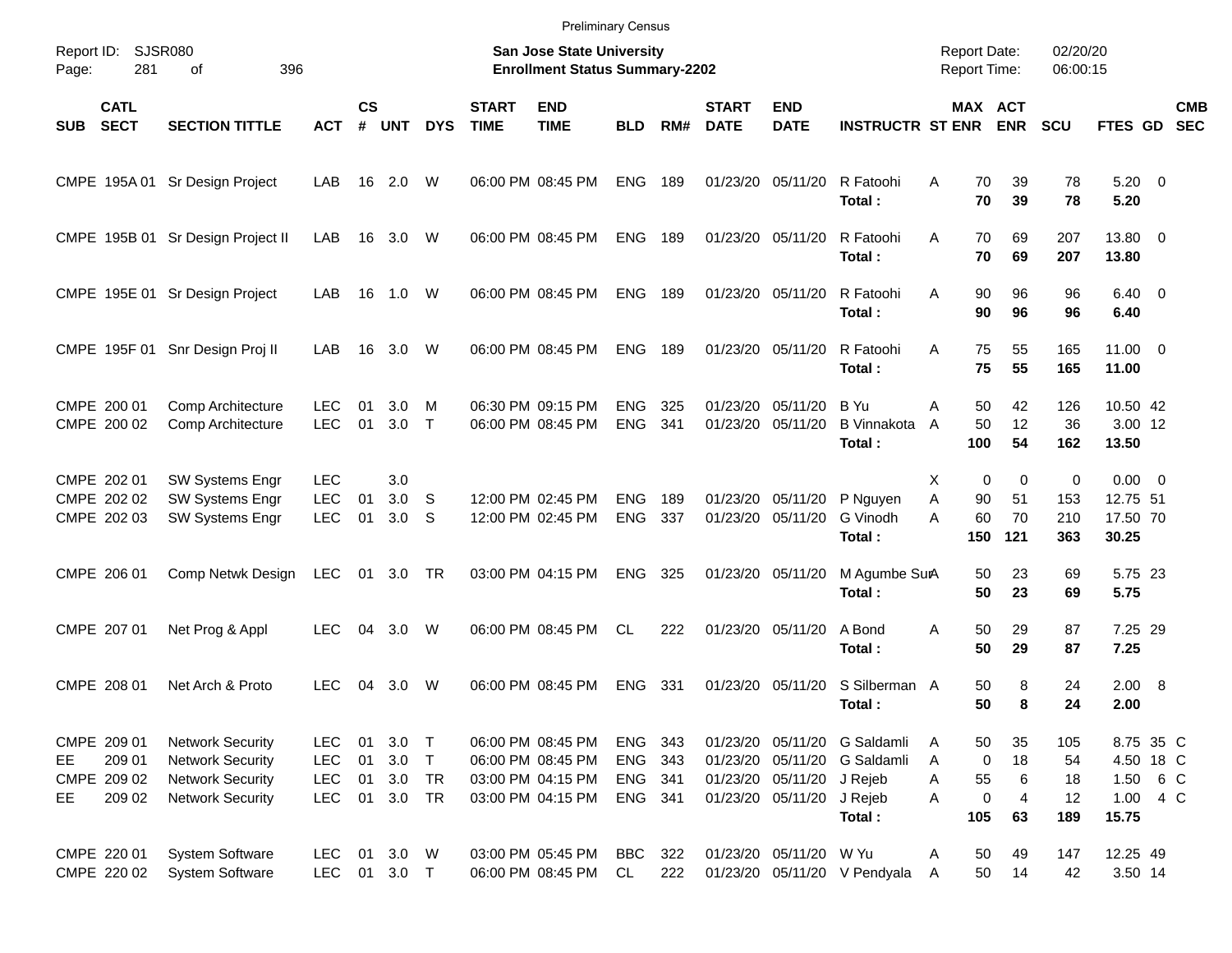|                     |                                           |                                                                |                                        |                    |                   |                     |                             | <b>Preliminary Census</b>                                          |                          |            |                               |                                               |                                  |                                              |                               |                        |                                              |                          |
|---------------------|-------------------------------------------|----------------------------------------------------------------|----------------------------------------|--------------------|-------------------|---------------------|-----------------------------|--------------------------------------------------------------------|--------------------------|------------|-------------------------------|-----------------------------------------------|----------------------------------|----------------------------------------------|-------------------------------|------------------------|----------------------------------------------|--------------------------|
| Report ID:<br>Page: | 282                                       | <b>SJSR080</b><br>396<br>of                                    |                                        |                    |                   |                     |                             | San Jose State University<br><b>Enrollment Status Summary-2202</b> |                          |            |                               |                                               |                                  | <b>Report Date:</b><br><b>Report Time:</b>   |                               | 02/20/20<br>06:00:15   |                                              |                          |
| <b>SUB</b>          | <b>CATL</b><br><b>SECT</b>                | <b>SECTION TITTLE</b>                                          | <b>ACT</b>                             | $\mathsf{cs}$<br># | <b>UNT</b>        | <b>DYS</b>          | <b>START</b><br><b>TIME</b> | <b>END</b><br><b>TIME</b>                                          | <b>BLD</b>               | RM#        | <b>START</b><br><b>DATE</b>   | <b>END</b><br><b>DATE</b>                     | <b>INSTRUCTR ST ENR</b>          | MAX ACT                                      | <b>ENR</b>                    | <b>SCU</b>             | FTES GD                                      | <b>CMB</b><br><b>SEC</b> |
|                     |                                           |                                                                |                                        |                    |                   |                     |                             |                                                                    |                          |            |                               |                                               | Total:                           | 100                                          | 63                            | 189                    | 15.75                                        |                          |
|                     | CMPE 226 01                               | Database Design                                                | LEC                                    | 01                 | 3.0               | МW                  |                             | 01:30 PM 02:45 PM                                                  | BBC                      | 205        | 01/23/20 05/11/20             |                                               | K Li<br>Total:                   | Α<br>40<br>40                                | 21<br>21                      | 63<br>63               | 5.25 21<br>5.25                              |                          |
|                     | CMPE 240 01<br>CMPE 240 02                | Adv Comp Design<br>Adv Comp Design                             | <b>LEC</b><br><b>LEC</b>               | 01<br>01           | 3.0<br>3.0        | TR.<br><b>MW</b>    |                             | 09:00 AM 10:15 AM<br>01:30 PM 02:45 PM                             | <b>ENG</b><br><b>ENG</b> | 325<br>337 | 01/23/20<br>01/23/20 05/11/20 | 05/11/20                                      | N Karimianba A<br>H Li<br>Total: | 40<br>40<br>A<br>80                          | 14<br>44<br>58                | 42<br>132<br>174       | 3.50 14<br>11.00 44<br>14.50                 |                          |
| EE                  | CMPE 242 01<br>242 01                     | Embedded HW Design LEC<br>Embedded HW Design LEC               |                                        | 01<br>01           | 3.0<br>3.0        | MW<br>MW            |                             | 03:00 PM 04:15 PM<br>03:00 PM 04:15 PM                             | <b>ENG</b><br><b>ENG</b> | 325<br>325 | 01/23/20<br>01/23/20 05/11/20 | 05/11/20                                      | H Li<br>H Li<br>Total:           | 45<br>Α<br>A<br>$\mathbf 0$<br>45            | 21<br>24<br>45                | 63<br>72<br>135        | 5.25 21 C<br>6.00 24 C<br>11.25              |                          |
|                     | CMPE 243 01                               | Embedded Syst Apps LEC                                         |                                        |                    | 04 3.0 T          |                     |                             | 06:00 PM 08:45 PM                                                  | CL                       | 224        | 01/23/20 05/11/20             |                                               | P Kang<br>Total:                 | 45<br>Α<br>45                                | 24<br>24                      | 72<br>72               | 6.00 24<br>6.00                              |                          |
|                     | CMPE 255 01<br>CMPE 255 02                | Data Mining<br>Data Mining                                     | LEC.<br><b>LEC</b>                     | 01<br>01           | 3.0<br>3.0        | W<br><b>TR</b>      |                             | 06:00 PM 08:45 PM<br>03:00 PM 04:15 PM                             | <b>BBC</b><br>CL.        | 108<br>222 | 01/23/20<br>01/23/20 05/11/20 | 05/11/20                                      | C Rojas<br>G Guzun<br>Total:     | 55<br>A<br>40<br>A<br>95                     | 46<br>46<br>92                | 138<br>138<br>276      | 11.50 46<br>11.50 46<br>23.00                |                          |
|                     | CMPE 256 01<br>CMPE 256 02<br>CMPE 256 03 | Lrg Scale Analytic<br>Lrg Scale Analytic<br>Lrg Scale Analytic | <b>LEC</b><br><b>LEC</b><br><b>LEC</b> | 01<br>01           | 3.0<br>3.0<br>3.0 | <b>TR</b><br>$\top$ |                             | 10:30 AM 11:45 AM<br>06:00 PM 08:45 PM                             | <b>ENG</b><br><b>ENG</b> | 340<br>325 |                               | 01/23/20 05/11/20<br>01/23/20 05/11/20        | M Eirinaki<br>W Wu<br>Total:     | 40<br>A<br>X<br>$\mathbf 0$<br>A<br>40<br>80 | 40<br>$\mathbf 0$<br>51<br>91 | 120<br>0<br>153<br>273 | 10.00 40<br>$0.00 \t 0$<br>12.75 51<br>22.75 |                          |
|                     | CMPE 257 01<br>CMPE 257 02                | Machine Learning<br>Machine Learning                           | <b>LEC</b><br><b>LEC</b>               | 01<br>01           | 3.0<br>3.0        | W<br>R              |                             | 06:00 PM 08:45 PM<br>03:00 PM 05:45 PM                             | CL<br><b>CL</b>          | 117<br>224 | 01/23/20                      | 05/11/20<br>01/23/20 05/11/20                 | Z Gao<br>S Shim<br>Total:        | Α<br>50<br>50<br>A<br>100                    | 31<br>22<br>53                | 93<br>66<br>159        | 7.75 31<br>5.50 22<br>13.25                  |                          |
|                     | CMPE 258 01                               | Deep Learning<br>CMPE 258 02 Deep Learning                     | <b>LEC</b><br>LEC 01 3.0 R             | 01                 | 3.0 F             |                     |                             | 12:00 PM 02:45 PM<br>03:00 PM 05:45 PM SH                          | <b>ENG</b>               | 325<br>435 |                               | 01/23/20 05/11/20 S Shim<br>01/23/20 05/11/20 | H Li<br>Total:                   | 45<br>Α<br>Α<br>45<br>90                     | 13<br>5<br>18                 | 39<br>15<br>54         | 3.25 13<br>$1.25 - 5$<br>4.50                |                          |
|                     | CMPE 265 01<br>CMPE 265 02                | Hi Speed Dig Des<br>Hi Speed Dig Des                           | <b>LEC</b><br>LEC 04 3.0 R             |                    | 3.0               |                     |                             | 06:30 PM 09:15 PM BBC 205                                          |                          |            | 01/23/20 05/11/20             |                                               | B Yu<br>Total:                   | X<br>$\mathbf 0$<br>A<br>30<br>30            | 0<br>$\,6$<br>6               | 0<br>18<br>18          | $0.00 \t 0$<br>1.50 6<br>1.50                |                          |
|                     | CMPE 266 01                               | Big Data Eng/Analyt LEC 01 3.0 R                               |                                        |                    |                   |                     |                             | 03:00 PM 05:45 PM                                                  | DMH 227                  |            | 01/23/20 05/11/20             |                                               | W Yu<br>Total:                   | 60<br>A<br>60                                | 62<br>62                      | 186<br>186             | 15.50 62<br>15.50                            |                          |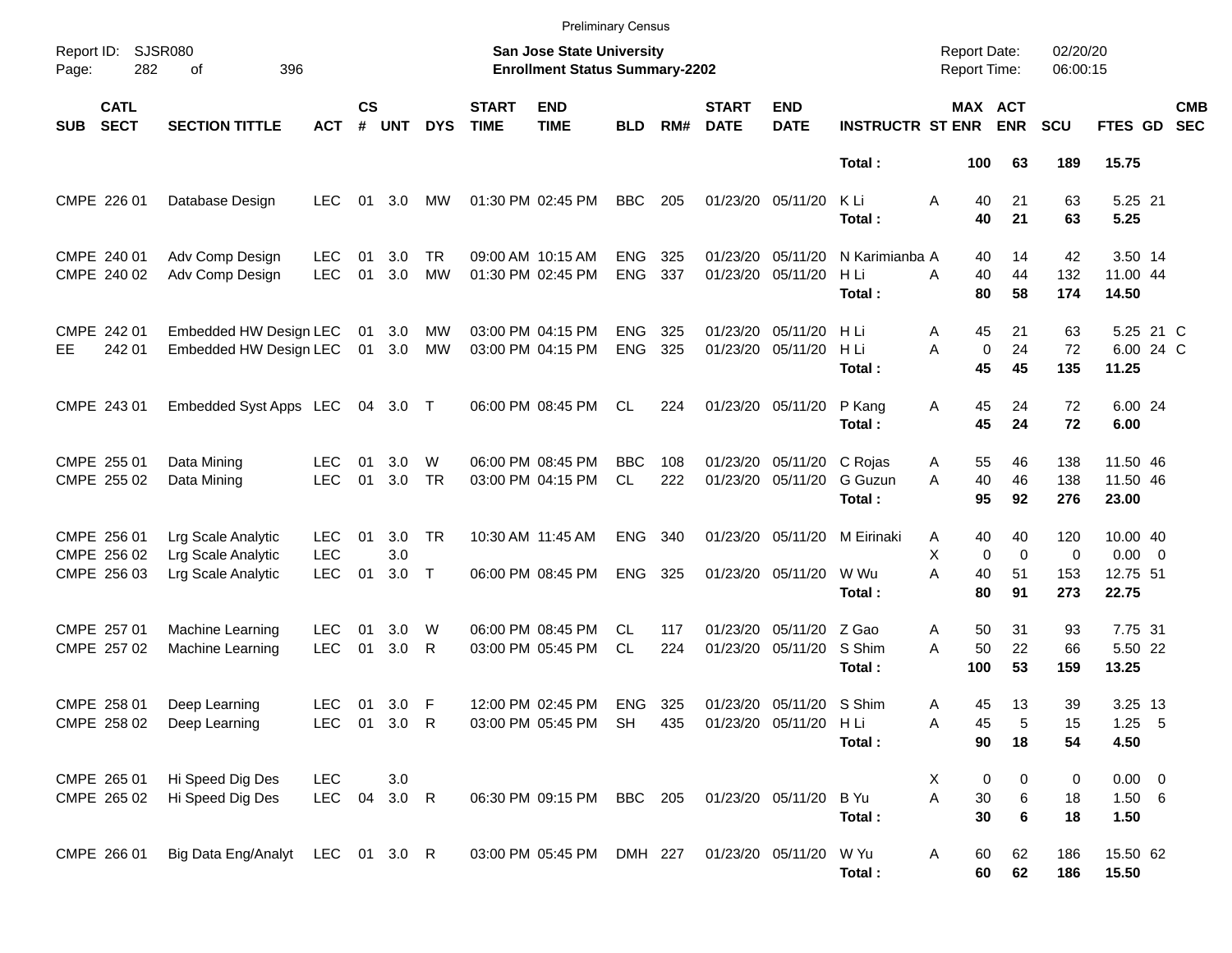|                                          |                                                        |                          |                |              |              |                             |                                                                    | <b>Preliminary Census</b> |            |                             |                                        |                                   |                                            |                       |                      |                               |                          |
|------------------------------------------|--------------------------------------------------------|--------------------------|----------------|--------------|--------------|-----------------------------|--------------------------------------------------------------------|---------------------------|------------|-----------------------------|----------------------------------------|-----------------------------------|--------------------------------------------|-----------------------|----------------------|-------------------------------|--------------------------|
| Report ID:<br>Page:                      | SJSR080<br>283<br>396<br>οf                            |                          |                |              |              |                             | San Jose State University<br><b>Enrollment Status Summary-2202</b> |                           |            |                             |                                        |                                   | <b>Report Date:</b><br><b>Report Time:</b> |                       | 02/20/20<br>06:00:15 |                               |                          |
| <b>CATL</b><br><b>SECT</b><br><b>SUB</b> | <b>SECTION TITTLE</b>                                  | <b>ACT</b>               | <b>CS</b><br># | <b>UNT</b>   | <b>DYS</b>   | <b>START</b><br><b>TIME</b> | <b>END</b><br><b>TIME</b>                                          | <b>BLD</b>                | RM#        | <b>START</b><br><b>DATE</b> | <b>END</b><br><b>DATE</b>              | <b>INSTRUCTR ST ENR</b>           |                                            | MAX ACT<br><b>ENR</b> | <b>SCU</b>           | <b>FTES GD</b>                | <b>CMB</b><br><b>SEC</b> |
| CMPE 272 01<br>CMPE 272 02               | <b>Enterprise SW Plat</b><br><b>Enterprise SW Plat</b> | <b>LEC</b><br><b>LEC</b> | 01<br>01       | 3.0<br>3.0   | м<br>S       |                             | 06:00 PM 08:45 PM<br>09:15 AM 12:00 PM                             | <b>ENG</b><br><b>ENG</b>  | 189<br>189 |                             | 01/23/20 05/11/20<br>01/23/20 05/11/20 | R Ranjan<br>R Sinn<br>Total:      | 90<br>A<br>A<br>90<br>180                  | 77<br>34<br>111       | 231<br>102<br>333    | 19.25 77<br>8.50 34<br>27.75  |                          |
| CMPE 273 01<br>CMPE 273 02               | <b>Ent Dist Systems</b><br><b>Ent Dist Systems</b>     | <b>LEC</b><br><b>LEC</b> | 01<br>01       | 3.0<br>3.0   | F<br>R       |                             | 03:00 PM 05:45 PM<br>06:30 PM 09:15 PM                             | <b>ENG</b><br><b>BBC</b>  | 189<br>201 |                             | 01/23/20 05/11/20<br>01/23/20 05/11/20 | S Shim<br>S Aung<br>Total:        | 90<br>Α<br>60<br>A<br>150                  | 63<br>42<br>105       | 189<br>126<br>315    | 15.75 63<br>10.50 42<br>26.25 |                          |
| CMPE 274 01                              | <b>Bus Intel Tech</b>                                  | <b>LEC</b>               | 04             | $3.0$ T      |              |                             | 03:00 PM 05:45 PM                                                  | DMH 227                   |            |                             | 01/23/20 05/11/20                      | W Yu<br>Total:                    | A<br>70<br>70                              | 72<br>72              | 216<br>216           | 18.00 72<br>18.00             |                          |
| CMPE 275 01<br>CMPE 275 02               | Enterprise App Dev<br>Enterprise App Dev               | <b>LEC</b><br><b>LEC</b> | 01<br>01       | 3.0<br>3.0   | R<br>M       |                             | 06:00 PM 08:45 PM<br>06:00 PM 08:45 PM                             | <b>BBC</b><br><b>BBC</b>  | 105<br>201 |                             | 01/23/20 05/11/20<br>01/23/20 05/11/20 | C Zhang<br>J Gash<br>Total:       | 50<br>A<br>A<br>50<br>100                  | 47<br>33<br>80        | 141<br>99<br>240     | 11.75 47<br>8.25 33<br>20.00  |                          |
| CMPE 277 01                              | Smartphone App Dev LEC                                 |                          |                | 01 3.0       | R            |                             | 06:00 PM 08:45 PM                                                  | <b>BBC</b>                | 326        |                             | 01/23/20 05/11/20                      | H Li<br>Total:                    | A<br>60<br>60                              | 54<br>54              | 162<br>162           | 13.50 54<br>13.50             |                          |
| CMPE 279 01                              | <b>SW Security Techs</b>                               | <b>LEC</b>               | 01             | 3.0          | W            |                             | 06:00 PM 08:45 PM                                                  | <b>CL</b>                 | 226        |                             | 01/23/20 05/11/20                      | M Larkin<br>Total:                | 70<br>A<br>70                              | 65<br>65              | 195<br>195           | 16.25 65<br>16.25             |                          |
| CMPE 280 01<br>CMPE 280 02               | Web UI Design<br>Web UI Design                         | <b>LEC</b><br><b>LEC</b> | 01<br>01       | 3.0<br>3.0   | R<br>TR      |                             | 06:30 PM 09:15 PM<br>10:30 AM 11:45 AM                             | <b>DMH</b><br><b>ENG</b>  | 234<br>337 |                             | 01/23/20 05/11/20<br>01/23/20 05/11/20 | C Vuppalapat A<br>R Mak<br>Total: | 50<br>50<br>A<br>100                       | 38<br>52<br>90        | 114<br>156<br>270    | 9.50 38<br>13.00 52<br>22.50  |                          |
| CMPE 281 01<br>CMPE 281 02               | Cloud Technologies<br>Cloud Technologies               | <b>LEC</b><br><b>LEC</b> | 01<br>01       | 3.0<br>3.0   | -S<br>$\top$ |                             | 09:00 AM 11:45 AM<br>06:00 PM 08:45 PM                             | <b>ENG</b><br><b>CL</b>   | 337<br>226 | 01/23/20                    | 05/11/20<br>01/23/20 05/11/20          | P Nguyen<br>Z Gao<br>Total:       | 60<br>A<br>60<br>A<br>120                  | 18<br>49<br>67        | 54<br>147<br>201     | 4.50 18<br>12.25 49<br>16.75  |                          |
|                                          | CMPE 283 01 Virtual Techniques                         |                          |                | LEC 01 3.0 R |              |                             | 06:00 PM 08:45 PM ENG 337 01/23/20 05/11/20                        |                           |            |                             |                                        | M Larkin<br>Total:                | Α<br>50<br>50                              | 40<br>40              | 120<br>120           | 10.00 40<br>10.00             |                          |
|                                          | CMPE 285 01 Sw Engr Processes LEC 01 3.0 M             |                          |                |              |              |                             | 06:00 PM 08:45 PM ENG 331                                          |                           |            | 01/23/20 05/11/20           |                                        | R Sinn<br>Total:                  | 60<br>A<br>60                              | 52<br>52              | 156<br>156           | 13.00 52<br>13.00             |                          |
|                                          | CMPE 287 01 SW Qual Assur Test LEC 01 3.0 R            |                          |                |              |              |                             | 06:00 PM 08:45 PM BBC 107 01/23/20 05/11/20                        |                           |            |                             |                                        | Z Gao<br>Total:                   | 60<br>A                                    | 43<br>60<br>43        | 129<br>129           | 10.75 43<br>10.75             |                          |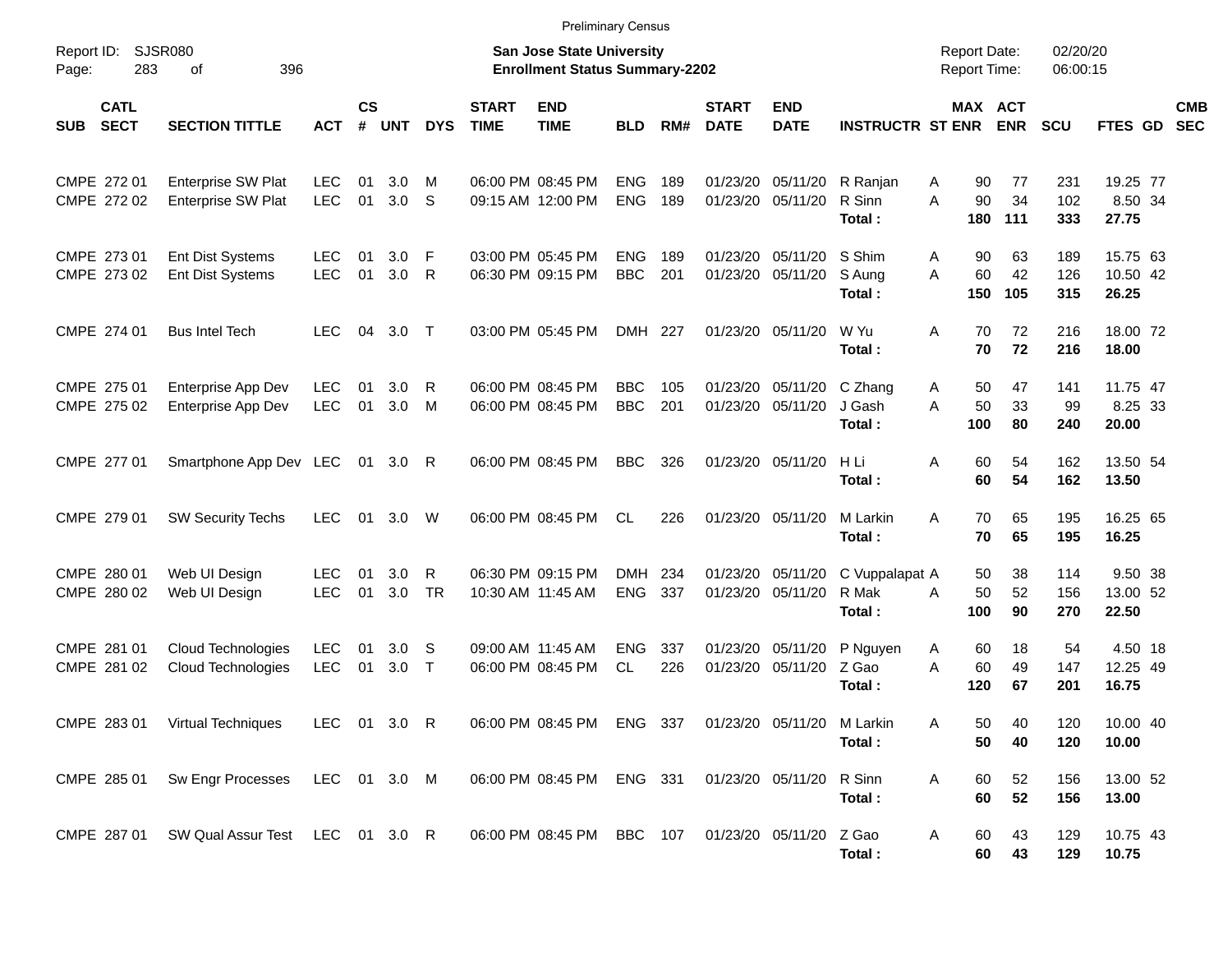|                                          |                                |            |                    |              |            |                             |                                                                           | <b>Preliminary Census</b> |     |                             |                           |                         |                                            |                |                      |             |            |
|------------------------------------------|--------------------------------|------------|--------------------|--------------|------------|-----------------------------|---------------------------------------------------------------------------|---------------------------|-----|-----------------------------|---------------------------|-------------------------|--------------------------------------------|----------------|----------------------|-------------|------------|
| Report ID:<br>284<br>Page:               | SJSR080<br>396<br>οf           |            |                    |              |            |                             | <b>San Jose State University</b><br><b>Enrollment Status Summary-2202</b> |                           |     |                             |                           |                         | <b>Report Date:</b><br><b>Report Time:</b> |                | 02/20/20<br>06:00:15 |             |            |
| <b>CATL</b><br><b>SECT</b><br><b>SUB</b> | <b>SECTION TITTLE</b>          | <b>ACT</b> | $\mathsf{cs}$<br># | UNT          | <b>DYS</b> | <b>START</b><br><b>TIME</b> | <b>END</b><br><b>TIME</b>                                                 | <b>BLD</b>                | RM# | <b>START</b><br><b>DATE</b> | <b>END</b><br><b>DATE</b> | <b>INSTRUCTR ST ENR</b> | <b>MAX ACT</b>                             | <b>ENR</b>     | <b>SCU</b>           | FTES GD SEC | <b>CMB</b> |
| CMPE 294 01                              | <b>CMPE Seminar</b>            | SEM        | 04                 | 3.0          | M          |                             | 04:00 PM 06:45 PM                                                         | ENG                       | 492 | 01/23/20                    | 05/11/20                  | T Chatterjee A          | 25                                         | 25             | 75                   | 6.25 25     |            |
| CMPE 294 02                              | <b>CMPE Seminar</b>            | SEM        | 04                 | 3.0          | R          |                             | 12:00 PM 02:45 PM                                                         | <b>ENG</b>                | 492 | 01/23/20                    | 05/11/20                  | M Ramirez-RoA           | 25                                         | 24             | 72                   | 6.00 24     |            |
| CMPE 294 03                              | <b>CMPE Seminar</b>            | SEM        | 04                 | 3.0          | W          |                             | 06:00 PM 08:45 PM                                                         | <b>ENG</b>                | 492 | 01/23/20                    | 05/11/20                  | M Highby                | 25<br>A                                    | 17             | 51                   | 4.25 17     |            |
| CMPE 294 04                              | <b>CMPE Seminar</b>            | SEM        | 04                 | 3.0          | $\top$     |                             | 06:30 PM 09:15 PM                                                         | <b>ENG</b>                | 492 | 01/23/20                    | 05/11/20 R Bruce          |                         | 25<br>Α                                    | 25             | 75                   | 6.25 25     |            |
| CMPE 294 05                              | <b>CMPE Seminar</b>            | SEM        | 04                 | 3.0          | W          |                             | 04:00 PM 06:45 PM                                                         | <b>BBC</b>                | 126 | 01/23/20                    | 05/11/20                  | T Chatterjee            | 25<br>A                                    | 21             | 63                   | 5.25 21     |            |
| CMPE 294 06                              | <b>CMPE Seminar</b>            | SEM        | 04                 | 3.0          | M          |                             | 12:00 PM 02:45 PM                                                         | <b>ENG</b>                | 492 | 01/23/20                    | 05/11/20 R Bruce          |                         | 25<br>A                                    | 24             | 72                   | 6.00 24     |            |
| CMPE 294 07                              | <b>CMPE Seminar</b>            | SEM        | 04                 | 3.0          | $\top$     |                             | 12:00 PM 02:45 PM                                                         | <b>ENG</b>                | 492 | 01/23/20                    | 05/11/20                  | A Megwalu               | 25<br>A                                    | 25             | 75                   | 6.25 25     |            |
| CMPE 294 08                              | <b>CMPE Seminar</b>            | <b>SEM</b> | 04                 | 3.0          | R          |                             | 06:00 PM 08:45 PM                                                         | <b>ENG</b>                | 492 |                             | 01/23/20 05/11/20         |                         | 25<br>Α                                    | 0              | 0                    | $0.00 \t 0$ |            |
|                                          |                                |            |                    |              |            |                             |                                                                           |                           |     |                             |                           | Total:                  | 200                                        | 161            | 483                  | 40.25       |            |
|                                          |                                |            |                    |              |            |                             |                                                                           |                           |     |                             |                           |                         |                                            |                |                      |             |            |
|                                          | CMPE 295A 01 Master Project I  | LAB        | 16                 | 3.0          | <b>TBA</b> |                             |                                                                           |                           |     | 01/23/20                    | 05/11/20                  |                         | 30<br>Α                                    | 24             | 72                   | 6.00 24     |            |
|                                          | CMPE 295A 02 Master Project I  | LAB        | 16                 | 3.0          | <b>TBA</b> |                             |                                                                           |                           |     | 01/23/20                    | 05/11/20                  |                         | 30<br>Α                                    | 12             | 36                   | 3.00 12     |            |
|                                          | CMPE 295A 03 Master Project I  | LAB        | 16                 | 3.0          | <b>TBA</b> |                             |                                                                           |                           |     | 01/23/20                    | 05/11/20                  |                         | 30<br>Α                                    | 23             | 69                   | 5.75 23     |            |
|                                          | CMPE 295A 04 Master Project I  | LAB        | 16                 | 3.0          | <b>TBA</b> |                             |                                                                           |                           |     | 01/23/20                    | 05/11/20                  |                         | 30<br>Α                                    | 16             | 48                   | 4.00 16     |            |
|                                          | CMPE 295A 05 Master Project I  | LAB        | 16                 | 3.0          | <b>TBA</b> |                             |                                                                           |                           |     | 01/23/20                    | 05/11/20                  |                         | 30<br>Α                                    | $\overline{7}$ | 21                   | $1.75$ 7    |            |
|                                          | CMPE 295A 06 Master Project I  | LAB        | 16                 | 3.0          | <b>TBA</b> |                             |                                                                           |                           |     | 01/23/20                    | 05/11/20                  |                         | 30<br>Α                                    | 0              | 0                    | $0.00 \t 0$ |            |
|                                          | CMPE 295A 07 Master Project I  | LAB        | 16                 | 3.0          | <b>TBA</b> |                             |                                                                           |                           |     | 01/23/20                    | 05/11/20                  |                         | Α<br>30                                    | 15             | 45                   | 3.75 15     |            |
|                                          | CMPE 295A 08 Master Project I  | LAB        | 16                 | 3.0          | <b>TBA</b> |                             |                                                                           |                           |     | 01/23/20                    | 05/11/20                  |                         | 30<br>Α                                    | 23             | 69                   | 5.75 23     |            |
|                                          | CMPE 295A 09 Master Project I  | LAB        | 16                 | 3.0          | <b>TBA</b> |                             |                                                                           |                           |     | 01/23/20                    | 05/11/20                  |                         | 30<br>Α                                    | 24             | 72                   | 6.00 24     |            |
|                                          | CMPE 295A 10 Master Project I  | LAB        | 16                 | 3.0          | <b>TBA</b> |                             |                                                                           |                           |     | 01/23/20                    | 05/11/20                  |                         | 30<br>Α                                    | 28             | 84                   | 7.00 28     |            |
|                                          | CMPE 295A 11 Master Project I  | LAB        | 16                 | 3.0          | <b>TBA</b> |                             |                                                                           |                           |     | 01/23/20                    | 05/11/20                  |                         | 30<br>Α                                    | 24             | 72                   | 6.00 24     |            |
|                                          | CMPE 295A 12 Master Project I  | LAB        | 16                 | 3.0          | <b>TBA</b> |                             |                                                                           |                           |     |                             | 01/23/20 05/11/20         |                         | 30<br>Α                                    | 0              | 0                    | $0.00 \t 0$ |            |
|                                          |                                |            |                    |              |            |                             |                                                                           |                           |     |                             |                           | Total:                  | 360                                        | 196            | 588                  | 49.00       |            |
|                                          | CMPE 295B 01 Master Project II | LAB        | 16                 | 3.0          | TBA        |                             |                                                                           |                           |     | 01/23/20                    | 05/11/20                  |                         | 30<br>Α                                    | 30             | 90                   | 7.50 30     |            |
|                                          | CMPE 295B 02 Master Project II | LAB        | 16                 | 3.0          | TBA        |                             |                                                                           |                           |     | 01/23/20                    | 05/11/20                  |                         | 30<br>Α                                    | 30             | 90                   | 7.50 30     |            |
|                                          | CMPE 295B 03 Master Project II | LAB        | 16                 | 3.0          | <b>TBA</b> |                             |                                                                           |                           |     | 01/23/20                    | 05/11/20                  |                         | 30<br>Α                                    | 30             | 90                   | 7.50 30     |            |
|                                          | CMPE 295B 04 Master Project II | LAB        | 16                 | 3.0          | <b>TBA</b> |                             |                                                                           |                           |     | 01/23/20                    | 05/11/20                  |                         | 30<br>Α                                    | 30             | 90                   | 7.50 30     |            |
|                                          | CMPE 295B 05 Master Project II | LAB        | 16                 | 3.0          | <b>TBA</b> |                             |                                                                           |                           |     | 01/23/20                    | 05/11/20                  |                         | 30<br>Α                                    | 30             | 90                   | 7.50 30     |            |
|                                          | CMPE 295B 06 Master Project II | LAB        | 16                 | 3.0          | <b>TBA</b> |                             |                                                                           |                           |     |                             | 01/23/20 05/11/20         |                         | 30<br>Α                                    | 30             | 90                   | 7.50 30     |            |
|                                          | CMPE 295B 07 Master Project II | LAB        |                    | 16 3.0       | TBA        |                             |                                                                           |                           |     |                             | 01/23/20 05/11/20         |                         | 30<br>A                                    | 30             | 90                   | 7.50 30     |            |
|                                          | CMPE 295B 08 Master Project II | LAB        |                    | 16 3.0       | TBA        |                             |                                                                           |                           |     |                             | 01/23/20 05/11/20         |                         | 30<br>Α                                    | 30             | 90                   | 7.50 30     |            |
|                                          | CMPE 295B 09 Master Project II | LAB        |                    | 16 3.0       | TBA        |                             |                                                                           |                           |     |                             | 01/23/20 05/11/20         |                         | 30<br>Α                                    | 30             | 90                   | 7.50 30     |            |
|                                          | CMPE 295B 10 Master Project II | LAB        |                    | 16 3.0       | TBA        |                             |                                                                           |                           |     |                             | 01/23/20 05/11/20         |                         | 30<br>Α                                    |                | 3                    | $0.25$ 1    |            |
|                                          | CMPE 295B 11 Master Project II | LAB        |                    | 16 3.0       | TBA        |                             |                                                                           |                           |     |                             | 01/23/20 05/11/20         |                         | 30<br>Α                                    |                | 3                    | $0.25$ 1    |            |
|                                          | CMPE 295B 12 Master Project II | LAB        |                    | 16 3.0 TBA   |            |                             |                                                                           |                           |     |                             | 01/23/20 05/11/20         |                         | 30<br>Α                                    | 8              | 24                   | 2.00 8      |            |
|                                          |                                |            |                    |              |            |                             |                                                                           |                           |     |                             |                           | Total:                  | 360                                        | 280            | 840                  | 70.00       |            |
|                                          |                                |            |                    |              |            |                             |                                                                           |                           |     |                             |                           |                         |                                            |                |                      |             |            |
| CMPE 297 01                              | <b>Special Topics</b>          |            |                    | SEM 02 3.0 M |            |                             | 06:00 PM 08:45 PM CL                                                      |                           | 222 |                             | 01/23/20 05/11/20 A Rayes |                         | 50<br>A                                    | 52             | 156                  | 13.00 52    |            |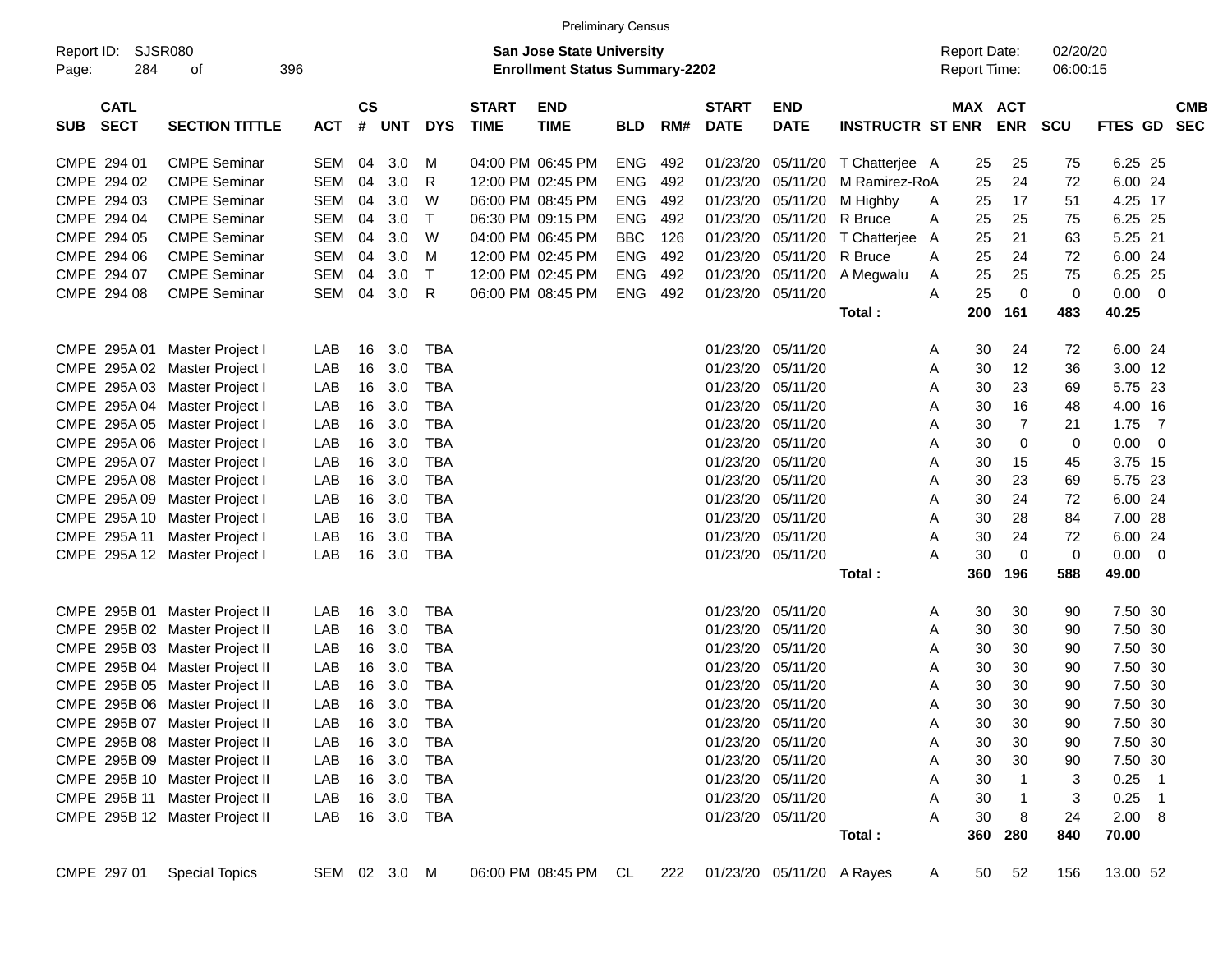|                              |                                                                                                          |            |           |            |            |              | <b>Preliminary Census</b> |            |     |              |                   |                         |                     |                |             |                |                          |            |
|------------------------------|----------------------------------------------------------------------------------------------------------|------------|-----------|------------|------------|--------------|---------------------------|------------|-----|--------------|-------------------|-------------------------|---------------------|----------------|-------------|----------------|--------------------------|------------|
| Report ID:                   | SJSR080<br><b>San Jose State University</b><br>285<br>396<br><b>Enrollment Status Summary-2202</b><br>οf |            |           |            |            |              |                           |            |     |              |                   |                         |                     |                | 02/20/20    |                |                          |            |
| Page:                        |                                                                                                          |            |           |            |            |              |                           |            |     |              |                   |                         | <b>Report Time:</b> |                | 06:00:15    |                |                          |            |
| <b>CATL</b>                  |                                                                                                          |            | <b>CS</b> |            |            | <b>START</b> | <b>END</b>                |            |     | <b>START</b> | <b>END</b>        |                         | <b>MAX ACT</b>      |                |             |                |                          | <b>CMB</b> |
| <b>SECT</b><br><b>SUB</b>    | <b>SECTION TITTLE</b>                                                                                    | <b>ACT</b> | #         | <b>UNT</b> | <b>DYS</b> | <b>TIME</b>  | <b>TIME</b>               | <b>BLD</b> | RM# | <b>DATE</b>  | <b>DATE</b>       | <b>INSTRUCTR ST ENR</b> |                     | <b>ENR</b>     | <b>SCU</b>  | FTES GD SEC    |                          |            |
| CMPE 297 02                  | <b>Special Topics</b>                                                                                    | <b>SEM</b> |           | 3.0        |            |              |                           |            |     |              |                   |                         | X<br>0              | $\mathbf 0$    | $\mathbf 0$ | $0.00 \t 0$    |                          |            |
| CMPE 297 03                  | <b>Special Topics</b>                                                                                    | SEM        | 02        | 3.0        | R          |              | 06:00 PM 08:45 PM         | <b>DMH</b> | 358 | 01/23/20     | 05/11/20          | J Ghofraniha A          | 43                  | 27             | 81          | 6.75 27        |                          |            |
| CMPE 297 04                  | <b>Special Topics</b>                                                                                    | SEM        | 02        | 3.0        | <b>TR</b>  |              | 01:30 PM 02:45 PM         | <b>DMH</b> | 227 | 01/23/20     | 05/11/20          | N Karimianba A          | 45                  | 4              | 12          | 1.004          |                          |            |
| CMPE 297 05                  | <b>Special Topics</b>                                                                                    | SEM        | 02        | 3.0        | W          |              | 06:00 PM 08:45 PM         | <b>CL</b>  | 324 | 01/23/20     | 05/11/20          | W Wu                    | 45<br>A             | 14             | 42          | 3.50 14        |                          |            |
| CMPE 297 06                  | <b>Special Topics</b>                                                                                    | SEM        | 02        | 3.0        | W          |              | 06:00 PM 08:45 PM         | <b>CL</b>  | 238 | 01/23/20     | 05/11/20          | S Chang                 | 45<br>A             | 9              | 27          | 2.25           | - 9                      |            |
|                              |                                                                                                          |            |           |            |            |              |                           |            |     |              |                   | Total:                  | 228                 | 106            | 318         | 26.50          |                          |            |
|                              |                                                                                                          |            |           |            |            |              |                           |            |     |              |                   |                         |                     |                |             |                |                          |            |
| CMPE 298 01                  | <b>Special Problems</b>                                                                                  | <b>SUP</b> |           | 25 1.0     | TBA        |              |                           |            |     |              | 01/23/20 05/11/20 | D Harkey                | 20<br>A             | $\overline{2}$ | 2           | $0.17$ 2       |                          |            |
|                              |                                                                                                          |            |           |            |            |              |                           |            |     |              |                   | Total:                  | 20                  | $\overline{2}$ | $\mathbf 2$ | 0.17           |                          |            |
| CMPE 298131                  | <b>CMPE/SE Internship</b>                                                                                | <b>SUP</b> | 48        | 1.0        | <b>TBA</b> |              |                           |            |     | 01/23/20     | 05/11/20          | <b>B</b> Eswar          | 25<br>A             | 25             | 25          | 2.08 25        |                          |            |
| CMPE 298I 32                 | <b>CMPE/SE Internship</b>                                                                                | <b>SUP</b> | 48        | 1.0        | <b>TBA</b> |              |                           |            |     | 01/23/20     | 05/11/20          | <b>B</b> Eswar          | 25<br>A             | 24             | 24          | 2.00 24        |                          |            |
| CMPE 298I 33                 | <b>CMPE/SE Internship</b>                                                                                | <b>SUP</b> | 48        | 1.0        | <b>TBA</b> |              |                           |            |     | 01/23/20     | 05/11/20          | <b>B</b> Eswar          | 25<br>A             | 24             | 24          | 2.00 24        |                          |            |
| CMPE 298I 34                 | CMPE/SE Internship                                                                                       | <b>SUP</b> | 48        | 1.0        | <b>TBA</b> |              |                           |            |     | 01/23/20     | 05/11/20          | <b>B</b> Eswar          | 25<br>A             | 22             | 22          | 1.83 22        |                          |            |
| CMPE 298I 35                 | <b>CMPE/SE Internship</b>                                                                                | <b>SUP</b> | 48        | 1.0        | <b>TBA</b> |              |                           |            |     | 01/23/20     | 05/11/20          | <b>B</b> Eswar          | 25<br>A             | 10             | 10          | $0.83$ 10      |                          |            |
| CMPE 2981 36                 | CMPE/SE Internship                                                                                       | <b>SUP</b> | 48        | 1.0        | <b>TBA</b> |              |                           |            |     | 01/23/20     | 05/11/20          | <b>B</b> Eswar          | 25<br>A             | $\mathbf 0$    | 0           | $0.00 \t 0$    |                          |            |
| CMPE 298137                  | <b>CMPE/SE Internship</b>                                                                                | <b>SUP</b> | 48        | 1.0        | <b>TBA</b> |              |                           |            |     | 01/23/20     | 05/11/20          | <b>B</b> Eswar          | 25<br>A             | $\mathbf 0$    | 0           | $0.00 \t 0$    |                          |            |
| CMPE 298138                  | CMPE/SE Internship                                                                                       | <b>SUP</b> | 48        | 1.0        | <b>TBA</b> |              |                           |            |     | 01/23/20     | 05/11/20          | <b>B</b> Eswar          | 25<br>A             | 0              | $\Omega$    | $0.00 \quad 0$ |                          |            |
| CMPE 2981 39                 | CMPE/SE Internship                                                                                       | <b>SUP</b> | 48        | 1.0        | <b>TBA</b> |              |                           |            |     | 01/23/20     | 05/11/20          | <b>B</b> Eswar          | 25<br>A             | $\Omega$       | $\Omega$    | 0.00           | $\overline{\phantom{0}}$ |            |
| CMPE 2981 40                 | <b>CMPE/SE Internship</b>                                                                                | <b>SUP</b> | 48        | 1.0        | <b>TBA</b> |              |                           |            |     | 01/23/20     | 05/11/20          | <b>B</b> Eswar          | 25<br>A             | $\mathbf 0$    | $\mathbf 0$ | 0.00           | $\overline{\mathbf{0}}$  |            |
| CMPE 298I 41                 | <b>CMPE/SE Internship</b>                                                                                | <b>SUP</b> | 48        | 3.0        | <b>TBA</b> |              |                           |            |     | 01/23/20     | 05/11/20          | <b>B</b> Eswar          | 25<br>A             | 5              | 15          | 1.25           | - 5                      |            |
| CMPE 298142                  | CMPE/SE Internship                                                                                       | <b>SUP</b> | 48        | 3.0        | <b>TBA</b> |              |                           |            |     | 01/23/20     | 05/11/20          | <b>B</b> Eswar          | 25<br>A             | $\Omega$       | $\mathbf 0$ | 0.00           | $\overline{0}$           |            |
|                              |                                                                                                          |            |           |            |            |              |                           |            |     |              |                   | Total:                  | 300                 | 110            | 120         | 10.00          |                          |            |
|                              |                                                                                                          |            |           |            |            |              |                           |            |     |              |                   |                         |                     |                |             |                |                          |            |
| CMPE 299A 01 Master Thesis I |                                                                                                          | <b>SUP</b> | 25        | 3.0        | TBA        |              |                           |            |     |              | 01/23/20 05/11/20 | D Harkey                | Α<br>15             | 8              | 24          | 2.00 8         |                          |            |
|                              |                                                                                                          |            |           |            |            |              |                           |            |     |              |                   | Total:                  | 15                  | 8              | 24          | 2.00           |                          |            |
|                              | CMPE 299B 01 Master Thesis II                                                                            | <b>SUP</b> | 25        | 3.0        | <b>TBA</b> |              |                           |            |     |              | 01/23/20 05/11/20 | D Harkey                | Α<br>10             | 2              | 6           | $0.50$ 2       |                          |            |
|                              |                                                                                                          |            |           |            |            |              |                           |            |     |              |                   | Total:                  | 10                  | $\mathbf{2}$   | 6           | 0.50           |                          |            |
|                              |                                                                                                          |            |           |            |            |              |                           |            |     |              |                   |                         |                     |                |             |                |                          |            |

**Department : Computer Engineering 1988.67**<br> **Department Total : 7504 5433 14114 1068.67**<br>
Lower Division : 350 238 357 23.85 **Lower Division : 350 238 357 Upper Division : 3471 2774 6708 457.40<br>Graduate Division : 3683 2421 7049 587.42 Graduate Division : 3683 2421 7049 587.42**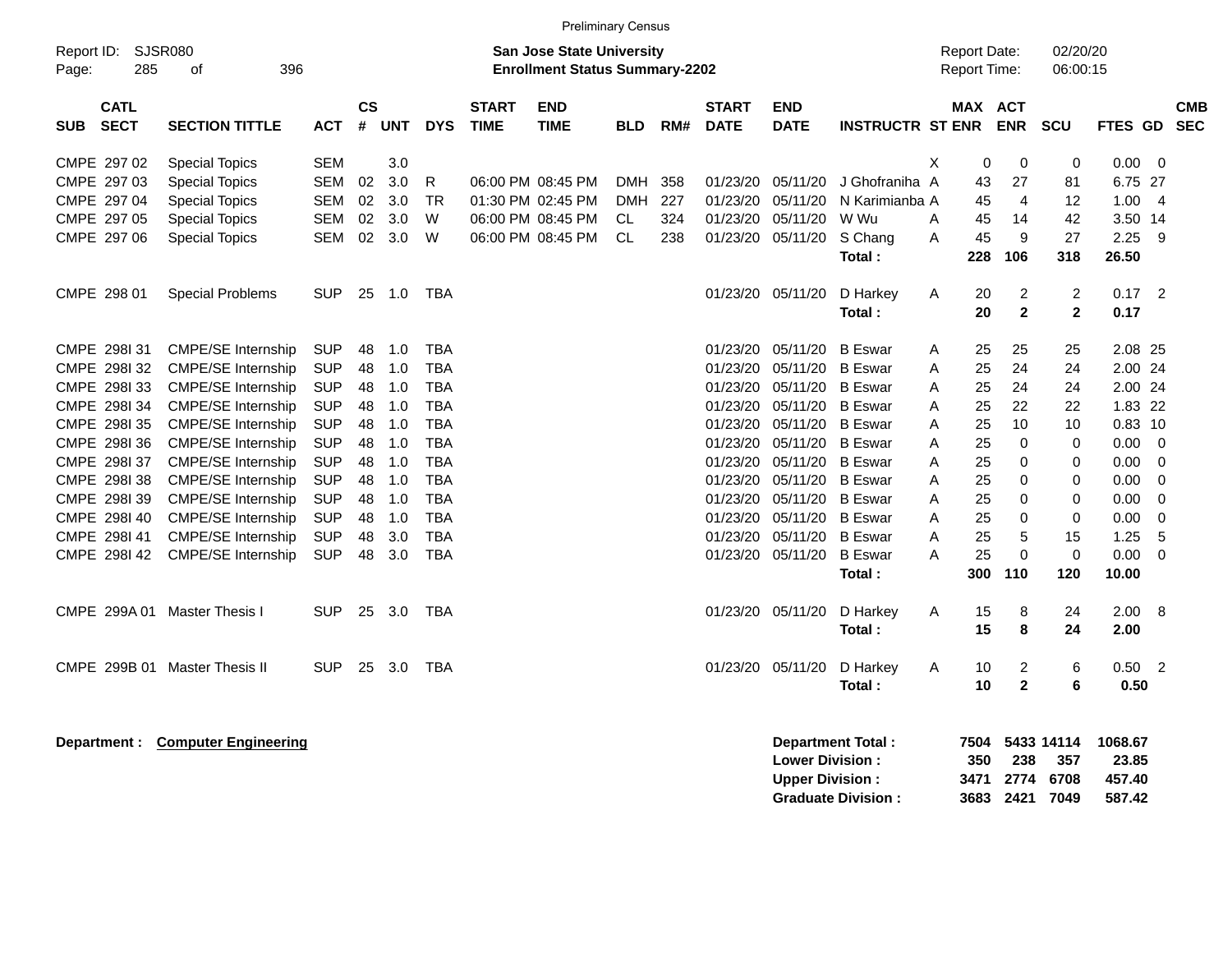|                           |                            |                                                                                              |                |                    |            |              |                             | <b>Preliminary Census</b>                                                 |                          |            |                             |                           |                                  |                                     |                |                      |                |                            |                          |
|---------------------------|----------------------------|----------------------------------------------------------------------------------------------|----------------|--------------------|------------|--------------|-----------------------------|---------------------------------------------------------------------------|--------------------------|------------|-----------------------------|---------------------------|----------------------------------|-------------------------------------|----------------|----------------------|----------------|----------------------------|--------------------------|
| Report ID:<br>Page:       | 286                        | SJSR080<br>396<br>οf                                                                         |                |                    |            |              |                             | <b>San Jose State University</b><br><b>Enrollment Status Summary-2202</b> |                          |            |                             |                           |                                  | <b>Report Date:</b><br>Report Time: |                | 02/20/20<br>06:00:15 |                |                            |                          |
| <b>SUB</b>                | <b>CATL</b><br><b>SECT</b> | <b>SECTION TITTLE</b>                                                                        | <b>ACT</b>     | $\mathsf{cs}$<br># | <b>UNT</b> | <b>DYS</b>   | <b>START</b><br><b>TIME</b> | <b>END</b><br><b>TIME</b>                                                 | <b>BLD</b>               | RM#        | <b>START</b><br><b>DATE</b> | <b>END</b><br><b>DATE</b> | <b>INSTRUCTR ST ENR</b>          | MAX ACT                             | <b>ENR</b>     | <b>SCU</b>           | <b>FTES GD</b> |                            | <b>CMB</b><br><b>SEC</b> |
| College                   |                            | <b>Engineering</b>                                                                           |                |                    |            |              |                             |                                                                           |                          |            |                             |                           |                                  |                                     |                |                      |                |                            |                          |
| <b>BME</b>                | Department :<br>65 01      | <b>Biomedical Engineering</b>                                                                |                |                    |            | TR           |                             | 04:30 PM 05:20 PM                                                         | <b>ENG</b>               | 343        | 01/23/20                    | 05/11/20                  | A Bellofiore                     | 80                                  |                | 106                  | $7.10$ 1       |                            |                          |
|                           |                            | <b>BME Appl Statics</b>                                                                      | <b>LEC</b>     | 01                 | 2.0        |              |                             |                                                                           |                          |            |                             |                           | Total:                           | A<br>80                             | 53<br>53       | 106                  | 7.10           |                            |                          |
| <b>BME</b>                | 115 01                     | <b>Fndtns Biomed Engr</b>                                                                    | <b>LEC</b>     | 04                 | 4.0        | TR           |                             | 03:00 PM 04:15 PM                                                         | <b>ENG</b>               | 329        | 01/23/20                    | 05/11/20                  | P Jurney                         | 45<br>Α                             | 35             | 105                  | 9.604          |                            |                          |
| <b>BME</b>                | 115 02                     | <b>Fndtns Biomed Engr</b>                                                                    | LAB            | 16                 | 0.0        | F            |                             | 01:30 PM 04:30 PM                                                         | <b>ENG</b>               | 233C       | 01/23/20                    | 05/11/20                  |                                  | 15<br>A                             | $\mathbf 0$    | 0                    | 0.00           | 0                          |                          |
| <b>BME</b>                | 115 03                     | <b>Fndtns Biomed Engr</b>                                                                    | LAB            | 16                 | 0.0        | Т            |                             | 06:00 PM 09:00 PM                                                         | <b>ENG</b>               | 233C       | 01/23/20                    | 05/11/20                  | J Villacis F                     | 15<br>A                             | 15             | 15                   | 0.00           | $\overline{2}$             |                          |
| <b>BME</b>                | 115 04                     | <b>Fndtns Biomed Engr</b>                                                                    | LAB            | 16                 | 0.0        | F            |                             | 09:00 AM 12:00 PM                                                         | <b>ENG</b>               | 233C       | 01/23/20                    | 05/11/20                  | P Jurney                         | 15<br>Α                             | 14             | 14                   | 0.00           | -1                         |                          |
| <b>BME</b>                | 115 05                     | <b>Fndtns Biomed Engr</b>                                                                    | LAB            | 16                 | 0.0        | $\mathsf T$  |                             | 09:00 AM 12:00 PM                                                         | <b>ENG</b>               |            | 233C 01/23/20               | 05/11/20                  | P Jurney<br>Total:               | 15<br>A<br>105                      | 6<br>70        | 6<br>140             | 0.00<br>9.60   | - 1                        |                          |
|                           |                            |                                                                                              |                |                    |            |              |                             |                                                                           |                          |            |                             |                           |                                  |                                     |                |                      |                |                            |                          |
| BME                       | 11701                      | <b>Biotransport Phen</b>                                                                     | <b>LEC</b>     | 02                 | 3.0        | TR           |                             | 01:30 PM 02:45 PM                                                         | <b>ENG</b>               | 331        |                             | 01/23/20 05/11/20         | A Bellofiore                     | 80<br>A                             | 56             | 168                  | 11.25          | $\overline{\phantom{0}}$ 1 |                          |
|                           |                            |                                                                                              |                |                    |            |              |                             |                                                                           |                          |            |                             |                           | Total:                           | 80                                  | 56             | 168                  | 11.25          |                            |                          |
| BME                       | 165 01                     | Appl Eng Biomech                                                                             | <b>LEC</b>     | 01                 | 3.0        | <b>MW</b>    |                             | 03:00 PM 04:15 PM                                                         | <b>ENG</b>               | -331       |                             | 01/23/20 05/11/20         | M Leineweber A                   | 80                                  | 70             | 210                  | 14.80 16       |                            |                          |
|                           |                            |                                                                                              |                |                    |            |              |                             |                                                                           |                          |            |                             |                           | Total:                           | 80                                  | 70             | 210                  | 14.80          |                            |                          |
| BME                       | 174 01                     | <b>Biomed Regs</b>                                                                           | <b>LEC</b>     | 02                 | 3.0        | МW           |                             | 04:30 PM 05:45 PM                                                         | ENG                      | 343        |                             | 01/23/20 05/11/20         | P Coronado A                     | 80                                  | 62             | 186                  | $12.40 \t 0$   |                            |                          |
|                           |                            |                                                                                              |                |                    |            |              |                             |                                                                           |                          |            |                             |                           | Total:                           | 80                                  | 62             | 186                  | 12.40          |                            |                          |
| BME                       | 17701                      | Physiol for Engr                                                                             | <b>LEC</b>     | 01                 | 3.0        | МW           |                             | 03:00 PM 03:50 PM                                                         | <b>ENG</b>               | 329        | 01/23/20                    | 05/11/20                  | M Simon                          | 60<br>A                             | 52             | 104                  | 10.65          | 5 C                        |                          |
| <b>BIOL</b>               | 17701                      | Physiol for Engr                                                                             | <b>LEC</b>     | 01                 | 3.0        | МW           |                             | 03:00 PM 03:50 PM                                                         | <b>ENG</b>               | 329        | 01/23/20                    | 05/11/20                  | M Simon                          | 0<br>A                              | $\overline{2}$ | 4                    | 0.40           | 0 <sup>o</sup>             |                          |
| <b>BME</b>                | 17702                      | Physiol for Engr                                                                             | LAB            | 16                 | 0.0        | W            |                             | 06:00 PM 09:00 PM                                                         | <b>ENG</b>               | 221        | 01/23/20                    | 05/11/20                  | M Simon                          | 19<br>A                             | 18             | 18                   | 0.00           | 2 C                        |                          |
| <b>BIOL</b>               | 17702                      | Physiol for Engr                                                                             | LAB            | 16                 | 0.0        | W            |                             | 06:00 PM 09:00 PM                                                         | <b>ENG</b>               | 221        | 01/23/20                    | 05/11/20                  | M Simon                          | $\mathbf 0$<br>A                    | 1              | $\mathbf{1}$         | 0.00           | 0 <sup>o</sup>             |                          |
| <b>BME</b>                | 17703                      | Physiol for Engr                                                                             | LAB            | 16                 | 0.0        | R            |                             | 01:30 PM 04:30 PM                                                         | <b>ENG</b>               | 221        | 01/23/20                    | 05/11/20                  | M Simon<br>M Simon               | A<br>19                             | 15             | 15                   | 0.00           | 2 C                        |                          |
| <b>BIOL</b><br><b>BME</b> | 17703<br>17704             | Physiol for Engr<br>Physiol for Engr                                                         | LAB<br>LAB     | 16<br>16           | 0.0<br>0.0 | R<br>R       |                             | 01:30 PM 04:30 PM<br>04:30 PM 07:30 PM                                    | <b>ENG</b><br><b>ENG</b> | 221<br>221 | 01/23/20<br>01/23/20        | 05/11/20<br>05/11/20      | M Simon                          | 0<br>A<br>A<br>19                   | $\mathbf 1$    | $\mathbf{1}$<br>19   | 0.00<br>0.00   | 0 <sup>o</sup><br>1 C      |                          |
| <b>BIOL</b>               | 17704                      | Physiol for Engr                                                                             | LAB            | 16                 | 0.0        | R            |                             | 04:30 PM 07:30 PM                                                         | <b>ENG</b>               | 221        | 01/23/20                    | 05/11/20                  | M Simon                          | 0<br>A                              | 19<br>$\Omega$ | 0                    | 0.00           | 0 <sup>o</sup>             |                          |
| BME                       | 17705                      | Physiol for Engr                                                                             | LAB            | 16                 | 0.0        | Т            |                             | 03:00 PM 06:00 PM                                                         | <b>ENG</b>               | 221        |                             | 01/23/20 05/11/20         |                                  | 19<br>A                             | 0              | 0                    | 0.00           | 0 <sup>o</sup>             |                          |
|                           |                            | BIOL 177 05 Physiol for Engr                                                                 |                |                    |            | LAB 16 0.0 T |                             | 03:00 PM 06:00 PM ENG 221 01/23/20 05/11/20                               |                          |            |                             |                           |                                  | $\mathsf{A}$<br>0                   | $\overline{0}$ | 0                    | $0.00 \t 0 C$  |                            |                          |
|                           |                            |                                                                                              |                |                    |            |              |                             |                                                                           |                          |            |                             |                           | Total:                           |                                     | 136 108        | 162                  | 11.05          |                            |                          |
|                           | BME 178 01                 | Biomedical Product R LEC 02 3.0 MW 01:30 PM 02:45 PM ENG 343 01/23/20 05/11/20 F Erogbogbo A |                |                    |            |              |                             |                                                                           |                          |            |                             |                           |                                  |                                     | 75 67          | 201                  | 13.55 3        |                            |                          |
|                           |                            |                                                                                              |                |                    |            |              |                             |                                                                           |                          |            |                             |                           | Total:                           |                                     | 75 67          | 201                  | 13.55          |                            |                          |
|                           | BME 180 01                 | <b>Individual Studies</b>                                                                    | SUP 36 1.0 TBA |                    |            |              |                             |                                                                           |                          |            |                             |                           | 01/23/20 05/11/20 G Selvaduray A | 30                                  | 6              | 6                    | $0.43$ 2       |                            |                          |
|                           |                            | BME 180 02 Individual Studies                                                                | SUP 36 2.0 TBA |                    |            |              |                             |                                                                           |                          |            |                             | 01/23/20 05/11/20         |                                  | 30<br>A                             | $\mathbf 0$    | 0                    | $0.00 \quad 0$ |                            |                          |
|                           |                            |                                                                                              |                |                    |            |              |                             |                                                                           |                          |            |                             |                           | Total :                          | 60                                  | 6              | 6                    | 0.43           |                            |                          |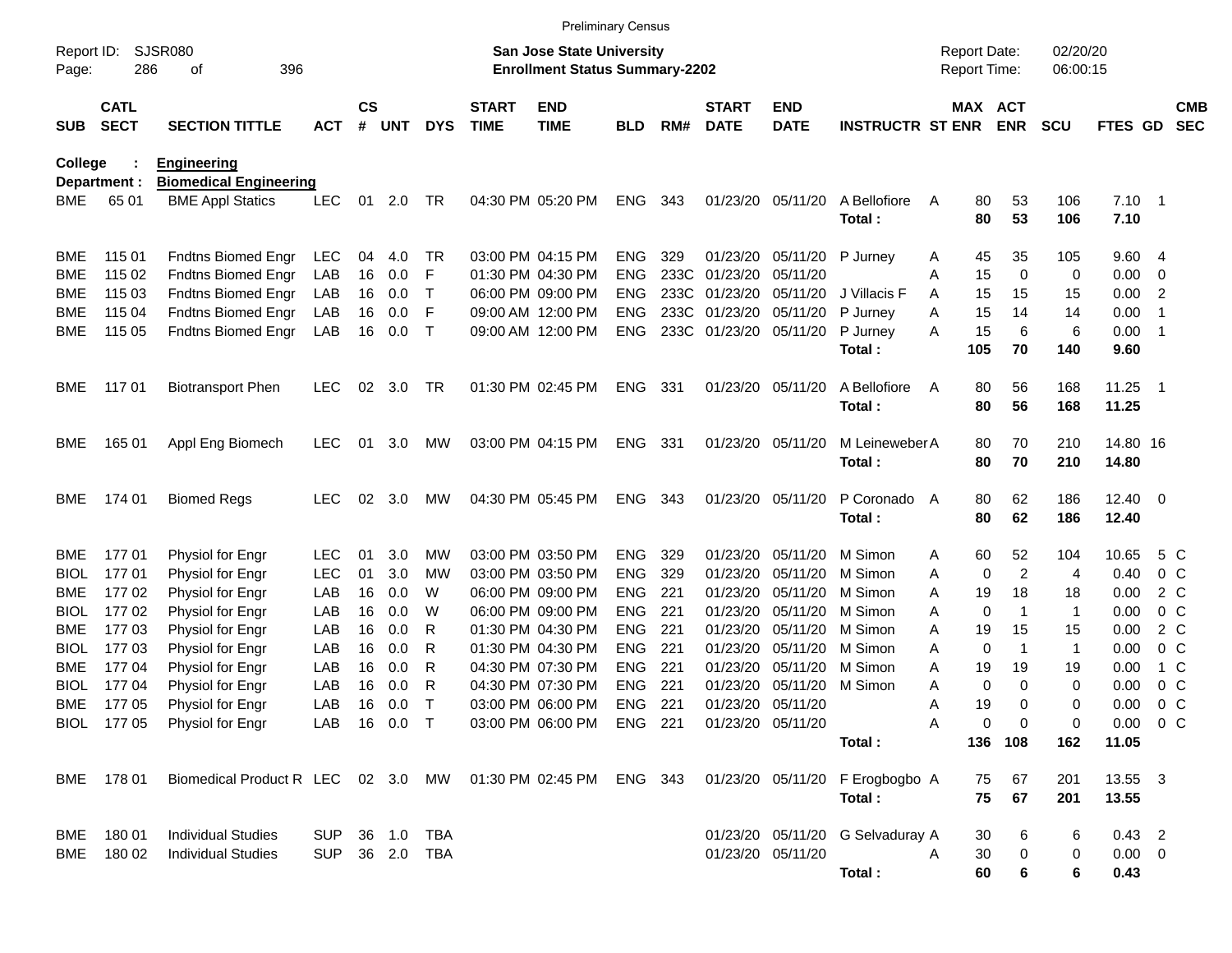|                                        |                            |                                                                                                                  |                                  |                |                          |                                         |                             | <b>Preliminary Census</b>                                                 |                          |            |                             |                                                             |                                          |                                            |                                                              |                                   |                                                                 |                            |            |
|----------------------------------------|----------------------------|------------------------------------------------------------------------------------------------------------------|----------------------------------|----------------|--------------------------|-----------------------------------------|-----------------------------|---------------------------------------------------------------------------|--------------------------|------------|-----------------------------|-------------------------------------------------------------|------------------------------------------|--------------------------------------------|--------------------------------------------------------------|-----------------------------------|-----------------------------------------------------------------|----------------------------|------------|
| Page:                                  | Report ID: SJSR080<br>287  | 396<br>οf                                                                                                        |                                  |                |                          |                                         |                             | <b>San Jose State University</b><br><b>Enrollment Status Summary-2202</b> |                          |            |                             |                                                             |                                          | <b>Report Date:</b><br><b>Report Time:</b> |                                                              | 02/20/20<br>06:00:15              |                                                                 |                            |            |
| <b>SUB</b>                             | <b>CATL</b><br><b>SECT</b> | <b>SECTION TITTLE</b>                                                                                            | ACT                              | <b>CS</b>      | # UNT                    | <b>DYS</b>                              | <b>START</b><br><b>TIME</b> | <b>END</b><br><b>TIME</b>                                                 | <b>BLD</b>               | RM#        | <b>START</b><br><b>DATE</b> | <b>END</b><br><b>DATE</b>                                   | <b>INSTRUCTR ST ENR</b>                  |                                            | <b>MAX ACT</b><br><b>ENR</b>                                 | <b>SCU</b>                        | FTES GD SEC                                                     |                            | <b>CMB</b> |
| BME                                    | 18201                      | Prosthetics                                                                                                      | SEM 05                           |                | 3.0                      | R                                       |                             | 06:00 PM 08:45 PM                                                         | <b>ENG</b>               | 189        |                             | 01/23/20 05/11/20                                           | H Rodriguez A<br>Total:                  | 80                                         | 59<br>80<br>59                                               | 177<br>177                        | 12.25 9<br>12.25                                                |                            |            |
| <b>BME</b><br><b>BME</b><br>BME<br>BME |                            | 198B 01 Senior Project II<br>198B 02 Senior Project II<br>198B 03 Senior Project II<br>198B 04 Senior Project II | LEC.<br>LAB<br><b>LEC</b><br>LAB | 02<br>16       | 2.0<br>0.0<br>2.0<br>0.0 | F<br>F                                  |                             | 09:30 AM 10:20 AM<br>10:30 AM 01:30 PM                                    | <b>ENG</b><br><b>ENG</b> | 339<br>339 | 01/23/20<br>01/23/20        | 05/11/20<br>05/11/20                                        | F Erogbogbo A<br>F Erogbogbo A<br>Total: | 65<br>65<br>Χ<br>X<br>130                  | 60<br>60<br>$\pmb{0}$<br>$\mathbf 0$<br>0<br>$\Omega$<br>120 | 60<br>60<br>0<br>$\pmb{0}$<br>120 | $8.00 \ 0$<br>$0.00 \t 0$<br>$0.00 \t 0$<br>$0.00 \t 0$<br>8.00 |                            |            |
| BME                                    | 210 01                     | Mathematics in BME                                                                                               | <b>LEC</b>                       | 02             | 3.0                      | W                                       |                             | 06:00 PM 08:45 PM                                                         | <b>ENG</b>               | 341        |                             | 01/23/20 05/11/20                                           | M Leineweber A<br>Total:                 | 70                                         | 33<br>70<br>33                                               | 99<br>99                          | 8.25 33<br>8.25                                                 |                            |            |
| BME                                    | 272 01                     | Med Dev Desg & PrncpSEM 04 3.0 M                                                                                 |                                  |                |                          |                                         |                             | 06:00 PM 08:45 PM                                                         | <b>ENG</b>               | 341        |                             | 01/23/20 05/11/20                                           | C Rappleye A<br>Total :                  | 90                                         | 82<br>90<br>82                                               | 246<br>246                        | 19.40 60<br>19.40                                               |                            |            |
| BME                                    | 288 01                     | <b>Tissue Engineering</b>                                                                                        | LEC.                             |                | 02 3.0                   | R                                       |                             | 06:00 PM 08:45 PM                                                         | <b>BBC</b>               | 108        |                             | 01/23/20 05/11/20                                           | A Aryaei<br>Total:                       | 60<br>A<br>60                              | 46<br>46                                                     | 138<br>138                        | 11.00 36<br>11.00                                               |                            |            |
| BME                                    | 291 01                     | Thesis Proj Prep                                                                                                 | LAB                              | 16             | 1.0                      | - F                                     |                             | 03:00 PM 06:00 PM                                                         | <b>ENG</b>               | 340        |                             | 01/23/20 05/11/20                                           | M Simon<br>Total:                        | A<br>30<br>30                              | 11<br>11                                                     | 11<br>11                          | $0.92$ 11<br>0.92                                               |                            |            |
| <b>BME</b><br><b>BME</b><br><b>BME</b> | 298 01<br>298 02<br>298 03 | <b>MS Project</b><br><b>MS Project</b><br><b>MS Project</b>                                                      | LEC.<br>LEC.<br>LEC.             | 02<br>02<br>02 | 2.0<br>2.0<br>2.0        | <b>TBA</b><br><b>TBA</b><br>F           |                             | 06:00 PM 07:40 PM                                                         | <b>ENG</b>               | 340        |                             | 01/23/20 05/11/20<br>01/23/20 05/11/20<br>01/23/20 05/11/20 | F Erogbogbo A<br>F Erogbogbo A<br>Total: | 20<br>Α<br>20<br>40<br>80                  | $\Omega$<br>$\mathbf{1}$<br>25<br>26                         | 0<br>2<br>50<br>52                | $0.00 \t 0$<br>0.17<br>4.17 25<br>4.33                          | $\overline{\phantom{0}}$ 1 |            |
| BME<br>BME<br>BME                      | 299 01<br>299 02<br>299 03 | <b>MS Thesis</b><br><b>MS Thesis</b><br><b>MS Thesis</b>                                                         | LEC.<br><b>LEC</b><br><b>LEC</b> | 02<br>02       | 3.0<br>3.0<br>02 3.0     | <b>TBA</b><br><b>TBA</b><br>$\mathsf F$ |                             | 06:00 PM 08:45 PM                                                         | <b>ENG</b>               | 340        | 01/23/20                    | 05/11/20<br>01/23/20 05/11/20<br>01/23/20 05/11/20          | F Erogbogbo A<br>Total:                  | 20<br>Α<br>20<br>A<br>20<br>60             | 0<br>$\mathbf 0$<br>$\overline{c}$<br>$\overline{2}$         | 0<br>0<br>6<br>6                  | $0.00 \t 0$<br>$0.00 \t 0$<br>0.50<br>0.50                      | $\overline{2}$             |            |
|                                        |                            | Department: Biomedical Engineering                                                                               |                                  |                |                          |                                         |                             |                                                                           |                          |            |                             |                                                             | <b>Department Total:</b>                 | 1296                                       | 871                                                          | 2028                              | 144.83                                                          |                            |            |

| Department Total:         | 1296 |     | 871 2028 | 144.83 |
|---------------------------|------|-----|----------|--------|
| <b>Lower Division:</b>    | 80.  | 53. | 106      | 7.10   |
| <b>Upper Division:</b>    | 826  |     | 618 1370 | 93.33  |
| <b>Graduate Division:</b> | 390  | 200 | 552      | 44.40  |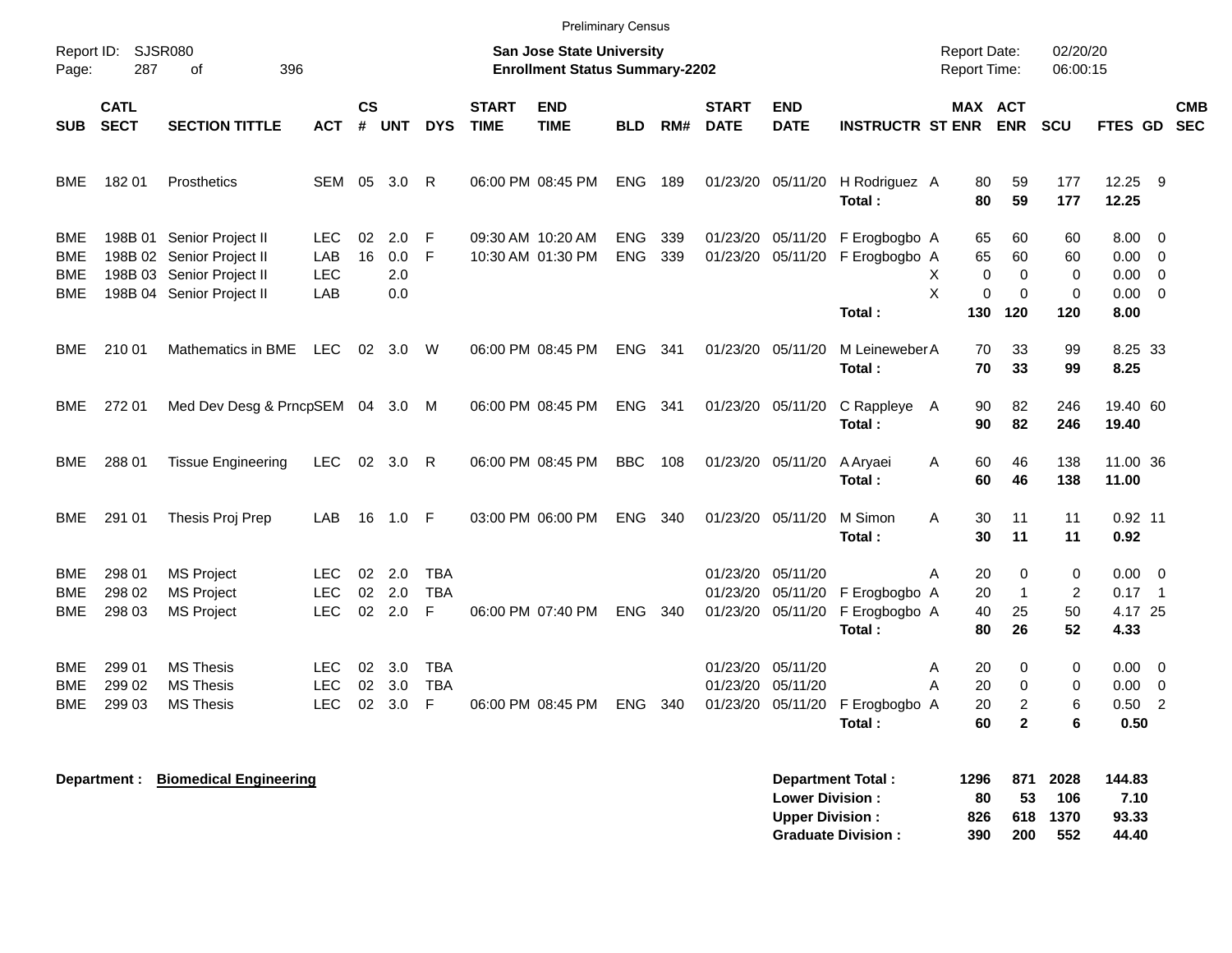|                     |                            |                                                     |            |                |            |              |                             |                                                                    | <b>Preliminary Census</b> |      |                             |                           |                                |                                     |                       |                      |                |                          |                          |
|---------------------|----------------------------|-----------------------------------------------------|------------|----------------|------------|--------------|-----------------------------|--------------------------------------------------------------------|---------------------------|------|-----------------------------|---------------------------|--------------------------------|-------------------------------------|-----------------------|----------------------|----------------|--------------------------|--------------------------|
| Report ID:<br>Page: | 288                        | <b>SJSR080</b><br>396<br>оf                         |            |                |            |              |                             | San Jose State University<br><b>Enrollment Status Summary-2202</b> |                           |      |                             |                           |                                | <b>Report Date:</b><br>Report Time: |                       | 02/20/20<br>06:00:15 |                |                          |                          |
| <b>SUB</b>          | <b>CATL</b><br><b>SECT</b> | <b>SECTION TITTLE</b>                               | <b>ACT</b> | <b>CS</b><br># | <b>UNT</b> | <b>DYS</b>   | <b>START</b><br><b>TIME</b> | <b>END</b><br><b>TIME</b>                                          | BLD                       | RM#  | <b>START</b><br><b>DATE</b> | <b>END</b><br><b>DATE</b> | <b>INSTRUCTR ST ENR</b>        |                                     | MAX ACT<br><b>ENR</b> | <b>SCU</b>           | FTES GD        |                          | <b>CMB</b><br><b>SEC</b> |
| College             |                            | <b>Engineering</b><br><b>Electrical Engineering</b> |            |                |            |              |                             |                                                                    |                           |      |                             |                           |                                |                                     |                       |                      |                |                          |                          |
| EE                  | Department :<br>30 01      | Intr PRGM MC EE                                     | <b>LEC</b> | 01             | 3.0        | TR           |                             | 12:00 PM 12:50 PM                                                  | <b>ENG</b>                | 345  | 01/23/20                    | 05/11/20                  | C Tarng                        | 40<br>A                             | 22                    | 44                   | 4.40           | $\overline{0}$           |                          |
| EE.                 | 30 02                      | Intr PRGM MC EE                                     | LAB        | 16             | 0.0        | $\mathsf{T}$ |                             | 06:00 PM 08:45 PM                                                  | <b>ENG</b>                | 307  |                             | 01/23/20 05/11/20         | <b>B</b> Harsh                 | 40<br>A                             | 22                    | 22                   | 0.00           | - 0                      |                          |
|                     |                            |                                                     |            |                |            |              |                             |                                                                    |                           |      |                             |                           | Total:                         | 80                                  | 44                    | 66                   | 4.40           |                          |                          |
| EE                  | 97 01                      | Intro EE Lab                                        | LAB        |                | 17 1.0     | Т            |                             | 09:00 AM 11:45 AM                                                  | <b>ENG</b>                | 249  | 01/23/20                    | 05/11/20                  | K Ghadiri                      | 20<br>A                             | 13                    | 13                   | 0.87           | $\overline{\phantom{0}}$ |                          |
| EE.                 | 97 02                      | Intro EE Lab                                        | LAB        | 17             | 1.0        | R            |                             | 09:00 AM 11:45 AM                                                  | <b>ENG</b>                | 249  | 01/23/20                    | 05/11/20                  | K Ghadiri                      | 20<br>A                             | 14                    | 14                   | 0.93           | 0                        |                          |
| EE                  | 97 03                      | Intro EE Lab                                        | LAB        | 17             | 1.0        | $\mathsf{T}$ |                             | 01:30 PM 04:15 PM                                                  | <b>ENG</b>                | 249  | 01/23/20                    | 05/11/20                  | K Ghadiri                      | 20<br>A                             | 17                    | 17                   | 1.13           | 0                        |                          |
| EЕ                  | 97 04                      | Intro EE Lab                                        | LAB        | 17             | 1.0        | R            |                             | 01:30 PM 04:15 PM                                                  | <b>ENG</b>                | 249  |                             |                           | 01/23/20 05/11/20 K Ghadiri    | 20<br>A                             | 17                    | 17                   | 1.13           | 0                        |                          |
| EЕ                  | 97 05                      | Intro EE Lab                                        | LAB        |                | 1.0        |              |                             |                                                                    |                           |      |                             |                           |                                | X<br>0                              | $\mathbf 0$           | 0                    | 0.00           | 0                        |                          |
| EE                  | 97 06                      | Intro EE Lab                                        | LAB        | 17             | 1.0        | $\mathsf{T}$ |                             | 06:00 PM 08:45 PM                                                  | <b>ENG</b>                | 249  |                             | 01/23/20 05/11/20         | K Ghadiri                      | A<br>20                             | 12                    | 12                   | 0.80           | 0                        |                          |
| EE.                 | 97 07                      | Intro EE Lab                                        | LAB        | 17             | 1.0        | R            |                             | 06:00 PM 08:45 PM                                                  | <b>ENG</b>                | 249  |                             | 01/23/20 05/11/20         | K Ghadiri                      | 20<br>А                             | 10                    | 10                   | 0.67           | $\overline{\phantom{0}}$ |                          |
|                     |                            |                                                     |            |                |            |              |                             |                                                                    |                           |      |                             |                           | Total:                         | 120                                 | 83                    | 83                   | 5.53           |                          |                          |
| EE                  | 98 01                      | Intro Ckt Analysis                                  | <b>SEM</b> | 04             | 3.0        | MW           |                             | 01:30 PM 02:45 PM                                                  | <b>ENG</b>                | 345  |                             | 01/23/20 05/11/20         | J Rejeb                        | 65<br>A                             | 73                    | 219                  | 14.65          | - 1                      |                          |
| EE                  | 98 02                      | Intro Ckt Analysis                                  | <b>SEM</b> | 04             | 3.0        | TR           |                             | 01:30 PM 02:45 PM                                                  | <b>ENG</b>                | 345  |                             | 01/23/20 05/11/20         | <b>B</b> Mantha                | 65<br>A                             | 63                    | 189                  | 12.65          | -1                       |                          |
| EЕ                  | 98 03                      | Intro Ckt Analysis                                  | <b>SEM</b> | 04             | 3.0        | МW           |                             | 12:00 PM 01:15 PM                                                  | <b>ENG</b>                | 345  |                             | 01/23/20 05/11/20         | E Bellegarda A                 | 65                                  | 63                    | 189                  | 12.65          | -1                       |                          |
| EЕ                  | 98 04                      | Intro Ckt Analysis                                  | <b>SEM</b> | 04             | 3.0        | <b>TR</b>    |                             | 10:30 AM 11:45 AM                                                  | <b>ENG</b>                | 301  |                             | 01/23/20 05/11/20         | S Hamedi-HagA                  | 25                                  | 31                    | 93                   | 6.20           | $\overline{\phantom{0}}$ |                          |
|                     |                            |                                                     |            |                |            |              |                             |                                                                    |                           |      |                             |                           | Total:                         | 220                                 | 230                   | 690                  | 46.15          |                          |                          |
| EE                  | 101 01                     | Cir/Conc & Prob So                                  | <b>ACT</b> |                | 1.0        |              |                             |                                                                    |                           |      |                             |                           |                                | X<br>0                              | 0                     | 0                    | $0.00 \t 0$    |                          |                          |
|                     |                            |                                                     |            |                |            |              |                             |                                                                    |                           |      |                             |                           | Total:                         | $\mathbf 0$                         | $\bf{0}$              | 0                    | 0.00           |                          |                          |
| EE                  | 102 01                     | Prob/Stat in EE                                     | <b>LEC</b> | 04             | 3.0        | МW           |                             | 09:00 AM 10:15 AM                                                  | <b>ENG</b>                | 345  |                             | 01/23/20 05/11/20         | E Bellegarda A                 | 60                                  | 60                    | 180                  | 12.00          | $\overline{\mathbf{0}}$  |                          |
| EЕ                  | 102 03                     | Prob/Stat in EE                                     | <b>LEC</b> |                | 3.0        |              |                             |                                                                    |                           |      |                             |                           |                                | Χ<br>0                              | 0                     | 0                    | 0.00           | $\overline{\mathbf{0}}$  |                          |
| EE                  | 102 04                     | Prob/Stat in EE                                     | <b>LEC</b> |                | 3.0        |              |                             |                                                                    |                           |      |                             |                           |                                | X<br>0                              | $\mathbf 0$           | $\mathbf 0$          | 0.00           | $\overline{\mathbf{0}}$  |                          |
|                     |                            |                                                     |            |                |            |              |                             |                                                                    |                           |      |                             |                           | Total:                         | 60                                  | 60                    | 180                  | 12.00          |                          |                          |
| EE                  | 104 01                     | Num Methods in EE                                   | <b>LEC</b> | 02             | 3.0        | МW           |                             | 04:30 PM 05:45 PM                                                  | <b>ENG</b>                | -401 |                             | 01/23/20 05/11/20         | M Jones                        | 35<br>Α                             | 31                    | 93                   | 6.20           | $\overline{\phantom{0}}$ |                          |
|                     |                            |                                                     |            |                |            |              |                             |                                                                    |                           |      |                             |                           | Total:                         | 35                                  | 31                    | 93                   | 6.20           |                          |                          |
| EE                  | 110 01                     | Circuits and Systems SEM 04 3.0 MW                  |            |                |            |              |                             | 03:00 PM 04:15 PM                                                  | ENG 345                   |      |                             | 01/23/20 05/11/20         | D Parent                       | A<br>90                             | 71                    | 213                  | 14.35 3        |                          |                          |
|                     |                            |                                                     |            |                |            |              |                             |                                                                    |                           |      |                             |                           | Total:                         | 90                                  | 71                    | 213                  | 14.35          |                          |                          |
| EE                  |                            | 110L 01 C and D Sys Lab                             | LAB        |                | 16 1.0 F   |              |                             | 09:00 AM 11:45 AM                                                  | <b>ENG 290</b>            |      |                             |                           | 01/23/20 05/11/20 N Pudota     | 20<br>A                             | 20                    | 20                   | $1.33 \ 0$     |                          |                          |
| EE                  |                            | 110L 02 C and D Sys Lab                             | LAB        |                | 16  1.0  F |              |                             | 09:00 AM 11:45 AM                                                  | <b>ENG 258</b>            |      |                             | 01/23/20 05/11/20 N Shah  |                                | Α<br>20                             | 20                    | 20                   | $1.33 \ 0$     |                          |                          |
| EE                  |                            | 110L 03 C and D Sys Lab                             | LAB        |                | 16  1.0  F |              |                             | 01:30 PM 04:15 PM                                                  | <b>ENG 290</b>            |      |                             |                           | 01/23/20 05/11/20 T Tarihalkar | A<br>20                             | 11                    | 11                   | $0.73 \quad 0$ |                          |                          |
|                     |                            |                                                     |            |                |            |              |                             |                                                                    |                           |      |                             |                           | Total:                         | 60                                  | 51                    | 51                   | 3.40           |                          |                          |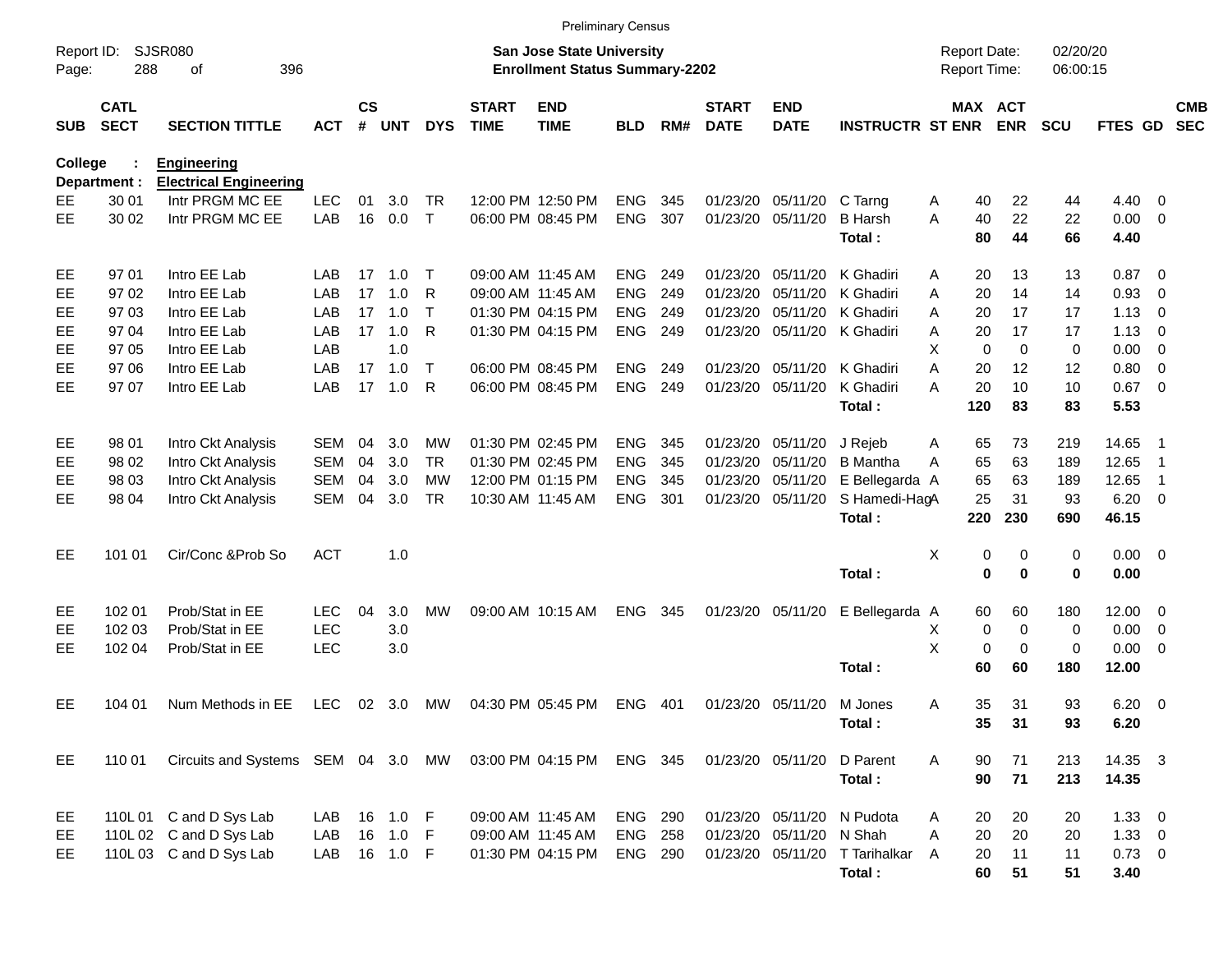| Page:                            | <b>SJSR080</b><br>Report ID:<br>289<br>396<br>οf<br><b>CATL</b> |                                                                                                                            |                                               |                                  |                                        |                                         |                             | <b>San Jose State University</b><br><b>Enrollment Status Summary-2202</b>                                                  |                                                                                  |                                        |                                                                                     |                                                                      |                                                                                                      | <b>Report Date:</b><br><b>Report Time:</b>                                |                                             | 02/20/20<br>06:00:15                              |                                                                        |                                                                                                              |
|----------------------------------|-----------------------------------------------------------------|----------------------------------------------------------------------------------------------------------------------------|-----------------------------------------------|----------------------------------|----------------------------------------|-----------------------------------------|-----------------------------|----------------------------------------------------------------------------------------------------------------------------|----------------------------------------------------------------------------------|----------------------------------------|-------------------------------------------------------------------------------------|----------------------------------------------------------------------|------------------------------------------------------------------------------------------------------|---------------------------------------------------------------------------|---------------------------------------------|---------------------------------------------------|------------------------------------------------------------------------|--------------------------------------------------------------------------------------------------------------|
| <b>SUB</b>                       | <b>SECT</b>                                                     | <b>SECTION TITTLE</b>                                                                                                      | <b>ACT</b>                                    | <b>CS</b><br>#                   | <b>UNT</b>                             | <b>DYS</b>                              | <b>START</b><br><b>TIME</b> | <b>END</b><br><b>TIME</b>                                                                                                  | <b>BLD</b>                                                                       | RM#                                    | <b>START</b><br><b>DATE</b>                                                         | <b>END</b><br><b>DATE</b>                                            | <b>INSTRUCTR ST ENR</b>                                                                              | MAX ACT                                                                   | <b>ENR</b>                                  | <b>SCU</b>                                        | FTES GD                                                                | <b>CMB</b><br><b>SEC</b>                                                                                     |
| EE<br>EЕ                         | 112 01<br>112 02                                                | Signal Processing<br>Signal Processing                                                                                     | SEM<br>SEM                                    | 04<br>04                         | 3.0<br>3.0                             | МW<br><b>MW</b>                         |                             | 04:30 PM 05:45 PM<br>04:30 PM 05:45 PM                                                                                     | <b>ENG</b><br><b>ENG</b>                                                         | 329<br>301                             | 01/23/20<br>01/23/20                                                                | 05/11/20<br>05/11/20                                                 | J Ponniah<br>T Nguyen<br>Total:                                                                      | 45<br>A<br>A<br>40<br>85                                                  | 33<br>15<br>48                              | 99<br>45<br>144                                   | 6.75<br>3.00<br>9.75                                                   | $\overline{\mathbf{3}}$<br>$\overline{\phantom{0}}$                                                          |
| EE<br>EЕ<br>EЕ<br>EЕ             | 11801<br>118 02<br>118 03<br>118 04                             | Dig Lgc Crt Dsgn<br>Dig Lgc Crt Dsgn<br>Dig Lgc Crt Dsgn<br>Dig Lgc Crt Dsgn                                               | <b>SEM</b><br>LAB<br>LAB<br>LAB               | 04<br>16<br>16<br>16             | 4.0<br>0.0<br>0.0<br>0.0               | МW<br>$\top$<br>R<br>W                  |                             | 10:30 AM 11:45 AM<br>01:30 PM 04:15 PM<br>01:30 PM 04:15 PM<br>12:00 PM 02:45 PM                                           | <b>ENG</b><br><b>ENG</b><br><b>ENG</b><br><b>ENG</b>                             | 345<br>305<br>305<br>305               | 01/23/20<br>01/23/20<br>01/23/20<br>01/23/20                                        | 05/11/20<br>05/11/20<br>05/11/20<br>05/11/20                         | T Caohuu<br>N Shiva Murt A<br>A Dave<br>S Saravanan A<br>Total:                                      | 65<br>A<br>20<br>20<br>Α<br>20<br>125                                     | 58<br>21<br>20<br>17<br>116                 | 174<br>21<br>20<br>17<br>232                      | 15.60 2<br>0.00<br>0.00<br>0.00<br>15.60                               | $\overline{\phantom{0}}$<br>$\overline{\phantom{0}}$<br>$\overline{\phantom{0}}$                             |
| EE<br>EЕ<br>EЕ<br>EЕ<br>EЕ<br>EЕ | 120 01<br>120 02<br>120 03<br>120 04<br>120 05<br>120 06        | Microp Sys Design<br>Microp Sys Design<br>Microp Sys Design<br>Microp Sys Design<br>Microp Sys Design<br>Microp Sys Design | SEM<br><b>SEM</b><br>LAB<br>LAB<br>LAB<br>LAB | 04<br>04<br>16<br>16<br>16<br>16 | 4.0<br>4.0<br>0.0<br>0.0<br>0.0<br>0.0 | МW<br>MW<br>м<br>W<br>R<br>м            |                             | 01:30 PM 02:45 PM<br>01:30 PM 02:45 PM<br>10:30 AM 01:15 PM<br>10:30 AM 01:15 PM<br>01:30 PM 04:15 PM<br>03:00 PM 05:45 PM | <b>ENG</b><br><b>ENG</b><br><b>ENG</b><br><b>ENG</b><br><b>ENG</b><br><b>ENG</b> | 301<br>303<br>307<br>307<br>307<br>307 | 01/23/20<br>01/23/20<br>01/23/20<br>01/23/20<br>01/23/20<br>01/23/20                | 05/11/20<br>05/11/20<br>05/11/20<br>05/11/20<br>05/11/20<br>05/11/20 | <b>B</b> Le<br>T Caohuu<br>- V Lakshmi Na A<br>A Coimbatore A<br>T Thatikayal A<br>A Naidu<br>Total: | 40<br>Α<br>40<br>Α<br>20<br>20<br>20<br>20<br>A<br>160                    | 40<br>26<br>20<br>6<br>21<br>19<br>132      | 120<br>78<br>20<br>6<br>21<br>19<br>264           | 10.80 2<br>6.93<br>0.00<br>0.00<br>0.00<br>$0.00$ 1<br>17.73           | $\overline{\phantom{0}}$<br>$\overline{\phantom{1}}$<br>$\overline{\phantom{0}}$<br>$\overline{\phantom{0}}$ |
| EE<br>EЕ<br>EЕ<br>EЕ<br>EЕ<br>EЕ | 122 01<br>122 02<br>122 03<br>122 04<br>122 05<br>122 06        | Electr Design I<br>Electr Design I<br>Electr Design I<br>Electr Design I<br>Electr Design I<br>Electr Design I             | SEM<br>LAB<br>LAB<br>LAB<br>LAB<br>LAB        | 04<br>16<br>16<br>16<br>16       | 4.0<br>0.0<br>0.0<br>0.0<br>0.0<br>0.0 | <b>TR</b><br>$\top$<br>W<br>$\top$<br>R |                             | 09:00 AM 10:15 AM<br>01:30 PM 04:15 PM<br>03:00 PM 05:45 PM<br>04:30 PM 07:15 PM<br>12:00 PM 02:45 PM                      | <b>ENG</b><br><b>ENG</b><br><b>ENG</b><br><b>ENG</b><br><b>ENG</b>               | 345<br>290<br>290<br>290<br>290        | 01/23/20<br>01/23/20<br>01/23/20<br>01/23/20                                        | 01/23/20 05/11/20<br>05/11/20<br>05/11/20<br>05/11/20<br>05/11/20    | S Hamedi-HagA<br>S Gautam<br>A Jhawar<br>N Iyer<br>J Kalita<br>Total:                                | 80<br>$\mathbf 0$<br>X<br>A<br>20<br>20<br>A<br>A<br>20<br>20<br>Α<br>160 | 68<br>0<br>20<br>19<br>18<br>11<br>136      | 204<br>$\mathbf 0$<br>20<br>19<br>18<br>11<br>272 | 18.33 3<br>$0.00 \t 0$<br>$0.00 \t 0$<br>0.00<br>0.00<br>0.00<br>18.33 | $\overline{\phantom{1}}$<br>- 1<br>$\overline{\phantom{1}}$                                                  |
| EЕ<br>EЕ<br>EЕ<br>EЕ<br>EE       | 124 01<br>124 02<br>124 03<br>124 04<br>124 05                  | Electr Design II<br>Electr Design II<br>Electr Design II<br>Electr Design II<br>Electr Design II                           | SEM<br>LAB<br>LAB<br>LAB<br>LAB 16 0.0 T      | 04<br>16<br>16<br>16             | 4.0<br>0.0<br>0.0<br>0.0               | МW<br>$\top$<br>R                       |                             | 10:30 AM 11:45 AM<br>10:30 AM 01:15 PM<br>10:30 AM 01:15 PM<br>04:30 PM 07:15 PM ENG 258                                   | <b>ENG</b><br><b>ENG</b><br><b>ENG</b>                                           | 343<br>258<br>258                      | 01/23/20<br>01/23/20<br>01/23/20<br>01/23/20 05/11/20<br>01/23/20 05/11/20 V Kanchi | 05/11/20<br>05/11/20<br>05/11/20                                     | H Wong<br>A Fossito Te<br>S Gubbi<br>Total:                                                          | 65<br>A<br>20<br>A<br>Α<br>20<br>0<br>X<br>Α<br>20                        | 56<br>22<br>20<br>$\Omega$<br>14<br>125 112 | 168<br>22<br>20<br>0<br>14<br>224                 | 14.93 0<br>0.00<br>0.00<br>0.00<br>$0.00 \t 0$<br>14.93                | $\overline{\mathbf{0}}$<br>$\overline{\phantom{0}}$<br>$\overline{\phantom{0}}$                              |
| EE<br>EE                         | 127 01<br>128 01                                                | Elec Biomed Appl<br><b>Phys Electronics</b>                                                                                | LEC 02 3.0 F<br>SEM 04 3.0 TR                 |                                  |                                        |                                         |                             | 06:30 PM 09:15 PM<br>10:30 AM 11:45 AM                                                                                     | ENG 345                                                                          | ENG 345                                |                                                                                     | 01/23/20 05/11/20                                                    | 01/23/20 05/11/20 N Nguyen<br>Total:<br>L He<br>Total:                                               | Α<br>40<br>40<br>A<br>80<br>80                                            | 29<br>29<br>70<br>70                        | 87<br>87<br>210<br>210                            | 5.90 2<br>5.90<br>14.00 0<br>14.00                                     |                                                                                                              |

Preliminary Census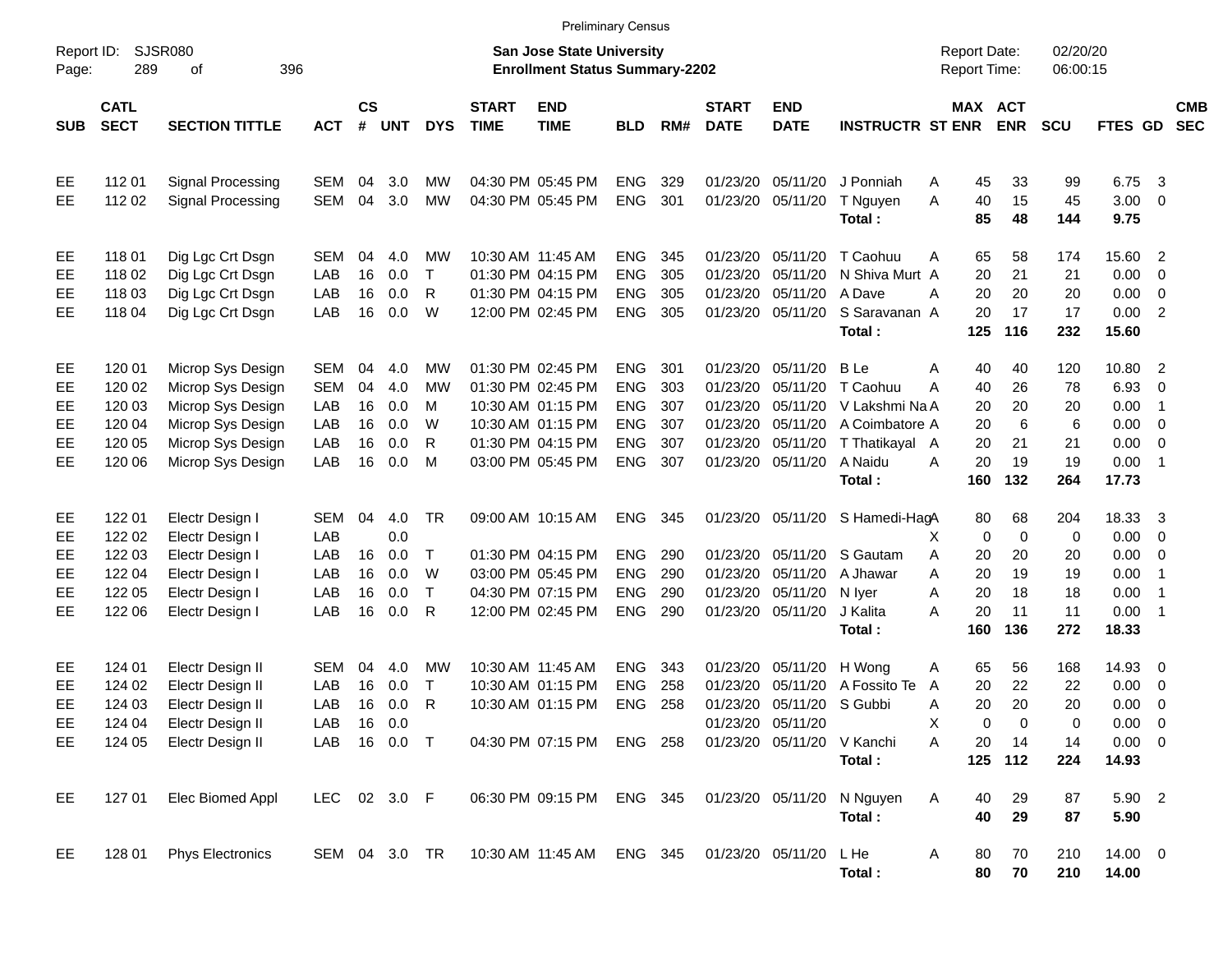|                         |                            |                                                                                                                  |                          |                |                                              |            |                             | <b>Preliminary Census</b>                                                        |                                      |     |                             |                                                                                                   |                          |                                            |                                              |                      |                                                      |                  |            |
|-------------------------|----------------------------|------------------------------------------------------------------------------------------------------------------|--------------------------|----------------|----------------------------------------------|------------|-----------------------------|----------------------------------------------------------------------------------|--------------------------------------|-----|-----------------------------|---------------------------------------------------------------------------------------------------|--------------------------|--------------------------------------------|----------------------------------------------|----------------------|------------------------------------------------------|------------------|------------|
| Report ID:<br>Page:     | 290                        | SJSR080<br>396<br>οf                                                                                             |                          |                |                                              |            |                             | <b>San Jose State University</b><br><b>Enrollment Status Summary-2202</b>        |                                      |     |                             |                                                                                                   |                          | <b>Report Date:</b><br><b>Report Time:</b> |                                              | 02/20/20<br>06:00:15 |                                                      |                  |            |
| <b>SUB</b>              | <b>CATL</b><br><b>SECT</b> | <b>SECTION TITTLE</b>                                                                                            | <b>ACT</b>               | <b>CS</b><br># | <b>UNT</b>                                   | <b>DYS</b> | <b>START</b><br><b>TIME</b> | <b>END</b><br><b>TIME</b>                                                        | <b>BLD</b>                           | RM# | <b>START</b><br><b>DATE</b> | <b>END</b><br><b>DATE</b>                                                                         | <b>INSTRUCTR ST ENR</b>  |                                            | MAX ACT<br><b>ENR</b>                        | <b>SCU</b>           | FTES GD SEC                                          |                  | <b>CMB</b> |
| EE                      | 130 01                     | Elec. Mach. Drv.                                                                                                 | SEM 04 3.0               |                |                                              | F          |                             | 03:30 PM 06:15 PM                                                                | ENG                                  | 345 | 01/23/20 05/11/20           |                                                                                                   | A Shahsiah<br>Total:     | 55<br>A                                    | 25<br>55<br>25                               | 75<br>75             | $5.00 \t 0$<br>5.00                                  |                  |            |
| EE<br><b>EE</b>         | 132 01<br>132 02           | Theo Auto Controls<br><b>Theo Auto Controls</b>                                                                  | <b>SEM</b><br>SEM        | 04             | 3.0<br>3.0                                   | TR         |                             | 04:30 PM 05:45 PM                                                                | CL.                                  | 226 |                             | 01/23/20 05/11/20                                                                                 | A Bhattachar A<br>Total: | X<br>65<br>65                              | 0<br>0<br>56<br>56                           | 0<br>168<br>168      | $0.00 \t 0$<br>$11.20 \t 0$<br>11.20                 |                  |            |
| EE                      | 136 01                     | <b>Power Electronics</b>                                                                                         | <b>LEC</b>               | 04             | 3.0                                          | MW         |                             | 03:00 PM 04:15 PM                                                                | ENG                                  | 301 | 01/23/20 05/11/20           |                                                                                                   | M Badawy<br>Total:       | A                                          | 42<br>40<br>42<br>40                         | 126<br>126           | 8.40 0<br>8.40                                       |                  |            |
| EE                      | 138 01                     | Embd Cntrl Sys Des                                                                                               | SEM 05 3.0 TR            |                |                                              |            |                             | 01:30 PM 02:45 PM                                                                | ENG                                  | 301 | 01/23/20 05/11/20           |                                                                                                   | P Hsu<br>Total:          | A<br>35                                    | 35<br>20<br>20                               | 60<br>60             | $4.05$ 1<br>4.05                                     |                  |            |
| EE                      | 140 01                     | Prin E & M Fields                                                                                                | <b>LEC</b>               | 04             | 3.0                                          | TR         |                             | 09:00 AM 10:15 AM                                                                | ENG                                  | 343 | 01/23/20 05/11/20           |                                                                                                   | R Kwok<br>Total:         | 80<br>A<br>80                              | 74<br>74                                     | 222<br>222           | 14.85<br>14.85                                       | $\blacksquare$ 1 |            |
| EE                      | 161 01                     | Digital Comm Sys                                                                                                 | <b>LEC</b>               |                | 02 3.0                                       | TR         |                             | 01:30 PM 02:45 PM                                                                | ENG                                  | 303 | 01/23/20 05/11/20           |                                                                                                   | R Morelos-Za A<br>Total: |                                            | 35<br>23<br>35<br>23                         | 69<br>69             | $4.60$ 0<br>4.60                                     |                  |            |
| EE                      | 17201                      | Intr Microwave Eng                                                                                               | <b>LEC</b>               | 04             | 3.0                                          | МW         |                             | 09:00 AM 10:15 AM                                                                | ENG                                  | 303 | 01/23/20 05/11/20           |                                                                                                   | R Kwok<br>Total:         | 35<br>A<br>35                              | 18<br>18                                     | 54<br>54             | $3.65$ 1<br>3.65                                     |                  |            |
| EE                      | 174 01                     | INT ALG PR EBD SYS SEM 04 3.0                                                                                    |                          |                |                                              | МW         |                             | 06:00 PM 07:15 PM                                                                | ENG                                  | 339 | 01/23/20 05/11/20           |                                                                                                   | T Nguyen<br>Total:       | 35<br>Α<br>35                              | 17<br>17                                     | 51<br>51             | $3.40 \ 0$<br>3.40                                   |                  |            |
| EE                      | 178 01                     | Dig Design w FPGAS SEM 04 3.0 TR                                                                                 |                          |                |                                              |            |                             | 07:30 PM 08:45 PM                                                                | <b>ENG</b>                           | 339 | 01/23/20 05/11/20           |                                                                                                   | C Pham<br>Total:         | 55<br>A<br>55                              | 23<br>23                                     | 69<br>69             | $4.60$ 0<br>4.60                                     |                  |            |
| EE                      | 180 01                     | <b>Indiv Studies</b>                                                                                             | <b>SUP</b>               |                | 36 3.0                                       | TBA        |                             |                                                                                  |                                      |     |                             | 01/23/20 05/11/20 TLe                                                                             | Total:                   | Α                                          | 5<br>0<br>5<br>0                             | 0<br>0               | $0.00 \t 0$<br>0.00                                  |                  |            |
| EE<br>EE.<br>EE.<br>EE. |                            | 198A 01 EE Sr Dsgn Proj I<br>198A 02 EE Sr Dsgn Proj I<br>198A 03 EE Sr Dsgn Proj I<br>198A 04 EE Sr Dsgn Proj I | LAB<br>LAB<br>LAB<br>LAB |                | 16 1.0 F<br>16 1.0 F<br>16 1.0 F<br>16 1.0 F |            |                             | 10:00 AM 12:45 PM<br>10:00 AM 12:45 PM<br>10:00 AM 12:45 PM<br>10:00 AM 12:45 PM | ENG 244<br>ENG<br>ENG 387<br>ENG 389 | 386 |                             | 01/23/20 05/11/20 TLe<br>01/23/20 05/11/20 TLe<br>01/23/20 05/11/20 T Le<br>01/23/20 05/11/20 TLe |                          | A<br>Α<br>Α<br>Α                           | 20<br>20<br>20<br>19<br>14<br>20<br>15<br>20 | 20<br>19<br>14<br>15 | $1.33 \ 0$<br>$1.27 \t 0$<br>$0.93$ 0<br>$1.00 \t 0$ |                  |            |
| EE                      |                            | 198A 05 EE Sr Dsgn Proj I                                                                                        | LAB                      |                | 1.0                                          |            |                             |                                                                                  |                                      |     |                             |                                                                                                   | Total:                   | X                                          | $\mathbf 0$<br>$\mathbf 0$<br>80<br>68       | 0<br>68              | $0.00 \t 0$<br>4.53                                  |                  |            |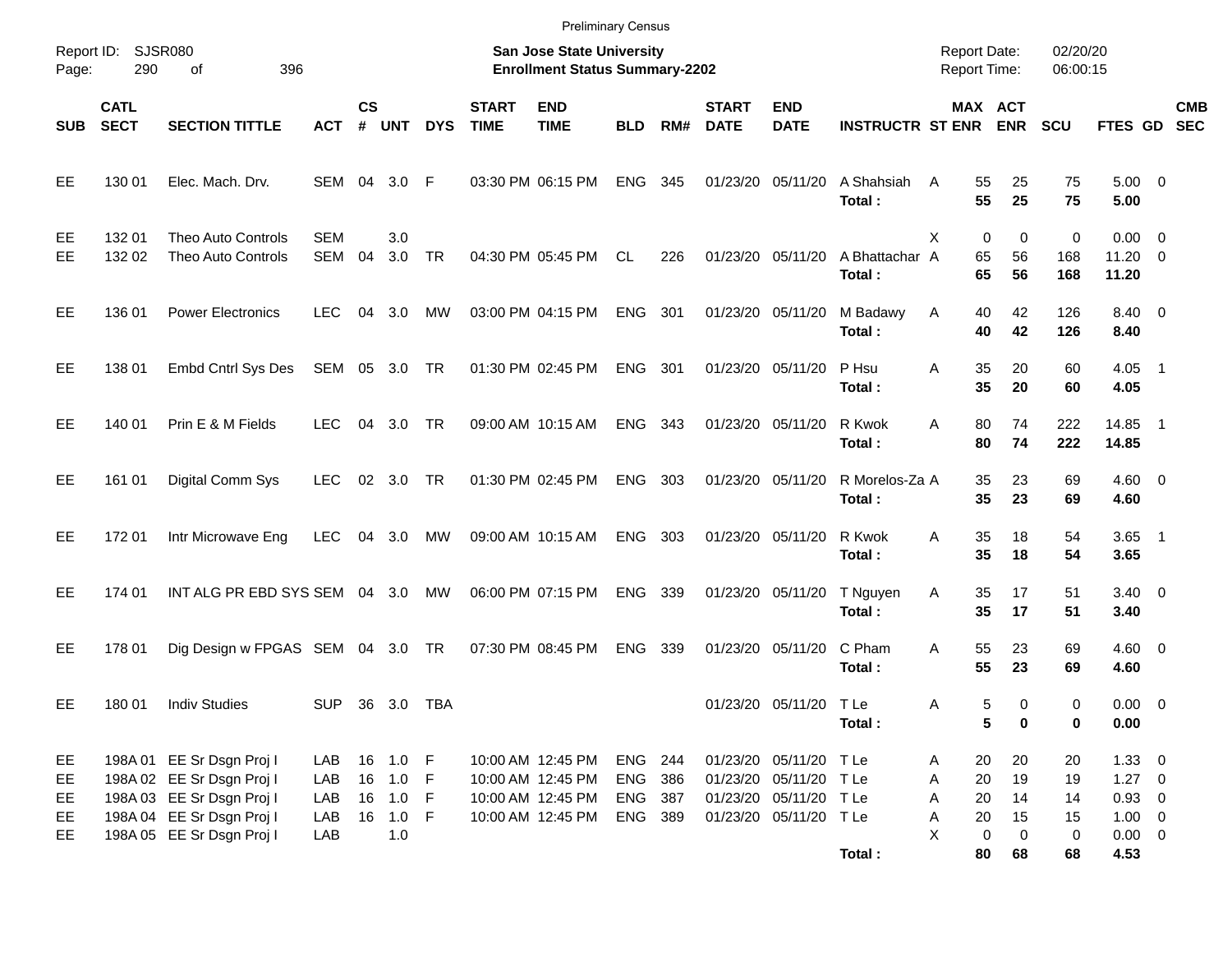| Report ID:<br>Page:  | 291                        | SJSR080<br>396<br>оf                                                                                                 |                          |                             |                          |                              |                             | <b>San Jose State University</b><br><b>Enrollment Status Summary-2202</b>        |                                                      |                          |                                              |                                              |                                        | <b>Report Date:</b><br><b>Report Time:</b> |                                       | 02/20/20<br>06:00:15       |                                        |                                       |
|----------------------|----------------------------|----------------------------------------------------------------------------------------------------------------------|--------------------------|-----------------------------|--------------------------|------------------------------|-----------------------------|----------------------------------------------------------------------------------|------------------------------------------------------|--------------------------|----------------------------------------------|----------------------------------------------|----------------------------------------|--------------------------------------------|---------------------------------------|----------------------------|----------------------------------------|---------------------------------------|
| <b>SUB</b>           | <b>CATL</b><br><b>SECT</b> | <b>SECTION TITTLE</b>                                                                                                | <b>ACT</b>               | $\mathsf{cs}$<br>$\pmb{\#}$ | <b>UNT</b>               | <b>DYS</b>                   | <b>START</b><br><b>TIME</b> | <b>END</b><br><b>TIME</b>                                                        | <b>BLD</b>                                           | RM#                      | <b>START</b><br><b>DATE</b>                  | <b>END</b><br><b>DATE</b>                    | <b>INSTRUCTR ST ENR</b>                |                                            | MAX ACT<br><b>ENR</b>                 | <b>SCU</b>                 | FTES GD SEC                            | <b>CMB</b>                            |
| EE<br>EE<br>EE<br>EE |                            | 198B 01 EE Sr Dsgn Proj II<br>198B 02 EE Sr Dsgn Proj II<br>198B 03 EE Sr Dsgn Proj II<br>198B 04 EE Sr Dsgn Proj II | LAB<br>LAB<br>LAB<br>LAB | 16<br>16<br>16<br>16        | 3.0<br>3.0<br>3.0<br>3.0 | S<br><sub>S</sub><br>S<br>-S |                             | 09:00 AM 06:00 PM<br>09:00 AM 06:00 PM<br>09:00 AM 06:00 PM<br>09:00 AM 06:00 PM | <b>ENG</b><br><b>ENG</b><br><b>ENG</b><br><b>ENG</b> | 244<br>376<br>376<br>386 | 01/23/20<br>01/23/20<br>01/23/20<br>01/23/20 | 05/11/20<br>05/11/20<br>05/11/20<br>05/11/20 | T Le<br>T Le<br>T Le<br>T Le<br>Total: | Α<br>A<br>A<br>15<br>A<br>15<br>60         | 15<br>15<br>15<br>15<br>15<br>3<br>48 | 45<br>45<br>45<br>9<br>144 | 3.00<br>3.00<br>3.00<br>0.60 0<br>9.60 | - 0<br>- 0<br>$\overline{\mathbf{0}}$ |
| EE                   | 210 01                     | <b>Linear Systems</b>                                                                                                | <b>SEM</b>               | 05                          | 3.0                      | TR                           |                             | 04:30 PM 05:45 PM                                                                | ENG                                                  | 345                      | 01/23/20 05/11/20                            |                                              | J Kim<br>Total:                        | 65<br>A<br>65                              | 37<br>37                              | 111<br>111                 | 9.25 37<br>9.25                        |                                       |
| EE                   | 220 01                     | RFIC Design I                                                                                                        | <b>LEC</b>               | 03                          | 3.0                      | MW                           |                             | 07:30 PM 08:45 PM                                                                | ENG                                                  | 339                      |                                              | 01/23/20 05/11/20                            | S Lee<br>Total:                        | Α<br>60<br>60                              | 21<br>21                              | 63<br>63                   | 5.20 20<br>5.20                        |                                       |
| EE                   | 221 01                     | Prin of Semi Dev I                                                                                                   | <b>SEM</b>               | 05                          | 3.0                      | TR                           |                             | 03:00 PM 04:15 PM                                                                | <b>ENG</b>                                           | 345                      | 01/23/20 05/11/20                            |                                              | L He<br>Total:                         | Α<br>65<br>65                              | 39<br>39                              | 117<br>117                 | 9.70 38<br>9.70                        |                                       |
| EE                   | 222 01                     | Prin of Semi Dev 2                                                                                                   | <b>SEM</b>               |                             | 3.0                      |                              |                             |                                                                                  |                                                      |                          |                                              |                                              | Total:                                 | X                                          | 0<br>0<br>$\bf{0}$<br>$\bf{0}$        | 0<br>$\mathbf 0$           | $0.00 \t 0$<br>0.00                    |                                       |
| EE                   | 225 01                     | Intro Quantum Comp                                                                                                   | LEC                      | 02                          | 3.0                      | MW                           |                             | 03:00 PM 04:15 PM                                                                | <b>ENG</b>                                           | 401                      | 01/23/20                                     | 05/11/20                                     | H Wong<br>Total:                       | A                                          | 35<br>11<br>35<br>11                  | 33<br>33                   | 2.70 10<br>2.70                        |                                       |
| EE                   | 237 01                     | Ctrl of AC Machine                                                                                                   | <b>SEM</b>               | 05                          | 3.0                      | TR                           |                             | 03:00 PM 04:15 PM                                                                | <b>ENG</b>                                           | 401                      |                                              | 01/23/20 05/11/20                            | P Hsu<br>Total:                        | Α                                          | 35<br>12<br>35<br>12                  | 36<br>36                   | 3.00 12<br>3.00                        |                                       |
| EE<br>EЕ             | 238 01<br>238 02           | Adv. Pwr. Electrncs.<br>Adv. Pwr. Electrncs.                                                                         | <b>SEM</b><br><b>SEM</b> | 05<br>05                    | 3.0<br>3.0               | MW                           |                             | 07:30 PM 08:45 PM                                                                | МH                                                   | 324                      | 01/23/20<br>01/23/20                         | 05/11/20<br>05/11/20                         | S Tian<br>Total:                       | Χ<br>Α<br>55<br>55                         | $\mathbf 0$<br>0<br>19<br>19          | $\mathbf 0$<br>57<br>57    | $0.00 \t 0$<br>4.75 19<br>4.75         |                                       |
| EE                   | 250 01                     | Prob Ran Vari & St P                                                                                                 | <b>SEM</b>               | 05                          | 3.0                      | MW                           |                             | 01:30 PM 02:45 PM                                                                | <b>ENG</b>                                           | 341                      | 01/23/20                                     | 05/11/20                                     | N Mir<br>Total:                        | A<br>65<br>65                              | 46<br>46                              | 138<br>138                 | 11.45 45<br>11.45                      |                                       |
| EE                   | 252 01                     | Adv. Comm Systems LEC                                                                                                |                          |                             | 3.0                      |                              |                             |                                                                                  |                                                      |                          |                                              |                                              | Total:                                 | X                                          | 0<br>0<br>$\bf{0}$<br>0               | 0<br>0                     | $0.00 \t 0$<br>0.00                    |                                       |
| EE                   | 253 01                     | Dig Signal Process                                                                                                   | SEM 05 3.0 MW            |                             |                          |                              |                             | 06:00 PM 07:15 PM ENG 403                                                        |                                                      |                          |                                              | 01/23/20 05/11/20                            | R Morelos-Za A<br>Total:               |                                            | 22<br>35<br>35<br>22                  | 66<br>66                   | 5.40 20<br>5.40                        |                                       |
| EE                   | 257 01                     | Machine Learning                                                                                                     | SEM 05 3.0 MW            |                             |                          |                              |                             | 03:00 PM 04:15 PM ENG 341                                                        |                                                      |                          | 01/23/20 05/11/20                            |                                              | <b>B</b> Sirkeci<br>Total:             | 80<br>A                                    | 89<br>80<br>89                        | 267<br>267                 | 22.00 84<br>22.00                      |                                       |

Preliminary Census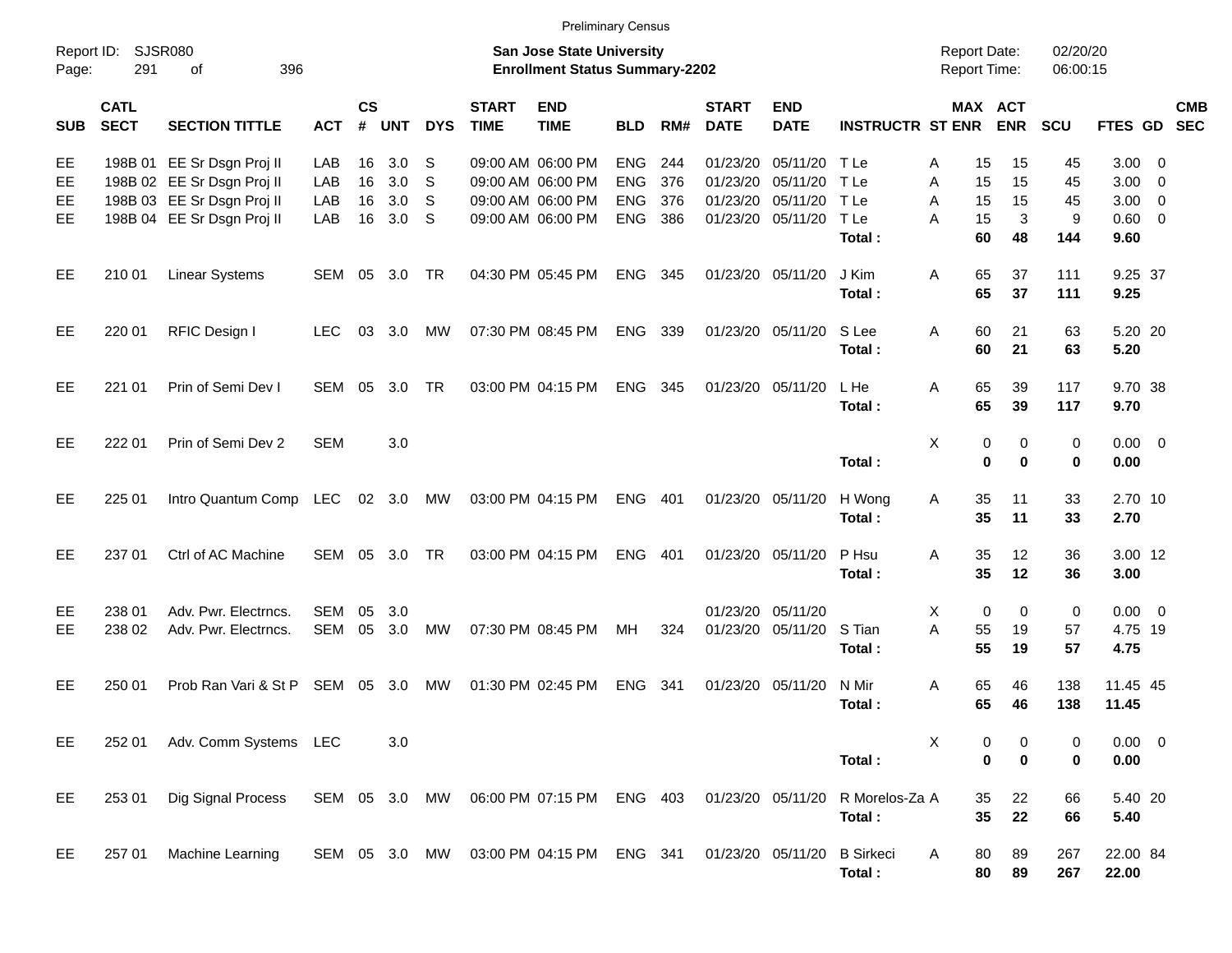|            |                            |                                                      |                          |               |                     |            |                             | <b>Preliminary Census</b>                                          |                    |       |                             |                           |                                                          |                                     |                       |                      |                     |            |
|------------|----------------------------|------------------------------------------------------|--------------------------|---------------|---------------------|------------|-----------------------------|--------------------------------------------------------------------|--------------------|-------|-----------------------------|---------------------------|----------------------------------------------------------|-------------------------------------|-----------------------|----------------------|---------------------|------------|
| Page:      | Report ID: SJSR080<br>292  | 396<br>of                                            |                          |               |                     |            |                             | San Jose State University<br><b>Enrollment Status Summary-2202</b> |                    |       |                             |                           |                                                          | <b>Report Date:</b><br>Report Time: |                       | 02/20/20<br>06:00:15 |                     |            |
| <b>SUB</b> | <b>CATL</b><br><b>SECT</b> | <b>SECTION TITTLE</b>                                | <b>ACT</b>               | $\mathsf{cs}$ | # UNT               | <b>DYS</b> | <b>START</b><br><b>TIME</b> | <b>END</b><br><b>TIME</b>                                          | <b>BLD</b>         | RM#   | <b>START</b><br><b>DATE</b> | <b>END</b><br><b>DATE</b> | <b>INSTRUCTR ST ENR</b>                                  |                                     | MAX ACT<br><b>ENR</b> | <b>SCU</b>           | FTES GD SEC         | <b>CMB</b> |
| EE.        | 260 01                     | <b>RFID Systems</b>                                  | SEM 05                   |               | 3.0                 | <b>TR</b>  |                             | 06:00 PM 07:15 PM                                                  | <b>ENG</b>         | 303   |                             | 01/23/20 05/11/20         | R Morelos-Za A<br>Total:                                 | 35<br>35                            | 10<br>10              | 30<br>30             | 2.50 10<br>2.50     |            |
| EE         | 270 01                     | Adv Logic Design                                     | <b>SEM</b>               |               | 3.0                 |            |                             |                                                                    |                    |       |                             |                           | Total:                                                   | Χ<br>0<br>$\bf{0}$                  | 0<br>$\mathbf 0$      | 0<br>0               | $0.00 \t 0$<br>0.00 |            |
| EE         | 271 01                     | Digital Sys Design                                   | SEM                      | 05            | 3.0                 | TR         |                             | 04:30 PM 05:45 PM                                                  | <b>ENG</b>         | 339   |                             | 01/23/20 05/11/20         | <b>B</b> Le<br>Total:                                    | 55<br>Α<br>55                       | 42<br>42              | 126<br>126           | 10.45 41<br>10.45   |            |
| EЕ         | 27302                      | Log Verif UVM                                        | SEM 05 3.0               |               |                     | MW         |                             | 07:30 PM 08:45 PM                                                  | ENG                | 345   | 01/23/20 05/11/20           |                           | M Jones<br>Total:                                        | A<br>60<br>60                       | 18<br>18              | 54<br>54             | 4.50 18<br>4.50     |            |
| EЕ         | 275 02                     | <b>Adv Comp Architect</b>                            | SEM 05 3.0               |               |                     | TR         |                             | 07:30 PM 08:45 PM                                                  | <b>ENG</b>         | 345   | 01/23/20 05/11/20           |                           | J Kim<br>Total:                                          | Α<br>55<br>55                       | 73<br>73              | 219<br>219           | 18.25 73<br>18.25   |            |
| EЕ         | 277A 01                    | Embedded SoC Des. SEM                                |                          |               | 3.0                 |            |                             |                                                                    |                    |       |                             |                           | Total:                                                   | Χ<br>0<br>$\bf{0}$                  | 0<br>$\mathbf 0$      | 0<br>0               | $0.00 \t 0$<br>0.00 |            |
| EЕ         | 280 01                     | Adv Netwk Security                                   | <b>LEC</b>               |               | 3.0                 |            |                             |                                                                    |                    |       |                             |                           | Total:                                                   | Χ<br>0<br>$\bf{0}$                  | 0<br>$\mathbf 0$      | 0<br>0               | $0.00 \t 0$<br>0.00 |            |
| EE         | 281 01                     | Internetworking                                      | SEM                      | 04            | 3.0                 | MW         |                             | 06:00 PM 07:15 PM                                                  | ENG 345            |       | 01/23/20 05/11/20           |                           | J Rejeb<br>Total:                                        | 55<br>Α<br>55                       | 21<br>21              | 63<br>63             | 5.10 18<br>5.10     |            |
| EE         | 28301                      | Broadband Comm NtwISEM 05 3.0                        |                          |               |                     | MW         |                             | 04:30 PM 05:45 PM                                                  | ENG                | - 345 |                             | 01/23/20 05/11/20         | N Mir<br>Total:                                          | 80<br>Α<br>80                       | 42<br>42              | 126<br>126           | 10.50 42<br>10.50   |            |
| EЕ         | 286 02                     | Mob/Wireless Net                                     | SEM                      | 05            | 3.0                 | <b>TR</b>  |                             | 04:30 PM 05:45 PM                                                  | <b>ENG</b>         | 341   | 01/23/20 05/11/20           |                           | J Ponniah<br>Total:                                      | 55<br>Α<br>55                       | 37<br>37              | 111<br>111           | 9.25 37<br>9.25     |            |
| EE         |                            | 287 02 ASIC CMOS Design SEM 05 3.0 TR                |                          |               |                     |            |                             | 06:00 PM 07:15 PM ENG 345                                          |                    |       |                             | 01/23/20 05/11/20 M Jones | Total:                                                   | 60<br>Α<br>60                       | 55<br>55              | 165<br>165           | 13.75 55<br>13.75   |            |
| EE         | 288 01                     | Data Conv for AMS                                    | LEC 02 3.0 MW            |               |                     |            |                             | 06:00 PM 07:15 PM ENG 303                                          |                    |       |                             | 01/23/20 05/11/20         | S Lee<br>Total:                                          | 35<br>Α<br>35                       | 11<br>11              | 33<br>33             | 2.75 11<br>2.75     |            |
| EE<br>EE.  | 295 01<br>295 02           | <b>Technical Writing</b><br><b>Technical Writing</b> | <b>LEC</b><br><b>LEC</b> |               | 03 3.0<br>03 3.0 TR | <b>TR</b>  |                             | 04:30 PM 05:45 PM<br>07:30 PM 08:45 PM                             | ENG 329<br>ENG 329 |       |                             |                           | 01/23/20 05/11/20 T Wrappe<br>01/23/20 05/11/20 T Wrappe | 55<br>A<br>40<br>Α                  | 43<br>18              | 129<br>54            | 10.75 43<br>4.50 18 |            |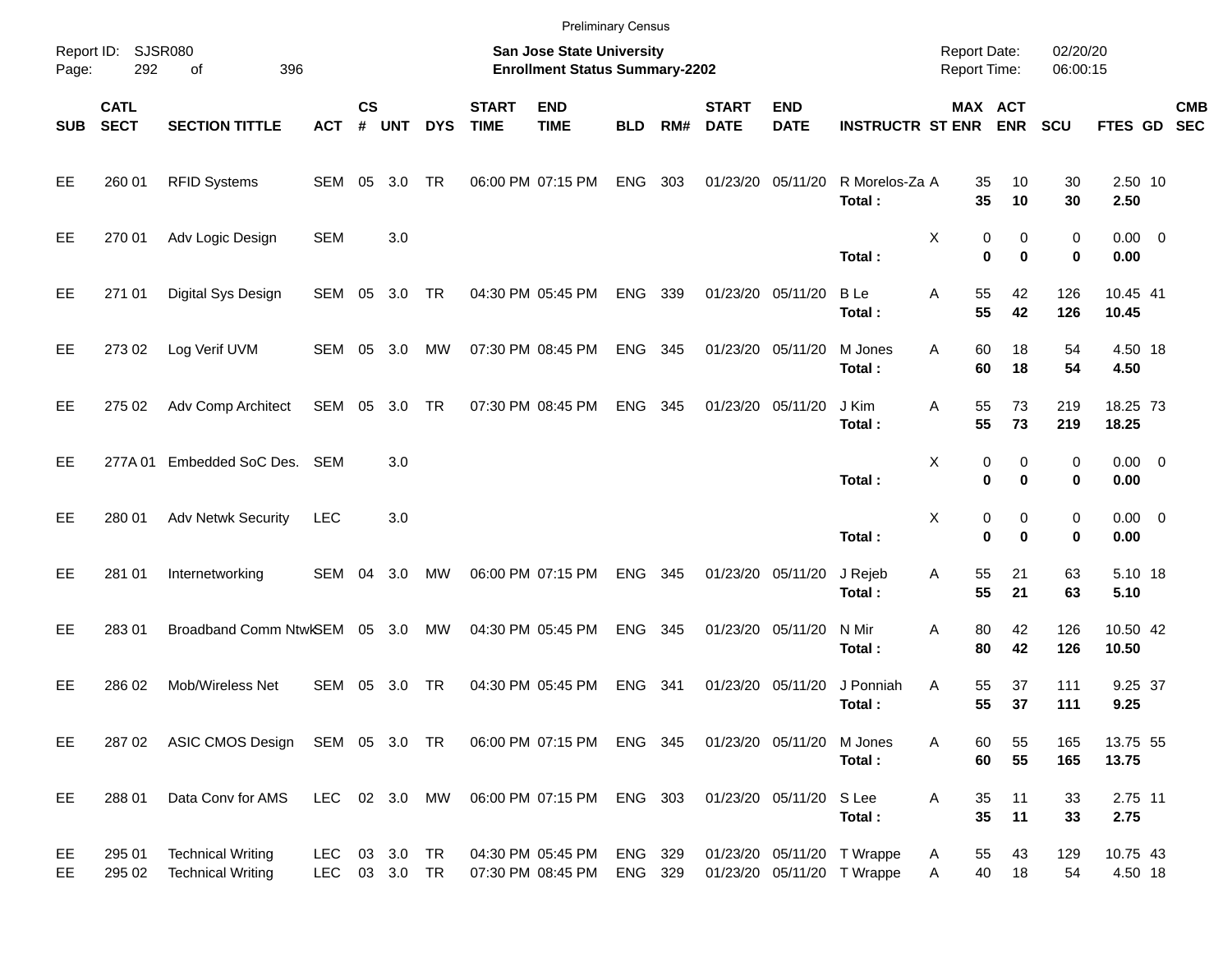|                     |                            |                                         |            |            |        |            |                             |                                                                    | <b>Preliminary Census</b> |       |                             |                                                  |                          |                                            |                     |                       |                      |                           |                         |                          |
|---------------------|----------------------------|-----------------------------------------|------------|------------|--------|------------|-----------------------------|--------------------------------------------------------------------|---------------------------|-------|-----------------------------|--------------------------------------------------|--------------------------|--------------------------------------------|---------------------|-----------------------|----------------------|---------------------------|-------------------------|--------------------------|
| Report ID:<br>Page: | 293                        | <b>SJSR080</b><br>396<br>of             |            |            |        |            |                             | San Jose State University<br><b>Enrollment Status Summary-2202</b> |                           |       |                             |                                                  |                          | <b>Report Date:</b><br><b>Report Time:</b> |                     |                       | 02/20/20<br>06:00:15 |                           |                         |                          |
| <b>SUB</b>          | <b>CATL</b><br><b>SECT</b> | <b>SECTION TITTLE</b>                   | ACT        | CS<br>$\#$ | UNT    | <b>DYS</b> | <b>START</b><br><b>TIME</b> | <b>END</b><br><b>TIME</b>                                          | <b>BLD</b>                | RM#   | <b>START</b><br><b>DATE</b> | <b>END</b><br><b>DATE</b>                        | <b>INSTRUCTR ST ENR</b>  |                                            |                     | MAX ACT<br><b>ENR</b> | <b>SCU</b>           | <b>FTES GD</b>            |                         | <b>CMB</b><br><b>SEC</b> |
|                     |                            |                                         |            |            |        |            |                             |                                                                    |                           |       |                             |                                                  | Total:                   |                                            | 95                  | 61                    | 183                  | 15.25                     |                         |                          |
| EE.                 |                            | 297A 01 MSEE Proj Proposal              | LAB        | 16         | 3.0    | S          |                             | 09:00 AM 06:00 PM                                                  | <b>ENG</b>                | 238   |                             | 01/23/20 05/11/20                                | <b>B</b> Sirkeci         | A                                          | 15                  | 12                    | 36                   | 3.00 12                   |                         |                          |
| EE.                 |                            | 297A 02 MSEE Proj Proposal              | LAB        | 16         | 3.0    | S          |                             | 09:00 AM 06:00 PM                                                  | <b>ENG</b>                | 238   |                             | 01/23/20 05/11/20                                | <b>B</b> Sirkeci         | A                                          | 15                  | 11                    | 33                   | 2.75 11                   |                         |                          |
| EE.                 |                            | 297A 03 MSEE Proj Proposal              | LAB        | 16         | 3.0    | S          |                             | 09:00 AM 06:00 PM                                                  | <b>ENG</b>                | 289   |                             | 01/23/20 05/11/20                                | <b>B</b> Sirkeci         | A                                          | 15                  | 10                    | 30                   | 2.50 10                   |                         |                          |
| EE                  |                            | 297A 04 MSEE Proj Proposal              | LAB        | 16         | 3.0    | S          |                             | 09:00 AM 06:00 PM                                                  | <b>ENG</b>                | 289   |                             | 01/23/20 05/11/20                                | <b>B</b> Sirkeci         | A                                          | 15                  | 8                     | 24                   | 2.00                      | - 8                     |                          |
|                     |                            |                                         |            |            |        |            |                             |                                                                    |                           |       |                             |                                                  | Total:                   |                                            | 60                  | 41                    | 123                  | 10.25                     |                         |                          |
| EE                  |                            | 297B 01 MSEE Project                    | LAB        | 16         | 3.0    | S          |                             | 09:00 AM 06:00 PM                                                  | <b>ENG</b>                | 291   |                             | 01/23/20 05/11/20                                | <b>B</b> Sirkeci         | A                                          | 15                  | 16                    | 48                   | 4.00 16                   |                         |                          |
| EE                  |                            | 297B 02 MSEE Project                    | LAB        | 16         | 3.0    | S          |                             | 09:00 AM 06:00 PM                                                  | <b>ENG</b>                | 291   |                             | 01/23/20 05/11/20                                | <b>B</b> Sirkeci         | A                                          | 15                  | 15                    | 45                   | 3.75 15                   |                         |                          |
| EE.                 |                            | 297B 03 MSEE Project                    | LAB        | 16         | 3.0    | S          |                             | 09:00 AM 06:00 PM                                                  | <b>ENG</b>                | 295   |                             | 01/23/20 05/11/20                                | <b>B</b> Sirkeci         | А                                          | 15                  | 15                    | 45                   | 3.75 15                   |                         |                          |
| EE                  |                            | 297B 04 MSEE Project                    | LAB        | 16         | 3.0    | S          |                             | 09:00 AM 06:00 PM                                                  | <b>ENG</b>                | 295   |                             | 01/23/20 05/11/20                                | <b>B</b> Sirkeci         | A                                          | 15                  | 15                    | 45                   | 3.75 15                   |                         |                          |
| EE                  |                            | 297B 05 MSEE Project                    | LAB        | 16         | 3.0    | S          |                             | 09:00 AM 06:00 PM                                                  | <b>ENG</b>                | 317   |                             | 01/23/20 05/11/20                                | <b>B</b> Sirkeci         | A                                          | 15                  | 15                    | 45                   | 3.75 15                   |                         |                          |
| EE.                 |                            | 297B 06 MSEE Project                    | LAB        | 16         | 3.0    | S          |                             | 09:00 AM 06:00 PM                                                  | <b>ENG</b>                | - 319 |                             | 01/23/20 05/11/20                                | <b>B</b> Sirkeci         | A                                          | 15                  | 15                    | 45                   | 3.75 15                   |                         |                          |
| EE.                 |                            | 297B 07 MSEE Project                    | LAB        | 16         | 3.0    | <b>TBA</b> |                             |                                                                    |                           |       |                             | 01/23/20 05/11/20                                | <b>B</b> Sirkeci         | A                                          | 15                  | 15                    | 45                   | 3.75 15                   |                         |                          |
| EE.                 |                            | 297B 08 MSEE Project                    | LAB        | 16         | 3.0    | <b>TBA</b> |                             |                                                                    |                           |       |                             | 01/23/20 05/11/20                                | <b>B</b> Sirkeci         | A                                          | 15                  | 3                     | 9                    | 0.75                      | $\overline{\mathbf{3}}$ |                          |
|                     |                            |                                         |            |            |        |            |                             |                                                                    |                           |       |                             |                                                  | Total:                   |                                            | 120                 | 109                   | 327                  | 27.25                     |                         |                          |
| EE                  | 298 01                     | Spec Prob                               | <b>SUP</b> | 25         | 3.0    | TBA        |                             |                                                                    |                           |       |                             | 01/23/20 05/11/20                                | T Le                     | Α                                          | 5                   | -1                    | 3                    | 0.20                      | $\overline{\mathbf{0}}$ |                          |
|                     |                            |                                         |            |            |        |            |                             |                                                                    |                           |       |                             |                                                  | Total:                   |                                            | 5                   | $\blacktriangleleft$  | 3                    | 0.20                      |                         |                          |
| EE                  | 298101                     | EE Internship Experi                    | <b>SUP</b> | 48         | 1.0    | <b>TBA</b> |                             |                                                                    |                           |       |                             | 01/23/20 05/11/20                                | T Le                     | Α                                          | 5                   | 0                     | 0                    | 0.00                      | $\mathbf 0$             |                          |
| EE.                 | 298102                     | EE Internship Experi                    | <b>SUP</b> | 48         | 2.0    | <b>TBA</b> |                             |                                                                    |                           |       |                             | 01/23/20 05/11/20                                | T Le                     | Α                                          | 5                   | $\Omega$              | $\mathbf 0$          | 0.00                      | $\overline{0}$          |                          |
| EE.                 | 298I03                     | EE Internship Experi                    | <b>SUP</b> | 48         | 3.0    | <b>TBA</b> |                             |                                                                    |                           |       |                             | 01/23/20 05/11/20                                | TLe                      | А                                          | 60                  | 21                    | 63                   | 5.20 20                   |                         |                          |
|                     |                            |                                         |            |            |        |            |                             |                                                                    |                           |       |                             |                                                  | Total:                   |                                            | 70                  | 21                    | 63                   | 5.20                      |                         |                          |
| EE.                 |                            | 299A 01 MSEE Thesis Proposal SUP 25 3.0 |            |            |        | TBA        |                             |                                                                    |                           |       |                             | 01/23/20 05/11/20                                | <b>B</b> Sirkeci         | Α                                          | 5                   | 3                     | 9                    | 0.75                      | $\overline{\mathbf{3}}$ |                          |
|                     |                            |                                         |            |            |        |            |                             |                                                                    |                           |       |                             |                                                  | Total:                   |                                            | 5                   | 3                     | 9                    | 0.75                      |                         |                          |
| EE.                 |                            | 299B 01 MSEE Thesis                     | <b>SUP</b> |            | 25 3.0 | TBA        |                             |                                                                    |                           |       |                             | 01/23/20 05/11/20                                | <b>B</b> Sirkeci         | A                                          | 5                   | -1                    | 3                    | $0.25 - 1$                |                         |                          |
|                     |                            |                                         |            |            |        |            |                             |                                                                    |                           |       |                             |                                                  | Total:                   |                                            | 5                   | $\blacktriangleleft$  | $\mathbf{3}$         | 0.25                      |                         |                          |
|                     | Department :               | <b>Electrical Engineering</b>           |            |            |        |            |                             |                                                                    |                           |       |                             | <b>Lower Division:</b><br><b>Upper Division:</b> | <b>Department Total:</b> |                                            | 3365<br>420<br>1600 | 2469<br>357<br>1270   | 6441<br>839<br>3076  | 471.82<br>56.08<br>206.08 |                         |                          |

**Graduate Division : 1345 842 2526 209.65**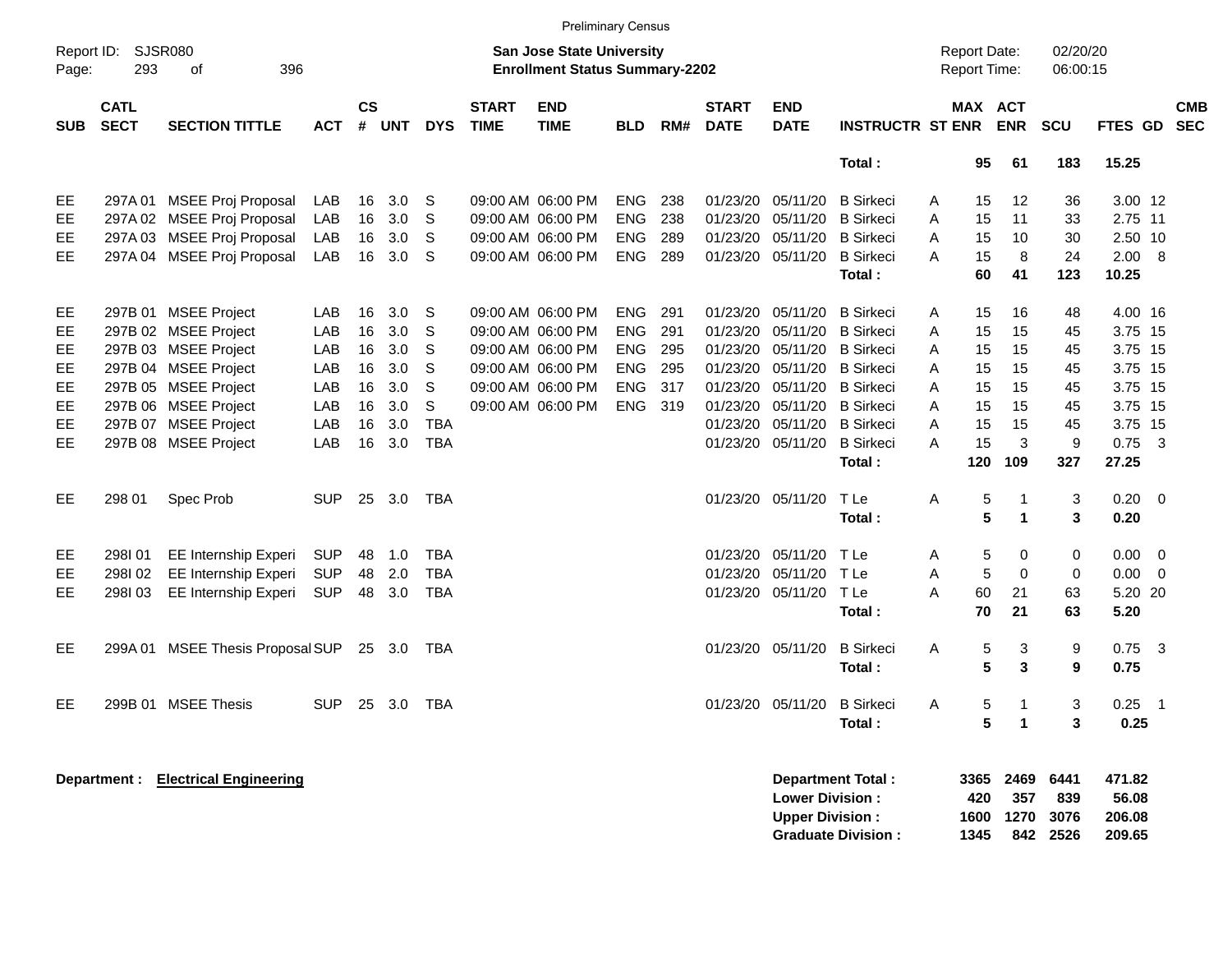|             |                  |                            |            |                        |        |            |              | <b>Preliminary Census</b>             |                |     |              |                          |                             |   |                     |            |            |                |                         |            |
|-------------|------------------|----------------------------|------------|------------------------|--------|------------|--------------|---------------------------------------|----------------|-----|--------------|--------------------------|-----------------------------|---|---------------------|------------|------------|----------------|-------------------------|------------|
| Report ID:  |                  | SJSR080                    |            |                        |        |            |              | <b>San Jose State University</b>      |                |     |              |                          |                             |   | <b>Report Date:</b> |            | 02/20/20   |                |                         |            |
| Page:       | 294              | οf                         | 396        |                        |        |            |              | <b>Enrollment Status Summary-2202</b> |                |     |              |                          |                             |   | <b>Report Time:</b> |            | 06:00:15   |                |                         |            |
|             | <b>CATL</b>      |                            |            | $\mathbf{c}\mathbf{s}$ |        |            | <b>START</b> | <b>END</b>                            |                |     | <b>START</b> | <b>END</b>               |                             |   | MAX ACT             |            |            |                |                         | <b>CMB</b> |
| <b>SUB</b>  | <b>SECT</b>      | <b>SECTION TITTLE</b>      | <b>ACT</b> |                        | # UNT  | <b>DYS</b> | <b>TIME</b>  | <b>TIME</b>                           | <b>BLD</b>     | RM# | <b>DATE</b>  | <b>DATE</b>              | <b>INSTRUCTR ST ENR</b>     |   |                     | <b>ENR</b> | <b>SCU</b> | <b>FTES GD</b> |                         | <b>SEC</b> |
| College     |                  | <b>Engineering</b>         |            |                        |        |            |              |                                       |                |     |              |                          |                             |   |                     |            |            |                |                         |            |
|             | Department :     | <b>General Engineering</b> |            |                        |        |            |              |                                       |                |     |              |                          |                             |   |                     |            |            |                |                         |            |
|             | ENGR 1001        | Intro to Engr              | SEM        | 05                     | 3.0    | МW         |              | 12:00 PM 12:50 PM                     | MD             | 101 | 01/23/20     | 05/11/20                 | J Warecki                   | A | 250                 | 198        | 396        | 39.60          | 0                       |            |
|             | ENGR 1002        | Intro to Engr              | SEM        | 05                     | 3.0    | МW         |              | 01:30 PM 02:20 PM                     | MD             | 101 | 01/23/20     | 05/11/20                 | K Youssefi                  | A | 250                 | 157        | 314        | 31.40          | 0                       |            |
|             | ENGR 1003        | Intro to Engr              | LAB        | 16                     | 0.0    | R          |              | 09:00 AM 11:45 AM                     | <b>ENG</b>     | 391 | 01/23/20     | 05/11/20                 | S Duorah                    | A | 22                  | 24         | 24         | 0.00           | 0                       |            |
|             | ENGR 1004        | Intro to Engr              | LAB        | 16                     | 0.0    | т          |              | 03:00 PM 05:45 PM                     | <b>ENG</b>     | 391 | 01/23/20     | 05/11/20                 | V Bhatia                    | A | 22                  | 24         | 24         | 0.00           | 0                       |            |
|             | ENGR 1005        | Intro to Engr              | LAB        | 16                     | 0.0    | R          |              | 03:00 PM 05:45 PM                     | <b>ENG</b>     | 391 | 01/23/20     | 05/11/20                 | G Friedman                  | A | 22                  | 24         | 24         | 0.00           | 0                       |            |
| <b>ENGR</b> | 10 06            | Intro to Engr              | LAB        | 16                     | 0.0    | W          |              | 09:00 AM 11:45 AM                     | <b>ENG</b>     | 391 | 01/23/20     | 05/11/20                 | S Duorah                    | A | 22                  | 23         | 23         | 0.00           | 0                       |            |
|             | ENGR 1007        | Intro to Engr              | LAB        | 16                     | 0.0    | W          |              | 03:00 PM 05:45 PM                     | <b>ENG</b>     | 391 | 01/23/20     | 05/11/20                 | S Rafati                    | A | 22                  | 24         | 24         | 0.00           | 0                       |            |
|             | ENGR 1008        | Intro to Engr              | LAB        | 16                     | 0.0    | F          |              | 09:00 AM 11:45 AM                     | <b>ENG</b>     | 391 | 01/23/20     | 05/11/20                 | S Sepka                     | A | 22                  | 24         | 24         | 0.00           | 0                       |            |
|             | ENGR 1009        | Intro to Engr              | LAB        | 16                     | 0.0    | F          |              | 12:30 PM 03:15 PM                     | <b>ENG</b>     | 391 | 01/23/20     | 05/11/20                 | K Youssefi                  | A | 22                  | 23         | 23         | 0.00           | 0                       |            |
|             | <b>ENGR 1010</b> | Intro to Engr              | LAB        | 16                     | 0.0    | $\top$     |              | 12:00 PM 02:45 PM                     | <b>ENG</b>     | 391 | 01/23/20     | 05/11/20                 | S Duorah                    | A | 22                  | 24         | 24         | 0.00           | 0                       |            |
| ENGR 1011   |                  | Intro to Engr              | LAB        | 16                     | 0.0    | Т          |              | 06:00 PM 08:45 PM                     | <b>ENG</b>     | 391 | 01/23/20     | 05/11/20                 | S Sepka                     | A | 22                  | 24         | 24         | 0.00           | 0                       |            |
|             | <b>ENGR 1012</b> | Intro to Engr              | LAB        | 16                     | 0.0    | R          |              | 12:00 PM 02:45 PM                     | <b>ENG</b>     | 391 | 01/23/20     | 05/11/20                 | S Ananthaiah A              |   | 22                  | 23         | 23         | 0.00           | 0                       |            |
|             | <b>ENGR 1013</b> | Intro to Engr              | LAB        | 16                     | 0.0    | W          |              | 03:00 PM 05:45 PM                     | <b>ENG</b>     | 393 | 01/23/20     | 05/11/20                 | A Banafa                    | A | 22                  | 24         | 24         | 0.00           | 0                       |            |
|             | ENGR 1014        | Intro to Engr              | LAB        | 16                     | 0.0    | Т          |              | 09:00 AM 11:45 AM                     | <b>ENG</b>     | 391 | 01/23/20     | 05/11/20                 | S Rafati                    | A | 22                  | 24         | 24         | 0.00           | 0                       |            |
|             | <b>ENGR 1015</b> | Intro to Engr              | LAB        | 16                     | 0.0    | W          |              | 09:00 AM 11:45 AM                     | <b>ENG</b>     | 393 | 01/23/20     | 05/11/20                 | J Huynh                     | A | 22                  | 23         | 23         | 0.00           | 0                       |            |
|             | <b>ENGR 1016</b> | Intro to Engr              | LAB        | 16                     | 0.0    | R          |              | 06:00 PM 08:45 PM                     | <b>ENG</b>     | 391 | 01/23/20     | 05/11/20                 | J Valencia                  | A | 22                  | 23         | 23         | 0.00           | 0                       |            |
|             | ENGR 1019        | Intro to Engr              | LAB        | 16                     | 0.0    | W          |              | 06:00 PM 08:45 PM                     | <b>ENG</b>     | 391 | 01/23/20     | 05/11/20                 | J Valencia                  | A | 24                  | 24         | 24         | 0.00           | - 0                     |            |
|             |                  |                            |            |                        |        |            |              |                                       |                |     |              |                          | Total:                      |   | 832                 | 710        | 1065       | 71.00          |                         |            |
|             |                  | ENGR 100W 01 Engr Reports  | SEM        | 05                     | 3.0    | МW         |              | 07:30 AM 08:20 AM                     | <b>ENG</b>     | 392 | 01/23/20     | 05/11/20                 | <b>B</b> Hsia               | A | 22                  | 22         | 44         | 4.40           | - 0                     |            |
|             |                  | ENGR 100W 02 Engr Reports  | LAB        | 16                     | 0.0    | W          |              | 12:00 PM 01:15 PM                     | <b>ENG</b>     | 189 | 01/23/20     | 05/11/20                 |                             | A | 22                  | 22         | 22         | 0.00           | 0                       |            |
|             |                  | ENGR 100W 05 Engr Reports  | SEM        | 05                     | 3.0    | МW         |              | 09:30 AM 10:20 AM                     | <b>ENG</b>     | 392 | 01/23/20     | 05/11/20                 | <b>B</b> Hsia               | A | 22                  | 20         | 40         | 4.00           | 0                       |            |
|             |                  | ENGR 100W 06 Engr Reports  | LAB        | 16                     | 0.0    | W          |              | 12:00 PM 01:15 PM                     | <b>ENG</b>     | 189 | 01/23/20     | 05/11/20                 |                             | Α | 22                  | 20         | 20         | 0.00           | 0                       |            |
|             |                  | ENGR 100W 07 Engr Reports  | SEM        | 05                     | 3.0    | МW         |              | 09:30 AM 10:20 AM                     | <b>ENG</b>     | 394 | 01/23/20     | 05/11/20                 | C Cordero                   | A | 22                  | 21         | 42         | 4.20           | 0                       |            |
|             |                  | ENGR 100W 08 Engr Reports  | LAB        | 16                     | 0.0    | W          |              | 12:00 PM 01:15 PM                     | <b>ENG</b>     | 189 | 01/23/20     | 05/11/20                 |                             | A | 22                  | 21         | 21         | 0.00           | 0                       |            |
|             |                  | ENGR 100W 09 Engr Reports  | SEM        | 05                     | 3.0    | МW         |              | 09:30 AM 10:20 AM                     | <b>ENG</b>     | 388 | 01/23/20     | 05/11/20                 | D Haley                     | A | 22                  | 26         | 52         | 5.20           | 0                       |            |
|             |                  | ENGR 100W 10 Engr Reports  | LAB        | 16                     | 0.0    | W          |              | 12:00 PM 01:15 PM                     | <b>ENG</b>     | 189 | 01/23/20     | 05/11/20                 |                             | A | 22                  | 26         | 26         | 0.00           | 0                       |            |
|             |                  | ENGR 100W 11 Engr Reports  | SEM        | 05                     | 3.0    | МW         |              | 01:30 PM 02:20 PM                     | <b>ENG</b>     | 388 | 01/23/20     | 05/11/20                 | J Leih                      | A | 22                  | 23         | 46         | 4.60           | 0                       |            |
|             |                  | ENGR 100W 12 Engr Reports  | LAB        | 16                     | 0.0    | W          |              | 12:00 PM 01:15 PM                     | ENG            | 189 |              | 01/23/20 05/11/20        |                             | A | 22                  | 23         | 23         | 0.00           | $\overline{\mathbf{0}}$ |            |
|             |                  | ENGR 100W 13 Engr Reports  | SEM        | 05                     | 3.0    | МW         |              | 01:30 PM 02:20 PM                     | ENG            | 394 |              |                          | 01/23/20 05/11/20 C Cordero | Α | 22                  | 22         | 44         | 4.40           | - 0                     |            |
|             |                  | ENGR 100W 14 Engr Reports  | LAB        |                        | 16 0.0 | W          |              | 12:00 PM 01:15 PM                     | <b>ENG 189</b> |     |              | 01/23/20 05/11/20        |                             | A | 22                  | 22         | 22         | $0.00 \t 0$    |                         |            |
|             |                  | ENGR 100W 15 Engr Reports  | SEM        | 05                     | 3.0    | МW         |              | 01:30 PM 02:20 PM                     | ENG 392        |     |              |                          | 01/23/20 05/11/20 V Sansome | A | 22                  | 23         | 46         | 4.60 0         |                         |            |
|             |                  | ENGR 100W 16 Engr Reports  | LAB        | 16                     | 0.0    | W          |              | 12:00 PM 01:15 PM                     | ENG            | 189 |              | 01/23/20 05/11/20        |                             | A | 22                  | 23         | 23         | $0.00 \t 0$    |                         |            |
|             |                  | ENGR 100W 17 Engr Reports  | SEM        | 05                     | 3.0    | MW         |              | 03:30 PM 04:20 PM                     | ENG            | 392 |              |                          | 01/23/20 05/11/20 V Sansome | A | 22                  | 21         | 42         | 4.20 0         |                         |            |
|             |                  | ENGR 100W 18 Engr Reports  | LAB        |                        | 16 0.0 | W          |              | 12:00 PM 01:15 PM                     | <b>ENG 189</b> |     |              | 01/23/20 05/11/20        |                             | A | 22                  | 21         | 21         | $0.00 \t 0$    |                         |            |
|             |                  | ENGR 100W 19 Engr Reports  | SEM        | 05                     | 3.0    | МW         |              | 03:30 PM 04:20 PM                     | ENG            | 394 |              | 01/23/20 05/11/20 J Leih |                             | A | 22                  | 23         | 46         | 4.60 0         |                         |            |
|             |                  | ENGR 100W 20 Engr Reports  | LAB        |                        | 16 0.0 | W          |              | 12:00 PM 01:15 PM                     | ENG 189        |     |              | 01/23/20 05/11/20        |                             | A | 22                  | 23         | 23         | $0.00 \t 0$    |                         |            |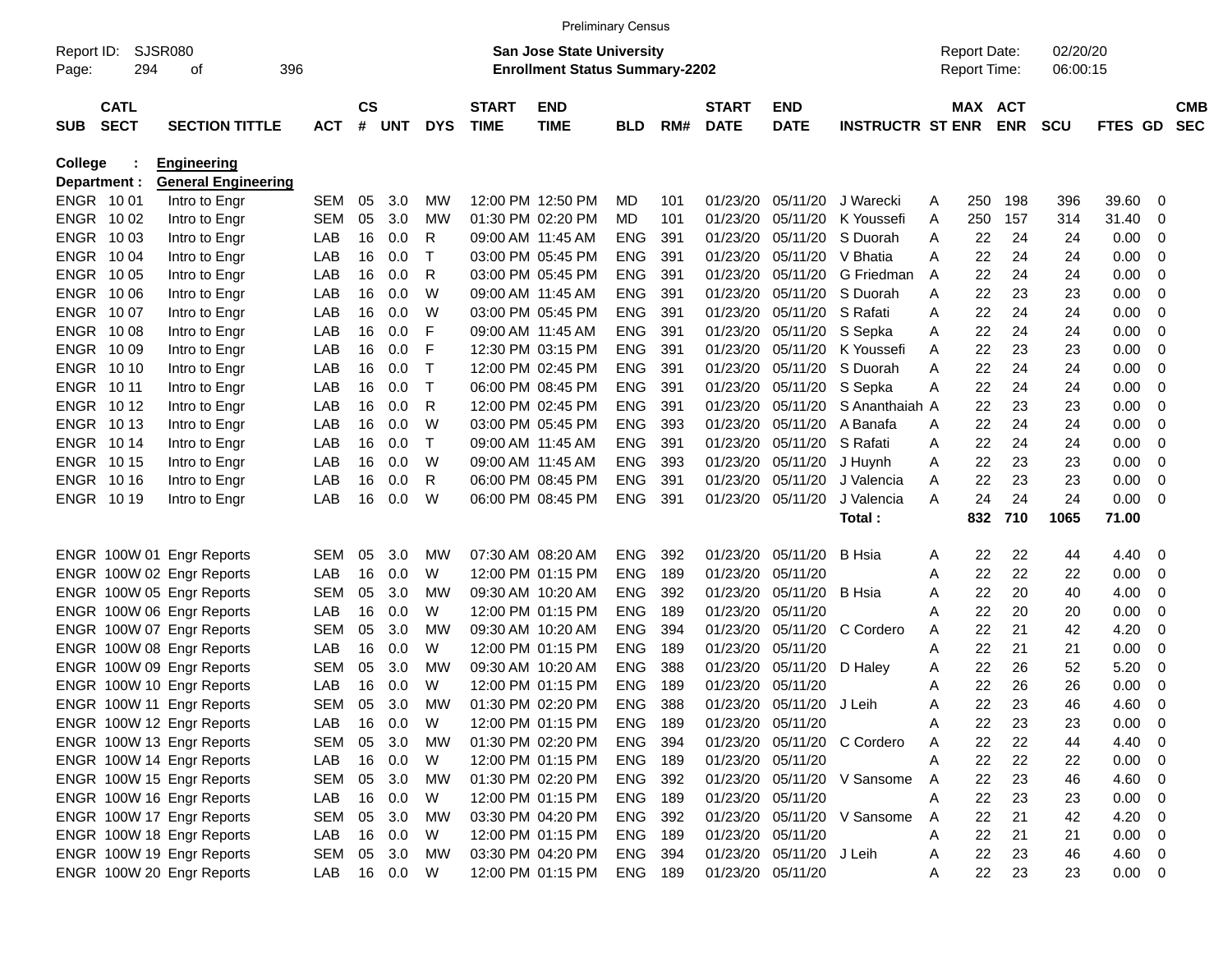|                                          |                       |               |                |            |              |                             | <b>Preliminary Census</b>                                                 |            |     |                             |                           |                         |                                            |            |                      |         |     |                          |
|------------------------------------------|-----------------------|---------------|----------------|------------|--------------|-----------------------------|---------------------------------------------------------------------------|------------|-----|-----------------------------|---------------------------|-------------------------|--------------------------------------------|------------|----------------------|---------|-----|--------------------------|
| Report ID:<br>295<br>Page:               | SJSR080<br>396<br>οf  |               |                |            |              |                             | <b>San Jose State University</b><br><b>Enrollment Status Summary-2202</b> |            |     |                             |                           |                         | <b>Report Date:</b><br><b>Report Time:</b> |            | 02/20/20<br>06:00:15 |         |     |                          |
| <b>CATL</b><br><b>SECT</b><br><b>SUB</b> | <b>SECTION TITTLE</b> | <b>ACT</b>    | <b>CS</b><br># | <b>UNT</b> | <b>DYS</b>   | <b>START</b><br><b>TIME</b> | <b>END</b><br><b>TIME</b>                                                 | <b>BLD</b> | RM# | <b>START</b><br><b>DATE</b> | <b>END</b><br><b>DATE</b> | <b>INSTRUCTR ST ENR</b> | MAX ACT                                    | <b>ENR</b> | <b>SCU</b>           | FTES GD |     | <b>CMB</b><br><b>SEC</b> |
| ENGR 100W 27 Engr Reports                |                       | <b>SEM</b>    | 05             | 3.0        | TR           |                             | 08:00 AM 08:50 AM                                                         | <b>ENG</b> | 392 | 01/23/20                    | 05/11/20                  | C Peters                | 22<br>Α                                    | 23         | 46                   | 4.60    | - 0 |                          |
| ENGR 100W 28 Engr Reports                |                       | LAB           | 16             | 0.0        | <b>TR</b>    |                             | 08:50 AM 10:20 AM                                                         | <b>ENG</b> | 392 | 01/23/20                    | 05/11/20                  | C Peters                | 22<br>Α                                    | 23         | 23                   | 0.00    | - 0 |                          |
| ENGR 100W 29 Engr Reports                |                       | <b>SEM</b>    | 05             | 3.0        | $\top$       |                             | 11:00 AM 12:50 PM                                                         |            |     | 01/23/20                    | 05/11/20                  | S Knapp                 | 22<br>Α                                    | 23         | 46                   | 4.60    | - 0 |                          |
| ENGR 100W 30 Engr Reports                |                       | LAB           | 16             | 0.0        | $\mathsf{R}$ |                             | 11:00 AM 01:50 PM                                                         | <b>ENG</b> | 392 | 01/23/20                    | 05/11/20                  | S Knapp                 | 22<br>Α                                    | 23         | 23                   | 0.00    | - 0 |                          |
| ENGR 100W 31 Engr Reports                |                       | <b>SEM</b>    | 05             | 3.0        | R            |                             | 11:00 AM 12:50 PM                                                         |            |     | 01/23/20                    | 05/11/20                  | L Zou                   | 22<br>Α                                    | 24         | 48                   | 4.80    | - 0 |                          |
| ENGR 100W 32 Engr Reports                |                       | LAB           | 16             | 0.0        | $\top$       |                             | 11:00 AM 01:50 PM                                                         | <b>ENG</b> | 392 | 01/23/20                    | 05/11/20                  | L Zou                   | 22<br>Α                                    | 24         | 24                   | 0.00    | - 0 |                          |
| ENGR 100W 33 Engr Reports                |                       | <b>SEM</b>    | 05             | 3.0        | $\mathsf{T}$ |                             | 02:00 PM 03:50 PM                                                         |            |     | 01/23/20                    | 05/11/20                  | S Knapp                 | 22<br>Α                                    | 23         | 46                   | 4.60    | - 0 |                          |
| ENGR 100W 34 Engr Reports                |                       | LAB           | 16             | 0.0        | $\mathsf{R}$ |                             | 02:00 PM 04:50 PM                                                         | <b>ENG</b> | 392 | 01/23/20                    | 05/11/20                  | S Knapp                 | 22<br>Α                                    | 23         | 23                   | 0.00    | 0   |                          |
| ENGR 100W 35 Engr Reports                |                       | <b>SEM</b>    | 05             | 3.0        | $\mathsf{R}$ |                             | 02:00 PM 03:50 PM                                                         |            |     | 01/23/20                    | 05/11/20                  | S Knapp                 | 22<br>Α                                    | 23         | 46                   | 4.60    | - 0 |                          |
| ENGR 100W 36 Engr Reports                |                       | LAB           | 16             | 0.0        | $\top$       |                             | 02:00 PM 04:50 PM                                                         | <b>ENG</b> | 392 | 01/23/20                    | 05/11/20                  | S Knapp                 | 22<br>Α                                    | 23         | 23                   | 0.00    | - 0 |                          |
| ENGR 100W 37 Engr Reports                |                       | <b>SEM</b>    | 05             | 3.0        | <b>TR</b>    |                             | 05:00 PM 05:50 PM                                                         | <b>ENG</b> | 392 | 01/23/20                    | 05/11/20                  | D Haley                 | 22<br>Α                                    | 24         | 48                   | 4.80    | - 0 |                          |
| ENGR 100W 38 Engr Reports                |                       | LAB           | 16             | 0.0        | <b>TR</b>    |                             | 05:50 PM 07:20 PM                                                         | <b>ENG</b> | 392 | 01/23/20                    | 05/11/20                  | D Haley                 | 22<br>Α                                    | 24         | 24                   | 0.00    | 0   |                          |
| ENGR 100W 39 Engr Reports                |                       | <b>SEM</b>    | 05             | 3.0        | <b>TR</b>    |                             | 06:00 PM 06:50 PM                                                         | <b>ENG</b> | 394 | 01/23/20                    | 05/11/20                  | S Evans-WemA            | 22                                         | 24         | 48                   | 4.80    | - 0 |                          |
| ENGR 100W 40 Engr Reports                |                       | LAB           | 16             | 0.0        | <b>TR</b>    |                             | 06:50 PM 08:20 PM                                                         | <b>ENG</b> | 394 | 01/23/20                    | 05/11/20                  | S Evans-WemA            | 22                                         | 24         | 24                   | 0.00    | - 0 |                          |
| ENGR 100W 41 Engr Reports                |                       | <b>SEM</b>    | 05             | 3.0        | F            |                             | 09:30 AM 11:20 AM                                                         | <b>ENG</b> | 394 | 01/23/20                    | 05/11/20                  | J Leih                  | 22<br>Α                                    | 25         | 50                   | 5.00    | - 0 |                          |
| ENGR 100W 42 Engr Reports                |                       | LAB           | 16             | 0.0        | F            |                             | 01:00 PM 02:50 PM                                                         | <b>ENG</b> | 189 | 01/23/20                    | 05/11/20                  |                         | 22<br>Α                                    | 25         | 25                   | 0.00    | - 0 |                          |
| ENGR 100W 43 Engr Reports                |                       | <b>SEM</b>    | 05             | 3.0        | F            |                             | 09:30 AM 11:20 AM                                                         | <b>ENG</b> | 392 | 01/23/20                    | 05/11/20                  | A Petrosyan<br>A        | 22                                         | 25         | 50                   | 5.00    | - 0 |                          |
| ENGR 100W 44 Engr Reports                |                       | LAB           | 16             | 0.0        | F            |                             | 01:00 PM 02:50 PM                                                         | <b>ENG</b> | 189 | 01/23/20                    | 05/11/20                  |                         | A<br>22                                    | 25         | 25                   | 0.00    | 0   |                          |
| ENGR 100W 45 Engr Reports                |                       | <b>SEM</b>    | 05             | 3.0        | <b>TR</b>    |                             | 03:00 PM 03:50 PM                                                         | <b>ENG</b> | 394 | 01/23/20                    | 05/11/20                  | B Murphy-WesA           | 22                                         | 30         | 60                   | 6.00    | - 0 |                          |
| ENGR 100W 46 Engr Reports                |                       | LAB           | 16             | 0.0        | <b>TR</b>    |                             | 03:50 PM 05:20 PM                                                         | <b>ENG</b> | 394 | 01/23/20                    | 05/11/20                  | B Murphy-WesA           | 22                                         | 30         | 30                   | 0.00    | - 0 |                          |
| ENGR 100W 47 Engr Reports                |                       | <b>SEM</b>    | 05             | 3.0        | F            |                             | 09:30 AM 11:20 AM                                                         | <b>ENG</b> | 388 | 01/23/20                    | 05/11/20                  | B Murphy-WesA           | 22                                         | 27         | 54                   | 5.40    | - 0 |                          |
| ENGR 100W 48 Engr Reports                |                       | LAB           | 16             | 0.0        | F            |                             | 01:00 PM 02:50 PM                                                         | <b>ENG</b> | 189 | 01/23/20                    | 05/11/20                  |                         | 22<br>Α                                    | 27         | 27                   | 0.00    | 0   |                          |
| ENGR 100W 53 Engr Reports                |                       | <b>SEM</b>    | 05             | 3.0        | МW           |                             | 06:00 PM 06:50 PM                                                         | <b>ENG</b> | 392 | 01/23/20                    | 05/11/20                  | V Sansome<br>A          | 22                                         | 24         | 48                   | 4.80    | - 0 |                          |
| ENGR 100W 54 Engr Reports                |                       | LAB           | 16             | 0.0        | МW           |                             | 06:50 PM 08:20 PM                                                         | <b>ENG</b> | 392 | 01/23/20                    | 05/11/20                  | V Sansome<br>A          | 22                                         | 24         | 24                   | 0.00    | 0   |                          |
| ENGR 100W 55 Engr Reports                |                       | <b>SEM</b>    | 05             | 3.0        | МW           |                             | 06:00 PM 06:50 PM                                                         | <b>ENG</b> | 394 | 01/23/20                    | 05/11/20                  | S Evans-WemA            | 22                                         | 22         | 44                   | 4.40    | 0   |                          |
| ENGR 100W 56 Engr Reports                |                       | LAB           | 16             | 0.0        | МW           |                             | 06:50 PM 08:20 PM                                                         | <b>ENG</b> | 394 | 01/23/20                    | 05/11/20                  | S Evans-WemA            | 22                                         | 22         | 22                   | 0.00    | - 0 |                          |
| ENGR 100W 57 Engr Reports                |                       | <b>SEM</b>    | 05             | 3.0        | МW           |                             | 06:00 PM 06:50 PM                                                         | <b>ENG</b> | 407 | 01/23/20                    | 05/11/20                  | S Tran                  | 22<br>A                                    | 20         | 40                   | 4.00    | - 0 |                          |
| ENGR 100W 58 Engr Reports                |                       | LAB           | 16             | 0.0        | МW           |                             | 06:50 PM 08:20 PM                                                         | <b>ENG</b> | 407 | 01/23/20                    | 05/11/20                  | S Tran                  | 22<br>Α                                    | 20         | 20                   | 0.00    | 0   |                          |
| ENGR 100W 59 Engr Reports                |                       | <b>SEM</b>    | 05             | 3.0        | $\top$       |                             | 02:00 PM 04:50 PM                                                         | <b>ENG</b> | 388 | 01/23/20                    | 05/11/20                  | L Zou                   | 24<br>Α                                    | 9          | 18                   | 1.80    | - 0 |                          |
| ENGR 100W 60 Engr Reports                |                       | LAB           | 16             | 0.0        | R            |                             | 02:00 PM 03:50 PM                                                         |            |     | 01/23/20                    | 05/11/20                  | L Zou                   | A<br>24                                    | 9          | 9                    | 0.00    | - 0 |                          |
|                                          |                       |               |                |            |              |                             |                                                                           |            |     |                             |                           | Total:                  |                                            | 1060 1094  | 1641                 | 109.40  |     |                          |
| ENGR 120 01                              | Prog for Soc Sci      | <b>LEC</b>    |                | 02 3.0 TR  |              |                             | 12:00 PM 01:15 PM                                                         | ENG 341    |     |                             | 01/23/20 05/11/20         | V Carr                  | 40<br>A                                    | 39         | 117                  | 8.25 9  |     |                          |
|                                          |                       |               |                |            |              |                             |                                                                           |            |     |                             |                           | Total:                  | 40                                         | 39         | 117                  | 8.25    |     |                          |
| ENGR 121 01                              | Algo. for Soc Sci     | <b>LEC</b>    |                | 02 3.0 TR  |              |                             | 12:00 PM 01:15 PM                                                         | ENG 343    |     |                             | 01/23/20 05/11/20         | Y Chen                  | 40<br>A                                    | 24         | 72                   | 5.00 4  |     |                          |
|                                          |                       |               |                |            |              |                             |                                                                           |            |     |                             |                           | Total:                  | 40                                         | 24         | 72                   | 5.00    |     |                          |
| ENGR 122 01                              | R for Soc Sci         | LEC 02 3.0 TR |                |            |              |                             | 03:00 PM 04:15 PM ENG 301                                                 |            |     |                             | 01/23/20 05/11/20 M Jones |                         | 30<br>A                                    | 13         | 39                   | 2.80 4  |     |                          |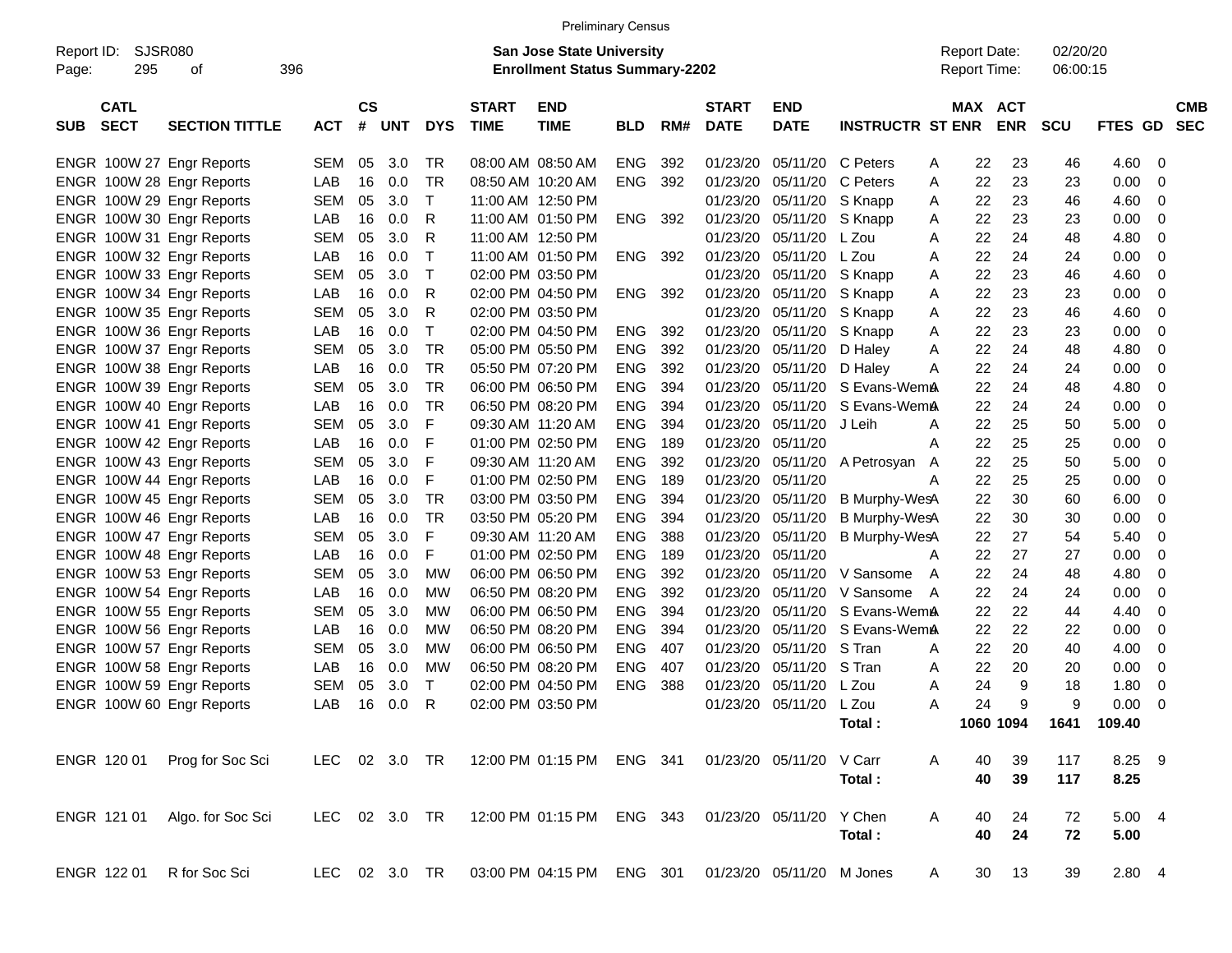|                     |                                           |                                                                      |                                        |                    |                   |                               |                             | <b>Preliminary Census</b>                                                 |                          |            |                             |                                        |                         |                                     |                                   |                      |                                              |                          |                          |
|---------------------|-------------------------------------------|----------------------------------------------------------------------|----------------------------------------|--------------------|-------------------|-------------------------------|-----------------------------|---------------------------------------------------------------------------|--------------------------|------------|-----------------------------|----------------------------------------|-------------------------|-------------------------------------|-----------------------------------|----------------------|----------------------------------------------|--------------------------|--------------------------|
| Report ID:<br>Page: | <b>SJSR080</b><br>296                     | 396<br>оf                                                            |                                        |                    |                   |                               |                             | <b>San Jose State University</b><br><b>Enrollment Status Summary-2202</b> |                          |            |                             |                                        |                         | <b>Report Date:</b><br>Report Time: |                                   | 02/20/20<br>06:00:15 |                                              |                          |                          |
| <b>SUB</b>          | <b>CATL</b><br><b>SECT</b>                | <b>SECTION TITTLE</b>                                                | <b>ACT</b>                             | $\mathsf{cs}$<br># | <b>UNT</b>        | <b>DYS</b>                    | <b>START</b><br><b>TIME</b> | <b>END</b><br><b>TIME</b>                                                 | <b>BLD</b>               | RM#        | <b>START</b><br><b>DATE</b> | <b>END</b><br><b>DATE</b>              | <b>INSTRUCTR ST ENR</b> |                                     | MAX ACT<br><b>ENR</b>             | <b>SCU</b>           | <b>FTES GD</b>                               |                          | <b>CMB</b><br><b>SEC</b> |
|                     |                                           |                                                                      |                                        |                    |                   |                               |                             |                                                                           |                          |            |                             |                                        | Total:                  |                                     | 30<br>13                          | 39                   | 2.80                                         |                          |                          |
|                     |                                           | ENGR 160SL 02 EPICS UD<br>ENGR 160SL 03 EPICS UD                     | LAB<br>LAB                             | 15                 | 1.0<br>1.0        | W                             |                             | 06:00 PM 08:45 PM                                                         | <b>ENG</b>               | 329        |                             | 01/23/20 05/11/20                      | K Perry                 | 10<br>Α<br>X                        | 14<br>$\mathbf 0$<br>$\mathbf 0$  | 14<br>$\mathbf 0$    | 0.93 0<br>$0.00 \t 0$                        |                          |                          |
|                     |                                           |                                                                      |                                        |                    |                   |                               |                             |                                                                           |                          |            |                             |                                        | Total:                  | 10                                  | 14                                | 14                   | 0.93                                         |                          |                          |
|                     | ENGR 180 01<br>ENGR 180 02<br>ENGR 180 03 | <b>Indiv Studies</b><br><b>Indiv Studies</b><br><b>Indiv Studies</b> | <b>SUP</b><br><b>SUP</b><br><b>SUP</b> | 36<br>36<br>36     | 1.0<br>2.0<br>3.0 | F<br><b>TBA</b><br><b>TBA</b> |                             | 08:00 AM 08:50 AM                                                         | <b>ENG</b>               | - 329      | 01/23/20 05/11/20           | 01/23/20 05/11/20<br>01/23/20 05/11/20 | S Gleixner<br>P Hsu     | 20<br>A<br>A<br>15<br>15<br>Α       | 16<br>1<br>0                      | 16<br>2<br>0         | $1.07 \t 0$<br>$0.13 \quad 0$<br>$0.00 \t 0$ |                          |                          |
|                     | ENGR 180 04                               | <b>Indiv Studies</b>                                                 | <b>SUP</b>                             | 36                 | 1.0               | <b>TBA</b>                    |                             |                                                                           |                          |            |                             | 01/23/20 05/11/20                      | Total:                  | А<br>20<br>70                       | $\Omega$<br>17                    | 0<br>18              | $0.00 \t 0$<br>1.20                          |                          |                          |
|                     | ENGR 195A 01                              | Glob/Soc Iss Engr                                                    | <b>LEC</b>                             | 01                 | 1.0 F             |                               |                             | 01:30 PM 02:45 PM                                                         | SН                       | 100        |                             | 01/23/20 05/11/20                      | L Zou<br>Total:         | 125<br>A<br>125                     | 89<br>89                          | 89<br>89             | $5.93$ 0<br>5.93                             |                          |                          |
|                     |                                           | ENGR 195B 01 Glob/Soc Iss Engr<br>ENGR 195B 02 Glob/Soc Iss Engr     | <b>LEC</b><br><b>LEC</b>               | 01<br>01           | 1.0<br>1.0        | F<br>F                        |                             | 10:30 AM 11:45 AM<br>12:00 PM 01:15 PM                                    | <b>ENG</b><br><b>ENG</b> | 189<br>189 |                             | 01/23/20 05/11/20<br>01/23/20 05/11/20 | G Courand<br>K Yrigoyen | 175<br>A<br>175<br>A                | 156<br>149                        | 156<br>149           | $10.40 \quad 0$<br>9.93                      | $\overline{\phantom{0}}$ |                          |
|                     |                                           | ENGR 195B 03 Glob/Soc Iss Engr                                       | <b>LEC</b>                             | 01                 | 1.0               | F                             |                             | 01:30 PM 02:45 PM                                                         | <b>ENG</b>               | 189        |                             | 01/23/20 05/11/20                      | K Yrigoyen<br>Total:    | 175<br>A<br>525                     | 142<br>447                        | 142<br>447           | $9.47 \quad 0$<br>29.80                      |                          |                          |
|                     |                                           | ENGR 195D 01 Inter Sr Proj II<br>ENGR 195D 02 Inter Sr Proj II       | SEM<br><b>SEM</b>                      | 05                 | 3.0<br>3.0        | W                             |                             | 06:00 PM 08:45 PM                                                         | <b>ENG</b>               | 329        |                             | 01/23/20 05/11/20                      | K Perry                 | 30<br>Α<br>X                        | 10<br>$\mathbf 0$<br>$\mathbf 0$  | 30<br>$\mathbf 0$    | $2.00 \t 0$<br>$0.00 \t 0$                   |                          |                          |
|                     |                                           |                                                                      |                                        |                    |                   |                               |                             |                                                                           |                          |            |                             |                                        | Total:                  | 30                                  | 10                                | 30                   | 2.00                                         |                          |                          |
|                     |                                           | ENGR 195E 01 Inter. Computing Pro                                    | LEC                                    | 02 <sub>o</sub>    | 3.0 F             |                               |                             | 10:00 AM 12:45 PM                                                         | <b>ENG</b>               | - 327      |                             | 01/23/20 05/11/20                      | M Jones<br>Total:       | 30<br>Α<br>30                       | 13<br>13                          | 39<br>39             | $2.65$ 1<br>2.65                             |                          |                          |
|                     |                                           | ENGR 200W 02 Engr Grad Reports<br>ENGR 200W 03 Engr Grad Reports     | <b>LEC</b><br><b>LEC</b>               | 02                 | 3.0<br>3.0        | $\top$                        |                             | 07:00 PM 09:45 PM                                                         | <b>ENG</b>               | 388        |                             | 01/23/20 05/11/20                      | M Highby<br>Total:      | X<br>A<br>24<br>24                  | $\mathbf 0$<br>0<br>28<br>28      | 0<br>84<br>84        | $0.00 \t 0$<br>7.00 28<br>7.00               |                          |                          |
|                     | ENGR 261 02                               | Bat. Tech. I                                                         | <b>LEC</b>                             |                    | 3.0               |                               |                             |                                                                           |                          |            |                             |                                        | Total:                  | Χ                                   | 0<br>0<br>$\bf{0}$<br>$\mathbf 0$ | 0<br>0               | $0.00 \t 0$<br>0.00                          |                          |                          |
|                     |                                           | ENGR 295A 01 Master Project I                                        | LEC 02 3.0 R                           |                    |                   |                               |                             | 05:00 PM 07:50 PM BBC 221                                                 |                          |            |                             | 01/23/20 05/11/20                      | F Marbouti<br>Total:    | Α<br>30                             | 30<br>$\mathbf{1}$                | 3<br>3               | $0.25$ 1<br>0.25                             |                          |                          |
|                     |                                           | ENGR 295B 01 Master Project II                                       | LEC 01 3.0 F                           |                    |                   |                               |                             | 01:00 PM 03:45 PM                                                         | ENG 401                  |            |                             | 01/23/20 05/11/20                      | F Marbouti<br>Total:    | A                                   | 30<br>15<br>30<br>15              | 45<br>45             | 3.75 15<br>3.75                              |                          |                          |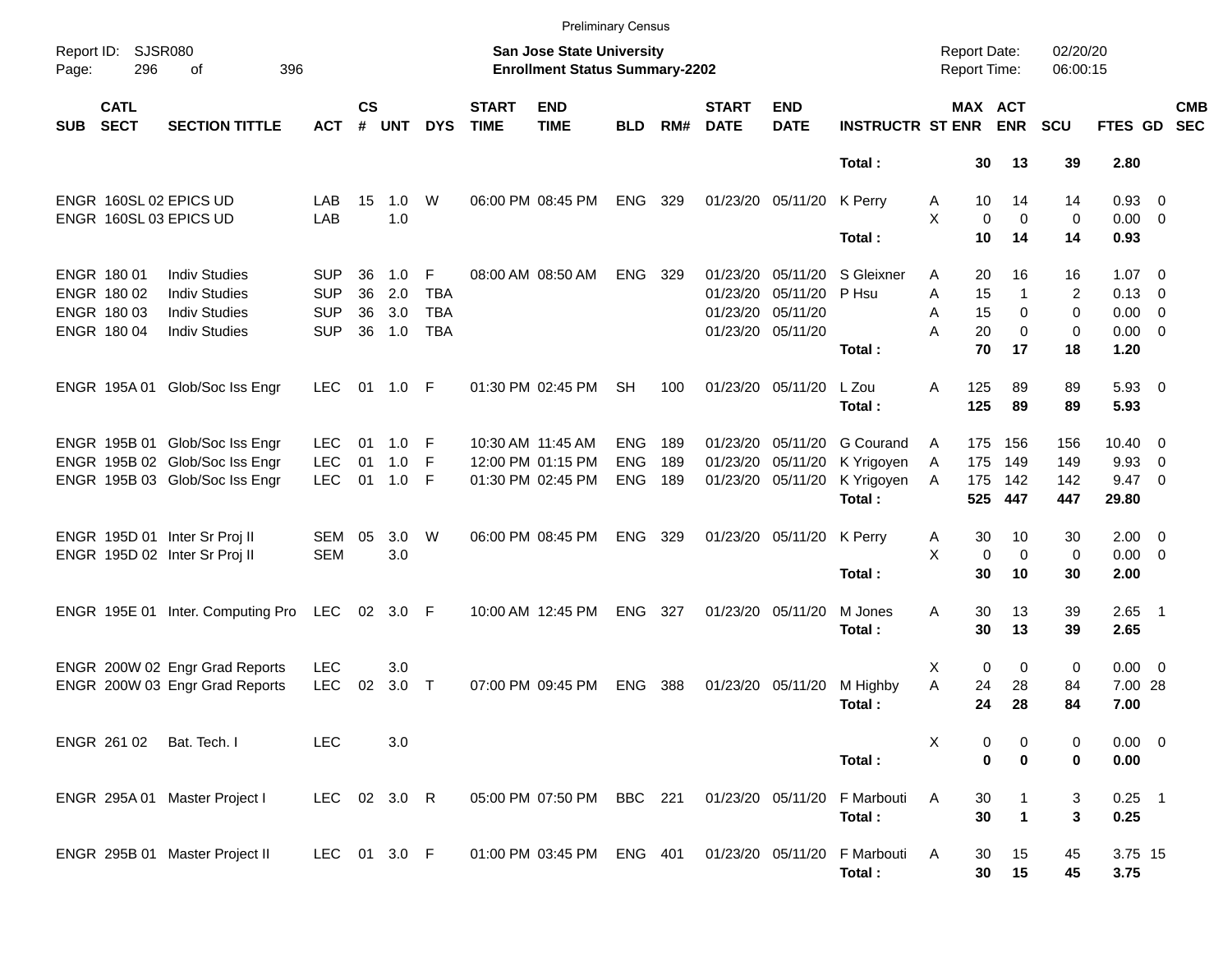|                     |                                                                                       |                                                                                                                           |                                                                    |                            |                                 |                                                                    |                             |                                                                           | <b>Preliminary Census</b> |     |                                                          |                                                          |                         |                                            |                                   |                                                               |                                      |                                              |                                                                         |                          |
|---------------------|---------------------------------------------------------------------------------------|---------------------------------------------------------------------------------------------------------------------------|--------------------------------------------------------------------|----------------------------|---------------------------------|--------------------------------------------------------------------|-----------------------------|---------------------------------------------------------------------------|---------------------------|-----|----------------------------------------------------------|----------------------------------------------------------|-------------------------|--------------------------------------------|-----------------------------------|---------------------------------------------------------------|--------------------------------------|----------------------------------------------|-------------------------------------------------------------------------|--------------------------|
| Report ID:<br>Page: | 297                                                                                   | <b>SJSR080</b><br>396<br>оf                                                                                               |                                                                    |                            |                                 |                                                                    |                             | <b>San Jose State University</b><br><b>Enrollment Status Summary-2202</b> |                           |     |                                                          |                                                          |                         | <b>Report Date:</b><br><b>Report Time:</b> |                                   |                                                               | 02/20/20<br>06:00:15                 |                                              |                                                                         |                          |
| <b>SUB</b>          | <b>CATL</b><br><b>SECT</b>                                                            | <b>SECTION TITTLE</b>                                                                                                     | <b>ACT</b>                                                         | <b>CS</b><br>#             | <b>UNT</b>                      | <b>DYS</b>                                                         | <b>START</b><br><b>TIME</b> | <b>END</b><br><b>TIME</b>                                                 | <b>BLD</b>                | RM# | <b>START</b><br><b>DATE</b>                              | <b>END</b><br><b>DATE</b>                                | <b>INSTRUCTR ST ENR</b> | <b>MAX</b>                                 | <b>ACT</b><br><b>ENR</b>          |                                                               | <b>SCU</b>                           | FTES GD                                      |                                                                         | <b>CMB</b><br><b>SEC</b> |
|                     | ENGR 298101<br>ENGR 298102<br>ENGR 298103                                             | MSE Internship Exper SUP<br>MSE Internship Exper SUP<br>MSE Internship Exper SUP                                          |                                                                    | 48<br>48<br>48             | 1.0<br>2.0<br>3.0               | <b>TBA</b><br><b>TBA</b><br><b>TBA</b>                             |                             |                                                                           |                           |     | 01/23/20<br>01/23/20<br>01/23/20                         | 05/11/20<br>05/11/20<br>05/11/20                         | Total:                  | A<br>A<br>A                                | 30<br>30<br>30<br>90              | 0<br>$\mathbf 0$<br>0<br>$\bf{0}$                             | 0<br>$\mathbf 0$<br>$\mathbf 0$<br>0 | 0.00<br>0.00<br>0.00<br>0.00                 | - 0<br>- 0<br>- 0                                                       |                          |
|                     | ENGR 299 01<br>ENGR 299 02<br><b>ENGR 299 03</b><br><b>ENGR 299 04</b><br>ENGR 299 05 | <b>Masters Thesis</b><br><b>Masters Thesis</b><br><b>Masters Thesis</b><br><b>Masters Thesis</b><br><b>Masters Thesis</b> | <b>SUP</b><br><b>SUP</b><br><b>SUP</b><br><b>SUP</b><br><b>SUP</b> | 25<br>25<br>25<br>25<br>25 | 1.0<br>2.0<br>3.0<br>4.0<br>5.0 | <b>TBA</b><br><b>TBA</b><br><b>TBA</b><br><b>TBA</b><br><b>TBA</b> |                             |                                                                           |                           |     | 01/23/20<br>01/23/20<br>01/23/20<br>01/23/20<br>01/23/20 | 05/11/20<br>05/11/20<br>05/11/20<br>05/11/20<br>05/11/20 | Total:                  | A<br>A<br>A<br>A<br>A                      | 30<br>25<br>25<br>25<br>25<br>130 | $\mathbf{0}$<br>$\Omega$<br>0<br>$\mathbf 0$<br>0<br>$\bf{0}$ | 0<br>0<br>0<br>$\mathbf 0$<br>0<br>0 | 0.00<br>0.00<br>0.00<br>0.00<br>0.00<br>0.00 | $\overline{\mathbf{0}}$<br>- 0<br>- 0<br>- 0<br>$\overline{\mathbf{0}}$ |                          |

**Department : General Engineering Department Total : 3096 2514 3703 249.97 Lower Division : 832 710 1065 71.00<br>
Upper Division : 884 1788 2590 174.97 Upper Division : 1984 1788 2590 174.97 Graduate Division :**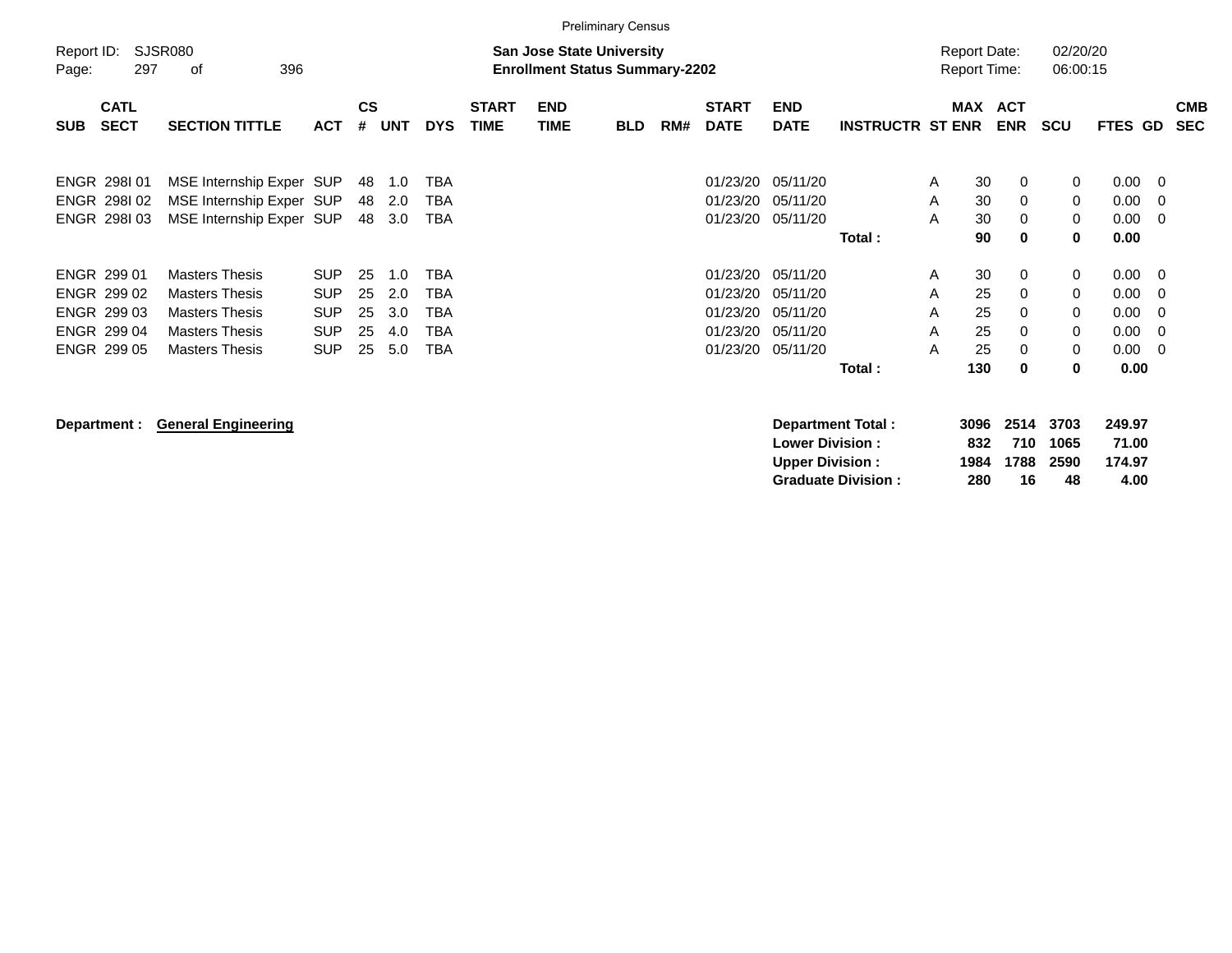|                     |                            |                                             |              |                    |            |            |                             | <b>Preliminary Census</b>                                                 |                |      |                             |                               |                               |                                     |          |             |                      |                    |                  |                          |
|---------------------|----------------------------|---------------------------------------------|--------------|--------------------|------------|------------|-----------------------------|---------------------------------------------------------------------------|----------------|------|-----------------------------|-------------------------------|-------------------------------|-------------------------------------|----------|-------------|----------------------|--------------------|------------------|--------------------------|
| Report ID:<br>Page: | 298                        | <b>SJSR080</b><br>396<br>οf                 |              |                    |            |            |                             | <b>San Jose State University</b><br><b>Enrollment Status Summary-2202</b> |                |      |                             |                               |                               | <b>Report Date:</b><br>Report Time: |          |             | 02/20/20<br>06:00:15 |                    |                  |                          |
| <b>SUB</b>          | <b>CATL</b><br><b>SECT</b> | <b>SECTION TITTLE</b>                       | ACT          | $\mathsf{cs}$<br># | <b>UNT</b> | <b>DYS</b> | <b>START</b><br><b>TIME</b> | <b>END</b><br><b>TIME</b>                                                 | <b>BLD</b>     | RM#  | <b>START</b><br><b>DATE</b> | <b>END</b><br><b>DATE</b>     | <b>INSTRUCTR ST ENR ENR</b>   |                                     |          | MAX ACT     | <b>SCU</b>           | FTES GD            |                  | <b>CMB</b><br><b>SEC</b> |
| College             |                            | <b>Engineering</b>                          |              |                    |            |            |                             |                                                                           |                |      |                             |                               |                               |                                     |          |             |                      |                    |                  |                          |
|                     | Department :               | <b>Industrial &amp; Systems Engineering</b> |              |                    |            |            |                             |                                                                           |                |      |                             |                               |                               |                                     |          |             |                      |                    |                  |                          |
| <b>ISE</b>          | 103 01                     | Life Cycle Engr                             | LEC.         |                    | 02 3.0     | <b>TR</b>  |                             | 04:30 PM 05:45 PM                                                         | DMH 234        |      |                             | 01/23/20 05/11/20             | J Flahaux<br>Total:           | A                                   | 50<br>50 | 21<br>21    | 63<br>63             | $4.20 \ 0$<br>4.20 |                  |                          |
| <b>ISE</b>          | 105 01                     | Intr Syst Engr                              | SEM          | - 04               | 3.0        | TR         |                             | 12:00 PM 01:15 PM                                                         | ENG 331        |      |                             | 01/23/20 05/11/20             | R Srinivasan A                |                                     | 90       | 59          | 177                  | 11.85              | $\blacksquare$ 1 |                          |
|                     |                            |                                             |              |                    |            |            |                             |                                                                           |                |      |                             |                               | Total:                        |                                     | 90       | 59          | 177                  | 11.85              |                  |                          |
| <b>ISE</b>          | 115 01                     | Lean Intgr Mfg                              | SEM          | 04                 | 3.0        | М          |                             | 06:00 PM 07:40 PM                                                         | CL.            | 224  | 01/23/20                    | 05/11/20                      | T Pham                        | A                                   | 50       | 48          | 96                   | 9.60 0             |                  |                          |
| <b>ISE</b>          | 115 02                     | Lean Intgr Mfg                              | LAB          | 16                 | 0.0        | Τ          |                             | 06:00 PM 09:00 PM                                                         | <b>ENG</b>     | 194  | 01/23/20                    | 05/11/20 T Pham               |                               | Α                                   | 25       | 23          | 23                   | $0.00 \t 0$        |                  |                          |
| <b>ISE</b>          | 115 03                     | Lean Intgr Mfg                              | LAB          | 16                 | 0.0        | W          |                             | 06:00 PM 09:00 PM                                                         | <b>ENG</b>     | 194  |                             | 01/23/20 05/11/20             | T Pham                        | A                                   | 25       | 25          | 25                   | $0.00 \t 0$        |                  |                          |
|                     |                            |                                             |              |                    |            |            |                             |                                                                           |                |      |                             |                               | Total:                        |                                     | 100      | 96          | 144                  | 9.60               |                  |                          |
| <b>ISE</b>          | 120 01                     | Methods Design                              | <b>LEC</b>   | 01                 | 3.0        | TR.        |                             | 03:00 PM 03:50 PM                                                         | ENG.           | 331  | 01/23/20                    | 05/11/20                      | D Nathan-RobA                 |                                     | 90       | 48          | 96                   | 9.65               | - 1              |                          |
| <b>ISE</b>          | 120 02                     | Methods Design                              | LAB          | 16                 | 0.0        | Τ          |                             | 04:00 PM 07:00 PM                                                         | <b>ENG</b>     | 488  | 01/23/20                    | 05/11/20                      | D Nathan-RobA                 |                                     | 45       | 39          | 39                   | $0.00 \t 0$        |                  |                          |
| <b>ISE</b>          | 120 03                     | Methods Design                              | LAB          | 16                 | 0.0        | R          |                             | 04:00 PM 07:00 PM                                                         | <b>ENG</b>     | 488  |                             | 01/23/20 05/11/20             | D Nathan-RobA                 |                                     | 45       | 9           | 9                    | $0.00$ 1           |                  |                          |
|                     |                            |                                             |              |                    |            |            |                             |                                                                           |                |      |                             |                               | Total:                        |                                     | 180      | 96          | 144                  | 9.65               |                  |                          |
| <b>ISE</b>          | 130 01                     | <b>Engr Statistics</b>                      | <b>LEC</b>   | 04                 | 3.0        | TR.        |                             | 09:00 AM 10:15 AM                                                         | <b>ENG</b>     | 189  |                             | 01/23/20 05/11/20             | N Patel                       | A                                   | 150      | 140         | 420                  | 29.30 26           |                  |                          |
|                     |                            |                                             |              |                    |            |            |                             |                                                                           |                |      |                             |                               | Total:                        |                                     | 150      | 140         | 420                  | 29.30              |                  |                          |
| <b>ISE</b>          | 131 01                     | <b>Statistical Proc Con</b>                 | SEM          | 04                 | 3.0        | МW         |                             | 03:00 PM 04:15 PM                                                         | ENG            | 343  |                             | 01/23/20 05/11/20             | H Tsao                        | Α                                   | 90       | 65          | 195                  | 13.00 0            |                  |                          |
|                     |                            |                                             |              |                    |            |            |                             |                                                                           |                |      |                             |                               | Total:                        |                                     | 90       | 65          | 195                  | 13.00              |                  |                          |
| <b>ISE</b>          | 140 01                     | Oper Plan & Control                         | SEM          | 04                 | 3.0        | MW         |                             | 04:30 PM 05:45 PM                                                         | <b>ENG</b>     | -341 |                             | 01/23/20 05/11/20             | A Kumar                       | A                                   | 90       | 45          | 135                  | 10.35 27           |                  |                          |
|                     |                            |                                             |              |                    |            |            |                             |                                                                           |                |      |                             |                               | Total:                        |                                     | 90       | 45          | 135                  | 10.35              |                  |                          |
| <b>ISE</b>          | 155 01                     | Supply Chain Engr                           | SEM 04       |                    | 3.0        | TR         | 10:30 AM 11:45 AM           |                                                                           | <b>ENG</b>     | -341 |                             | 01/23/20 05/11/20             | H Liu                         | Α                                   | 90       | 61          | 183                  | $12.20 \t 0$       |                  |                          |
|                     |                            |                                             |              |                    |            |            |                             |                                                                           |                |      |                             |                               | Total:                        |                                     | 90       | 61          | 183                  | 12.20              |                  |                          |
| <b>ISE</b>          |                            | 160 01 Healthcare Del Sys                   | LEC 02 3.0 T |                    |            |            |                             | 06:00 PM 08:45 PM CL                                                      |                |      |                             | 310 01/23/20 05/11/20 A James |                               | Α                                   | 20       |             | 3                    | $0.20 \ 0$         |                  |                          |
|                     |                            |                                             |              |                    |            |            |                             |                                                                           |                |      |                             |                               | Total:                        |                                     | 20       | $\mathbf 1$ | 3                    | 0.20               |                  |                          |
| <b>ISE</b>          | 164 01                     | Comp & Hum Interact SEM 04 3.0 T            |              |                    |            |            |                             | 06:00 PM 08:45 PM                                                         | ENG 331        |      |                             | 01/23/20 05/11/20             | A Moallem                     | Α                                   | 80       | 75          | 225                  | 15.00 0            |                  |                          |
|                     |                            |                                             |              |                    |            |            |                             |                                                                           |                |      |                             |                               | Total:                        |                                     | 80       | 75          | 225                  | 15.00              |                  |                          |
| <b>ISE</b>          | 167 01                     | <b>Sys Simulation</b>                       | SEM 04 3.0 M |                    |            |            |                             | 09:00 AM 10:40 AM                                                         | <b>ENG 488</b> |      |                             |                               | 01/23/20 05/11/20 K Mabrouk   | A                                   | 50       | 50          | 100                  | 11.35 27           |                  |                          |
| <b>ISE</b>          | 16702                      | <b>Sys Simulation</b>                       | LAB 16 0.0 M |                    |            |            |                             | 11:00 AM 02:00 PM                                                         | ENG 333        |      |                             |                               | 01/23/20 05/11/20 K Mabrouk A |                                     | 50       | 50          | 50                   | $0.00$ 27          |                  |                          |
|                     |                            |                                             |              |                    |            |            |                             |                                                                           |                |      |                             |                               | Total:                        |                                     |          | 100 100     | 150                  | 11.35              |                  |                          |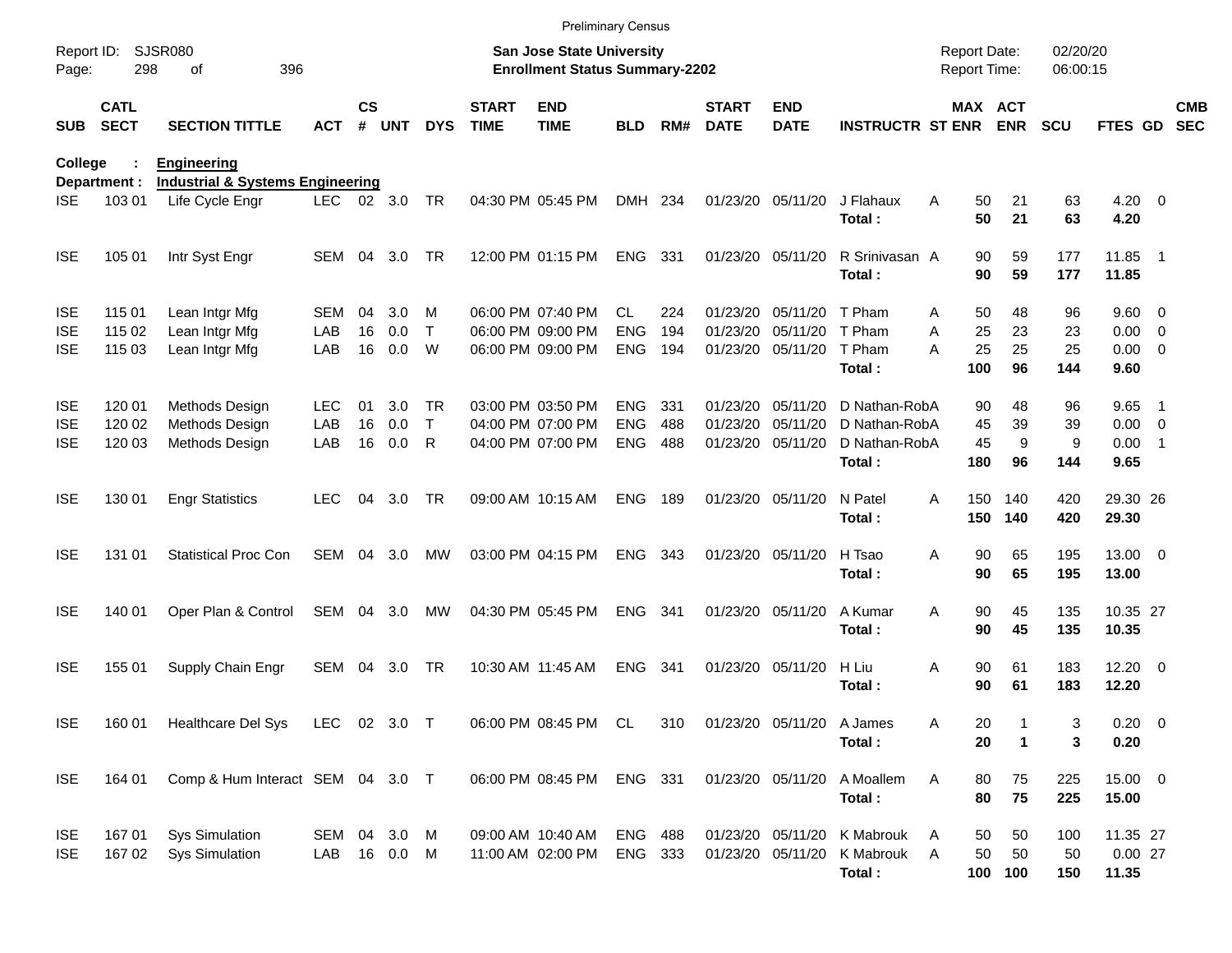|                                        |                            |                                                                            |                                        |                    |                   |                                        |                             | <b>Preliminary Census</b>                                          |            |     |                               |                               |                          |                                            |                                                                       |                             |                                                |                          |
|----------------------------------------|----------------------------|----------------------------------------------------------------------------|----------------------------------------|--------------------|-------------------|----------------------------------------|-----------------------------|--------------------------------------------------------------------|------------|-----|-------------------------------|-------------------------------|--------------------------|--------------------------------------------|-----------------------------------------------------------------------|-----------------------------|------------------------------------------------|--------------------------|
| Page:                                  | Report ID: SJSR080<br>299  | 396<br>of                                                                  |                                        |                    |                   |                                        |                             | San Jose State University<br><b>Enrollment Status Summary-2202</b> |            |     |                               |                               |                          | <b>Report Date:</b><br><b>Report Time:</b> |                                                                       | 02/20/20<br>06:00:15        |                                                |                          |
| <b>SUB</b>                             | <b>CATL</b><br><b>SECT</b> | <b>SECTION TITTLE</b>                                                      | <b>ACT</b>                             | $\mathsf{cs}$<br># | <b>UNT</b>        | <b>DYS</b>                             | <b>START</b><br><b>TIME</b> | <b>END</b><br><b>TIME</b>                                          | <b>BLD</b> | RM# | <b>START</b><br><b>DATE</b>   | <b>END</b><br><b>DATE</b>     | <b>INSTRUCTR ST ENR</b>  |                                            | MAX ACT<br><b>ENR</b>                                                 | <b>SCU</b>                  | <b>FTES GD</b>                                 | <b>CMB</b><br><b>SEC</b> |
| <b>ISE</b>                             | 170 01                     | <b>Operation Research</b>                                                  | SEM 04 3.0                             |                    |                   | <b>TR</b>                              |                             | 01:30 PM 02:45 PM                                                  | <b>ENG</b> | 341 |                               | 01/23/20 05/11/20             | S Erdogan<br>Total:      | Α                                          | 57<br>90<br>57<br>90                                                  | 171<br>171                  | 11.45 1<br>11.45                               |                          |
| <b>ISE</b><br><b>ISE</b><br><b>ISE</b> | 180 01<br>180 02<br>180 03 | <b>Individ Studies</b><br><b>Individ Studies</b><br><b>Individ Studies</b> | <b>SUP</b><br><b>SUP</b><br><b>SUP</b> | 36<br>36<br>36     | 1.0<br>2.0<br>3.0 | <b>TBA</b><br><b>TBA</b><br><b>TBA</b> |                             |                                                                    |            |     | 01/23/20<br>01/23/20 05/11/20 | 05/11/20<br>01/23/20 05/11/20 | L Freund<br>Total:       | Α<br>Α<br>A                                | 25<br>1<br>25<br>0<br>25<br>$\mathbf 0$<br>75<br>$\blacktriangleleft$ | 1<br>0<br>0<br>$\mathbf{1}$ | $0.07$ 0<br>$0.00 \t 0$<br>$0.00 \t 0$<br>0.07 |                          |
| <b>ISE</b>                             | 194 01                     | Analytics Workshop                                                         | LAB                                    |                    | 16  1.0           | W                                      |                             | 10:30 AM 01:15 PM                                                  | <b>ENG</b> | 488 |                               | 01/23/20 05/11/20             | S Gupta<br>Total:        | Α                                          | 50<br>32<br>50<br>32                                                  | 32<br>32                    | $2.13 \quad 0$<br>2.13                         |                          |
| <b>ISE</b>                             |                            | 195A 01 Sr ISE Design I                                                    | LAB                                    |                    | 16 1.0 F          |                                        |                             | 09:30 AM 12:30 PM                                                  | <b>ENG</b> | 488 | 01/23/20 05/11/20             |                               | <b>B</b> Saeed<br>Total: | A                                          | 50<br>25<br>50<br>25                                                  | 25<br>25                    | $1.67$ 0<br>1.67                               |                          |
| <b>ISE</b>                             |                            | 195B 01 Sr ISE Design II                                                   | LAB                                    |                    | 16 3.0 F          |                                        |                             | 01:00 PM 03:45 PM                                                  | <b>ENG</b> | 488 | 01/23/20 05/11/20             |                               | <b>B</b> Saeed<br>Total: | A                                          | 50<br>39<br>50<br>39                                                  | 117<br>117                  | 7.80 0<br>7.80                                 |                          |
| <b>ISE</b>                             | 200 01                     | Fincl Mthds Engr                                                           | SEM 05 3.0 R                           |                    |                   |                                        |                             | 06:00 PM 08:45 PM                                                  | <b>ENG</b> | 341 | 01/23/20 05/11/20             |                               | D Nathan-RobA<br>Total:  |                                            | 80<br>65<br>80<br>65                                                  | 195<br>195                  | 16.25 65<br>16.25                              |                          |
| <b>ISE</b>                             | 201 01                     | Engr Stat                                                                  | SEM 04 3.0                             |                    |                   | W                                      |                             | 06:00 PM 08:45 PM                                                  | <b>BBC</b> | 205 | 01/23/20 05/11/20             |                               | S Gupta<br>Total:        | Α                                          | 40<br>5<br>$5\phantom{1}$<br>40                                       | 15<br>15                    | $1.25$ 5<br>1.25                               |                          |
| <b>ISE</b>                             | 202 01                     | Des Ana Engr Exp                                                           | SEM                                    | 05                 | 3.0               | - R                                    |                             | 06:00 PM 08:45 PM                                                  | <b>ENG</b> | 343 | 01/23/20 05/11/20             |                               | S Amin<br>Total:         | A                                          | 70<br>24<br>70<br>24                                                  | 72<br>72                    | 6.00 24<br>6.00                                |                          |
| <b>ISE</b>                             | 211 01                     | Exptl Des for HF                                                           | <b>LEC</b>                             | 05                 | 3.0               | W                                      |                             | 06:00 PM 08:45 PM                                                  | <b>ENG</b> | 343 |                               | 01/23/20 05/11/20             | S Amin<br>Total:         | Α                                          | 35<br>70<br>35<br>70                                                  | 105<br>105                  | 8.75 35<br>8.75                                |                          |
| <b>ISE</b>                             |                            | 213 01 Princip of Engr Mgmt LEC 02 3.0 M                                   |                                        |                    |                   |                                        |                             | 06:00 PM 08:45 PM ENG 343 01/23/20 05/11/20 A Kumar                |            |     |                               |                               | Total:                   | Α                                          | 70<br>82<br>70<br>82                                                  | 246<br>246                  | 20.45 81<br>20.45                              |                          |
| <b>ISE</b>                             | 215 01                     | <b>Usability Testing</b>                                                   | SEM 04 3.0 R                           |                    |                   |                                        |                             | 03:00 PM 05:45 PM BBC 201                                          |            |     | 01/23/20 05/11/20             |                               | A Andre<br>Total:        | Α                                          | 29<br>50<br>50<br>29                                                  | 87<br>87                    | 7.25 29<br>7.25                                |                          |
| <b>ISE</b>                             | 218 02                     | Int. Design I                                                              | LEC 02 3.0 M                           |                    |                   |                                        |                             | 06:00 PM 08:45 PM BBC 225                                          |            |     | 01/23/20 05/11/20             |                               | D Rosenberg A<br>Total:  |                                            | 40<br>29<br>40<br>29                                                  | 87<br>87                    | 7.25 29<br>7.25                                |                          |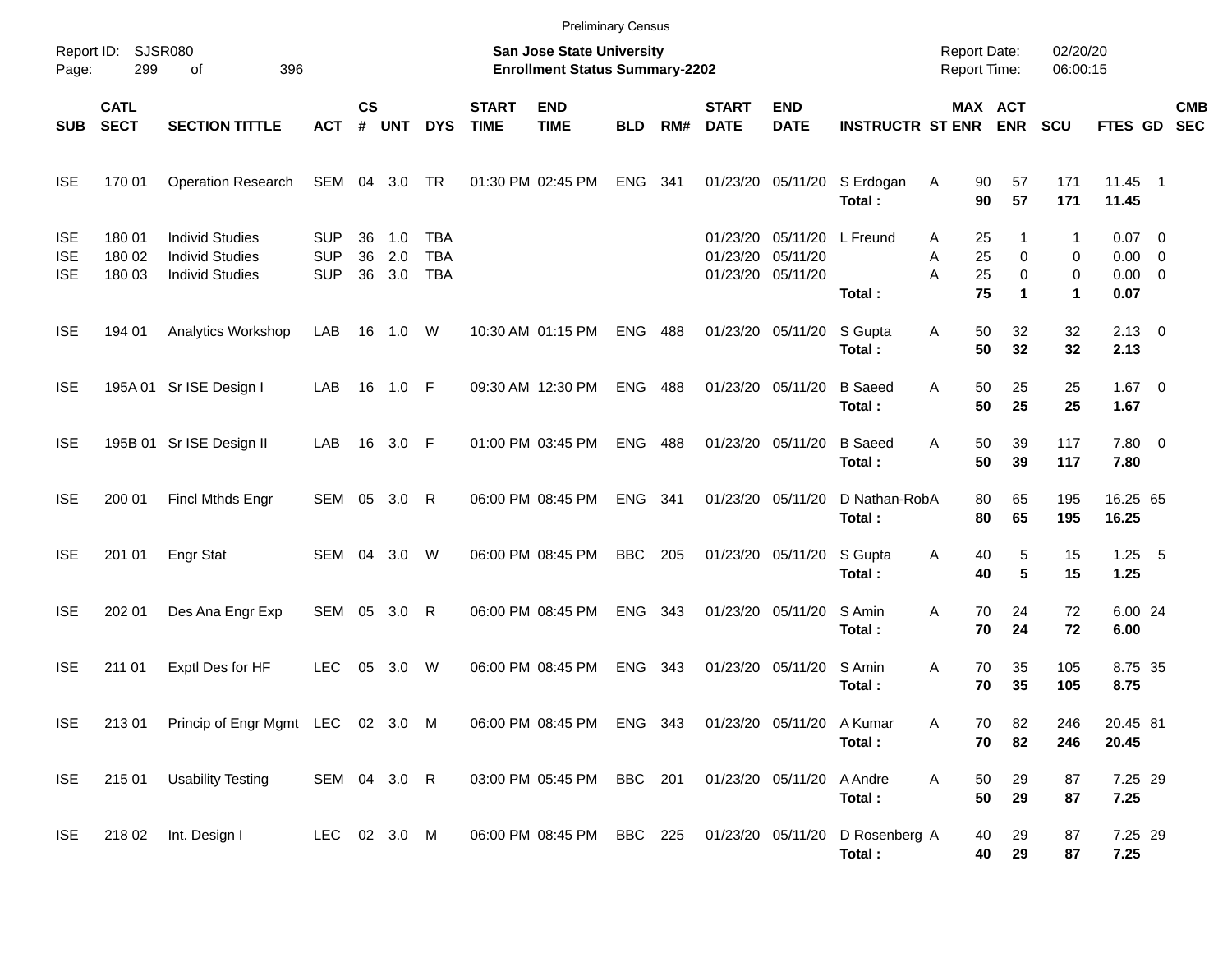|                     |                            |                                   |                |                    |                |            |                             | <b>Preliminary Census</b>                                          |            |     |                             |                            |                             |                                            |                                   |                      |                     |     |            |
|---------------------|----------------------------|-----------------------------------|----------------|--------------------|----------------|------------|-----------------------------|--------------------------------------------------------------------|------------|-----|-----------------------------|----------------------------|-----------------------------|--------------------------------------------|-----------------------------------|----------------------|---------------------|-----|------------|
| Report ID:<br>Page: | 300                        | SJSR080<br>396<br>of              |                |                    |                |            |                             | San Jose State University<br><b>Enrollment Status Summary-2202</b> |            |     |                             |                            |                             | <b>Report Date:</b><br><b>Report Time:</b> |                                   | 02/20/20<br>06:00:15 |                     |     |            |
| <b>SUB</b>          | <b>CATL</b><br><b>SECT</b> | <b>SECTION TITTLE</b>             | <b>ACT</b>     | $\mathsf{cs}$<br># | <b>UNT</b>     | <b>DYS</b> | <b>START</b><br><b>TIME</b> | <b>END</b><br><b>TIME</b>                                          | <b>BLD</b> | RM# | <b>START</b><br><b>DATE</b> | <b>END</b><br><b>DATE</b>  | <b>INSTRUCTR ST ENR</b>     |                                            | MAX ACT<br><b>ENR</b>             | SCU                  | FTES GD SEC         |     | <b>CMB</b> |
| <b>ISE</b>          | 21901                      | <b>HCI</b> Security               | SEM            | 04                 | 3.0            | R          | 06:00 PM 08:45 PM           |                                                                    | CL.        | 224 | 01/23/20                    | 05/11/20                   | A Moallem                   | 50<br>Α                                    | 2                                 | 6                    | 0.50                | 2 C |            |
|                     | CMPE 219 01                | <b>HCI</b> Security               | SEM            | 04                 | 3.0            | R          | 06:00 PM 08:45 PM           |                                                                    | CL.        | 224 | 01/23/20                    | 05/11/20                   | A Moallem                   | A                                          | 0<br>44                           | 132                  | 11.00 44 C          |     |            |
|                     | PSYC 219 01                | <b>HCI</b> Security               | SEM            | 04                 | 3.0            | R          |                             | 06:00 PM 08:45 PM                                                  | CL.        | 224 | 01/23/20                    | 05/11/20                   | A Moallem                   | A                                          | 0<br>0                            | 0                    | $0.00 \t 0 C$       |     |            |
|                     |                            |                                   |                |                    |                |            |                             |                                                                    |            |     |                             |                            | Total:                      | 50                                         | 46                                | 138                  | 11.50               |     |            |
| <b>ISE</b>          | 223 01                     | Dec Model Sus Dev                 | <b>LEC</b>     |                    | 02 3.0         | $\top$     |                             | 03:00 PM 05:45 PM                                                  | CL         | 234 | 01/23/20 05/11/20           |                            | R Srinivasan A              | 40                                         | 12                                | 36                   | 3.00 12             |     |            |
|                     |                            |                                   |                |                    |                |            |                             |                                                                    |            |     |                             |                            | Total:                      | 40                                         | 12                                | 36                   | 3.00                |     |            |
| <b>ISE</b>          | 233 80                     | Op Data Analysis                  | <b>LEC</b>     |                    | 3.0            |            |                             |                                                                    |            |     |                             |                            | Total:                      | Χ                                          | 0<br>0<br>$\mathbf 0$<br>$\bf{0}$ | 0<br>0               | $0.00 \t 0$<br>0.00 |     |            |
| <b>ISE</b>          | 240 01                     | Analytics Sys Engr                | SEM 05 3.0     |                    |                | W          | 03:00 PM 05:45 PM           |                                                                    | <b>ENG</b> | 488 |                             | 01/23/20 05/11/20          | S Erdogan<br>Total:         | Α<br>60<br>60                              | 30<br>30                          | 90<br>90             | 7.50 30<br>7.50     |     |            |
| <b>ISE</b>          | 242 01                     | Adv Scv Sys Engrg & SEM 04 3.0 M  |                |                    |                |            | 06:00 PM 08:45 PM           |                                                                    | <b>ENG</b> | 488 |                             | 01/23/20 05/11/20          | P Tam<br>Total:             | Α<br>40<br>40                              | 5<br>5                            | 15<br>15             | $1.25$ 5<br>1.25    |     |            |
| <b>ISE</b>          | 247 01                     | Logistics Supl Chn                | SEM 04 3.0     |                    |                | W          | 06:00 PM 08:45 PM           |                                                                    | <b>ENG</b> | 488 |                             | 01/23/20 05/11/20          | H Liu<br>Total:             | 50<br>Α<br>50                              | 24<br>24                          | 72<br>72             | 6.00 24<br>6.00     |     |            |
| <b>ISE</b>          | 250 01                     | Leading 6Sigma Impro SEM 04 3.0 T |                |                    |                |            | 06:00 PM 08:45 PM           |                                                                    | <b>ENG</b> | 189 |                             | 01/23/20 05/11/20          | D Steele<br>Total:          | 150<br>Α<br>150                            | 128<br>128                        | 384<br>384           | 30.65101<br>30.65   |     |            |
| <b>ISE</b>          | 260 01                     | Healthcare Del Sys                | <b>LEC</b>     |                    | 02 3.0         | $\top$     |                             | 06:00 PM 08:45 PM                                                  | CL.        | 310 |                             | 01/23/20 05/11/20          | A James<br>Total:           | Α<br>40<br>40                              | 39<br>39                          | 117<br>117           | 9.75 39<br>9.75     |     |            |
| <b>ISE</b>          | 265 01                     | Adv Sys Simul                     | <b>SEM</b>     |                    | 3.0            |            |                             |                                                                    |            |     |                             |                            | Total:                      | X                                          | 0<br>0<br>0<br>0                  | 0<br>0               | $0.00 \t 0$<br>0.00 |     |            |
| <b>ISE</b>          | 297 01                     | Sp Topics IE                      | SEM 05 1.0     |                    |                | TBA        |                             |                                                                    |            |     | 01/23/20 05/11/20           |                            |                             | 20<br>A                                    | 0                                 | 0                    | $0.00 \t 0$         |     |            |
| <b>ISE</b>          | 297 02                     | Sp Topics IE                      |                |                    | SEM 05 2.0 TBA |            |                             |                                                                    |            |     |                             | 01/23/20 05/11/20          |                             | 20<br>Α                                    | 0                                 | 0                    | $0.00 \t 0$         |     |            |
| <b>ISE</b>          | 297 03                     | Sp Topics IE                      | SEM 05 3.0 TBA |                    |                |            |                             |                                                                    |            |     |                             | 01/23/20 05/11/20 A Andre  |                             | 20<br>Α                                    |                                   | 1                    | $0.25$ 1            |     |            |
|                     |                            |                                   |                |                    |                |            |                             |                                                                    |            |     |                             |                            | Total:                      | 60                                         | $\mathbf 1$                       | 1                    | 0.25                |     |            |
| <b>ISE</b>          | 298 01                     | Spec Prob                         | <b>SUP</b>     |                    | 25 1.0         | TBA        |                             |                                                                    |            |     |                             | 01/23/20 05/11/20 L Freund |                             | 40<br>A                                    | 26                                | 26                   | 2.17 26             |     |            |
| <b>ISE</b>          | 298 02                     | Spec Prob                         | <b>SUP</b>     |                    | 25 2.0         | <b>TBA</b> |                             |                                                                    |            |     |                             | 01/23/20 05/11/20 H Liu    |                             | 30<br>A                                    | 9                                 | 18                   | $1.50$ 9            |     |            |
| <b>ISE</b>          | 298 03                     | Spec Prob                         | <b>SUP</b>     |                    | 25 3.0         | TBA        |                             |                                                                    |            |     |                             |                            | 01/23/20 05/11/20 S Erdogan | 120<br>A                                   | 68                                | 204                  | 17.00 68            |     |            |
| <b>ISE</b>          | 298 04                     | Spec Prob                         | <b>SUP</b>     |                    |                |            |                             |                                                                    |            |     |                             | 01/23/20 05/11/20 L Freund |                             | 40<br>A                                    | 6                                 | 24                   | $2.00\quad 6$       |     |            |
|                     |                            |                                   |                |                    |                |            |                             |                                                                    |            |     |                             |                            | Total:                      | 230                                        | 109                               | 272                  | 22.67               |     |            |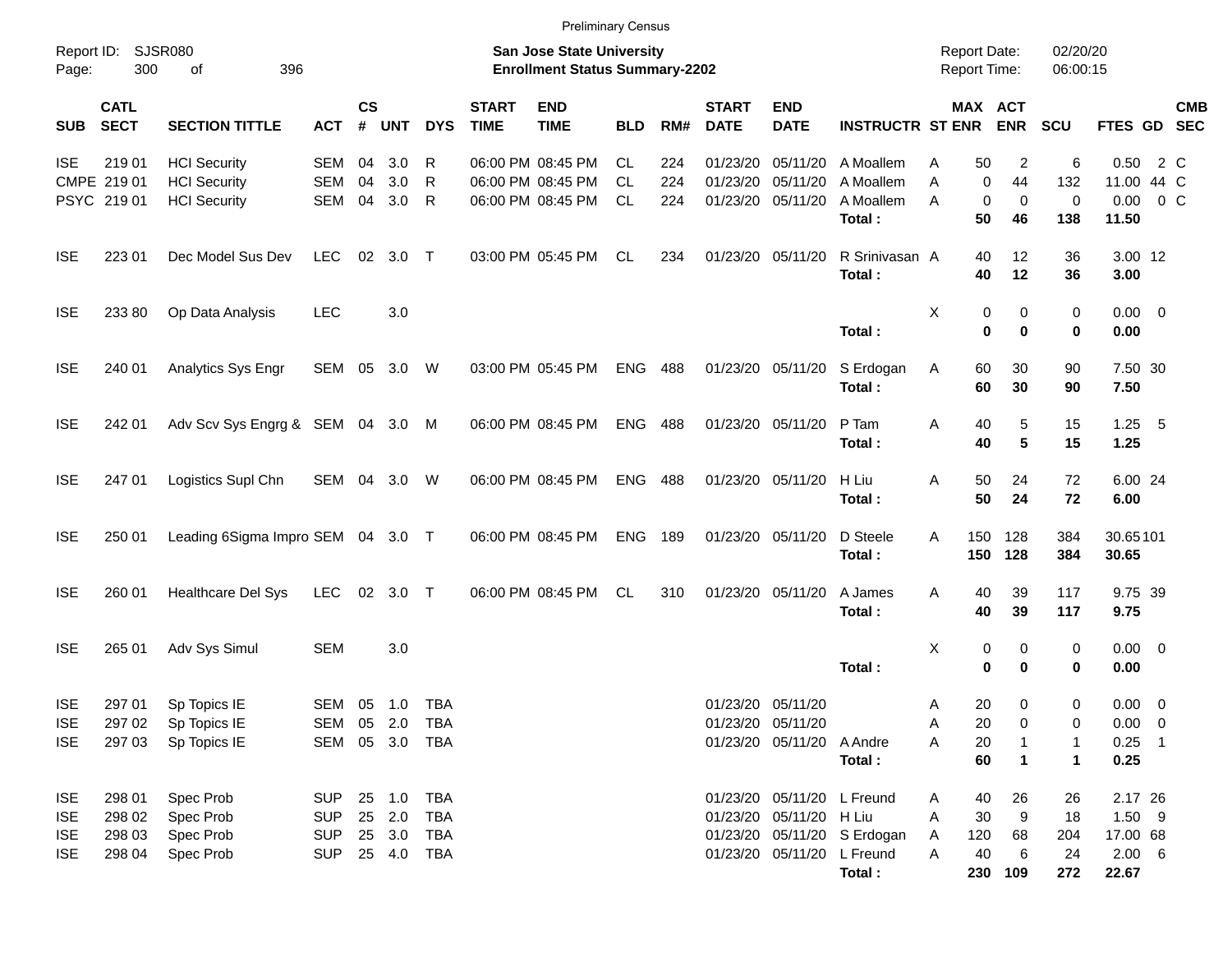|                                                      |                                      |                                                                                                  |                                                      |                      |                          |                                        |                             |                                                                           | <b>Preliminary Census</b> |     |                                              |                                                  |                                                       |                             |                                            |                              |                                  |                                      |                                     |                          |
|------------------------------------------------------|--------------------------------------|--------------------------------------------------------------------------------------------------|------------------------------------------------------|----------------------|--------------------------|----------------------------------------|-----------------------------|---------------------------------------------------------------------------|---------------------------|-----|----------------------------------------------|--------------------------------------------------|-------------------------------------------------------|-----------------------------|--------------------------------------------|------------------------------|----------------------------------|--------------------------------------|-------------------------------------|--------------------------|
| Report ID:<br>Page:                                  | 301                                  | SJSR080<br>396<br>оf                                                                             |                                                      |                      |                          |                                        |                             | <b>San Jose State University</b><br><b>Enrollment Status Summary-2202</b> |                           |     |                                              |                                                  |                                                       |                             | <b>Report Date:</b><br><b>Report Time:</b> |                              | 02/20/20<br>06:00:15             |                                      |                                     |                          |
| <b>SUB</b>                                           | <b>CATL</b><br><b>SECT</b>           | <b>SECTION TITTLE</b>                                                                            | <b>ACT</b>                                           | <b>CS</b><br>#       | <b>UNT</b>               | <b>DYS</b>                             | <b>START</b><br><b>TIME</b> | <b>END</b><br><b>TIME</b>                                                 | <b>BLD</b>                | RM# | <b>START</b><br><b>DATE</b>                  | <b>END</b><br><b>DATE</b>                        | <b>INSTRUCTR ST ENR</b>                               |                             | MAX                                        | <b>ACT</b><br><b>ENR</b>     | <b>SCU</b>                       | <b>FTES</b>                          | GD                                  | <b>CMB</b><br><b>SEC</b> |
| <b>ISE</b><br><b>ISE</b><br><b>ISE</b><br><b>ISE</b> | 299 01<br>299 02<br>299 03<br>299 04 | <b>Masters Thesis</b><br><b>Masters Thesis</b><br><b>Masters Thesis</b><br><b>Masters Thesis</b> | <b>SUP</b><br><b>SUP</b><br><b>SUP</b><br><b>SUP</b> | 25<br>25<br>25<br>25 | 1.0<br>2.0<br>3.0<br>4.0 | <b>TBA</b><br><b>TBA</b><br>TBA<br>TBA |                             |                                                                           |                           |     | 01/23/20<br>01/23/20<br>01/23/20<br>01/23/20 | 05/11/20<br>05/11/20<br>05/11/20<br>05/11/20     | Total:                                                | $\mathsf{A}$<br>A<br>A<br>A | 25<br>25<br>25<br>25<br>100                | $\Omega$<br>0<br>0<br>0<br>0 | 0<br>0<br>0<br>0<br>0            | 0.00<br>0.00<br>0.00<br>0.00<br>0.00 | $\overline{0}$<br>- 0<br>- 0<br>- 0 |                          |
|                                                      | Department :                         | <b>Industrial &amp; Systems Engineering</b>                                                      |                                                      |                      |                          |                                        |                             |                                                                           |                           |     |                                              | <b>Lower Division:</b><br><b>Upper Division:</b> | <b>Department Total:</b><br><b>Graduate Division:</b> |                             | 2595<br>0<br>1435<br>1160                  | 1576<br>0<br>978<br>598      | 4117<br>$\bf{0}$<br>2380<br>1737 | 309.58<br>0.00<br>166.07<br>143.52   |                                     |                          |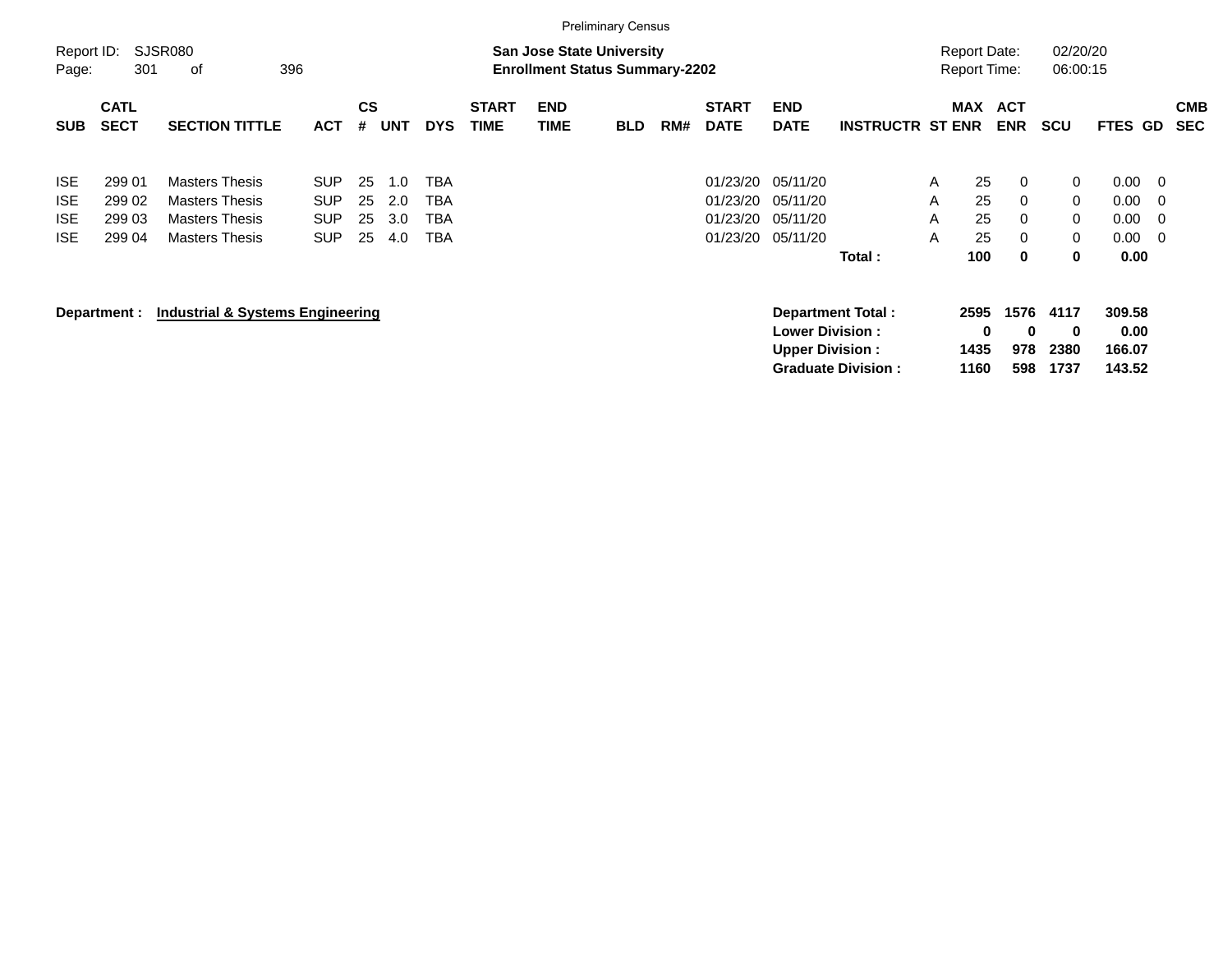|                                |                            |                                        |            |                |            |              |                             | <b>Preliminary Census</b>                                                 |            |     |                             |                           |                         |                                     |     |                         |                      |          |                |                          |
|--------------------------------|----------------------------|----------------------------------------|------------|----------------|------------|--------------|-----------------------------|---------------------------------------------------------------------------|------------|-----|-----------------------------|---------------------------|-------------------------|-------------------------------------|-----|-------------------------|----------------------|----------|----------------|--------------------------|
| Report ID:<br>Page:            | 302                        | SJSR080<br>396<br>οf                   |            |                |            |              |                             | <b>San Jose State University</b><br><b>Enrollment Status Summary-2202</b> |            |     |                             |                           |                         | <b>Report Date:</b><br>Report Time: |     |                         | 02/20/20<br>06:00:15 |          |                |                          |
| <b>SUB</b>                     | <b>CATL</b><br><b>SECT</b> | <b>SECTION TITTLE</b>                  | <b>ACT</b> | <b>CS</b><br># | <b>UNT</b> | <b>DYS</b>   | <b>START</b><br><b>TIME</b> | <b>END</b><br><b>TIME</b>                                                 | <b>BLD</b> | RM# | <b>START</b><br><b>DATE</b> | <b>END</b><br><b>DATE</b> | <b>INSTRUCTR ST ENR</b> | MAX ACT                             |     | <b>ENR</b>              | <b>SCU</b>           | FTES GD  |                | <b>CMB</b><br><b>SEC</b> |
| <b>College</b><br>Department : |                            | <b>Engineering</b>                     |            |                |            |              |                             |                                                                           |            |     |                             |                           |                         |                                     |     |                         |                      |          |                |                          |
| TECH                           | 20A 01                     | <b>Technology</b><br>Comp Aid Graphics | <b>LEC</b> | 02             | 2.0        |              |                             |                                                                           |            |     | 01/23/20 05/11/20           |                           |                         | X                                   | 0   | 0                       | 0                    | 0.00     | 0              |                          |
| <b>TECH</b>                    | 20A 02                     | Comp Aid Graphics                      | <b>LEC</b> | 02             | 2.0        | $\mathsf{T}$ |                             | 12:00 PM 12:50 PM                                                         | IS         | 117 | 01/23/20                    | 05/11/20                  | K Behzad                | Α                                   | 25  | 16                      | 16                   | 2.13     | 0              |                          |
| <b>TECH</b>                    | 20A 11                     | Comp Aid Graphics                      | LAB        |                | 0.0        |              |                             |                                                                           |            |     |                             |                           |                         | X                                   | 0   | $\mathbf 0$             | 0                    | 0.00     | 0              |                          |
| <b>TECH</b>                    | 20A 12                     | Comp Aid Graphics                      | LAB        | 16             | 0.0        | F            |                             | 12:00 PM 02:45 PM                                                         | IS         | 117 |                             | 01/23/20 05/11/20         | K Behzad                | Α                                   | 30  | 16                      | 16                   | 0.00     | 0              |                          |
|                                |                            |                                        |            |                |            |              |                             |                                                                           |            |     |                             |                           | Total:                  |                                     | 55  | 32                      | 32                   | 2.13     |                |                          |
| <b>TECH</b>                    | 25 01                      | Intro Materials Tech                   | <b>LEC</b> | 02             | 3.0        | W            |                             | 09:00 AM 10:45 AM                                                         | <b>ENG</b> | 103 | 01/23/20                    | 05/11/20                  | D Yan                   | A                                   | 30  | 24                      | 48                   | 4.80     | 0              |                          |
| <b>TECH</b>                    | 25 11                      | Intro Materials Tech                   | LAB        | 16             | 0.0        | R            |                             | 01:30 PM 04:15 PM                                                         | <b>ENG</b> | 105 | 01/23/20                    | 05/11/20                  | D Yan                   | Α                                   | 15  | 14                      | 14                   | 0.00     | 0              |                          |
| <b>TECH</b>                    | 25 12                      | Intro Materials Tech                   | LAB        | 16             | 0.0        | R            |                             | 04:30 PM 07:15 PM                                                         | <b>ENG</b> | 105 | 01/23/20                    | 05/11/20                  | D Yan                   | Α                                   | 15  | 10                      | 10                   | 0.00     | 0              |                          |
|                                |                            |                                        |            |                |            |              |                             |                                                                           |            |     |                             |                           | Total:                  |                                     | 60  | 48                      | 72                   | 4.80     |                |                          |
| <b>TECH</b>                    | 30 01                      | Intro Python Prog                      | <b>LEC</b> | 02             | 3.0        | TR           |                             | 09:00 AM 10:15 AM                                                         | <b>ENG</b> | 103 | 01/23/20                    | 05/11/20                  | A Saeidi Ash A          |                                     | 30  | 34                      | 102                  | 6.80     | 0              |                          |
| <b>TECH</b>                    | 30 02                      | Intro Python Prog                      | <b>LEC</b> | 02             | 3.0        | <b>TR</b>    |                             | 10:30 AM 11:45 AM                                                         | <b>ENG</b> | 490 | 01/23/20                    | 05/11/20                  | A Saeidi Ash A          |                                     | 30  | 22                      | 66                   | 4.40     | 0              |                          |
|                                |                            |                                        |            |                |            |              |                             |                                                                           |            |     |                             |                           | Total:                  |                                     | 60  | 56                      | 168                  | 11.20    |                |                          |
| <b>TECH</b>                    | 31 01                      | Qual Assur & Control                   | LEC        |                | 3.0        |              |                             |                                                                           |            |     |                             |                           |                         | Χ                                   | 0   | 0                       | 0                    | 0.00     | 0              |                          |
| <b>TECH</b>                    | 31 02                      | Qual Assur & Control                   | <b>LEC</b> | 01             | 3.0        | <b>TR</b>    |                             | 04:30 PM 05:45 PM                                                         | <b>ENG</b> | 407 |                             | 01/23/20 05/11/20         | F Davoudi Ka A          |                                     | 30  | 14                      | 42                   | 2.80     | $\mathbf 0$    |                          |
|                                |                            |                                        |            |                |            |              |                             |                                                                           |            |     |                             |                           | Total:                  |                                     | 30  | 14                      | 42                   | 2.80     |                |                          |
| <b>TECH</b>                    | 41 11                      | Mach Shop Safety                       | LAB        | 16             | 1.0        | <b>TBA</b>   |                             |                                                                           | IS         | 120 | 01/23/20 05/11/20           |                           |                         | Α                                   | 24  | 5                       | 5                    | 0.33     | $0\,C$         |                          |
| ME                             | 41 11                      | Mach Shop Safety                       | LAB        | 16             | 1.0        | <b>TBA</b>   |                             |                                                                           | IS         | 120 | 01/23/20                    | 05/11/20                  |                         | Α                                   | 0   | 20                      | 20                   | 1.33     | 0 <sub>C</sub> |                          |
| <b>TECH</b>                    | 41 12                      | Mach Shop Safety                       | LAB        | 16             | 1.0        | <b>TBA</b>   |                             |                                                                           | IS         | 120 | 01/23/20                    | 05/11/20                  |                         | Α                                   | 24  | 3                       | 3                    | 0.20     | 0 <sub>C</sub> |                          |
| MЕ                             | 41 12                      | Mach Shop Safety                       | LAB        | 16             | 1.0        | <b>TBA</b>   |                             |                                                                           | IS         | 120 | 01/23/20                    | 05/11/20                  |                         | Α                                   | 0   | 21                      | 21                   | 1.40     | 0 <sub>C</sub> |                          |
| <b>TECH</b>                    | 41 13                      | Mach Shop Safety                       | LAB        | 16             | 1.0        | <b>TBA</b>   |                             |                                                                           | IS         | 120 | 01/23/20                    | 05/11/20                  |                         | Α                                   | 24  | $\overline{c}$          | $\overline{c}$       | 0.13     | 0 <sub>C</sub> |                          |
| ME                             | 41 13                      | Mach Shop Safety                       | LAB        | 16             | 1.0        | <b>TBA</b>   |                             |                                                                           | IS         | 120 | 01/23/20                    | 05/11/20                  |                         | Α                                   | 0   | 23                      | 23                   | 1.53     | 0 <sub>C</sub> |                          |
| <b>TECH</b>                    | 41 14                      | Mach Shop Safety                       | LAB        | 16             | 1.0        | <b>TBA</b>   |                             |                                                                           | IS         | 120 | 01/23/20                    | 05/11/20                  |                         | Α                                   | 24  | -1                      | $\overline{1}$       | 0.07     | 0 <sub>C</sub> |                          |
| ME                             | 41 14                      | Mach Shop Safety                       | LAB        | 16             | 1.0        | <b>TBA</b>   |                             |                                                                           | IS         | 120 | 01/23/20                    | 05/11/20                  |                         | Α                                   | 0   | 8                       | 8                    | 0.53     | 0 <sub>C</sub> |                          |
| <b>TECH</b>                    | 41 15                      | Mach Shop Safety                       | LAB        | 16             | 1.0        | <b>TBA</b>   |                             |                                                                           | IS         | 120 | 01/23/20 05/11/20           |                           |                         | Α                                   | 24  | 3                       | 3                    | 0.20     | 0 <sub>C</sub> |                          |
| ME                             | 41 15                      | Mach Shop Safety                       | LAB        | 16             | 1.0        | TBA          |                             |                                                                           | IS         | 120 | 01/23/20 05/11/20           |                           |                         | А                                   | 0   | 11                      | 11                   | 0.73     | 0 <sup>o</sup> |                          |
| <b>TECH</b>                    | 41 16                      | Mach Shop Safety                       | LAB        | 16             | 1.0        | <b>TBA</b>   |                             |                                                                           | <b>IS</b>  | 120 | 01/23/20 05/11/20           |                           |                         | Α                                   | 24  | 0                       | 0                    | 0.00     | $0\,C$         |                          |
| ME                             | 41 16                      | Mach Shop Safety                       | LAB        |                | 16 1.0     | TBA          |                             |                                                                           | IS         | 120 | 01/23/20 05/11/20           |                           |                         | Α                                   | 0   | 5                       | 5                    | 0.33     | $0\,C$         |                          |
|                                |                            |                                        |            |                |            |              |                             |                                                                           |            |     |                             |                           | Total:                  |                                     | 144 | 102                     | 102                  | 6.80     |                |                          |
| TECH                           | 42 11                      | Mfg Mach Shop Proj                     | LAB        |                | 16 1.0     | TBA          |                             |                                                                           | IS         | 120 | 01/23/20 05/11/20           |                           |                         | Α                                   | 24  | 3                       | 3                    | 0.20     | $0\,C$         |                          |
| ME                             | 42 11                      | Mfg Mach Shop Proj                     | LAB        |                | 16  1.0    | TBA          |                             |                                                                           | IS         | 120 | 01/23/20 05/11/20           |                           |                         | Α                                   | 0   | $\overline{\mathbf{c}}$ | $\overline{2}$       | 0.15 1 C |                |                          |
|                                |                            |                                        |            |                |            |              |                             |                                                                           |            |     |                             |                           | Total:                  |                                     | 24  | 5                       | 5                    | 0.35     |                |                          |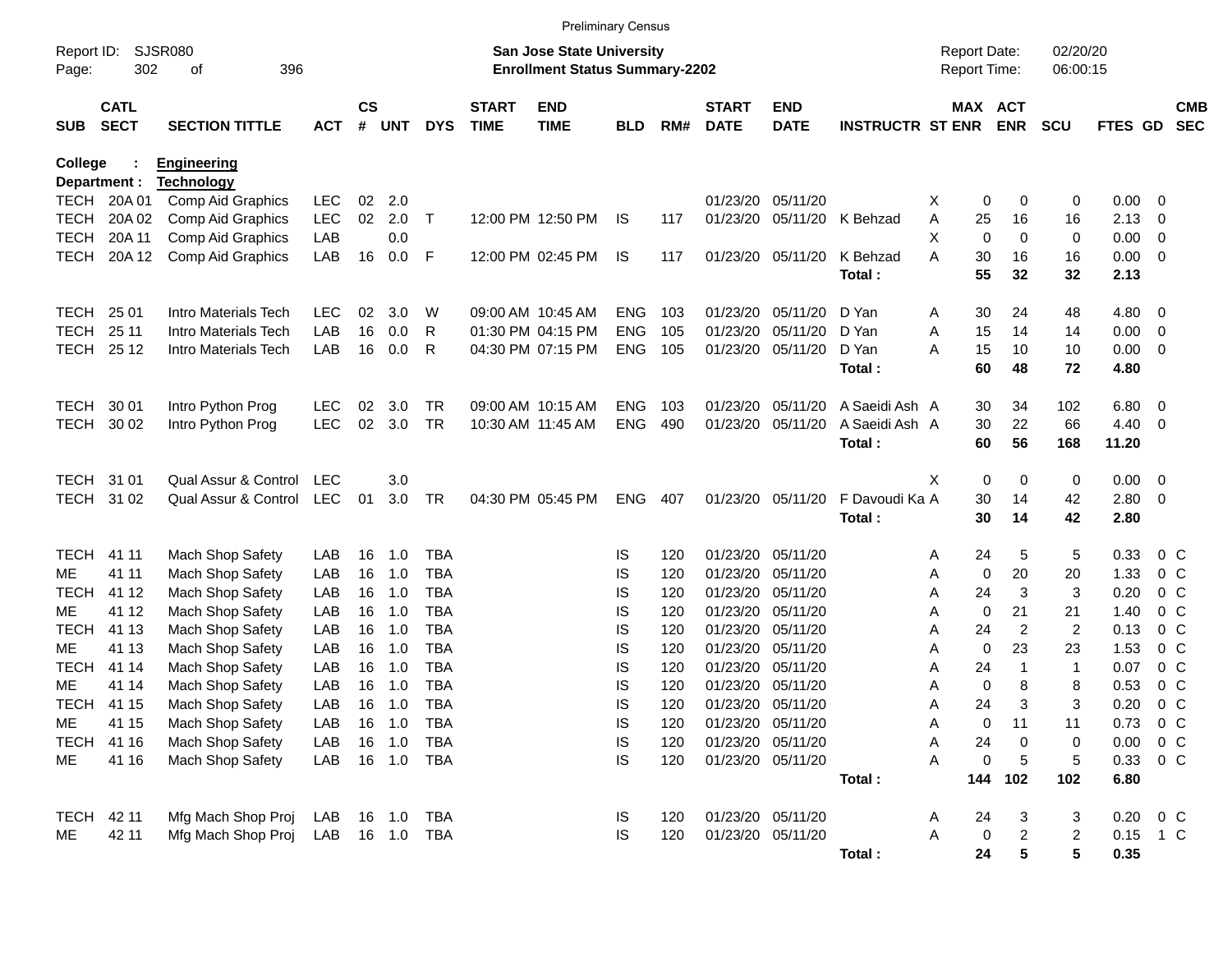|                                                            |                                                    |                                                                                                                                  |                                                             |                            |                                                   |                                |                             | <b>Preliminary Census</b>                                                                             |                                                      |                                 |                                              |                                                                                                       |                                                                                                                                      |                                                                        |                                   |                                    |                                                               |                                                                                                  |                          |
|------------------------------------------------------------|----------------------------------------------------|----------------------------------------------------------------------------------------------------------------------------------|-------------------------------------------------------------|----------------------------|---------------------------------------------------|--------------------------------|-----------------------------|-------------------------------------------------------------------------------------------------------|------------------------------------------------------|---------------------------------|----------------------------------------------|-------------------------------------------------------------------------------------------------------|--------------------------------------------------------------------------------------------------------------------------------------|------------------------------------------------------------------------|-----------------------------------|------------------------------------|---------------------------------------------------------------|--------------------------------------------------------------------------------------------------|--------------------------|
| Report ID:<br>Page:                                        | 303                                                | <b>SJSR080</b><br>396<br>οf                                                                                                      |                                                             |                            |                                                   |                                |                             | <b>San Jose State University</b><br><b>Enrollment Status Summary-2202</b>                             |                                                      |                                 |                                              |                                                                                                       |                                                                                                                                      | <b>Report Date:</b><br><b>Report Time:</b>                             |                                   | 02/20/20<br>06:00:15               |                                                               |                                                                                                  |                          |
| <b>SUB</b>                                                 | <b>CATL</b><br><b>SECT</b>                         | <b>SECTION TITTLE</b>                                                                                                            | <b>ACT</b>                                                  | <b>CS</b><br>#             | <b>UNT</b>                                        | <b>DYS</b>                     | <b>START</b><br><b>TIME</b> | <b>END</b><br><b>TIME</b>                                                                             | <b>BLD</b>                                           | RM#                             | <b>START</b><br><b>DATE</b>                  | <b>END</b><br><b>DATE</b>                                                                             | <b>INSTRUCTR ST ENR</b>                                                                                                              | MAX ACT                                                                | <b>ENR</b>                        | <b>SCU</b>                         | FTES GD                                                       |                                                                                                  | <b>CMB</b><br><b>SEC</b> |
| <b>TECH</b>                                                | 45 01                                              | <b>Sus Facilities Pln</b>                                                                                                        | <b>LEC</b>                                                  | 02                         | 3.0                                               | $\top$                         |                             | 04:30 PM 07:15 PM                                                                                     | <b>ENG</b>                                           | 103                             | 01/23/20                                     | 05/11/20                                                                                              | J Parsons<br>Total:                                                                                                                  | 30<br>Α<br>30                                                          | 21<br>21                          | 63<br>63                           | $4.20 \ 0$<br>4.20                                            |                                                                                                  |                          |
| TECH<br><b>TECH</b>                                        | 46 01<br>46 11                                     | Mach Oper & Mgmt<br>Mach Oper & Mgmt                                                                                             | <b>LEC</b><br>LAB                                           | 02<br>16                   | 3.0<br>0.0                                        | <b>TBA</b><br><b>TBA</b>       |                             |                                                                                                       | IS<br>IS                                             | 120<br>120                      |                                              | 01/23/20 05/11/20<br>01/23/20 05/11/20                                                                | Total:                                                                                                                               | 24<br>A<br>Α<br>24<br>48                                               | 13<br>13<br>26                    | 26<br>13<br>39                     | 2.60 0<br>$0.00 \t 0$<br>2.60                                 |                                                                                                  |                          |
| TECH<br><b>TECH</b><br>TECH<br>TECH<br><b>TECH</b>         | 60 01<br>60 02<br>60 11<br>60 12<br>60 13          | Intro Electronics<br>Intro Electronics<br>Intro Electronics<br>Intro Electronics<br>Intro Electronics                            | <b>LEC</b><br><b>LEC</b><br>LAB<br>LAB<br>LAB               | 02<br>02<br>16<br>16<br>16 | 3.0<br>3.0<br>0.0<br>0.0<br>0.0                   | МW<br><b>TR</b><br>F<br>F<br>W |                             | 12:00 PM 12:50 PM<br>09:00 AM 09:50 AM<br>09:00 AM 11:45 AM<br>03:00 PM 05:45 PM<br>04:30 PM 07:15 PM | IS<br><b>ENG</b><br>IS<br>IS<br>IS                   | 216<br>395<br>117<br>117<br>117 | 01/23/20<br>01/23/20<br>01/23/20<br>01/23/20 | 05/11/20<br>05/11/20<br>05/11/20<br>05/11/20<br>01/23/20 05/11/20                                     | M Zand<br>P Ostovari<br>M Zand<br>M Zand<br>P Ostovari<br>Total:                                                                     | 50<br>Α<br>20<br>Α<br>25<br>Α<br>25<br>Α<br>20<br>Α<br>140             | 48<br>8<br>25<br>23<br>8<br>112   | 96<br>16<br>25<br>23<br>8<br>168   | 9.60 0<br>$1.60 \t 0$<br>0.00<br>0.00<br>$0.00 \t 0$<br>11.20 | $\overline{\phantom{0}}$<br>$\overline{\mathbf{0}}$                                              |                          |
| <b>TECH</b><br><b>TECH</b><br><b>TECH</b>                  | 6301<br>63 11<br>63 12                             | Analog Digital Circ<br>Analog Digital Circ<br>Analog Digital Circ                                                                | <b>LEC</b><br>LAB<br>LAB                                    | 02<br>16<br>16             | 3.0<br>0.0<br>0.0                                 | <b>TR</b><br>$\top$<br>R       |                             | 10:30 AM 11:20 AM<br>01:30 PM 04:15 PM<br>03:00 PM 05:45 PM                                           | IS<br>IS<br>IS                                       | 216<br>117<br>117               | 01/23/20<br>01/23/20<br>01/23/20             | 05/11/20<br>05/11/20<br>05/11/20                                                                      | P Ostovari<br>T Brown Jr.<br>T Brown Jr.<br>Total:                                                                                   | 50<br>Α<br>25<br>A<br>25<br>A<br>100                                   | 53<br>29<br>24<br>106             | 106<br>29<br>24<br>159             | $10.60 \t 0$<br>0.00<br>$0.00 \t 0$<br>10.60                  | $\overline{\phantom{0}}$                                                                         |                          |
| TECH<br>TECH<br><b>TECH</b><br>TECH<br>TECH<br><b>TECH</b> | 65 01<br>65 02<br>65 03<br>65 11<br>65 12<br>65 13 | Netwrk Theory/Appl<br>Netwrk Theory/Appl<br>Netwrk Theory/Appl<br>Netwrk Theory/Appl<br>Netwrk Theory/Appl<br>Netwrk Theory/Appl | <b>LEC</b><br><b>LEC</b><br><b>LEC</b><br>LAB<br>LAB<br>LAB | 01<br>01<br>15<br>15       | 3.0<br>3.0<br>3.0<br>0.0<br>0.0<br>0.0            | МW<br>МW<br>м<br>M             |                             | 09:00 AM 09:50 AM<br>10:30 AM 11:20 AM<br>01:30 PM 04:15 PM<br>04:30 PM 07:15 PM                      | <b>ENG</b><br><b>ENG</b><br><b>ENG</b><br><b>ENG</b> | 490<br>490<br>490<br>490        | 01/23/20<br>01/23/20<br>01/23/20             | 05/11/20<br>05/11/20<br>05/11/20<br>01/23/20 05/11/20                                                 | R Grotegut<br>R Grotegut<br>R Grotegut<br>R Grotegut                                                                                 | 30<br>A<br>30<br>A<br>X<br>$\mathbf 0$<br>Α<br>30<br>30<br>Α<br>X<br>0 | 32<br>31<br>0<br>32<br>31<br>0    | 64<br>62<br>0<br>32<br>31<br>0     | $6.40 \quad 0$<br>6.20<br>0.00<br>0.00<br>0.00<br>$0.00 \t 0$ | $\overline{\phantom{0}}$<br>$\overline{\mathbf{0}}$<br>$\overline{\mathbf{0}}$<br>$\overline{0}$ |                          |
| TECH<br>TECH<br><b>TECH</b>                                | 66 01<br>66 02<br>66 11<br>TECH 66 12              | Network Admin<br>Network Admin<br>Network Admin<br>Network Admin                                                                 | <b>LEC</b><br><b>LEC</b><br>LAB<br>LAB                      | 02<br>02<br>16             | 3.0<br>3.0<br>0.0<br>16 0.0 S                     | TR<br>S<br>F                   |                             | 12:00 PM 12:50 PM<br>09:00 AM 10:45 AM<br>09:00 AM 11:45 AM                                           | <b>ENG</b><br><b>ENG</b><br><b>ENG</b>               | 490<br>490<br>490               | 01/23/20<br>01/23/20                         | 05/11/20<br>05/11/20<br>01/23/20 05/11/20                                                             | Total:<br>W Abdeljabba A<br>W Abdeljabba A<br>W Abdeljabba A<br>11:00 AM 01:45 PM ENG 490 01/23/20 05/11/20 W Abdeljabba A<br>Total: | 120<br>30<br>30<br>30<br>30<br>120                                     | 126<br>29<br>20<br>29<br>20<br>98 | 189<br>58<br>40<br>29<br>20<br>147 | 12.60<br>5.80 0<br>4.00<br>0.00<br>$0.00 \t 0$<br>9.80        | $\overline{\mathbf{0}}$<br>$\overline{\mathbf{0}}$                                               |                          |
| TECH 67 01<br>TECH 67 11                                   | TECH 67 02<br>TECH 67 12                           | Intro to IoT<br>Intro to IoT<br>Intro to IoT<br>Intro to IoT                                                                     | <b>LEC</b><br>LEC<br>LAB<br>LAB                             |                            | 02 3.0 MW<br>02 3.0 S<br>16  0.0  F<br>16  0.0  S |                                |                             | 07:30 PM 08:20 PM<br>02:00 PM 03:45 PM<br>12:00 PM 02:45 PM<br>04:00 PM 06:45 PM                      | ENG 490<br>ENG<br>ENG<br>ENG 490                     | 490<br>490                      |                                              | 01/23/20 05/11/20 M Zand<br>01/23/20 05/11/20 M Zand<br>01/23/20 05/11/20 M Zand<br>01/23/20 05/11/20 | M Zand<br>Total:                                                                                                                     | 30<br>A<br>30<br>A<br>30<br>A<br>30<br>A<br>120                        | 28<br>20<br>28<br>20<br>96        | 56<br>40<br>28<br>20<br>144        | 5.60 0<br>$4.00 \ 0$<br>$0.00 \t 0$<br>$0.00 \t 0$<br>9.60    |                                                                                                  |                          |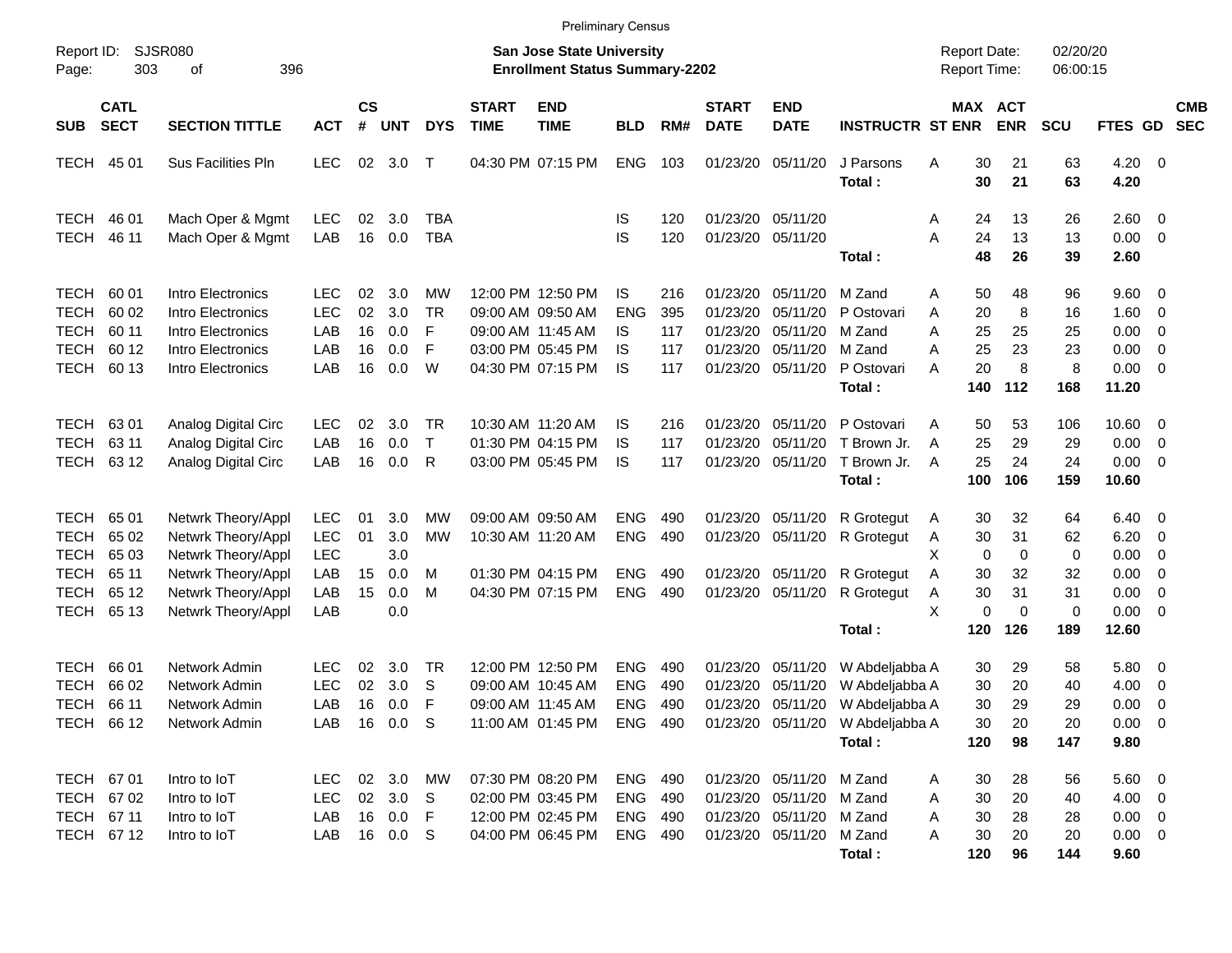|                                          |                                                                |                   |                    |                      |                          |                             | <b>Preliminary Census</b>                                                 |                          |            |                             |                           |                                                                            |                                                |                         |                         |                                       |                |            |
|------------------------------------------|----------------------------------------------------------------|-------------------|--------------------|----------------------|--------------------------|-----------------------------|---------------------------------------------------------------------------|--------------------------|------------|-----------------------------|---------------------------|----------------------------------------------------------------------------|------------------------------------------------|-------------------------|-------------------------|---------------------------------------|----------------|------------|
| Report ID:<br>304<br>Page:               | SJSR080<br>396<br>οf                                           |                   |                    |                      |                          |                             | <b>San Jose State University</b><br><b>Enrollment Status Summary-2202</b> |                          |            |                             |                           |                                                                            | <b>Report Date:</b><br><b>Report Time:</b>     |                         | 02/20/20<br>06:00:15    |                                       |                |            |
| <b>CATL</b><br><b>SECT</b><br><b>SUB</b> | <b>SECTION TITTLE</b>                                          | <b>ACT</b>        | $\mathsf{cs}$<br># | <b>UNT</b>           | <b>DYS</b>               | <b>START</b><br><b>TIME</b> | <b>END</b><br><b>TIME</b>                                                 | <b>BLD</b>               | RM#        | <b>START</b><br><b>DATE</b> | <b>END</b><br><b>DATE</b> | <b>INSTRUCTR ST ENR</b>                                                    |                                                | MAX ACT<br><b>ENR</b>   | <b>SCU</b>              | FTES GD SEC                           |                | <b>CMB</b> |
| 68 01<br><b>TECH</b><br>TECH 68 11       | <b>IoT</b> Systems<br><b>IoT Systems</b>                       | <b>LEC</b><br>LAB | 02<br>16           | 3.0<br>0.0           | TR<br>E                  |                             | 01:30 PM 02:20 PM<br>03:00 PM 05:45 PM                                    | <b>ENG</b><br><b>ENG</b> | 490<br>490 | 01/23/20<br>01/23/20        | 05/11/20<br>05/11/20      | W Abdeljabba A<br>W Abdeljabba A<br>Total:                                 | 30<br>30<br>60                                 | 26<br>26<br>52          | 52<br>26<br>78          | 5.20<br>$0.00 \t 0$<br>5.20           | - 0            |            |
| TECH 115 01<br>TECH 115 11               | <b>Automation &amp; Cntrl</b><br><b>Automation &amp; Cntrl</b> | <b>LEC</b><br>LAB | 02<br>16           | 3.0<br>0.0           | M<br>$\top$              |                             | 06:00 PM 07:45 PM<br>07:30 AM 10:15 AM                                    | IS<br>IS                 | 117<br>117 | 01/23/20<br>01/23/20        | 05/11/20<br>05/11/20      | R Werkman<br>R Werkman<br>Total:                                           | 30<br>A<br>30<br>A<br>60                       | 14<br>14<br>28          | 28<br>14<br>42          | 2.80 0<br>$0.00 \t 0$<br>2.80         |                |            |
| TECH 136 01<br>TECH 136 11               | Software Qual Mgmt LEC<br>Software Qual Mgmt LAB               |                   | 01<br>15           | 3.0<br>0.0           | TR<br>R                  |                             | 07:30 PM 08:20 PM<br>04:30 PM 07:15 PM                                    | <b>ENG</b><br><b>ENG</b> | 490<br>490 | 01/23/20<br>01/23/20        | 05/11/20<br>05/11/20      | N Malekpour- A<br>N Malekpour- A<br>Total:                                 | 30<br>30<br>60                                 | 24<br>24<br>48          | 48<br>24<br>72          | $4.80\ 0$<br>$0.00 \t 0$<br>4.80      |                |            |
| TECH 143 01<br>TECH 143 02               | Poly & Comp Fab Tech ACT<br>Poly & Comp Fab Tech ACT 13        |                   |                    | 3.0<br>3.0 TR        |                          |                             | 12:00 PM 01:15 PM                                                         | IS                       | 216        |                             | 01/23/20 05/11/20         | Y Schneider<br>Total:                                                      | $\mathbf 0$<br>X<br>$\overline{A}$<br>30<br>30 | $\mathbf 0$<br>10<br>10 | $\mathbf 0$<br>30<br>30 | $0.00 \t 0$<br>$2.00 \t 0$<br>2.00    |                |            |
| TECH 145 01<br>TECH 145 02               | Lean Manufacturing<br>Lean Manufacturing                       | <b>LEC</b><br>LEC | 03                 | 3.0<br>3.0           | <b>MW</b>                |                             | 07:30 PM 08:45 PM                                                         | <b>CCB</b>               | 102        |                             | 01/23/20 05/11/20         | K Suleman<br>Total:                                                        | Χ<br>$\mathbf 0$<br>A<br>45<br>45              | $\mathbf 0$<br>39<br>39 | 0<br>117<br>117         | $0.00 \t 0$<br>7.80 0<br>7.80         |                |            |
| TECH 146 01                              | 3D Printing & App                                              | <b>LEC</b>        | 04                 | 3.0                  | TBA                      |                             |                                                                           | <b>ENG</b>               | 101        |                             | 01/23/20 05/11/20         | Total:                                                                     | 35<br>Α<br>35                                  | 26<br>26                | 78<br>78                | $5.25$ 1<br>5.25                      |                |            |
| TECH 149 01<br>TECH 149 11               | <b>CIM Systems</b><br><b>CIM Systems</b>                       | <b>LEC</b><br>LAB | 02<br>16           | 3.0<br>0.0           | <b>TBA</b><br><b>TBA</b> |                             |                                                                           | ENG<br>IS                | 101<br>119 | 01/23/20<br>01/23/20        | 05/11/20<br>05/11/20      | Total:                                                                     | 24<br>Α<br>A<br>24<br>48                       | 32<br>32<br>64          | 64<br>32<br>96          | $6.40 \quad 0$<br>$0.00 \t 0$<br>6.40 |                |            |
| TECH 163 02<br>TECH 163 03               | Telecomm Systems<br><b>Telecomm Systems</b>                    | <b>LEC</b><br>LEC | 02                 | 3.0<br>3.0           | M                        |                             | 06:00 PM 08:45 PM                                                         | IS                       | 216        | 01/23/20                    | 05/11/20                  | A Sanei<br>Total:                                                          | 0<br>X<br>A<br>30<br>30                        | 0<br>8<br>8             | 0<br>24<br>24           | $0.00 \t 0$<br>1.65<br>1.65           | $\overline{1}$ |            |
| TECH 165 01<br>TECH 165 11               | Wireless Comm Tech LEC<br>Wireless Comm Tech LAB               |                   |                    | 02 3.0<br>16  0.0  T | - TR                     |                             | 10:30 AM 11:20 AM<br>12:00 PM 02:45 PM                                    | <b>ENG</b><br>ENG 103    | 103        | 01/23/20<br>01/23/20        | 05/11/20                  | 05/11/20 O Rashel<br>O Rashel<br>Total:                                    | 40<br>Α<br>40<br>A<br>80                       | 40<br>40<br>80          | 80<br>40<br>120         | $8.00 \t 0$<br>$0.00 \t 0$<br>8.00    |                |            |
| TECH 167 01<br>TECH 167 11               | <b>Control Systems</b><br><b>Control Systems</b>               | LEC<br>LAB        |                    | 02 3.0<br>16 0.0     | МW<br>M                  |                             | 10:30 AM 11:20 AM<br>01:30 PM 04:15 PM                                    | IS.<br>IS.               | 117<br>117 |                             |                           | 01/23/20 05/11/20 T Brown Jr.<br>01/23/20 05/11/20 T Brown Jr. A<br>Total: | 30<br>A<br>30<br>60                            | 16<br>16<br>32          | 32<br>16<br>48          | $3.20 \ 0$<br>$0.00 \t 0$<br>3.20     |                |            |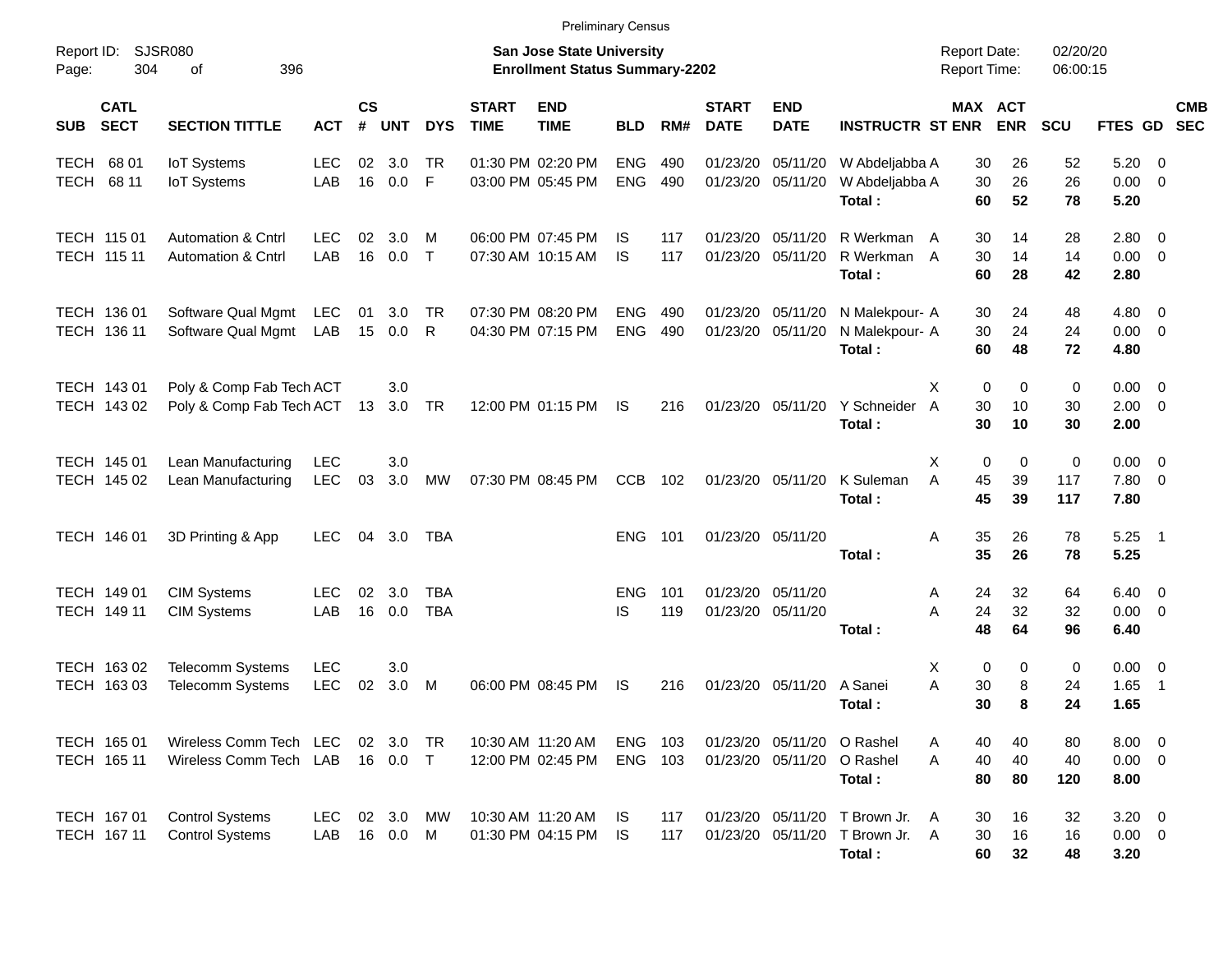|                                          |                                                                                                    |                                      |                    |            |                          |                             |                                                                    | <b>Preliminary Census</b> |            |                             |                                                                            |                                                          |                                            |                              |                         |                                                  |                      |            |
|------------------------------------------|----------------------------------------------------------------------------------------------------|--------------------------------------|--------------------|------------|--------------------------|-----------------------------|--------------------------------------------------------------------|---------------------------|------------|-----------------------------|----------------------------------------------------------------------------|----------------------------------------------------------|--------------------------------------------|------------------------------|-------------------------|--------------------------------------------------|----------------------|------------|
| Report ID:<br>305<br>Page:               | <b>SJSR080</b><br>396<br>οf                                                                        |                                      |                    |            |                          |                             | San Jose State University<br><b>Enrollment Status Summary-2202</b> |                           |            |                             |                                                                            |                                                          | <b>Report Date:</b><br><b>Report Time:</b> |                              | 02/20/20<br>06:00:15    |                                                  |                      |            |
| <b>CATL</b><br><b>SECT</b><br><b>SUB</b> | <b>SECTION TITTLE</b>                                                                              | <b>ACT</b>                           | $\mathsf{cs}$<br># | <b>UNT</b> | <b>DYS</b>               | <b>START</b><br><b>TIME</b> | <b>END</b><br><b>TIME</b>                                          | <b>BLD</b>                | RM#        | <b>START</b><br><b>DATE</b> | <b>END</b><br><b>DATE</b>                                                  | <b>INSTRUCTR ST ENR</b>                                  |                                            | <b>MAX ACT</b><br><b>ENR</b> | <b>SCU</b>              | FTES GD SEC                                      |                      | <b>CMB</b> |
| TECH 169 01<br>TECH 169 11               | Applied Elec Desgn<br>Applied Elec Desgn                                                           | <b>LEC</b><br>LAB                    | 02<br>16           | 3.0<br>0.0 | . TR<br>$\top$           |                             | 09:00 AM 09:50 AM<br>04:30 PM 07:15 PM                             | IS.<br><b>IS</b>          | 216<br>117 | 01/23/20<br>01/23/20        | 05/11/20<br>05/11/20                                                       | M Mortezaie A<br>M Mortezaie A<br>Total:                 | 30<br>30<br>60                             | 5<br>5<br>10                 | 10<br>5<br>15           | $1.00 \t 0$<br>$0.00 \t 0$<br>1.00               |                      |            |
| TECH 170 01<br>TECH 170 11               | Conn Products Apps<br>Conn Products Apps                                                           | <b>LEC</b><br>LAB                    | 02<br>16           | 3.0<br>0.0 | TR<br>$\top$             |                             | 09:00 AM 09:50 AM<br>03:00 PM 05:45 PM                             | <b>ENG</b><br><b>ENG</b>  | 490<br>490 | 01/23/20<br>01/23/20        | 05/11/20<br>05/11/20                                                       | W Abdeljabba A<br>W Abdeljabba A<br>Total:               | 30<br>30<br>60                             | 26<br>26<br>52               | 52<br>26<br>78          | $5.20 \ 0$<br>$0.00 \t 0$<br>5.20                |                      |            |
| TECH 171 01<br>TECH 171 11               | Netwk Sec & Prev<br>Netwk Sec & Prev                                                               | <b>LEC</b><br>LAB                    | 02<br>16           | 3.0<br>0.0 | <b>MW</b><br><b>TBA</b>  |                             | 06:00 PM 07:15 PM                                                  | CL                        | 202        | 01/23/20<br>01/23/20        | 05/11/20<br>05/11/20                                                       | B Venkatrama A<br><b>B</b> Venkatrama A<br>Total:        | 30<br>30<br>60                             | 30<br>30<br>60               | 60<br>90<br>150         | $6.00 \quad 0$<br>$0.00 \t 0$<br>6.00            |                      |            |
| TECH 173 01                              | <b>Cloud Computing</b>                                                                             | <b>LEC</b>                           | 02                 | 3.0        | MW                       |                             | 12:00 PM 01:15 PM                                                  | <b>ENG</b>                | 490        | 01/23/20 05/11/20           |                                                                            | R Grotegut<br>Total:                                     | 30<br>A<br>30                              | 40<br>40                     | 120<br>120              | $8.05$ 1<br>8.05                                 |                      |            |
| TECH 179 01<br>TECH 179 02               | <b>Cyber Security</b><br><b>Cyber Security</b>                                                     | LEC<br><b>LEC</b>                    | 02<br>02           | 3.0<br>3.0 | МW<br>S                  |                             | 07:30 PM 08:45 PM<br>08:00 AM 10:45 AM                             | CL.<br><b>BBC</b>         | 202<br>223 | 01/23/20<br>01/23/20        | 05/11/20<br>05/11/20                                                       | B Venkatrama A<br><b>B</b> Venkatrama A<br>Total:        | 30<br>30<br>60                             | 30<br>25<br>55               | 90<br>75<br>165         | $6.00 \quad 0$<br>$5.00 \t 0$<br>11.00           |                      |            |
| <b>TECH 180A01</b>                       | Indiv St El Comtec                                                                                 | <b>SUP</b>                           | 36                 | 3.0        | TBA                      |                             |                                                                    |                           |            |                             | 01/23/20 05/11/20                                                          | F Barez<br>Total:                                        | 20<br>Α<br>20                              | 0<br>0                       | 0<br>0                  | $0.00 \t 0$<br>0.00                              |                      |            |
|                                          | TECH 180B 01 Indiv St Manufactg<br>TECH 180B 02 Indiv St Manufactg                                 | <b>SUP</b><br><b>SUP</b>             | 36<br>36           | 1.0<br>3.0 | <b>TBA</b><br><b>TBA</b> |                             |                                                                    |                           |            | 01/23/20<br>01/23/20        | 05/11/20<br>05/11/20                                                       | J Mokri<br>F Barez<br>Total:                             | 20<br>Α<br>A<br>20<br>40                   | 0<br>$\mathbf 0$<br>$\bf{0}$ | 0<br>0<br>0             | $0.00 \t 0$<br>$0.00 \t 0$<br>0.00               |                      |            |
| <b>TECH 180J01</b>                       | Indiv St Tech Issu                                                                                 | SUP.                                 | 36                 | 1.0        | TBA                      |                             |                                                                    |                           |            | 01/23/20                    | 05/11/20                                                                   | F Barez<br>Total:                                        | Α<br>10<br>10                              | 1                            | 1<br>1                  | $0.07$ 0<br>0.07                                 |                      |            |
|                                          | TECH 190B 01 Senior Project II<br>TECH 190B 02 Senior Project II<br>TECH 190B 03 Senior Project II | SEM 05<br>SEM 05 3.0<br>SEM 05 3.0 W |                    | 3.0        | W<br>W                   |                             | 01:30 PM 04:15 PM<br>01:30 PM 04:15 PM ENG<br>01:30 PM 04:15 PM    | ENG 103<br>IS.            | 490<br>117 |                             | 01/23/20 05/11/20<br>01/23/20 05/11/20 D Yan<br>01/23/20 05/11/20 A Zargar | P Ostovari<br>Total:                                     | 30<br>Α<br>30<br>Α<br>30<br>Α<br>90        | 37<br>28<br>35<br>100        | 111<br>84<br>105<br>300 | $7.40 \quad 0$<br>5.60 0<br>$7.00 \t 0$<br>20.00 |                      |            |
| TECH 195 01                              | Cooperative Intern                                                                                 | SUP                                  |                    |            | 36 3.0 TBA               |                             |                                                                    |                           |            |                             | 01/23/20 05/11/20                                                          | F Barez<br>Total:                                        | Α<br>36<br>36                              | $\mathbf{1}$                 | 3<br>3                  | $0.20 \ 0$<br>0.20                               |                      |            |
| TECH 198 80<br>CMPE 198 80               | Technology & Civil<br>Technology & Civil                                                           | <b>LEC</b><br><b>LEC</b>             |                    |            | 02 3.0 TBA<br>02 3.0 TBA |                             |                                                                    |                           |            |                             |                                                                            | 01/23/20 05/11/20 P Backer<br>01/23/20 05/11/20 P Backer | 40<br>A<br>$\pmb{0}$<br>Α                  | 34<br>$\sqrt{5}$             | 102<br>15               |                                                  | 6.80 0 C<br>1.00 0 C |            |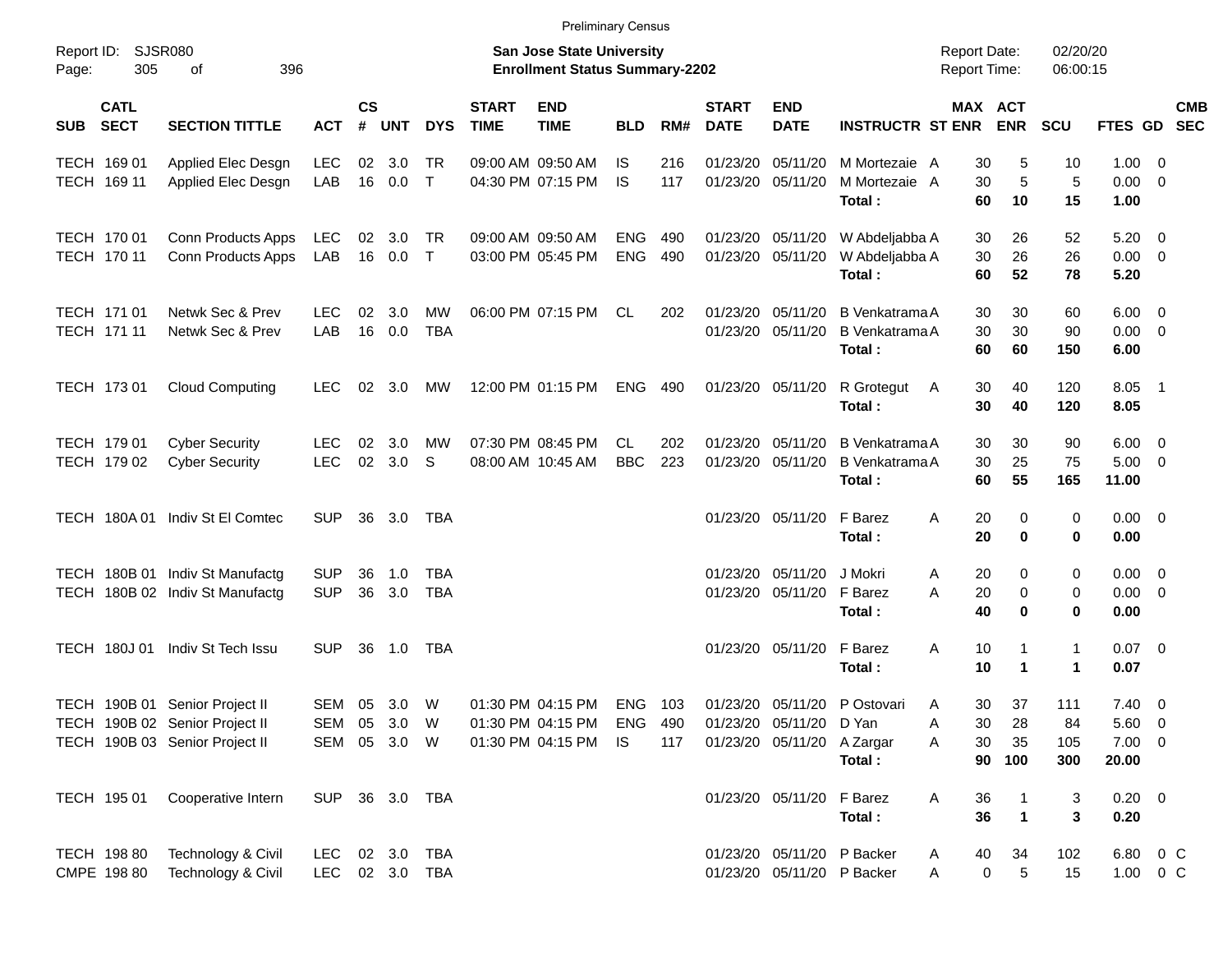|                     |                                     |                                                                                                                                          |                                        |                |                          |                                        |                             | <b>Preliminary Census</b>                                                 |                         |            |                                  |                                                  |                          |                                            |                                                            |                          |                              |                                                                   |
|---------------------|-------------------------------------|------------------------------------------------------------------------------------------------------------------------------------------|----------------------------------------|----------------|--------------------------|----------------------------------------|-----------------------------|---------------------------------------------------------------------------|-------------------------|------------|----------------------------------|--------------------------------------------------|--------------------------|--------------------------------------------|------------------------------------------------------------|--------------------------|------------------------------|-------------------------------------------------------------------|
| Report ID:<br>Page: | 306                                 | <b>SJSR080</b><br>396<br>of                                                                                                              |                                        |                |                          |                                        |                             | <b>San Jose State University</b><br><b>Enrollment Status Summary-2202</b> |                         |            |                                  |                                                  |                          | <b>Report Date:</b><br><b>Report Time:</b> |                                                            | 02/20/20<br>06:00:15     |                              |                                                                   |
| <b>SUB</b>          | <b>CATL</b><br><b>SECT</b>          | <b>SECTION TITTLE</b>                                                                                                                    | <b>ACT</b>                             | <b>CS</b><br># | <b>UNT</b>               | <b>DYS</b>                             | <b>START</b><br><b>TIME</b> | <b>END</b><br><b>TIME</b>                                                 | <b>BLD</b>              | RM#        | <b>START</b><br><b>DATE</b>      | <b>END</b><br><b>DATE</b>                        | <b>INSTRUCTR ST ENR</b>  |                                            | MAX ACT<br><b>ENR</b>                                      | SCU                      |                              | <b>CMB</b><br>FTES GD SEC                                         |
| <b>ME</b>           | 198 80<br>ENGR 198 80               | Technology & Civil<br>Technology & Civil                                                                                                 | <b>LEC</b><br><b>LEC</b>               | 02<br>02       | 3.0<br>3.0               | <b>TBA</b><br><b>TBA</b>               |                             |                                                                           |                         |            | 01/23/20<br>01/23/20             | 05/11/20<br>05/11/20                             | P Backer<br>P Backer     | Α<br>A                                     | 0<br>2<br>$\overline{1}$<br>0                              | 6<br>3                   | 0.40<br>0.20                 | $0\,C$<br>0 <sup>C</sup>                                          |
| МE                  | TECH 198 81<br>CMPE 198 81<br>19881 | Technology & Civil<br>Technology & Civil<br>Technology & Civil                                                                           | <b>LEC</b><br><b>LEC</b><br><b>LEC</b> | 02<br>02<br>02 | 3.0<br>3.0<br>3.0        | <b>TBA</b><br><b>TBA</b><br><b>TBA</b> |                             |                                                                           |                         |            | 01/23/20<br>01/23/20<br>01/23/20 | 05/11/20<br>05/11/20<br>05/11/20                 | L Zou<br>L Zou<br>L Zou  | 40<br>A<br>A<br>A                          | 36<br>$\overline{c}$<br>$\mathbf 0$<br>$\mathbf{1}$<br>0   | 108<br>6<br>3            | 7.20<br>0.40<br>0.20         | 0 <sup>C</sup><br>$0\,C$<br>$0\,C$                                |
|                     | ENGR 198 81                         | Technology & Civil                                                                                                                       | <b>LEC</b>                             | 02             | 3.0                      | <b>TBA</b>                             |                             |                                                                           |                         |            | 01/23/20                         | 05/11/20                                         | L Zou<br>Total:          | A<br>80                                    | $\mathbf{3}$<br>0<br>84                                    | 9<br>252                 | 0.60<br>16.80                | $0\,C$                                                            |
|                     |                                     | TECH 199A 01 SpecialTopics CNSM<br>TECH 199A 02 SpecialTopics CNSM<br>TECH 199A 03 SpecialTopics CNSM<br>TECH 199A 04 SpecialTopics CNSM | SEM<br>SEM<br><b>SEM</b><br><b>SEM</b> | 05<br>05       | 3.0<br>3.0<br>3.0<br>3.0 | R<br><b>TR</b>                         |                             | 03:00 PM 05:45 PM<br>03:00 PM 04:15 PM                                    | <b>ENG</b><br><b>IS</b> | 103<br>216 | 01/23/20<br>01/23/20             | 05/11/20<br>05/11/20                             | F Barez<br>A Banafa      | A<br>40<br>30<br>A<br>X<br>X               | 40<br>23<br>$\mathbf 0$<br>$\mathbf 0$<br>$\mathbf 0$<br>0 | 120<br>69<br>0<br>0      | 8.15<br>4.60<br>0.00<br>0.00 | -3<br>$\overline{0}$<br>$\overline{\mathbf{0}}$<br>$\overline{0}$ |
|                     |                                     | TECH 199A 05 SpecialTopics CNSM                                                                                                          | SEM                                    | 05             | 3.0                      | F                                      |                             | 06:00 PM 08:45 PM                                                         | 1S                      | 216        |                                  | 01/23/20 05/11/20                                | N Nabizadeh A<br>Total:  | 30<br>100                                  | 3<br>66                                                    | 9<br>198                 | 0.75<br>13.50                | $\overline{\mathbf{3}}$                                           |
|                     |                                     | TECH 199B 01 Special Topics Mfg S SEM 05 3.0 TR                                                                                          |                                        |                |                          |                                        |                             | 01:30 PM 02:45 PM                                                         | IS                      | 216        |                                  | 01/23/20 05/11/20                                | A Banafa<br>Total:       | 30<br>A<br>30                              | 34<br>34                                                   | 102<br>102               | 6.80 0<br>6.80               |                                                                   |
|                     | TECH 232 01                         | Adv Stat Proc Cont                                                                                                                       | SEM                                    |                | 05 3.0                   | <b>TR</b>                              |                             | 07:30 PM 08:45 PM                                                         | ENG                     | 301        |                                  | 01/23/20 05/11/20                                | K Suleman<br>Total:      | 20<br>A<br>20                              | 17<br>17                                                   | 51<br>51                 | 3.95 11<br>3.95              |                                                                   |
|                     | TECH 233 01                         | Des & Anal of Exp                                                                                                                        | SEM                                    | 05             | 3.0                      | <b>TR</b>                              |                             | 06:00 PM 07:15 PM                                                         | <b>BBC</b>              | 124        |                                  | 01/23/20 05/11/20                                | F Davoudi Ka A<br>Total: | 20<br>20                                   | 12<br>12                                                   | 36<br>36                 | 2.90 10<br>2.90              |                                                                   |
|                     | TECH 290 01                         | <b>Grad Prob</b>                                                                                                                         | <b>SUP</b>                             | 25             | 3.0                      | TBA                                    |                             |                                                                           |                         |            |                                  | 01/23/20 05/11/20                                | Total:                   | A<br>20<br>20                              | 0<br>$\bf{0}$                                              | 0<br>0                   | $0.00 \t 0$<br>0.00          |                                                                   |
|                     | TECH 298 01                         | <b>Grad Spec Study</b>                                                                                                                   | <b>SUP</b>                             | 25             | 3.0                      | TBA                                    |                             |                                                                           |                         |            | 01/23/20 05/11/20                |                                                  | Total:                   | Α                                          | 0<br>0<br>0<br>0                                           | 0<br>$\bf{0}$            | 0.00<br>0.00                 | $\overline{\phantom{0}}$                                          |
|                     | TECH 299 01                         | <b>Masters Thesis</b>                                                                                                                    | <b>SUP</b>                             |                | 25 3.0 TBA               |                                        |                             |                                                                           |                         |            |                                  | 01/23/20 05/11/20                                | Total:                   | Α<br>20<br>20                              | 0<br>0                                                     | 0<br>0                   | $0.00 \t 0$<br>0.00          |                                                                   |
|                     |                                     | Department: Technology                                                                                                                   |                                        |                |                          |                                        |                             |                                                                           |                         |            |                                  | <b>Lower Division:</b><br><b>Upper Division:</b> | <b>Department Total:</b> | 1111<br>1124                               | 2315 1761<br>894                                           | 3506<br>1408<br>838 2011 | 231.25<br>93.88<br>130.52    |                                                                   |

**Graduate Division : 80 29 87 6.85**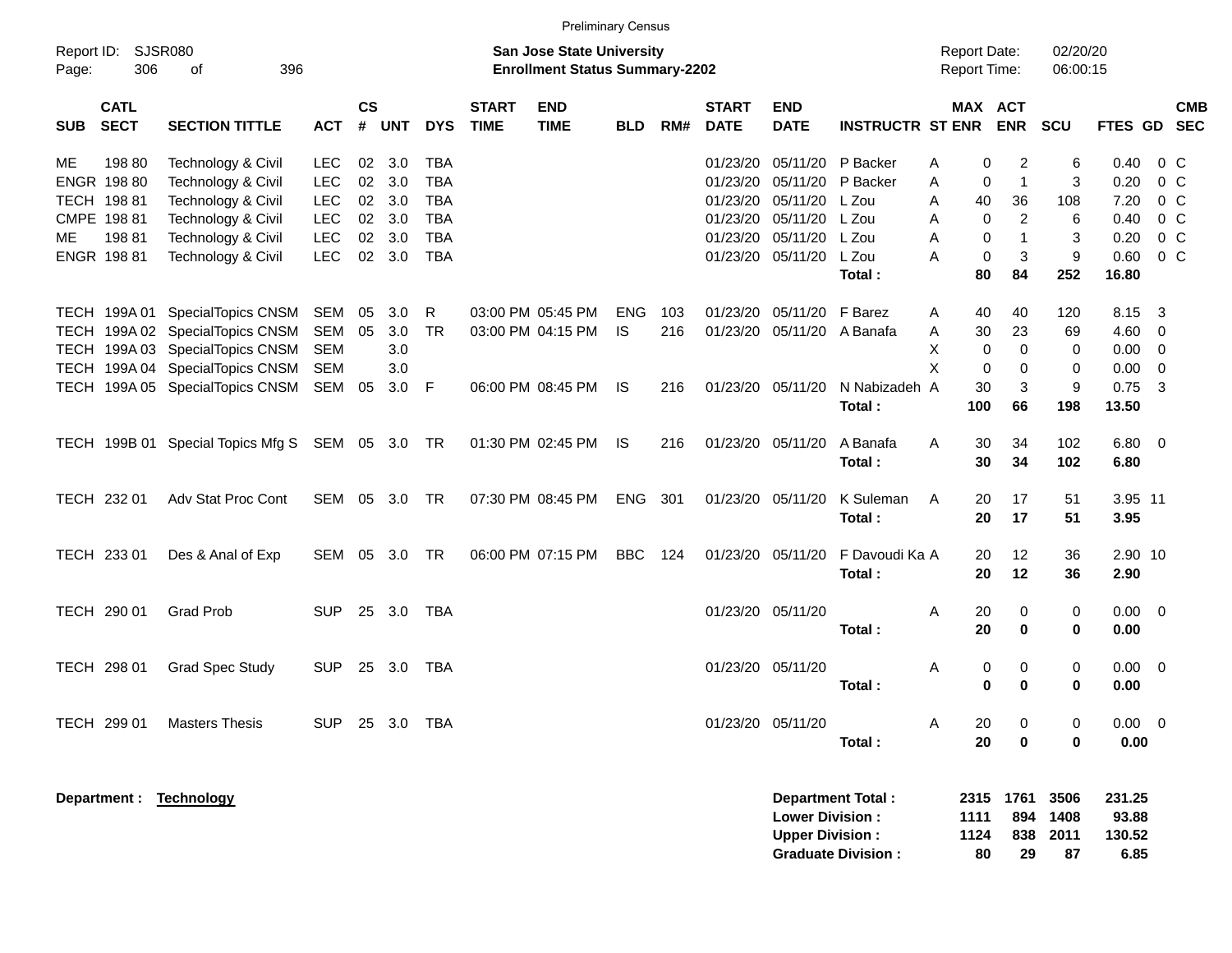|                     |                            |                                |              |               |       |            |                             | <b>Preliminary Census</b>                                                 |            |     |                             |                           |                         |   |                                     |                |                      |                  |                |                          |
|---------------------|----------------------------|--------------------------------|--------------|---------------|-------|------------|-----------------------------|---------------------------------------------------------------------------|------------|-----|-----------------------------|---------------------------|-------------------------|---|-------------------------------------|----------------|----------------------|------------------|----------------|--------------------------|
| Report ID:<br>Page: | 307                        | SJSR080<br>396<br>οf           |              |               |       |            |                             | <b>San Jose State University</b><br><b>Enrollment Status Summary-2202</b> |            |     |                             |                           |                         |   | <b>Report Date:</b><br>Report Time: |                | 02/20/20<br>06:00:15 |                  |                |                          |
| <b>SUB</b>          | <b>CATL</b><br><b>SECT</b> | <b>SECTION TITTLE</b>          | <b>ACT</b>   | $\mathsf{cs}$ | # UNT | <b>DYS</b> | <b>START</b><br><b>TIME</b> | <b>END</b><br><b>TIME</b>                                                 | <b>BLD</b> | RM# | <b>START</b><br><b>DATE</b> | <b>END</b><br><b>DATE</b> | <b>INSTRUCTR ST ENR</b> |   | MAX ACT                             | <b>ENR</b>     | <b>SCU</b>           | <b>FTES GD</b>   |                | <b>CMB</b><br><b>SEC</b> |
| <b>College</b>      |                            | <b>Engineering</b>             |              |               |       |            |                             |                                                                           |            |     |                             |                           |                         |   |                                     |                |                      |                  |                |                          |
| Department :        |                            | <b>Materials Engineering</b>   |              |               |       |            |                             |                                                                           |            |     |                             |                           |                         |   |                                     |                |                      |                  |                |                          |
| MATE 25 01          |                            | Intro to Materials             | <b>LEC</b>   | 01            | 3.0   | МW         |                             | 04:30 PM 05:45 PM                                                         | <b>CL</b>  | 222 | 01/23/20                    | 05/11/20                  | S KC                    | A | 55                                  | 49             | 147                  | 9.80             | - 0            |                          |
| MATE                | 25 02                      | Intro to Materials             | <b>LEC</b>   | 01            | 3.0   | <b>MW</b>  | 09:00 AM 10:15 AM           |                                                                           | <b>BBC</b> | 021 | 01/23/20                    | 05/11/20                  | E Ishida                | A | 50                                  | 46             | 138                  | 9.20             | 0              |                          |
| MATE 25 03          |                            | Intro to Materials             | <b>LEC</b>   | 01            | 3.0   | <b>TR</b>  |                             | 04:30 PM 05:45 PM                                                         | <b>BBC</b> | 105 | 01/23/20                    | 05/11/20                  | M Oye<br>Total:         | A | 50<br>155                           | 36<br>131      | 108<br>393           | 7.25<br>26.25    | $\overline{1}$ |                          |
| MATE 115 01         |                            | Struc/Prop Solids              | <b>LEC</b>   | 02            | 3.0   | MW         |                             | 04:30 PM 05:45 PM                                                         | <b>ENG</b> | 232 | 01/23/20                    | 05/11/20                  | O Keles                 | Α | 40                                  | 24             | 72                   | 4.85 1           |                |                          |
|                     |                            |                                |              |               |       |            |                             |                                                                           |            |     |                             |                           | Total:                  |   | 40                                  | 24             | 72                   | 4.85             |                |                          |
| MATE 129 01         |                            | Intro IC Proc Desgn            | SEM          | 04            | 3.0   | Т          |                             | 06:00 PM 07:45 PM                                                         | CL.        | 234 | 01/23/20                    | 05/11/20                  | E Lucow                 | A | 40                                  | $\overline{7}$ | 14                   | 1.45             | 1 C            |                          |
| EE                  | 129 01                     | Intro IC Proc Desgn            | <b>SEM</b>   | 04            | 3.0   | Т          |                             | 06:00 PM 07:45 PM                                                         | <b>CL</b>  | 234 | 01/23/20                    | 05/11/20                  | E Lucow                 | Α | $\mathbf 0$                         | 6              | 12                   | 1.20             | 0 <sup>C</sup> |                          |
| MATE                | 129 02                     | Intro IC Proc Desgn            | LAB          | 16            | 0.0   | W          |                             | 06:00 PM 08:45 PM                                                         | <b>ENG</b> | 311 | 01/23/20                    | 05/11/20                  | N Peters                | A | 20                                  | 7              | $\overline{7}$       | 0.00             | 1 C            |                          |
| EE.                 | 129 02                     | Intro IC Proc Desgn            | LAB          | 16            | 0.0   | W          |                             | 06:00 PM 08:45 PM                                                         | <b>ENG</b> | 311 | 01/23/20                    | 05/11/20                  | N Peters                | Α | $\mathbf 0$                         | 6              | 6                    | 0.00             | 0 <sup>C</sup> |                          |
| MATE                | 129 03                     | Intro IC Proc Desgn            | LAB          |               | 0.0   |            |                             |                                                                           |            |     |                             |                           |                         | X | $\mathbf 0$                         | $\Omega$       | 0                    | 0.00             | $\mathbf 0$    |                          |
| EE                  | 129 03                     | Intro IC Proc Desgn            | LAB          |               | 0.0   |            |                             |                                                                           |            |     |                             |                           |                         | X | $\mathbf 0$                         | $\Omega$       | $\mathbf 0$          | 0.00             | - 0            |                          |
|                     |                            |                                |              |               |       |            |                             |                                                                           |            |     |                             |                           | Total:                  |   | 60                                  | 26             | 39                   | 2.65             |                |                          |
|                     | MATE 131 01                | AM & 3D Printing               | <b>LEC</b>   | 01            | 3.0   | $\top$     |                             | 06:00 PM 08:45 PM                                                         | DMH        | 234 | 01/23/20 05/11/20           |                           | O Keles<br>Total:       | Α | 40<br>40                            | 20<br>20       | 60<br>60             | $4.20$ 4<br>4.20 |                |                          |
|                     |                            |                                |              |               |       |            |                             |                                                                           |            |     |                             |                           |                         |   |                                     |                |                      |                  |                |                          |
| MATE                | 135 01                     | Intro Composite Matl           | SEM          | 05            | 3.0   | TR         |                             | 01:30 PM 02:45 PM                                                         | CL.        | 222 | 01/23/20                    | 05/11/20                  | T Pan                   | A | 60                                  | 22             | 66                   | 4.50             | 2 C            |                          |
| ME.                 | 135 01                     | Intro Composite Matl           | <b>SEM</b>   | 05            | 3.0   | <b>TR</b>  |                             | 01:30 PM 02:45 PM                                                         | <b>CL</b>  | 222 | 01/23/20                    | 05/11/20                  | T Pan                   | A | $\mathbf 0$                         | 17             | 51                   | 3.50             | 2 C            |                          |
| AE                  | 135 01                     | Intro Composite Matl           | SEM          | 05            | 3.0   | <b>TR</b>  |                             | 01:30 PM 02:45 PM                                                         | CL.        | 222 | 01/23/20                    | 05/11/20                  | T Pan                   | A | $\mathbf 0$                         | 11             | 33                   | 2.20             | 0 <sup>C</sup> |                          |
|                     |                            |                                |              |               |       |            |                             |                                                                           |            |     |                             |                           | Total:                  |   | 60                                  | 50             | 150                  | 10.20            |                |                          |
|                     | MATE 141 01                | <b>Strctr Analys Matls</b>     | SEM          | 05            | 3.0   | МW         |                             | 04:30 PM 05:45 PM                                                         | <b>ENG</b> | 327 | 01/23/20                    | 05/11/20                  | C England               | Α | 30                                  | 21             | 63                   | 4.35 3           |                |                          |
|                     |                            |                                |              |               |       |            |                             |                                                                           |            |     |                             |                           | Total:                  |   | 30                                  | 21             | 63                   | 4.35             |                |                          |
|                     | MATE 143 01                | Prin Scng Micrscpy             | LAB          |               |       | M          |                             | 01:30 PM 04:15 PM                                                         | ENG        | 223 | 01/23/20 05/11/20           |                           |                         | A | 15                                  | 0              | 0                    | $0.00 \t 0$      |                |                          |
|                     |                            | MATE 143 02 Prin Scng Micrscpy | LAB 16 1.0 T |               |       |            |                             | 10:30 AM 01:15 PM ENG 223 01/23/20 05/11/20 C Peters                      |            |     |                             |                           |                         | Α | 15                                  | 10             | 10                   | $0.67$ 0         |                |                          |
|                     |                            |                                |              |               |       |            |                             |                                                                           |            |     |                             |                           | Total:                  |   | 30                                  | 10             | 10                   | 0.67             |                |                          |
|                     |                            | MATE 144 01 XRD Lab            | LAB 16 1.0 W |               |       |            |                             | 06:00 PM 08:45 PM ENG 223 01/23/20 05/11/20                               |            |     |                             |                           | C Peters                | A | 15                                  | 16             | 16                   | 1.07 0           |                |                          |
|                     |                            |                                |              |               |       |            |                             |                                                                           |            |     |                             |                           | Total:                  |   | 15                                  | 16             | 16                   | 1.07             |                |                          |
|                     |                            |                                |              |               |       |            |                             |                                                                           |            |     |                             |                           |                         |   |                                     |                |                      |                  |                |                          |
|                     |                            | MATE 145 01 Princ Scnng Probes | LAB          |               | 1.0   |            |                             |                                                                           |            |     |                             |                           |                         | X | 0                                   | 0              | 0                    | $0.00 \t 0$      |                |                          |
|                     |                            |                                |              |               |       |            |                             |                                                                           |            |     |                             |                           | Total:                  |   | 0                                   | 0              | 0                    | 0.00             |                |                          |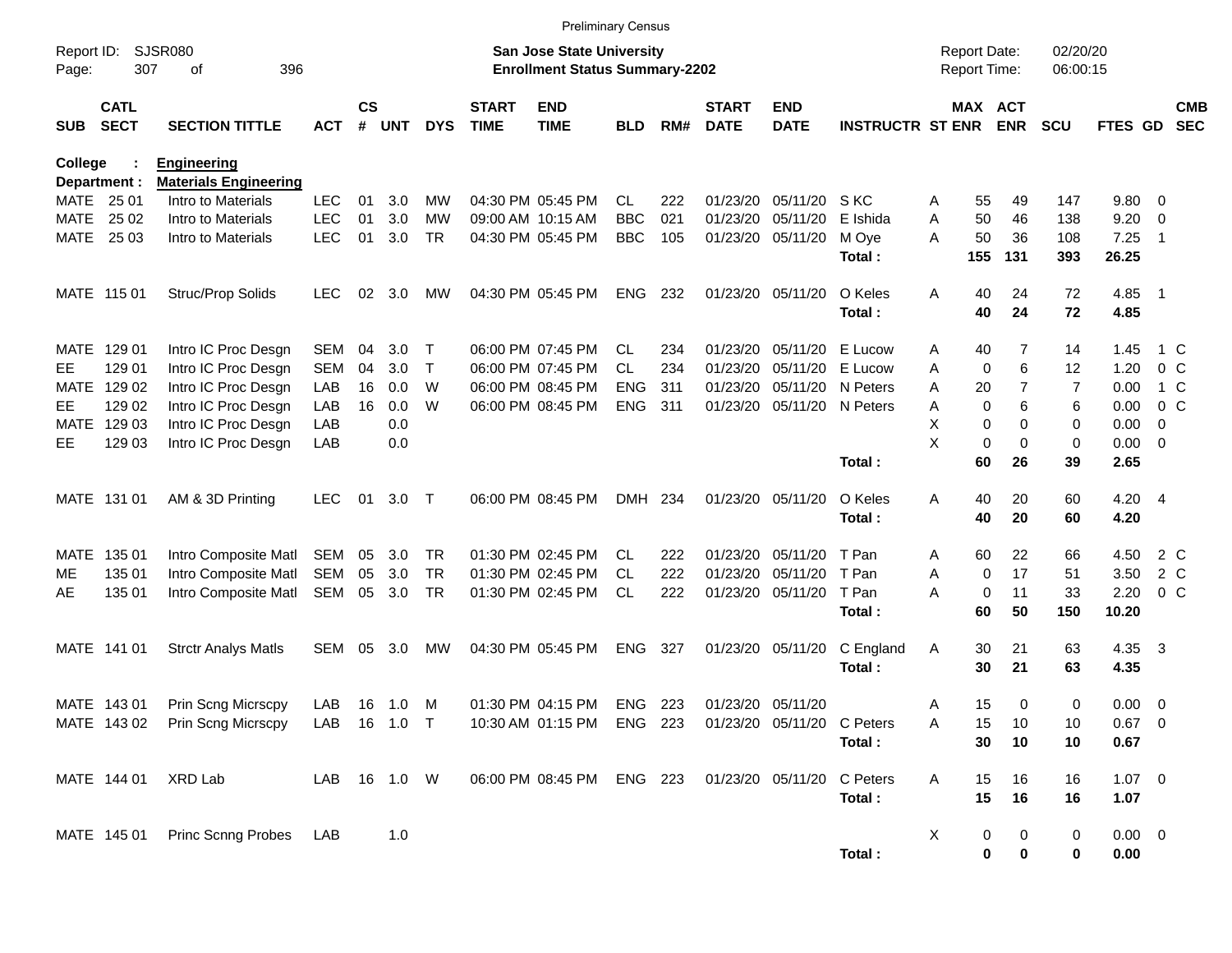|                                          |                                                              |                   |                |            |              |                             |                                                                           | <b>Preliminary Census</b> |            |                             |                           |                                                       |                                            |                       |                      |                       |                          |                          |
|------------------------------------------|--------------------------------------------------------------|-------------------|----------------|------------|--------------|-----------------------------|---------------------------------------------------------------------------|---------------------------|------------|-----------------------------|---------------------------|-------------------------------------------------------|--------------------------------------------|-----------------------|----------------------|-----------------------|--------------------------|--------------------------|
| Report ID:<br>308<br>Page:               | <b>SJSR080</b><br>396<br>οf                                  |                   |                |            |              |                             | <b>San Jose State University</b><br><b>Enrollment Status Summary-2202</b> |                           |            |                             |                           |                                                       | <b>Report Date:</b><br><b>Report Time:</b> |                       | 02/20/20<br>06:00:15 |                       |                          |                          |
| <b>CATL</b><br><b>SECT</b><br><b>SUB</b> | <b>SECTION TITTLE</b>                                        | <b>ACT</b>        | <b>CS</b><br># | <b>UNT</b> | <b>DYS</b>   | <b>START</b><br><b>TIME</b> | <b>END</b><br><b>TIME</b>                                                 | <b>BLD</b>                | RM#        | <b>START</b><br><b>DATE</b> | <b>END</b><br><b>DATE</b> | <b>INSTRUCTR ST ENR</b>                               |                                            | MAX ACT<br><b>ENR</b> | <b>SCU</b>           | <b>FTES GD</b>        |                          | <b>CMB</b><br><b>SEC</b> |
| MATE 151 01                              | Solid State Thermo                                           | <b>LEC</b>        | 04             | 3.0        | МW           |                             | 10:30 AM 11:45 AM                                                         | <b>ENG</b>                | 327        | 01/23/20                    | 05/11/20                  | D Oh<br>Total:                                        | 30<br>Α<br>30                              | 19<br>19              | 57<br>57             | 3.95<br>3.95          | $\overline{\mathbf{3}}$  |                          |
| MATE 152 01                              | Solid State Kin                                              | SEM               | 04             | 3.0        | TR           |                             | 09:00 AM 10:15 AM                                                         | <b>ENG</b>                | 340        |                             | 01/23/20 05/11/20         | S Agarwal<br>Total:                                   | 40<br>A<br>40                              | 28<br>28              | 84<br>84             | 5.90 6<br>5.90        |                          |                          |
| MATE 153 01<br>MATE 153 02               | <b>EO&amp;M Props Solids</b><br><b>EO&amp;M Props Solids</b> | <b>LEC</b><br>LAB | 02<br>16       | 3.0<br>0.0 | МW<br>$\top$ |                             | 12:00 PM 12:50 PM<br>09:00 AM 11:45 AM                                    | <b>ENG</b><br><b>ENG</b>  | 343<br>105 | 01/23/20<br>01/23/20        | 05/11/20<br>05/11/20      | S KC<br>S Duorah                                      | 60<br>Α<br>12<br>A                         | 44<br>9               | 88<br>9              | 8.80 0<br>$0.00 \t 0$ |                          |                          |
| MATE 153 03                              | <b>EO&amp;M Props Solids</b>                                 | LAB               | 16             | 0.0        | $\top$       |                             | 01:30 PM 04:15 PM                                                         | <b>ENG</b>                | 105        | 01/23/20                    | 05/11/20                  | V Shankar                                             | 12<br>A                                    | 9                     | 9                    | 0.00                  | $\overline{\phantom{0}}$ |                          |
| MATE 153 04                              | <b>EO&amp;M Props Solids</b>                                 | LAB               | 16             | 0.0        | $\top$       |                             | 06:00 PM 08:45 PM                                                         | <b>ENG</b>                | 105        | 01/23/20                    | 05/11/20                  | T Pan                                                 | Α<br>12                                    | 8                     | 8                    | 0.00                  | $\overline{\mathbf{0}}$  |                          |
| MATE 153 05                              | <b>EO&amp;M Props Solids</b>                                 | LAB               | 16             | 0.0        | R            |                             | 09:00 AM 11:45 AM                                                         | <b>ENG</b>                | 105        | 01/23/20                    | 05/11/20                  | T Pan                                                 | 12<br>Α                                    | 9                     | 9                    | 0.00                  | $\overline{\phantom{0}}$ |                          |
| MATE 153 06                              | <b>EO&amp;M Props Solids</b>                                 | LAB               | 16             | 0.0        | W            |                             | 09:00 AM 11:45 AM                                                         | <b>ENG</b>                | 105        | 01/23/20                    | 05/11/20                  | <b>B</b> Serrano                                      | 12<br>Α                                    | 9                     | 9                    | 0.00                  | $\overline{\phantom{0}}$ |                          |
| MATE 153 07                              | <b>EO&amp;M Props Solids</b>                                 | LAB               | 16             | 0.0        | F            |                             | 01:30 PM 04:15 PM                                                         | <b>ENG</b>                | 105        |                             | 01/23/20 05/11/20         |                                                       | A<br>12                                    | $\Omega$              | $\mathbf 0$          | $0.00 \t 0$           |                          |                          |
|                                          |                                                              |                   |                |            |              |                             |                                                                           |                           |            |                             |                           | Total:                                                | 132                                        | 88                    | 132                  | 8.80                  |                          |                          |
| MATE 154 01                              | Metals and Alloys                                            | SEM               | 04             | 3.0        | M            |                             | 02:00 PM 03:50 PM                                                         | <b>ENG</b>                | 333        | 01/23/20                    | 05/11/20                  | D Chafey                                              | 30<br>A                                    | 17                    | 34                   | $3.40 \quad 0$        |                          |                          |
| MATE 154 02                              | Metals and Alloys                                            | LAB               | 16             | 0.0        | W            |                             | 01:30 PM 04:15 PM                                                         | <b>ENG</b>                | 105        | 01/23/20                    | 05/11/20                  | D Chafey                                              | 15<br>Α                                    | 17                    | 17                   | $0.00 \t 0$           |                          |                          |
| MATE 154 03                              | Metals and Alloys                                            | LAB               | 16             | 0.0        | M            |                             | 06:00 PM 08:45 PM                                                         | <b>ENG</b>                | 105        |                             | 01/23/20 05/11/20         |                                                       | 15<br>A                                    | $\mathbf 0$           | 0                    | $0.00 \t 0$           |                          |                          |
|                                          |                                                              |                   |                |            |              |                             |                                                                           |                           |            |                             |                           | Total:                                                | 60                                         | 34                    | 51                   | 3.40                  |                          |                          |
| MATE 155 01                              | Matls Select Desgn                                           | SEM               |                | 05 3.0     | МW           |                             | 12:00 PM 01:15 PM                                                         | <b>ENG</b>                | 303        |                             | 01/23/20 05/11/20         | Y Fu                                                  | 30<br>Α                                    | 18                    | 54                   | $3.70$ 2              |                          |                          |
|                                          |                                                              |                   |                |            |              |                             |                                                                           |                           |            |                             |                           | Total:                                                | 30                                         | 18                    | 54                   | 3.70                  |                          |                          |
| MATE 180 01                              | <b>Ind Studies</b>                                           | SUP               | 36             | 1.0        | TBA          |                             |                                                                           |                           |            | 01/23/20                    | 05/11/20                  | W Chung                                               | 10<br>A                                    | $\overline{7}$        | 7                    | $0.53$ 4              |                          |                          |
| MATE 180 02                              | <b>Ind Studies</b>                                           | <b>SUP</b>        | 36             | 2.0        | <b>TBA</b>   |                             |                                                                           |                           |            |                             | 01/23/20 05/11/20         | W Chung                                               | A<br>10                                    | 8                     | 16                   | 1.23                  | - 5                      |                          |
|                                          |                                                              |                   |                |            |              |                             |                                                                           |                           |            |                             |                           | Total:                                                | 20                                         | 15                    | 23                   | 1.77                  |                          |                          |
| MATE 198B 01 Sr Design Proj              |                                                              | <b>LEC</b>        | 04             | 2.0        | -F           |                             | 09:00 AM 09:50 AM                                                         | <b>ENG</b>                | 340        | 01/23/20                    | 05/11/20                  | W Chung                                               | 30<br>A                                    | 23                    | 23                   | $3.07$ 0              |                          |                          |
| MATE                                     | 198B 02 Sr Design Proj                                       | LAB               | 16             | 0.0        | F            |                             | 10:00 AM 12:45 PM                                                         | <b>ENG</b>                | 340        | 01/23/20                    | 05/11/20                  | W Chung                                               | 30<br>Α                                    | 23                    | 23                   | 0.00                  | $\overline{\phantom{0}}$ |                          |
|                                          |                                                              |                   |                |            |              |                             |                                                                           |                           |            |                             |                           | Total:                                                | 60                                         | 46                    | 46                   | 3.07                  |                          |                          |
|                                          | MATE 220 01 Pr in Apps ElecChem SEM 04 3.0 T                 |                   |                |            |              |                             | 06:00 PM 08:45 PM ENG 327 01/23/20 05/11/20 D Oh                          |                           |            |                             |                           |                                                       | 25<br>Α                                    | 6                     | 18                   | $1.45$ 5              |                          |                          |
|                                          |                                                              |                   |                |            |              |                             |                                                                           |                           |            |                             |                           | Total:                                                | 25                                         | 6                     | 18                   | 1.45                  |                          |                          |
| MATE 232 01                              | Plasma Procsg Matls SEM 05 3.0 R                             |                   |                |            |              |                             | 06:00 PM 08:45 PM ENG 232 01/23/20 05/11/20                               |                           |            |                             |                           | M Oye                                                 | Α<br>25                                    | 18                    | 54                   | 4.40 16               |                          |                          |
|                                          |                                                              |                   |                |            |              |                             |                                                                           |                           |            |                             |                           | Total:                                                | 25                                         | 18                    | 54                   | 4.40                  |                          |                          |
| MATE 241 01                              | Advncd Mthds Matl Ch SEM 05 3.0 M                            |                   |                |            |              |                             |                                                                           |                           |            |                             |                           | 06:00 PM 08:45 PM ENG 327 01/23/20 05/11/20 C England | 30<br>A                                    | 20                    | 60                   | 5.00 20               |                          |                          |
|                                          |                                                              |                   |                |            |              |                             |                                                                           |                           |            |                             |                           | Total:                                                |                                            | 30<br>20              | 60                   | 5.00                  |                          |                          |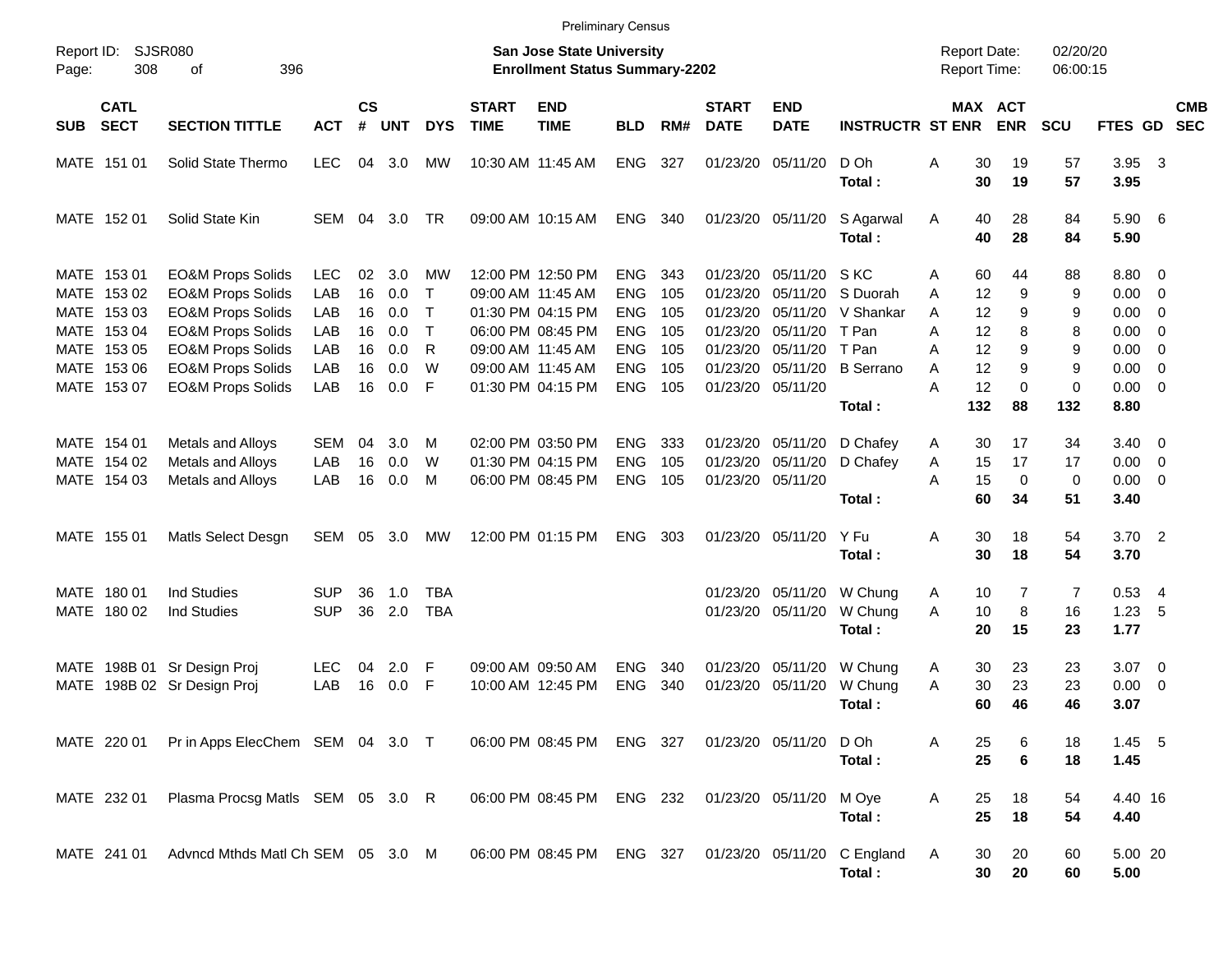|                                                 |                                                                         |                                        |                    |                   |                               |                             | <b>Preliminary Census</b>                                                 |                          |            |                                  |                                  |                                         |                                            |                                       |                                          |                                                   |                          |
|-------------------------------------------------|-------------------------------------------------------------------------|----------------------------------------|--------------------|-------------------|-------------------------------|-----------------------------|---------------------------------------------------------------------------|--------------------------|------------|----------------------------------|----------------------------------|-----------------------------------------|--------------------------------------------|---------------------------------------|------------------------------------------|---------------------------------------------------|--------------------------|
| Report ID:<br>309<br>Page:                      | <b>SJSR080</b><br>396<br>οf                                             |                                        |                    |                   |                               |                             | <b>San Jose State University</b><br><b>Enrollment Status Summary-2202</b> |                          |            |                                  |                                  |                                         | <b>Report Date:</b><br><b>Report Time:</b> |                                       | 02/20/20<br>06:00:15                     |                                                   |                          |
| <b>CATL</b><br><b>SECT</b><br><b>SUB</b>        | <b>SECTION TITTLE</b>                                                   | <b>ACT</b>                             | $\mathsf{cs}$<br># | <b>UNT</b>        | <b>DYS</b>                    | <b>START</b><br><b>TIME</b> | <b>END</b><br><b>TIME</b>                                                 | <b>BLD</b>               | RM#        | <b>START</b><br><b>DATE</b>      | <b>END</b><br><b>DATE</b>        | <b>INSTRUCTR ST ENR</b>                 |                                            | <b>MAX ACT</b><br><b>ENR</b>          | <b>SCU</b>                               | FTES GD                                           | <b>CMB</b><br><b>SEC</b> |
| 281 01<br><b>MATE</b><br><b>CHE</b><br>281 01   | Thesis Prep Sem<br>Thesis Prep Sem                                      | LAB<br>LAB                             | 16<br>16           | 1.0<br>1.0        | -F<br>F                       |                             | 03:00 PM 05:45 PM<br>03:00 PM 05:45 PM                                    | <b>ENG</b><br><b>ENG</b> | 333<br>333 | 01/23/20<br>01/23/20             | 05/11/20<br>05/11/20             | C England<br>C England<br>Total:        | 45<br>A<br>A<br>0<br>45                    | 5<br>1<br>6                           | 5<br>1<br>6                              | 0.42<br>0.08<br>0.50                              | 5 C<br>1 C               |
| MATE 298 01<br>298 02<br>MATE<br>MATE 298 03    | <b>MS Res Project</b><br><b>MS Res Project</b><br><b>MS Res Project</b> | <b>SUP</b><br><b>SUP</b><br><b>SUP</b> | 25<br>25<br>25     | 1.0<br>2.0<br>2.0 | <b>TBA</b><br><b>TBA</b><br>F |                             | 03:00 PM 05:45 PM                                                         | <b>ENG</b>               | 329        | 01/23/20<br>01/23/20<br>01/23/20 | 05/11/20<br>05/11/20<br>05/11/20 | X Sinha<br>X Sinha<br>X Sinha<br>Total: | 20<br>A<br>20<br>A<br>40<br>Α<br>80        | 0<br>0<br>1                           | 0<br>0<br>$\overline{c}$<br>$\mathbf{2}$ | $0.00 \t 0$<br>$0.00 \t 0$<br>$0.17$ 1<br>0.17    |                          |
| MATE 298101                                     | MS Project Intern                                                       | <b>SUP</b>                             | 25                 | 2.0               | -F                            |                             | 03:00 PM 05:45 PM                                                         | <b>ENG</b>               | 329        |                                  | 01/23/20 05/11/20                | X Sinha<br>Total:                       | A<br>40<br>40                              |                                       | $\overline{2}$<br>$\mathbf{2}$           | $0.17$ 1<br>0.17                                  |                          |
| MATE<br>299 01<br>299 02<br>MATE<br>MATE 299 03 | <b>Master's Thesis</b><br>Master's Thesis<br><b>Master's Thesis</b>     | <b>SUP</b><br><b>SUP</b><br><b>SUP</b> | 25<br>25<br>25     | 1.0<br>3.0<br>3.0 | <b>TBA</b><br><b>TBA</b><br>F |                             | 03:00 PM 05:45 PM                                                         | <b>ENG</b>               | 329        | 01/23/20<br>01/23/20<br>01/23/20 | 05/11/20<br>05/11/20<br>05/11/20 | X Sinha<br>X Sinha<br>X Sinha<br>Total: | 20<br>A<br>20<br>Α<br>A<br>20<br>60        | $\Omega$<br>0<br>$\Omega$<br>$\bf{0}$ | 0<br>0<br>0<br>0                         | $0.00 \t 0$<br>$0.00 \t 0$<br>$0.00 \t 0$<br>0.00 |                          |
| MATE 299I 01                                    | <b>MS Thesis Intern</b>                                                 | <b>SUP</b>                             | 25                 | 3.0               | F                             |                             | 03:00 PM 05:45 PM                                                         | <b>ENG</b>               | 329        | 01/23/20                         | 05/11/20                         | X Sinha<br>Total:                       | 20<br>A<br>20                              | 0<br>$\bf{0}$                         | 0<br>0                                   | $0.00 \ 0$<br>0.00                                |                          |
| Department :                                    | <b>Materials Engineering</b>                                            |                                        |                    |                   |                               |                             |                                                                           |                          |            |                                  | <b>Lower Division:</b>           | <b>Department Total:</b>                | 1127<br>155                                | 598<br>131                            | 1392<br>393                              | 96.50<br>26.25                                    |                          |

**Upper Division : 647 415 857 58.57<br>
Graduate Division : 325 52 142 11.68 Graduate Division : 325 52 142 11.68**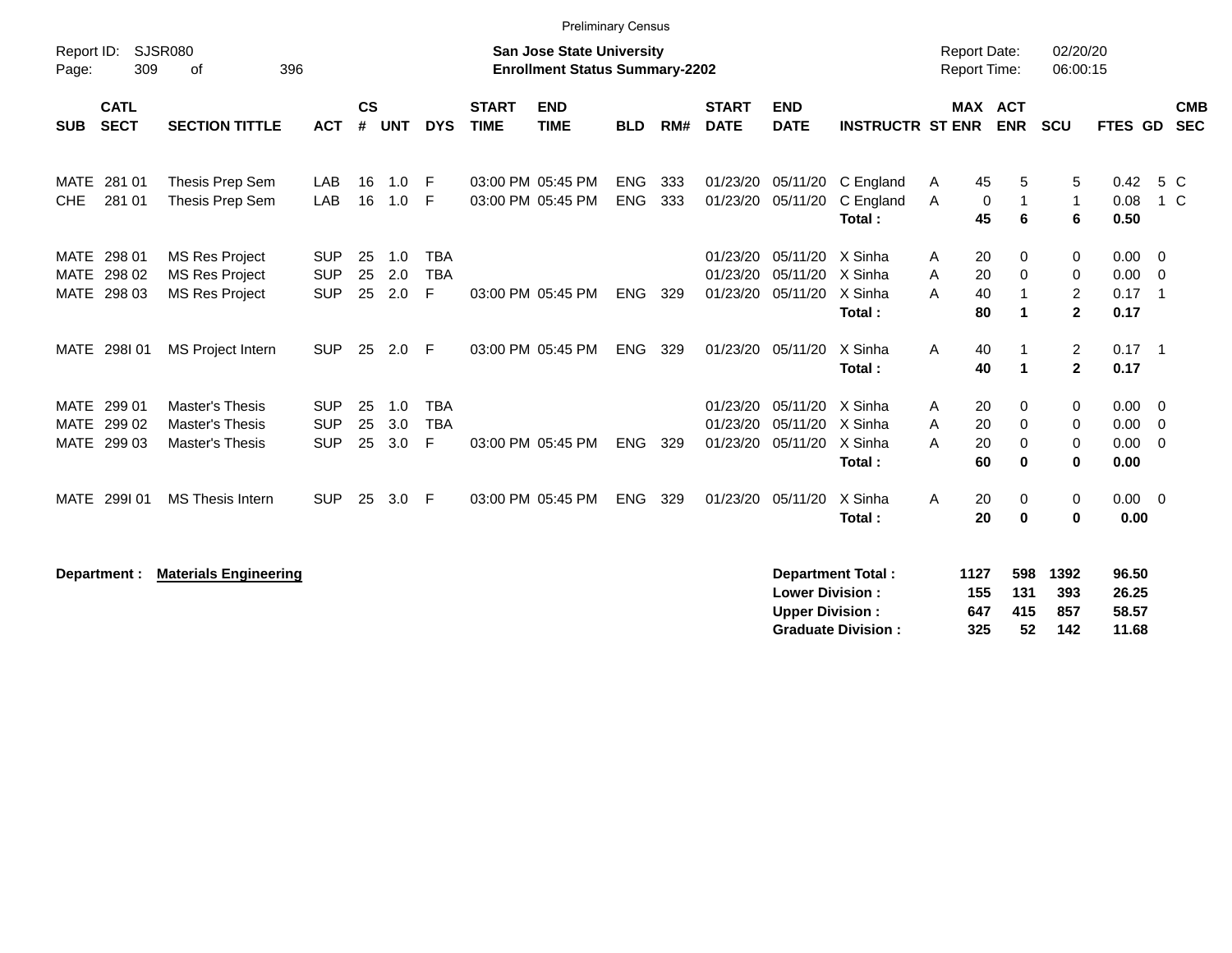|                 | <b>Preliminary Census</b>                                                                                              |                                                    |            |                    |                  |              |                             |                                        |                    |     |                             |                           |                         |        |                                     |                      |                      |                     |                            |                          |
|-----------------|------------------------------------------------------------------------------------------------------------------------|----------------------------------------------------|------------|--------------------|------------------|--------------|-----------------------------|----------------------------------------|--------------------|-----|-----------------------------|---------------------------|-------------------------|--------|-------------------------------------|----------------------|----------------------|---------------------|----------------------------|--------------------------|
| Page:           | SJSR080<br><b>San Jose State University</b><br>Report ID:<br>310<br>396<br><b>Enrollment Status Summary-2202</b><br>οf |                                                    |            |                    |                  |              |                             |                                        |                    |     |                             |                           |                         |        | <b>Report Date:</b><br>Report Time: |                      | 02/20/20<br>06:00:15 |                     |                            |                          |
| <b>SUB</b>      | <b>CATL</b><br><b>SECT</b>                                                                                             | <b>SECTION TITTLE</b>                              | <b>ACT</b> | $\mathsf{cs}$<br># | <b>UNT</b>       | <b>DYS</b>   | <b>START</b><br><b>TIME</b> | <b>END</b><br><b>TIME</b>              | <b>BLD</b>         | RM# | <b>START</b><br><b>DATE</b> | <b>END</b><br><b>DATE</b> | <b>INSTRUCTR ST ENR</b> |        | MAX ACT                             | <b>ENR</b>           | <b>SCU</b>           | FTES GD             |                            | <b>CMB</b><br><b>SEC</b> |
| <b>College</b>  |                                                                                                                        | <b>Engineering</b>                                 |            |                    |                  |              |                             |                                        |                    |     |                             |                           |                         |        |                                     |                      |                      |                     |                            |                          |
|                 | Department :<br>20 01                                                                                                  | <b>Mechanical Engineering</b><br>Design & Graphics | <b>SEM</b> | 05                 | 2.0              | W            |                             | 09:00 AM 09:50 AM                      | <b>ENG</b>         | 189 | 01/23/20                    | 05/11/20                  | K Youssefi              |        | 100                                 | 70                   | 70                   | 9.33                | - 0                        |                          |
| ME<br><b>ME</b> | 20 02                                                                                                                  | Design & Graphics                                  | LAB        | 16                 | 0.0              | M            |                             | 09:00 AM 11:45 AM                      | <b>ENG</b>         | 213 | 01/23/20                    | 05/11/20                  | J Sim                   | A<br>A | 25                                  | 18                   | 18                   | 0.00                | $\overline{0}$             |                          |
| <b>ME</b>       | 20 03                                                                                                                  | Design & Graphics                                  | LAB        | 16                 | 0.0              | T.           |                             | 09:00 AM 11:45 AM                      | <b>ENG</b>         | 213 | 01/23/20                    | 05/11/20                  | Y Baloda                | A      | 25                                  | 17                   | 17                   | 0.00                | $\overline{0}$             |                          |
| <b>ME</b>       | 20 04                                                                                                                  | Design & Graphics                                  | LAB        | 16                 | 0.0              | W            |                             | 10:00 AM 12:45 PM                      | <b>ENG</b>         | 213 | 01/23/20                    | 05/11/20                  | L Fahey                 | A      | 25                                  | 17                   | 17                   | 0.00                | $\overline{0}$             |                          |
| <b>ME</b>       | 20 05                                                                                                                  | Design & Graphics                                  | LAB        | 16                 | 0.0              | R            |                             | 01:30 PM 04:15 PM                      | <b>ENG</b>         | 213 | 01/23/20                    | 05/11/20                  | V Reidling              | A      | 25                                  | 18                   | 18                   | 0.00                | $\overline{\mathbf{0}}$    |                          |
|                 |                                                                                                                        |                                                    |            |                    |                  |              |                             |                                        |                    |     |                             |                           | Total:                  |        | 200                                 | 140                  | 140                  | 9.33                |                            |                          |
| ME              | 30 01                                                                                                                  | <b>Comp Applications</b>                           | <b>SEM</b> | 05                 | 2.0              | M            |                             | 12:00 PM 12:50 PM                      | <b>ENG</b>         | 189 | 01/23/20                    | 05/11/20                  | S Ahsan                 | A      | 75                                  | 62                   | 62                   | 8.30                | $\overline{\phantom{0}}$ 1 |                          |
| ME              | 30 02                                                                                                                  | <b>Comp Applications</b>                           | LAB        | 16                 | 0.0              | M            |                             | 01:30 PM 04:15 PM                      | <b>ENG</b>         | 407 | 01/23/20                    | 05/11/20                  | S Ahsan                 | A      | 25                                  | 23                   | 23                   | 0.00                | $\overline{0}$             |                          |
| MЕ              | 30 03                                                                                                                  | <b>Comp Applications</b>                           | LAB        | 16                 | 0.0              | T.           |                             | 01:30 PM 04:15 PM                      | ENG                | 213 | 01/23/20                    | 05/11/20                  | S Waghela               | A      | 25                                  | 23                   | 23                   | 0.00                | $\overline{0}$             |                          |
| MЕ              | 30 04                                                                                                                  | <b>Comp Applications</b>                           | LAB        | 16                 | 0.0              | W            |                             | 01:30 PM 04:15 PM                      | ENG                | 213 | 01/23/20                    | 05/11/20                  | S Waghela<br>Total:     | A      | 25<br>150                           | 16<br>124            | 16<br>124            | 0.00<br>8.30        | $\overline{1}$             |                          |
| ME              | 100 80                                                                                                                 | <b>ME Career Dev</b>                               | <b>LEC</b> | 04                 | 1.0              | т            |                             | 04:30 PM 05:20 PM                      |                    |     | 01/23/20                    | 05/11/20                  | D Caires<br>Total:      | A      | 35<br>35                            | 26<br>26             | 26<br>26             | $1.73 \t 0$<br>1.73 |                            |                          |
| ME              | 101 01                                                                                                                 | Dynamics                                           | <b>SEM</b> |                    | 3.0              |              |                             |                                        |                    |     |                             |                           |                         | Χ      | 0                                   | 0                    | 0                    | 0.00                | $\overline{\mathbf{0}}$    |                          |
| ME              | 101 02                                                                                                                 | <b>Dynamics</b>                                    | <b>SEM</b> | 04                 | 3.0              | <b>TR</b>    |                             | 03:00 PM 04:15 PM                      | <b>ENG</b>         | 327 | 01/23/20                    | 05/11/20                  | R Agarwal               | Α      | 30                                  | 26                   | 78                   | 5.25                | $\overline{1}$             |                          |
| ME              | 101 03                                                                                                                 | Dynamics                                           | <b>SEM</b> | 04                 | 3.0              | <b>TR</b>    |                             | 10:30 AM 11:45 AM                      | <b>ENG</b>         | 327 | 01/23/20                    | 05/11/20                  | V Cherickal             | A      | 30                                  | 29                   | 87                   | 5.80                | 0                          |                          |
| MЕ              | 101 04                                                                                                                 | Dynamics                                           | <b>SEM</b> | 04                 | 3.0              | <b>MW</b>    |                             | 12:00 PM 01:15 PM                      | <b>ENG</b>         | 327 | 01/23/20                    | 05/11/20                  | A Boylan-Ash A          |        | 30                                  | 30                   | 90                   | 6.00                | $\overline{0}$             |                          |
| MЕ              | 101 05                                                                                                                 | Dynamics                                           | <b>SEM</b> | 04                 | 3.0              | <b>TR</b>    |                             | 01:30 PM 02:45 PM                      | <b>ENG</b>         | 401 | 01/23/20                    | 05/11/20                  | R Tsou                  | A      | 30                                  | 29                   | 87                   | 5.80                | $\overline{\mathbf{0}}$    |                          |
|                 |                                                                                                                        |                                                    |            |                    |                  |              |                             |                                        |                    |     |                             |                           | Total :                 |        | 120                                 | 114                  | 342                  | 22.85               |                            |                          |
| ME              | 106 01                                                                                                                 | Fund Mechatro Engr                                 | SEM        | 04                 | 3.0              | МW           |                             | 04:30 PM 05:20 PM                      | <b>ENG</b>         | 189 | 01/23/20                    | 05/11/20                  | <b>B</b> Furman         | A      | 140                                 | 118                  | 236                  | 23.85               | 5 C                        |                          |
| EE              | 106 01                                                                                                                 | Fund Mechatro Engr                                 | <b>SEM</b> | 04                 | 3.0              | МW           |                             | 04:30 PM 05:20 PM                      | <b>ENG</b>         | 189 | 01/23/20                    | 05/11/20                  | <b>B</b> Furman         | A      | 0                                   | $\overline{4}$       | 8                    | 0.80                | 0 <sup>C</sup>             |                          |
| MЕ              | 106 02                                                                                                                 | Fund Mechatro Engr                                 | LAB        | 16                 | 0.0              | T            |                             | 01:30 PM 04:15 PM                      | <b>ENG</b>         | 125 | 01/23/20                    | 05/11/20                  | S Brisbois              | A      | 20                                  | 18                   | 18                   | 0.00                | 0 <sup>C</sup>             |                          |
| EE              | 106 02                                                                                                                 | Fund Mechatro Engr                                 | LAB        | 16                 | 0.0              | $\mathsf{T}$ |                             | 01:30 PM 04:15 PM                      | <b>ENG</b>         | 125 | 01/23/20                    | 05/11/20                  | S Brisbois              | A      | $\Omega$                            | $\mathbf 0$          | $\mathbf 0$          | 0.00                | 0 <sup>C</sup>             |                          |
| <b>ME</b>       | 106 03                                                                                                                 | Fund Mechatro Engr                                 | LAB        | 16                 | 0.0              | W            |                             | 06:00 PM 08:45 PM                      | <b>ENG</b>         | 125 | 01/23/20                    | 05/11/20                  | N Nguyen                | Α      | 20                                  | 14                   | 14                   | 0.00                | 2 C                        |                          |
| EE              | 106 03                                                                                                                 | Fund Mechatro Engr                                 | LAB        | 16                 | 0.0              | W            |                             | 06:00 PM 08:45 PM                      | ENG                | 125 |                             | 01/23/20 05/11/20         | N Nguyen                | Α      | 0                                   | 0                    | 0                    | 0.00                | 0 <sup>C</sup>             |                          |
| ME              | 106 04                                                                                                                 | Fund Mechatro Engr                                 | LAB        | 16                 | 0.0              | R            |                             | 03:00 PM 05:45 PM                      | ENG                | 125 | 01/23/20                    | 05/11/20                  | <b>B</b> Furman         | A      | 20                                  | 19                   | 19                   | 0.00                | 0 <sup>C</sup>             |                          |
| EE.             | 106 04<br>106 05                                                                                                       | Fund Mechatro Engr<br>Fund Mechatro Engr           | LAB<br>LAB |                    | 16 0.0<br>16 0.0 | R            |                             | 03:00 PM 05:45 PM                      | ENG 125<br>ENG 125 |     | 01/23/20<br>01/23/20        | 05/11/20<br>05/11/20      | <b>B</b> Furman         | Α      | 0                                   | $\overline{1}$       | $\mathbf 1$          | 0.00                | $0\,C$                     |                          |
| ME<br>EE        | 106 05                                                                                                                 | Fund Mechatro Engr                                 | LAB        | 16                 | 0.0              | R<br>R       |                             | 06:00 PM 08:45 PM<br>06:00 PM 08:45 PM | ENG 125            |     | 01/23/20                    | 05/11/20                  | E Mateo<br>E Mateo      | Α<br>Α | 20<br>0                             | 16<br>$\overline{c}$ | 16<br>$\overline{c}$ | 0.00<br>0.00        | 1 C<br>$0\,C$              |                          |
| ME              | 106 06                                                                                                                 | Fund Mechatro Engr                                 | LAB        |                    | 16 0.0           | F            |                             | 09:00 AM 11:45 AM                      | ENG 125            |     | 01/23/20                    | 05/11/20                  | <b>B</b> Furman         | Α      | 20                                  | 17                   | 17                   | 0.00                | 1 C                        |                          |
| EE              | 106 06                                                                                                                 | Fund Mechatro Engr                                 | LAB        |                    | 16 0.0           | F            |                             | 09:00 AM 11:45 AM                      | ENG 125            |     | 01/23/20                    | 05/11/20                  | <b>B</b> Furman         | Α      | 0                                   | $\overline{1}$       | $\mathbf 1$          | 0.00                | $0\,C$                     |                          |
| ME              | 106 07                                                                                                                 | Fund Mechatro Engr                                 | LAB        | 16                 | 0.0              | F            |                             | 01:30 PM 04:15 PM                      | ENG 125            |     | 01/23/20                    | 05/11/20                  | <b>B</b> Furman         | A      | 20                                  | 14                   | 14                   | 0.00                | $1\,C$                     |                          |
| EE              | 106 07                                                                                                                 | Fund Mechatro Engr                                 | LAB        |                    | 16 0.0           | F            |                             | 01:30 PM 04:15 PM                      | ENG 125            |     | 01/23/20                    | 05/11/20                  | <b>B</b> Furman         | A      | 0                                   | 0                    | 0                    | 0.00                | $0\,C$                     |                          |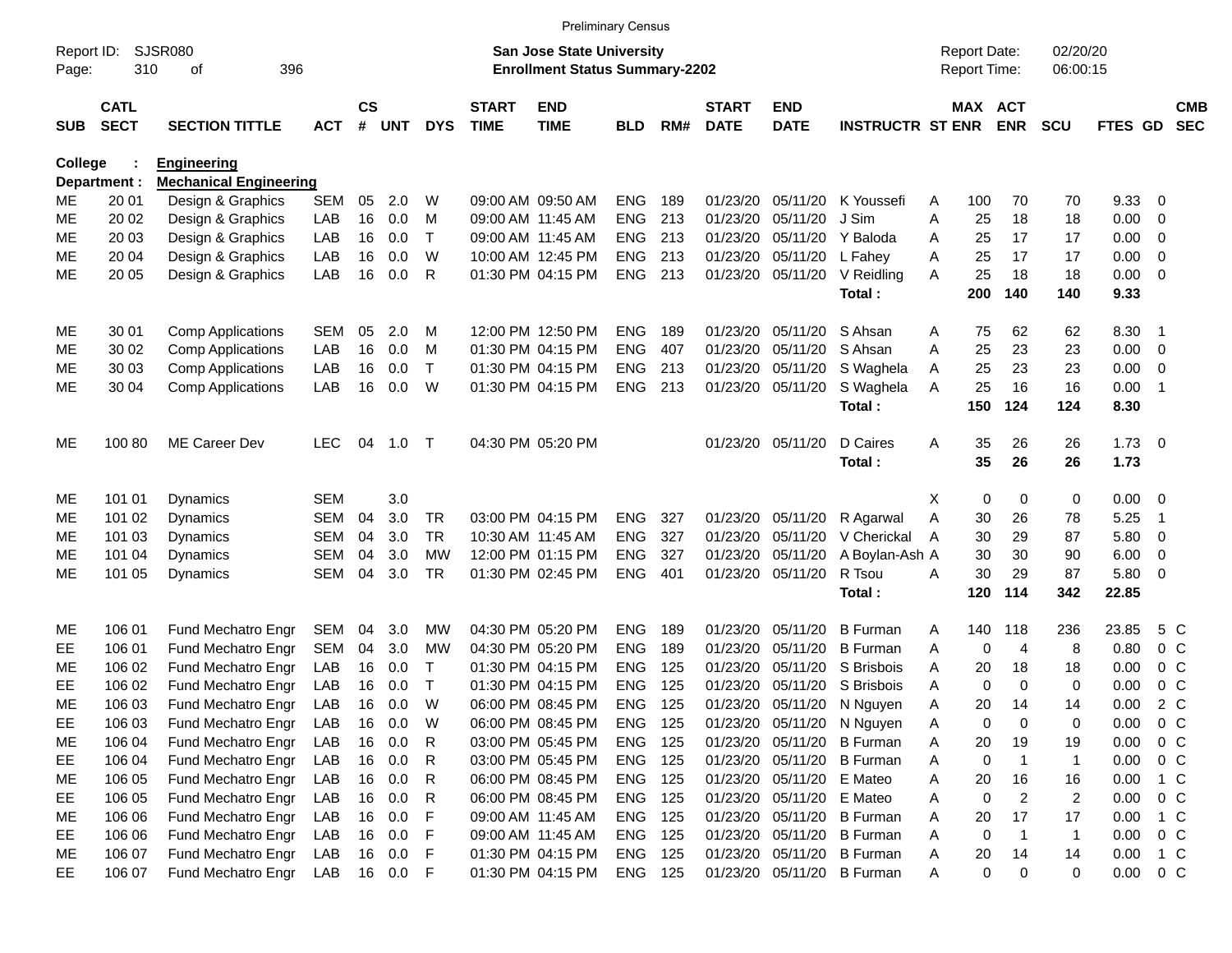|                     |                                                                                                                 |                           |            |                             |            |            |                             |                           | <b>Preliminary Census</b> |       |                             |                           |                             |   |                                     |                    |                      |                     |                            |                          |
|---------------------|-----------------------------------------------------------------------------------------------------------------|---------------------------|------------|-----------------------------|------------|------------|-----------------------------|---------------------------|---------------------------|-------|-----------------------------|---------------------------|-----------------------------|---|-------------------------------------|--------------------|----------------------|---------------------|----------------------------|--------------------------|
| Report ID:<br>Page: | <b>SJSR080</b><br><b>San Jose State University</b><br>396<br><b>Enrollment Status Summary-2202</b><br>311<br>οf |                           |            |                             |            |            |                             |                           |                           |       |                             |                           |                             |   | <b>Report Date:</b><br>Report Time: |                    | 02/20/20<br>06:00:15 |                     |                            |                          |
| <b>SUB</b>          | <b>CATL</b><br><b>SECT</b>                                                                                      | <b>SECTION TITTLE</b>     | <b>ACT</b> | $\mathsf{cs}$<br>$\pmb{\#}$ | <b>UNT</b> | <b>DYS</b> | <b>START</b><br><b>TIME</b> | <b>END</b><br><b>TIME</b> | <b>BLD</b>                | RM#   | <b>START</b><br><b>DATE</b> | <b>END</b><br><b>DATE</b> | <b>INSTRUCTR ST ENR</b>     |   | MAX ACT                             | <b>ENR</b>         | <b>SCU</b>           | FTES GD             |                            | <b>CMB</b><br><b>SEC</b> |
| ME                  | 106 08                                                                                                          | Fund Mechatro Engr        | LAB        | 16                          | 0.0        | M          |                             | 01:30 PM 04:15 PM         | <b>ENG</b>                | 125   |                             | 01/23/20 05/11/20         | <b>B</b> Furman             | Α | 20                                  | 20                 | 20                   | 0.00                | 0 <sup>o</sup>             |                          |
| EЕ                  | 106 08                                                                                                          | Fund Mechatro Engr        | LAB        | 16                          | 0.0        | M          |                             | 01:30 PM 04:15 PM         | <b>ENG</b>                | 125   |                             | 01/23/20 05/11/20         | <b>B</b> Furman<br>Total:   | A | 0<br>280                            | $\mathbf 0$<br>244 | $\pmb{0}$<br>366     | 0.00<br>24.65       | 0 <sup>o</sup>             |                          |
| ME                  | 111 01                                                                                                          | <b>Fluid Mech</b>         | SEM        | 04                          | 3.0        | MW         |                             | 03:00 PM 04:15 PM         | CL.                       | 222   |                             | 01/23/20 05/11/20         | F Kazemifar A               |   | 65                                  | 56                 | 168                  | 11.25               | $\overline{\phantom{1}}$   |                          |
| МE                  | 111 02                                                                                                          | <b>Fluid Mech</b>         | <b>SEM</b> | 04                          | 3.0        | МW         |                             | 06:00 PM 07:15 PM         | <b>CL</b>                 | 310   | 01/23/20                    | 05/11/20                  | H Kabbani                   | A | 40                                  | 42                 | 126                  | 8.40                | $\overline{\phantom{0}}$   |                          |
| МE                  | 111 03                                                                                                          | <b>Fluid Mech</b>         | <b>SEM</b> | 04                          | 3.0        | TR         |                             | 04:30 PM 05:45 PM         | <b>ENG</b>                | 303   |                             | 01/23/20 05/11/20         | P Kutler<br>Total:          | A | 40<br>145                           | 39<br>137          | 117<br>411           | 7.80 0<br>27.45     |                            |                          |
| ME                  | 11301                                                                                                           | Thermodynamics            | SEM        | 04                          | 4.0        | TR         |                             | 08:40 AM 10:20 AM         | <b>ENG</b>                | 329   |                             | 01/23/20 05/11/20         | N Okamoto                   | A | 35                                  | 42                 | 168                  | 11.20 0             |                            |                          |
| МE                  | 113 02                                                                                                          | Thermodynamics            | <b>SEM</b> | 04                          | 4.0        | <b>MW</b>  |                             | 08:00 AM 09:40 AM         | <b>ENG</b>                | 301   |                             | 01/23/20 05/11/20         | E Thurlow                   | A | 35                                  | 28                 | 112                  | $7.47\ 0$           |                            |                          |
|                     |                                                                                                                 |                           |            |                             |            |            |                             |                           |                           |       |                             |                           | Total:                      |   | 70                                  | 70                 | 280                  | 18.67               |                            |                          |
| ME                  | 114 01                                                                                                          | <b>Heat Transfer</b>      | SEM        | 04                          | 3.0        | <b>TR</b>  |                             | 10:30 AM 11:45 AM         | <b>ENG</b>                | 303   |                             | 01/23/20 05/11/20         | C Han                       | A | 40                                  | 39                 | 117                  | 7.80 0              |                            |                          |
| МE                  | 114 02                                                                                                          | <b>Heat Transfer</b>      | <b>SEM</b> | 04                          | 3.0        | <b>TR</b>  |                             | 01:30 PM 02:45 PM         | <b>ENG</b>                | 329   |                             | 01/23/20 05/11/20         | C Han                       | Α | 40                                  | 41                 | 123                  | 8.20                | $\overline{0}$             |                          |
| MЕ                  | 114 03                                                                                                          | <b>Heat Transfer</b>      | <b>SEM</b> | 04                          | 3.0        | TR         |                             | 09:00 AM 10:15 AM         | <b>ENG</b>                | 135   |                             | 01/23/20 05/11/20         | S Zaidi                     | A | 50                                  | 21                 | 63                   | 4.30                | $\overline{\phantom{0}}^2$ |                          |
|                     |                                                                                                                 |                           |            |                             |            |            |                             |                           |                           |       |                             |                           | Total:                      |   | 130                                 | 101                | 303                  | 20.30               |                            |                          |
| ME                  | 115 01                                                                                                          | Thermal Eng Lab           | LAB        | 16                          | 1.0        | Т          |                             | 10:30 AM 01:15 PM         | <b>ENG</b>                | - 113 |                             | 01/23/20 05/11/20         | S Zaidi                     | Α | 15                                  | 18                 | 18                   | $1.20 \t 0$         |                            |                          |
| МE                  | 115 02                                                                                                          | Thermal Eng Lab           | LAB        | 16                          | 1.0        | $\top$     |                             | 01:30 PM 04:15 PM         | <b>ENG</b>                | 113   |                             | 01/23/20 05/11/20         | S Zaidi                     | A | 15                                  | 17                 | 17                   | $1.13 \ 0$          |                            |                          |
| МE                  | 115 03                                                                                                          | Thermal Eng Lab           | LAB        | 16                          | 1.0        | W          |                             | 09:00 AM 11:45 AM         | <b>ENG</b>                | 113   |                             | 01/23/20 05/11/20         | S Zaidi                     | A | 15                                  | 17                 | 17                   | 1.13                | $\overline{\phantom{0}}$   |                          |
| МE                  | 115 04                                                                                                          | Thermal Eng Lab           | LAB        | 16                          | 1.0        | R          |                             | 09:00 AM 11:45 AM         | <b>ENG</b>                | 113   |                             | 01/23/20 05/11/20         | I Tyukhov                   | A | 15                                  | 13                 | 13                   | 0.87                | $\overline{\phantom{0}}$   |                          |
| МE                  | 115 05                                                                                                          | Thermal Eng Lab           | LAB        | 16                          | 1.0        | R          |                             | 01:30 PM 04:15 PM         | <b>ENG</b>                | 113   |                             | 01/23/20 05/11/20         | I Tyukhov                   | A | 15                                  | 16                 | 16                   | 1.07                | $\overline{\phantom{0}}$   |                          |
| МE                  | 115 06                                                                                                          | Thermal Eng Lab           | LAB        | 16                          | 1.0        | R          |                             | 04:30 PM 07:15 PM         | <b>ENG</b>                | 113   |                             | 01/23/20 05/11/20         | I Tyukhov                   | Α | 15                                  | 15                 | 15                   | 1.00                | $\overline{\phantom{0}}$   |                          |
| MЕ                  | 115 07                                                                                                          | Thermal Eng Lab           | LAB        |                             | 1.0        |            |                             |                           |                           |       |                             |                           | Total:                      | X | $\mathbf 0$<br>90                   | $\mathbf 0$<br>96  | 0<br>96              | $0.00 \t 0$<br>6.40 |                            |                          |
| ME                  | 120 01                                                                                                          | <b>Experimental Meths</b> | SEM        | 04                          | 2.0        | M          |                             | 09:00 AM 09:50 AM         | <b>ENG</b>                | 189   |                             | 01/23/20 05/11/20         | A Mysore                    | A | 80                                  | 44                 | 44                   | 5.87 0              |                            |                          |
| МE                  | 120 02                                                                                                          | <b>Experimental Meths</b> | LAB        | 16                          | 0.0        | M          |                             | 01:30 PM 04:15 PM         | <b>ENG</b>                | 133   |                             | 01/23/20 05/11/20         | A Mysore                    | A | 16                                  | 13                 | 13                   | 0.00                | $\overline{\phantom{0}}$   |                          |
| MЕ                  | 120 03                                                                                                          | <b>Experimental Meths</b> | LAB        | 16                          | 0.0        | Т          |                             | 01:30 PM 04:15 PM         | <b>ENG</b>                | 133   |                             | 01/23/20 05/11/20         | A Mysore                    | Α | 16                                  | 15                 | 15                   | 0.00                | $\overline{\phantom{0}}$   |                          |
| ME                  | 120 04                                                                                                          | <b>Experimental Meths</b> | LAB        |                             | 0.0        |            |                             |                           |                           |       |                             |                           |                             | Χ | 0                                   | $\boldsymbol{0}$   | 0                    | $0.00 \t 0$         |                            |                          |
| ME                  | 120 05                                                                                                          | <b>Experimental Meths</b> | LAB        | 16                          | 0.0        | M          |                             | 10:30 AM 01:15 PM ENG 133 |                           |       |                             |                           | 01/23/20 05/11/20 A Mysore  | Α | 16                                  | 16                 | 16                   | $0.00 \t 0$         |                            |                          |
| ME                  | 120 06                                                                                                          | <b>Experimental Meths</b> | LAB        |                             | 0.0        |            |                             |                           |                           |       |                             |                           |                             | X | 0                                   | 0                  | 0                    | $0.00 \t 0$         |                            |                          |
|                     |                                                                                                                 |                           |            |                             |            |            |                             |                           |                           |       |                             |                           | Total:                      |   | 128                                 | 88                 | 88                   | 5.87                |                            |                          |
| МE                  | 130 01                                                                                                          | Appl Engr Analysis        | <b>LEC</b> |                             | 3.0        |            |                             |                           |                           |       |                             |                           |                             | X | 0                                   | 0                  | $\pmb{0}$            | $0.00 \t 0$         |                            |                          |
| МE                  | 130 02                                                                                                          | Appl Engr Analysis        | <b>LEC</b> | 04                          | 3.0        | <b>TR</b>  |                             | 09:00 AM 10:15 AM         | ENG 339                   |       |                             | 01/23/20 05/11/20 T Hsu   |                             | Α | 50                                  | 48                 | 144                  | 9.60 0              |                            |                          |
| ME                  | 130 03                                                                                                          | Appl Engr Analysis        | <b>LEC</b> | 04                          | 3.0        | MW         |                             | 07:30 PM 08:45 PM         | CL                        | 310   |                             |                           | 01/23/20 05/11/20 H Kabbani | Α | 50                                  | 52                 | 156                  | 10.40 0             |                            |                          |

**Total : 100 100 300 20.00**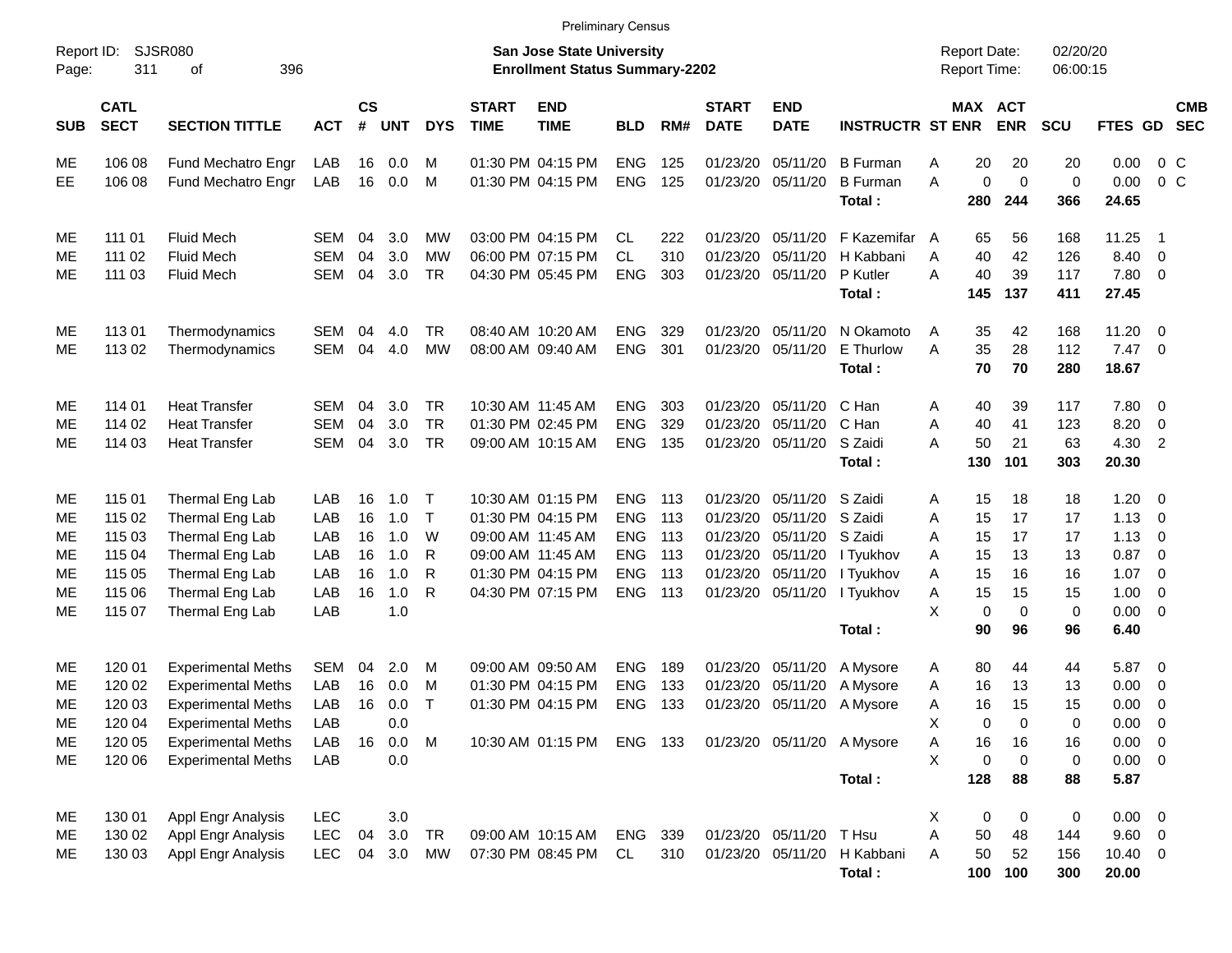|                                         | <b>Preliminary Census</b>                                          |                                                                                                                                                                      |                                                                                                |                    |                                                    |                                       |                             |                                                                           |                                        |                   |                                  |                                           |                                                                    |                                                         |                                                  |                                 |                                                                                |                                                     |  |
|-----------------------------------------|--------------------------------------------------------------------|----------------------------------------------------------------------------------------------------------------------------------------------------------------------|------------------------------------------------------------------------------------------------|--------------------|----------------------------------------------------|---------------------------------------|-----------------------------|---------------------------------------------------------------------------|----------------------------------------|-------------------|----------------------------------|-------------------------------------------|--------------------------------------------------------------------|---------------------------------------------------------|--------------------------------------------------|---------------------------------|--------------------------------------------------------------------------------|-----------------------------------------------------|--|
| Report ID:<br>Page:                     | 312                                                                | SJSR080<br>396<br>οf                                                                                                                                                 |                                                                                                |                    |                                                    |                                       |                             | <b>San Jose State University</b><br><b>Enrollment Status Summary-2202</b> |                                        |                   |                                  |                                           |                                                                    | <b>Report Date:</b><br><b>Report Time:</b>              |                                                  | 02/20/20<br>06:00:15            |                                                                                |                                                     |  |
| <b>SUB</b>                              | <b>CATL</b><br><b>SECT</b>                                         | <b>SECTION TITTLE</b>                                                                                                                                                | <b>ACT</b>                                                                                     | $\mathsf{cs}$<br># | UNT                                                | <b>DYS</b>                            | <b>START</b><br><b>TIME</b> | <b>END</b><br><b>TIME</b>                                                 | <b>BLD</b>                             | RM#               | <b>START</b><br><b>DATE</b>      | <b>END</b><br><b>DATE</b>                 | <b>INSTRUCTR ST ENR</b>                                            |                                                         | MAX ACT<br><b>ENR</b>                            | <b>SCU</b>                      | FTES GD                                                                        | <b>CMB</b><br><b>SEC</b>                            |  |
| ME                                      | 136 01                                                             | Des For Manufactur                                                                                                                                                   | SEM                                                                                            | 04                 | 3.0                                                | TR                                    |                             | 07:30 PM 08:45 PM                                                         | <b>ENG</b>                             | 303               | 01/23/20                         | 05/11/20                                  | E Cydzik<br>Total:                                                 | Α<br>35<br>35                                           | 21<br>21                                         | 63<br>63                        | 4.35<br>4.35                                                                   | $\overline{\mathbf{3}}$                             |  |
| ME<br>ME<br>ME.                         | 147 01<br>147 02<br>147 03                                         | Dyn Sys Vibs Cntrl<br>Dyn Sys Vibs Cntrl<br>Dyn Sys Vibs Cntrl                                                                                                       | SEM<br>SEM<br>SEM                                                                              | 04<br>04<br>04     | 3.0<br>3.0<br>3.0                                  | МW<br>МW<br><b>TR</b>                 | 10:30 AM 11:45 AM           | 07:30 PM 08:45 PM<br>09:00 AM 10:15 AM                                    | <b>ENG</b><br><b>BBC</b><br><b>ENG</b> | 303<br>324<br>303 | 01/23/20<br>01/23/20<br>01/23/20 | 05/11/20<br>05/11/20<br>05/11/20          | F Amirkulova A<br>L Lu<br>L Lu<br>Total:                           | 35<br>50<br>Α<br>35<br>Α<br>120                         | 34<br>42<br>36<br>112                            | 102<br>126<br>108<br>336        | $6.80$ 0<br>8.55<br>7.20<br>22.55                                              | -3<br>$\overline{\phantom{0}}$                      |  |
| ME<br>ME<br>ME                          | 154 01<br>154 02<br>154 03                                         | Mech Engr Design<br>Mech Engr Design<br>Mech Engr Design                                                                                                             | SEM<br>SEM<br>SEM                                                                              | 04<br>04<br>04     | 4.0<br>4.0<br>4.0                                  | МW<br>МW<br><b>MW</b>                 |                             | 10:30 AM 12:10 PM<br>10:30 AM 12:10 PM<br>04:30 PM 06:10 PM               | <b>ENG</b><br><b>ENG</b><br><b>ENG</b> | 301<br>339<br>135 | 01/23/20<br>01/23/20<br>01/23/20 | 05/11/20<br>05/11/20<br>05/11/20          | R Yee<br>S Lee<br>K Youssefi<br>Total:                             | 35<br>Α<br>50<br>Α<br>35<br>A<br>120                    | 37<br>51<br>40<br>128                            | 148<br>204<br>160<br>512        | 9.93<br>13.60<br>11.00 5<br>34.53                                              | $\overline{1}$<br>$\overline{\phantom{0}}$          |  |
| ME                                      | 160 01                                                             | <b>Finite Ele Methods</b>                                                                                                                                            | SEM                                                                                            | 04                 | 3.0                                                | MW                                    |                             | 06:00 PM 07:15 PM                                                         | <b>ENG</b>                             | 401               |                                  | 01/23/20 05/11/20                         | E Chan<br>Total:                                                   | 35<br>Α<br>35                                           | 34<br>34                                         | 102<br>102                      | $6.80$ 0<br>6.80                                                               |                                                     |  |
| ME<br>ME<br>ME                          | 165 01<br>16580<br>16581                                           | Com Aid Des in ME<br>Com Aid Des in ME<br>Com Aid Des in ME                                                                                                          | SEM<br>SEM<br>SEM                                                                              | 04<br>04<br>04     | 3.0<br>3.0<br>3.0                                  | <b>TR</b><br><b>TBA</b><br><b>TBA</b> |                             | 06:00 PM 07:15 PM                                                         | CL.                                    | 204               | 01/23/20<br>01/23/20<br>01/23/20 | 05/11/20<br>05/11/20<br>05/11/20          | E Cydzik<br>S Bowley<br>Total:                                     | 30<br>Α<br>35<br>Α<br>35<br>Α<br>100                    | 28<br>34<br>36<br>98                             | 84<br>102<br>108<br>294         | 5.65<br>6.80<br>$7.20 \t 0$<br>19.65                                           | $\overline{\phantom{1}}$<br>$\overline{\mathbf{0}}$ |  |
| ME.<br>MATE<br>EE                       | 168 01<br>168 01<br>168 01                                         | <b>Microfluidics Lab</b><br>Microfluidics Lab<br>Microfluidics Lab                                                                                                   | LAB<br>LAB<br>LAB                                                                              | 16<br>16<br>16     | 1.0<br>1.0<br>1.0                                  | R<br>R<br>R                           |                             | 01:30 PM 04:15 PM<br>01:30 PM 04:15 PM<br>01:30 PM 04:15 PM               | <b>ENG</b><br><b>ENG</b><br><b>ENG</b> | 115<br>115<br>115 | 01/23/20<br>01/23/20<br>01/23/20 | 05/11/20<br>05/11/20<br>05/11/20          | S Lee<br>S Lee<br>S Lee<br>Total:                                  | 18<br>Α<br>Α<br>A<br>18                                 | 9<br>6<br>0<br>$\pmb{0}$<br>$\mathbf{1}$<br>16   | 9<br>6<br>1<br>16               | 0.65<br>0.40<br>0.07<br>1.12                                                   | 3 C<br>0 <sup>o</sup><br>0 <sup>o</sup>             |  |
| ME<br>ME<br>ME<br>ME.<br>ME<br>ME<br>ME | 180 01<br>180 02<br>180 03<br>180 04<br>180 05<br>180 06<br>180 07 | <b>Indiv Studies</b><br><b>Indiv Studies</b><br><b>Indiv Studies</b><br><b>Indiv Studies</b><br><b>Indiv Studies</b><br><b>Indiv Studies</b><br><b>Indiv Studies</b> | <b>SUP</b><br><b>SUP</b><br><b>SUP</b><br><b>SUP</b><br><b>SUP</b><br><b>SUP</b><br><b>SUP</b> | 36<br>36<br>36     | 1.0<br>3.0<br>2.0<br>1.0<br>1.0<br>1.0<br>36 1.0 R | <b>TBA</b><br><b>TBA</b><br>$\top$    |                             | 06:00 PM 07:00 PM<br>06:00 PM 07:00 PM                                    | ENG 141<br>ENG 141                     |                   | 01/23/20<br>01/23/20             | 05/11/20<br>05/11/20<br>01/23/20 05/11/20 | N Okamoto<br>N Okamoto<br>01/23/20 05/11/20 R Agarwal<br>R Agarwal | 15<br>Α<br>15<br>Α<br>х<br>Χ<br>Χ<br>20<br>Α<br>20<br>Α | 3<br>1<br>0<br>$\Omega$<br>0<br>0<br>0<br>0<br>5 | 3<br>3<br>0<br>0<br>0<br>0<br>0 | $0.20 \ 0$<br>0.20<br>0.00<br>$0.00 \t 0$<br>$0.00 \t 0$<br>0.33 0<br>$0.07$ 0 | $\overline{\mathbf{0}}$<br>$\overline{0}$           |  |
| ME                                      | 18301                                                              | <b>HVAC Sys Design</b>                                                                                                                                               | SEM 04 3.0 TR                                                                                  |                    |                                                    |                                       |                             | 06:00 PM 07:15 PM                                                         | ENG 329                                |                   |                                  | 01/23/20 05/11/20                         | Total:<br>S Ishaya<br>Total:                                       | 70<br>50<br>A<br>50                                     | 10<br>27<br>27                                   | 6<br>81<br>81                   | 0.80<br>5.60 4<br>5.60                                                         |                                                     |  |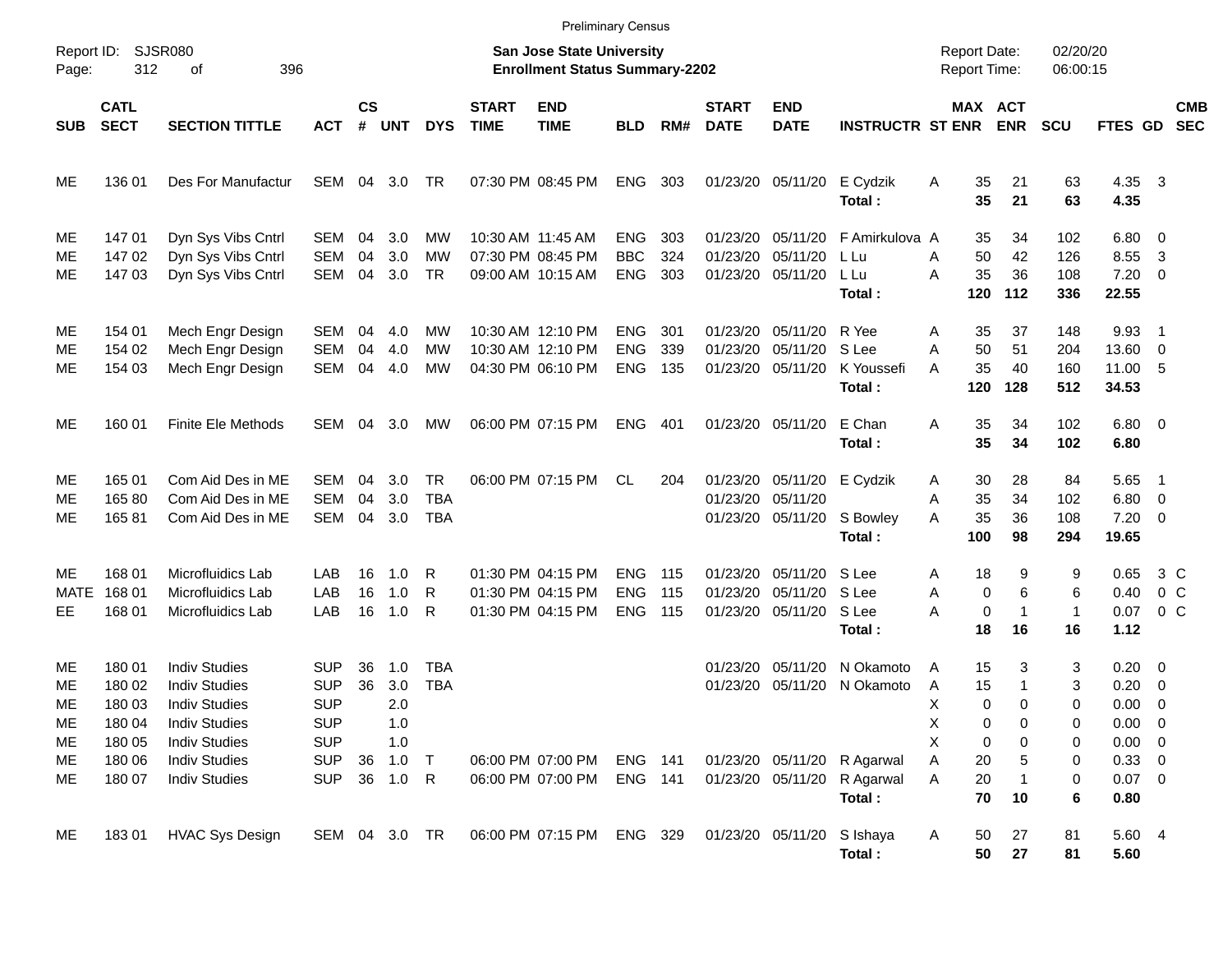|                                                                                                                                 |                            |                                                                                        |                                        |                |                   |             |                             | <b>Preliminary Census</b>                                   |                                        |                   |                                       |                                  |                                                                     |                      |                |                       |                 |                                          |            |
|---------------------------------------------------------------------------------------------------------------------------------|----------------------------|----------------------------------------------------------------------------------------|----------------------------------------|----------------|-------------------|-------------|-----------------------------|-------------------------------------------------------------|----------------------------------------|-------------------|---------------------------------------|----------------------------------|---------------------------------------------------------------------|----------------------|----------------|-----------------------|-----------------|------------------------------------------|------------|
| Report ID:<br>SJSR080<br><b>San Jose State University</b><br>313<br>396<br><b>Enrollment Status Summary-2202</b><br>Page:<br>οf |                            |                                                                                        |                                        |                |                   |             |                             |                                                             |                                        |                   |                                       |                                  | <b>Report Date:</b><br><b>Report Time:</b>                          | 02/20/20<br>06:00:15 |                |                       |                 |                                          |            |
| <b>SUB</b>                                                                                                                      | <b>CATL</b><br><b>SECT</b> | <b>SECTION TITTLE</b>                                                                  | <b>ACT</b>                             | <b>CS</b><br># | <b>UNT</b>        | <b>DYS</b>  | <b>START</b><br><b>TIME</b> | <b>END</b><br><b>TIME</b>                                   | <b>BLD</b>                             | RM#               | <b>START</b><br><b>DATE</b>           | <b>END</b><br><b>DATE</b>        | <b>INSTRUCTR ST ENR</b>                                             |                      |                | MAX ACT<br><b>ENR</b> | <b>SCU</b>      | FTES GD SEC                              | <b>CMB</b> |
| ME                                                                                                                              | 185 01                     | HEV&EV Fundamental LEC                                                                 |                                        |                | 04 3.0            | МW          |                             | 06:00 PM 07:15 PM                                           | <b>ENG</b>                             | 301               |                                       | 01/23/20 05/11/20                | F Barez<br>Total:                                                   | Α                    | 35<br>35       | 30<br>30              | 90<br>90        | 6.45 9<br>6.45                           |            |
| ME                                                                                                                              | 18701                      | Auto Control Dsgn                                                                      | SEM                                    | 04             | 3.0               | МW          |                             | 07:30 PM 08:45 PM                                           | <b>ENG</b>                             | 301               |                                       | 01/23/20 05/11/20                | N Hemati<br>Total:                                                  | A                    | 35<br>35       | 26<br>26              | 78<br>78        | $5.25$ 1<br>5.25                         |            |
| ME.<br>ME.<br>ME.                                                                                                               |                            | 195B 01 Sr Dsgn Project II<br>195B 02 Sr Dsgn Project II<br>195B 03 Sr Dsgn Project II | SEM<br><b>SEM</b><br><b>SEM</b>        | 05<br>05<br>05 | 3.0<br>3.0<br>3.0 | W<br>W<br>W |                             | 01:30 PM 04:15 PM<br>01:30 PM 04:15 PM<br>01:30 PM 04:15 PM | <b>ENG</b><br><b>ENG</b><br><b>ENG</b> | 135<br>111<br>192 | 01/23/20<br>01/23/20<br>01/23/20      | 05/11/20<br>05/11/20<br>05/11/20 | R Agarwal<br>R Yee<br>W Du                                          | A<br>Α<br>A          | 35<br>35<br>35 | 27<br>17<br>24        | 81<br>51<br>72  | $5.40 \ 0$<br>$3.40 \ 0$<br>$4.80\ 0$    |            |
| ME.<br>ME.<br>ME                                                                                                                |                            | 195B 04 Sr Dsgn Project II<br>195B 05 Sr Dsgn Project II<br>195B 06 Sr Dsgn Project II | <b>SEM</b><br><b>SEM</b><br><b>SEM</b> | 05<br>05<br>05 | 3.0<br>3.0<br>3.0 | W<br>W<br>W |                             | 01:30 PM 04:15 PM<br>01:30 PM 04:15 PM<br>01:30 PM 04:15 PM | <b>OFF</b><br><b>ENG</b><br><b>ENG</b> | 114<br>141        | CAMP 01/23/20<br>01/23/20<br>01/23/20 | 05/11/20<br>05/11/20<br>05/11/20 | <b>B</b> Furman<br>V Cherickal<br>J Mokri                           | A<br>A<br>A          | 35<br>35<br>35 | 20<br>28<br>34        | 60<br>84<br>102 | $4.00 \ 0$<br>$5.60 \quad 0$<br>$6.80$ 0 |            |
| ME                                                                                                                              |                            | 195B 07 Sr Dsgn Project II                                                             | SEM                                    | 05             | 3.0               | W           |                             | 01:30 PM 04:15 PM                                           | <b>ENG</b>                             | 133               |                                       | 01/23/20 05/11/20                | S Zaidi<br>Total:                                                   | A                    | 50<br>260      | 15<br>165             | 45<br>495       | $3.00 \ 0$<br>33.00                      |            |
| ME                                                                                                                              | 201 01                     | <b>Project Planning</b>                                                                | <b>LEC</b>                             |                | 02 3.0            | TR          |                             | 04:30 PM 05:45 PM                                           | <b>ENG</b>                             | 115               |                                       | 01/23/20 05/11/20                | S Lee<br>Total:                                                     | A                    | 10<br>10       | 8<br>8                | 24<br>24        | 2.00 8<br>2.00                           |            |
| ME.                                                                                                                             | 211 01                     | Adv Heat Transfer                                                                      | SEM 05 3.0                             |                |                   | <b>MW</b>   |                             | 07:30 PM 08:45 PM                                           | CL                                     | 234               |                                       | 01/23/20 05/11/20                | Y Shabany<br>Total:                                                 | A                    | 35<br>35       | 18<br>18              | 54<br>54        | 4.50 18<br>4.50                          |            |
| ME                                                                                                                              | 230 01                     | Ad Mech Eng Analys SEM 05 3.0 MW                                                       |                                        |                |                   |             |                             | 06:00 PM 07:15 PM CL                                        |                                        | 234               |                                       | 01/23/20 05/11/20                | Y Shabany<br>Total:                                                 | A                    | 35<br>35       | 33<br>33              | 99<br>99        | 8.20 32<br>8.20                          |            |
| ME                                                                                                                              | 260 01                     | App Stress Analys                                                                      | SEM 05 3.0                             |                |                   | МW          |                             | 04:30 PM 05:45 PM                                           | <b>ENG</b>                             | 340               |                                       | 01/23/20 05/11/20                | F Amirkulova A<br>Total:                                            |                      | 35<br>35       | 11<br>11              | 33<br>33        | 2.70 10<br>2.70                          |            |
| ME                                                                                                                              | 265 01                     | Computer Aid ME Des SEM 05 3.0                                                         |                                        |                |                   | МW          |                             | 07:30 PM 08:45 PM                                           | ENG                                    | 401               |                                       | 01/23/20 05/11/20                | E Chan<br>Total:                                                    | A                    | 35<br>35       | 32<br>32              | 96<br>96        | 8.00 32<br>8.00                          |            |
| ME.                                                                                                                             |                            | 267 01 Eng Biomechanics                                                                | SEM 04 3.0 T                           |                |                   |             |                             |                                                             |                                        |                   |                                       |                                  | 06:00 PM 08:45 PM DMH 161 01/23/20 05/11/20 M BabakhaniaA<br>Total: |                      | 35<br>35       | 19<br>19              | 57<br>57        | 4.70 18<br>4.70                          |            |
| ME                                                                                                                              | 273 01                     | Finite El Meth Eng                                                                     | SEM 04 3.0 TR                          |                |                   |             |                             | 04:30 PM 05:45 PM ENG 301                                   |                                        |                   | 01/23/20 05/11/20                     |                                  | A Ghazanfari A<br>Total:                                            |                      | 35<br>35       | 29<br>29              | 87<br>87        | 7.05 25<br>7.05                          |            |
| ME                                                                                                                              | 282 01                     | Nonlin Adapt Cnrtl                                                                     | LEC 02 3.0 TR                          |                |                   |             |                             |                                                             |                                        |                   |                                       |                                  | 06:00 PM 07:15 PM ENG 301 01/23/20 05/11/20 S Bashash<br>Total:     | A                    | 35<br>35       | 20<br>20              | 60<br>60        | 5.00 20<br>5.00                          |            |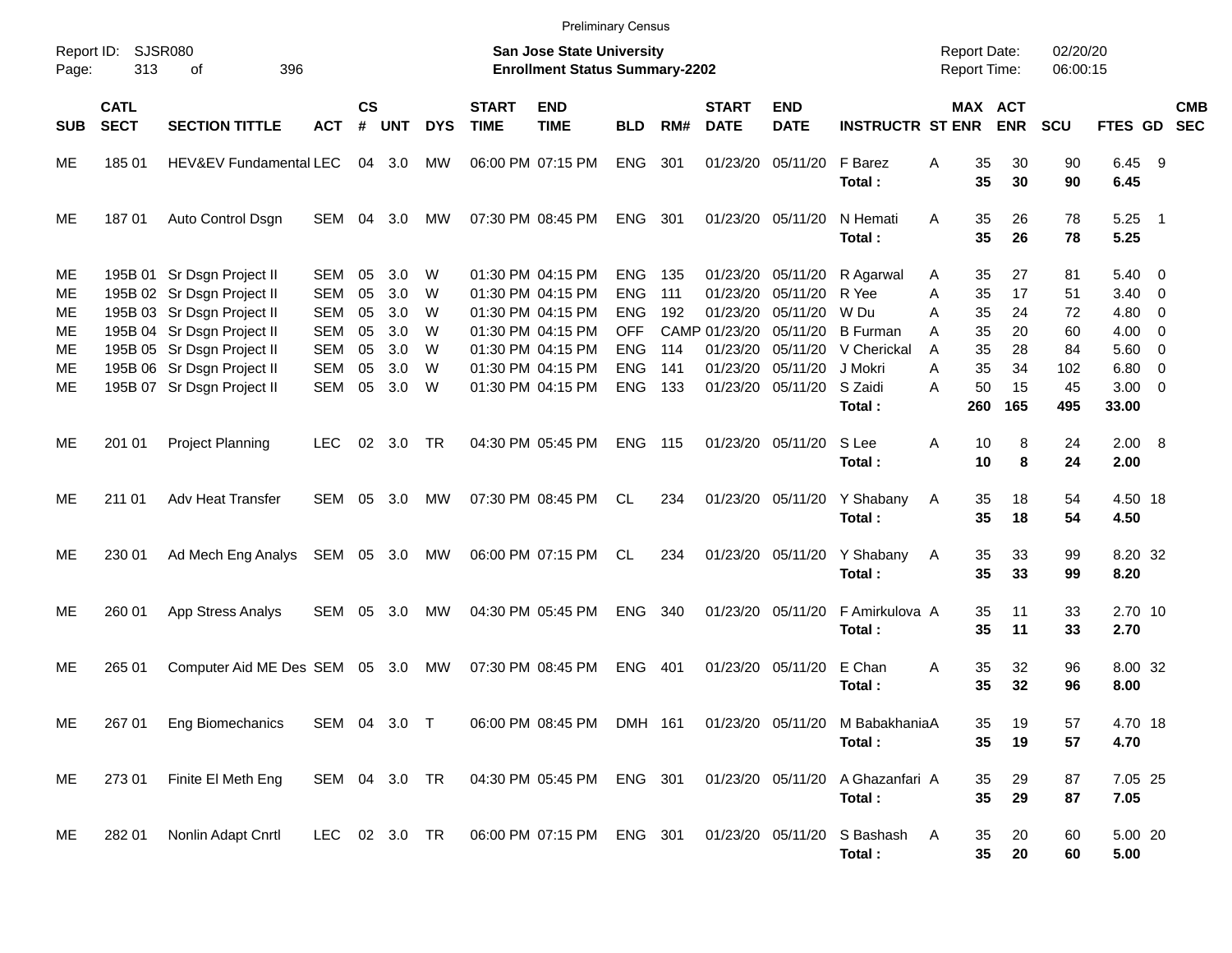|                     |                            |                          |                |           |          |            |                             | <b>Preliminary Census</b>                                                 |            |     |                             |                           |                             |   |                                            |              |                      |                   |                            |            |
|---------------------|----------------------------|--------------------------|----------------|-----------|----------|------------|-----------------------------|---------------------------------------------------------------------------|------------|-----|-----------------------------|---------------------------|-----------------------------|---|--------------------------------------------|--------------|----------------------|-------------------|----------------------------|------------|
| Report ID:<br>Page: | 314                        | SJSR080<br>of<br>396     |                |           |          |            |                             | <b>San Jose State University</b><br><b>Enrollment Status Summary-2202</b> |            |     |                             |                           |                             |   | <b>Report Date:</b><br><b>Report Time:</b> |              | 02/20/20<br>06:00:15 |                   |                            |            |
| <b>SUB</b>          | <b>CATL</b><br><b>SECT</b> | <b>SECTION TITTLE</b>    | <b>ACT</b>     | <b>CS</b> | # UNT    | <b>DYS</b> | <b>START</b><br><b>TIME</b> | <b>END</b><br><b>TIME</b>                                                 | <b>BLD</b> | RM# | <b>START</b><br><b>DATE</b> | <b>END</b><br><b>DATE</b> | <b>INSTRUCTR ST ENR</b>     |   | MAX ACT                                    | <b>ENR</b>   | <b>SCU</b>           | FTES GD SEC       |                            | <b>CMB</b> |
| ME                  | 284 01                     | Sensor Tech & Princi     | SEM            |           | 04 3.0   | МW         |                             | 04:30 PM 05:45 PM                                                         | ENG        | 192 |                             | 01/23/20 05/11/20         | W Du<br>Total:              | Α | 35<br>35                                   | 38<br>38     | 114<br>114           | 9.40 36<br>9.40   |                            |            |
| ME                  | 286 01                     | Autonom Conn Vehicle LEC |                |           | 04 3.0 R |            |                             | 06:00 PM 08:45 PM                                                         | ENG        | 192 |                             | 01/23/20 05/11/20         | F Barez<br>Total:           | Α | 35<br>35                                   | 40<br>40     | 120<br>120           | 10.00 40<br>10.00 |                            |            |
| ME                  |                            | 295A 01 ME Project I     | <b>SUP</b>     | 25        | 3.0      | <b>TBA</b> |                             |                                                                           |            |     | 01/23/20                    | 05/11/20                  |                             | A | 20                                         | 0            | 0                    | 0.00              | $\overline{\phantom{0}}$   |            |
| ME                  |                            | 295A 02 ME Project I     | <b>SUP</b>     | 25        | 3.0      | <b>TBA</b> |                             |                                                                           |            |     | 01/23/20                    | 05/11/20                  | F Amirkulova A              |   | 20                                         | 0            | 0                    | 0.00              | $\overline{\mathbf{0}}$    |            |
| ME                  |                            | 295A 03 ME Project I     | <b>SUP</b>     | 25        | 3.0      | <b>TBA</b> |                             |                                                                           |            |     | 01/23/20                    | 05/11/20                  | F Barez                     | A | 20                                         | 3            | 9                    | 0.75              | 3                          |            |
| ME                  |                            | 295A 04 ME Project I     | <b>SUP</b>     | 25        | 3.0      | <b>TBA</b> |                             |                                                                           |            |     | 01/23/20                    | 05/11/20                  | S Bashash                   | A | 20                                         | 6            | 18                   | 1.50              | 6                          |            |
| ME                  |                            | 295A 05 ME Project I     | <b>SUP</b>     | 25        | 3.0      | <b>TBA</b> |                             |                                                                           |            |     | 01/23/20                    | 05/11/20                  | W Du                        | А | 20                                         | 3            | 9                    | 0.75              | 3                          |            |
| ME                  |                            | 295A 06 ME Project I     | <b>SUP</b>     | 25        | 3.0      | <b>TBA</b> |                             |                                                                           |            |     | 01/23/20                    | 05/11/20                  | <b>B</b> Furman             | A | 20                                         | 4            | 12                   | 1.00              | 4                          |            |
| ME                  |                            | 295A 07 ME Project I     | <b>SUP</b>     | 25        | 3.0      | <b>TBA</b> |                             |                                                                           |            |     | 01/23/20                    | 05/11/20                  | A Ghazanfari A              |   | 20                                         | 2            | 6                    | 0.50              | 2                          |            |
| ME                  |                            | 295A 08 ME Project I     | <b>SUP</b>     | 25        | 3.0      | <b>TBA</b> |                             |                                                                           |            |     | 01/23/20                    | 05/11/20                  | C Han                       | A | 20                                         | 1            | 3                    | 0.25              | -1                         |            |
| ME                  |                            | 295A 09 ME Project I     | <b>SUP</b>     | 25        | 3.0      | <b>TBA</b> |                             |                                                                           |            |     | 01/23/20                    | 05/11/20                  | T Hsu                       | A | 20                                         | 0            | 0                    | 0.00              | 0                          |            |
| ME                  |                            | 295A 10 ME Project I     | <b>SUP</b>     | 25        | 3.0      | <b>TBA</b> |                             |                                                                           |            |     | 01/23/20                    | 05/11/20                  | F Kazemifar                 | A | 20                                         | 0            | 0                    | 0.00              | 0                          |            |
| ME                  |                            | 295A 11 ME Project I     | <b>SUP</b>     | 25        | 3.0      | <b>TBA</b> |                             |                                                                           |            |     | 01/23/20                    | 05/11/20                  | S Lee                       | А | 20                                         | 0            | 0                    | 0.00              | 0                          |            |
| ME                  |                            | 295A 12 ME Project I     | <b>SUP</b>     | 25        | 3.0      | <b>TBA</b> |                             |                                                                           |            |     | 01/23/20                    | 05/11/20                  | N Okamoto                   | A | 20                                         | 5            | 15                   | 1.25              | 5                          |            |
| ME                  |                            | 295A 13 ME Project I     | <b>SUP</b>     | 25        | 3.0      | <b>TBA</b> |                             |                                                                           |            |     | 01/23/20                    | 05/11/20                  | V Cherickal                 | A | 20                                         | 3            | 9                    | 0.75              | 3                          |            |
| ME                  |                            | 295A 14 ME Project I     | <b>SUP</b>     | 25        | 3.0      | <b>TBA</b> |                             |                                                                           |            |     |                             | 01/23/20 05/11/20         | R Yee                       | А | 20                                         | $\mathbf{1}$ | 3                    | 0.25              | $\overline{\phantom{0}}$ 1 |            |
|                     |                            |                          |                |           |          |            |                             |                                                                           |            |     |                             |                           | Total:                      |   | 280                                        | 28           | 84                   | 7.00              |                            |            |
| ME                  |                            | 295B 01 ME Project II    | <b>SUP</b>     | 25        | 3.0      | F          |                             | 04:30 PM 07:15 PM                                                         | <b>ENG</b> | 213 | 01/23/20                    | 05/11/20                  | R Agarwal                   | A | 20                                         | 0            | 0                    | 0.00              | $\overline{\phantom{0}}$   |            |
| ME                  |                            | 295B 02 ME Project II    | <b>SUP</b>     | 25        | 3.0      | F          |                             | 04:30 PM 07:15 PM                                                         | <b>ENG</b> | 125 | 01/23/20                    | 05/11/20                  | F Amirkulova A              |   | 20                                         | 0            | 0                    | 0.00              | - 0                        |            |
| ME                  |                            | 295B 03 ME Project II    | <b>SUP</b>     | 25        | 3.0      | F          |                             | 04:30 PM 07:15 PM                                                         | <b>ENG</b> | 217 | 01/23/20                    | 05/11/20                  | F Barez                     | A | 20                                         | 6            | 18                   | 1.50              | 6                          |            |
| ME                  |                            | 295B 04 ME Project II    | <b>SUP</b>     | 25        | 3.0      | F          |                             | 04:30 PM 07:15 PM                                                         | <b>ENG</b> | 135 | 01/23/20                    | 05/11/20                  | S Bashash                   | A | 20                                         | 5            | 15                   | 1.25              | 5                          |            |
| ME                  |                            | 295B 05 ME Project II    | <b>SUP</b>     | 25        | 3.0      | F          |                             | 04:30 PM 07:15 PM                                                         | ENG        | 192 | 01/23/20                    | 05/11/20                  | W Du                        | А | 20                                         | 4            | 12                   | 1.00              | - 4                        |            |
| ME                  |                            | 295B 06 ME Project II    | <b>SUP</b>     | 25        | 3.0      | <b>TBA</b> |                             |                                                                           |            |     | 01/23/20                    | 05/11/20                  | <b>B</b> Furman             | A | 20                                         | 1            | 3                    | 0.25              | -1                         |            |
| ME                  |                            | 295B 07 ME Project II    | <b>SUP</b>     | 25        | 3.0      | <b>TBA</b> |                             |                                                                           |            |     | 01/23/20                    | 05/11/20                  | A Ghazanfari A              |   | 20                                         | 1            | 3                    | 0.25              | - 1                        |            |
| ME                  |                            | 295B 08 ME Project II    | <b>SUP</b>     | 25        | 3.0      | F          |                             | 04:30 PM 07:15 PM                                                         | ENG 117    |     |                             | 01/23/20 05/11/20 C Han   |                             | Α | 20                                         | 1            | 3                    | 0.25              | - 1                        |            |
| ME                  |                            | 295B 09 ME Project II    | <b>SUP</b>     | 25        | 3.0      | TBA        |                             |                                                                           |            |     |                             | 01/23/20 05/11/20         | T Hsu                       | A | 20                                         | 0            | 0                    | 0.00              | $\overline{\mathbf{0}}$    |            |
| ME                  |                            | 295B 10 ME Project II    | <b>SUP</b>     |           | 25 3.0   | TBA        |                             |                                                                           |            |     |                             | 01/23/20 05/11/20         | F Kazemifar A               |   | 20                                         | 0            | 0                    | $0.00 \t 0$       |                            |            |
| ME                  |                            | 295B 11 ME Project II    | <b>SUP</b>     |           | 25 3.0   | F          |                             | 04:30 PM 07:15 PM                                                         | ENG 115    |     |                             | 01/23/20 05/11/20 S Lee   |                             | Α | 20                                         | 0            | 0                    | $0.00 \t 0$       |                            |            |
| ME                  |                            | 295B 12 ME Project II    | <b>SUP</b>     |           | 25 3.0   | - F        |                             | 04:30 PM 07:15 PM                                                         | ENG 141    |     |                             |                           | 01/23/20 05/11/20 N Okamoto | A | 20                                         | 3            | 9                    | $0.75$ 3          |                            |            |
| ME                  |                            | 295B 13 ME Project II    | <b>SUP</b>     |           | 25 3.0   | - F        |                             | 04:30 PM 07:15 PM                                                         | ENG 114    |     |                             | 01/23/20 05/11/20         | V Cherickal                 | Α | 20                                         | 6            | 18                   | 1.50 6            |                            |            |
| ME                  |                            | 295B 14 ME Project II    | <b>SUP</b>     |           | 25 3.0 F |            |                             | 04:30 PM 07:15 PM                                                         | ENG 111    |     |                             | 01/23/20 05/11/20         | R Yee                       | A | 20                                         | 3            | 9                    | $0.75$ 3          |                            |            |
|                     |                            |                          |                |           |          |            |                             |                                                                           |            |     |                             |                           | Total:                      |   | 280                                        | 30           | 90                   | 7.50              |                            |            |
| ME                  | 298 01                     | Special Project ME       | SUP 25 1.0 TBA |           |          |            |                             |                                                                           |            |     |                             |                           | 01/23/20 05/11/20 N Okamoto | A | 15                                         | 6            | 6                    | 0.50 6            |                            |            |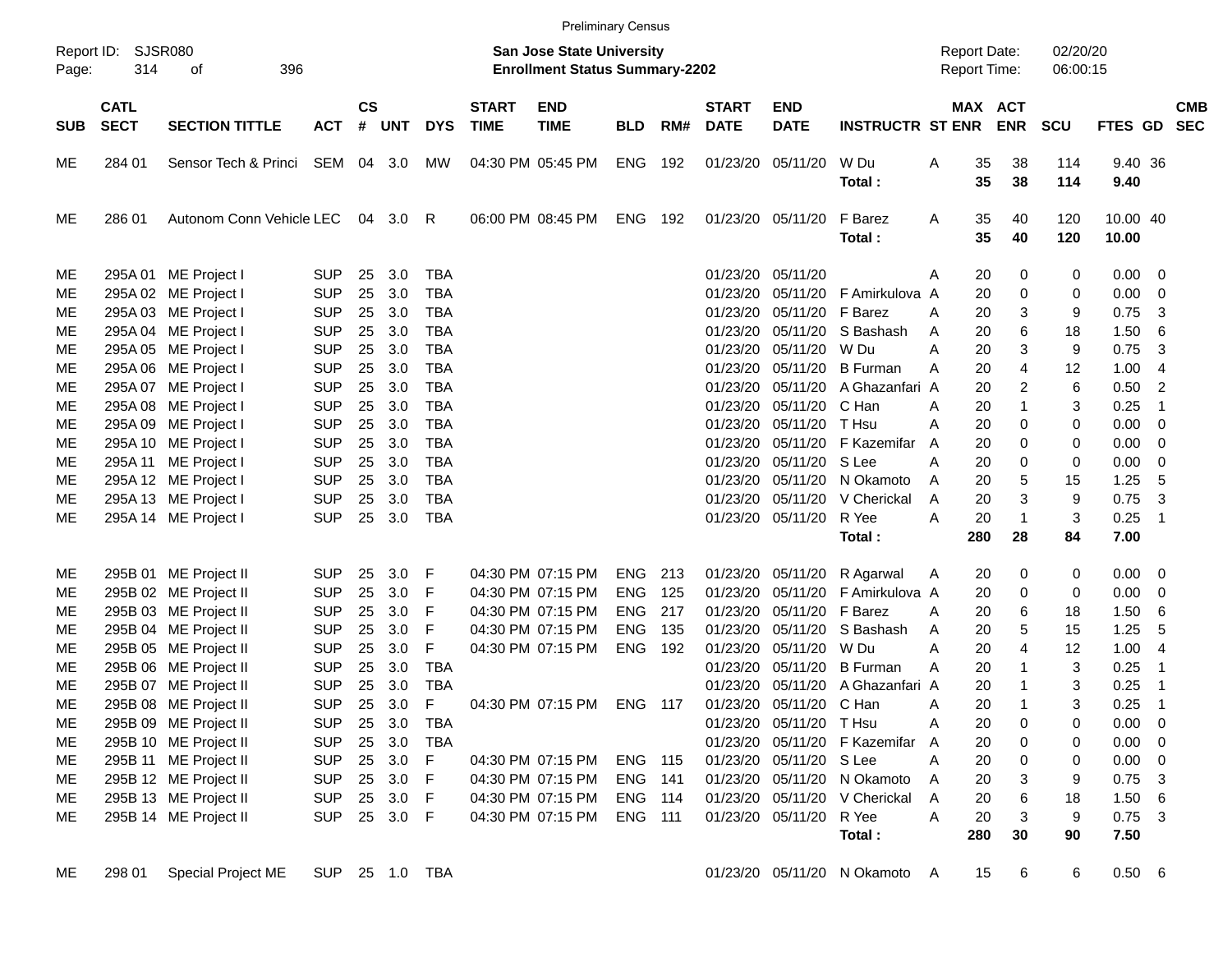|                     |                            |                               |            |                |            |            |                             |                                                                           | <b>Preliminary Census</b> |     |                             |                                                  |                                                       |   |                                            |                            |                            |                                    |     |                   |
|---------------------|----------------------------|-------------------------------|------------|----------------|------------|------------|-----------------------------|---------------------------------------------------------------------------|---------------------------|-----|-----------------------------|--------------------------------------------------|-------------------------------------------------------|---|--------------------------------------------|----------------------------|----------------------------|------------------------------------|-----|-------------------|
| Report ID:<br>Page: | 315                        | SJSR080<br>396<br>οf          |            |                |            |            |                             | <b>San Jose State University</b><br><b>Enrollment Status Summary-2202</b> |                           |     |                             |                                                  |                                                       |   | <b>Report Date:</b><br><b>Report Time:</b> |                            | 02/20/20<br>06:00:15       |                                    |     |                   |
| <b>SUB</b>          | <b>CATL</b><br><b>SECT</b> | <b>SECTION TITTLE</b>         | <b>ACT</b> | <b>CS</b><br># | <b>UNT</b> | <b>DYS</b> | <b>START</b><br><b>TIME</b> | <b>END</b><br><b>TIME</b>                                                 | <b>BLD</b>                | RM# | <b>START</b><br><b>DATE</b> | <b>END</b><br><b>DATE</b>                        | <b>INSTRUCTR ST ENR</b>                               |   | <b>MAX</b>                                 | <b>ACT</b><br><b>ENR</b>   | <b>SCU</b>                 | <b>FTES GD</b>                     |     | <b>CMB</b><br>SEC |
| ME                  | 298 04                     | Special Project ME            | <b>SUP</b> | 25             | 3.0        | TBA        |                             |                                                                           |                           |     | 01/23/20                    | 05/11/20                                         | N Okamoto<br>Total :                                  | A | 15<br>30                                   | $\overline{7}$             | 3<br>9                     | 0.25<br>0.75                       |     |                   |
| ME                  | 299 01                     | Master's Thesis               | <b>SUP</b> | 25             | 3.0        | TBA        |                             |                                                                           |                           |     | 01/23/20                    | 05/11/20                                         | S Lee<br>Total :                                      | A | 20<br>20                                   | 3<br>3                     | 9<br>9                     | 0.75<br>0.75                       | - 3 |                   |
|                     | Department :               | <b>Mechanical Engineering</b> |            |                |            |            |                             |                                                                           |                           |     |                             | <b>Lower Division:</b><br><b>Upper Division:</b> | <b>Department Total:</b><br><b>Graduate Division:</b> |   | 3261<br>350<br>1976<br>935                 | 2223<br>264<br>1643<br>316 | 5485<br>264<br>4285<br>936 | 383.20<br>17.63<br>288.02<br>77.55 |     |                   |